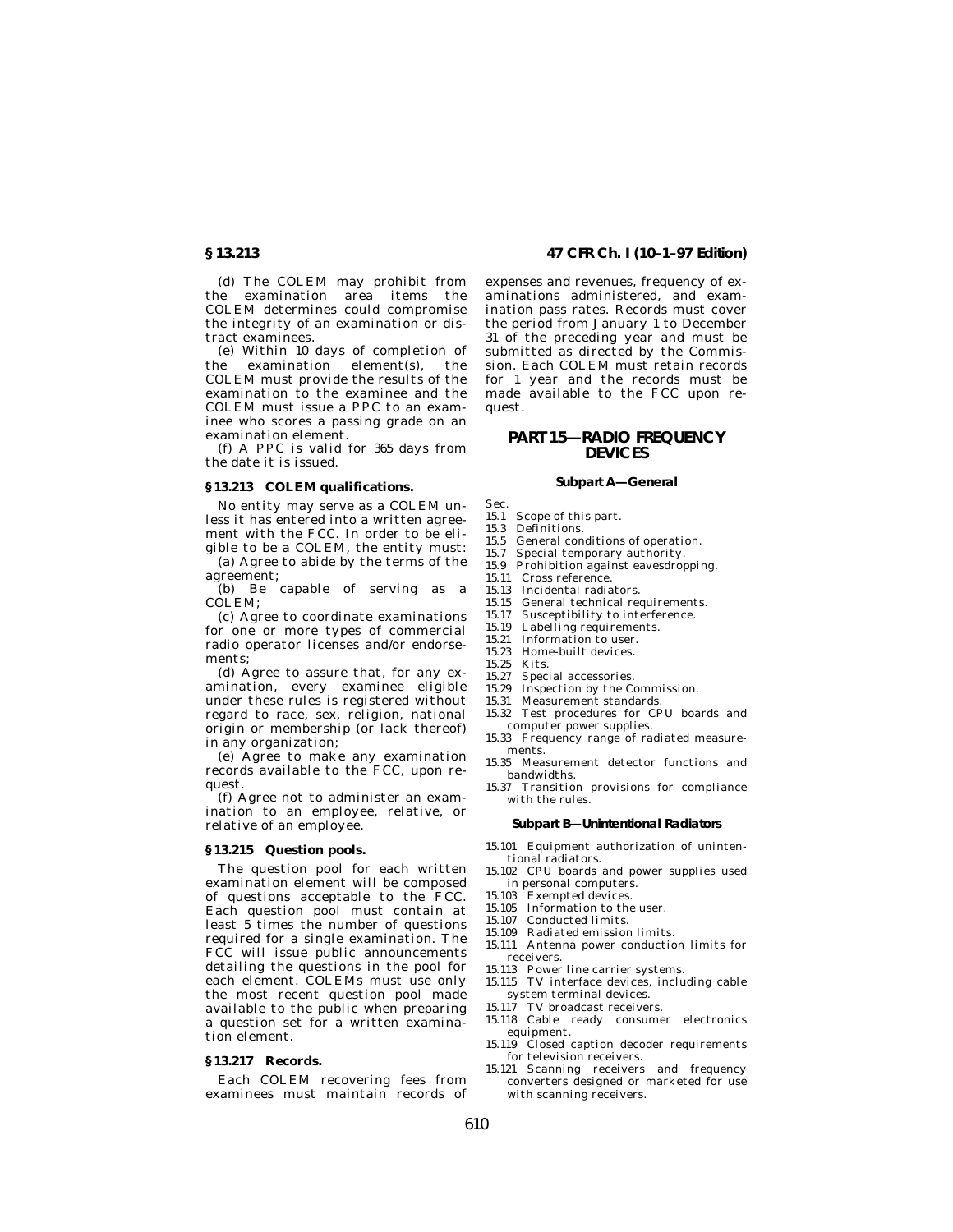#### **Subpart C—Intentional Radiators**

- 15.201 Equipment authorization requirement.
- 15.203 Antenna requirement. 15.204 External radio frequency power am-
- plifiers and antenna modifications.
- 15.205 Restricted bands of operation.
- 15.207 Conducted limits.
- 15.209 Radiated emission limits; general requirements.
- 15.211 Tunnel radio systems.
- 15.213 Cable locating equipment.
- 15.214 Cordless telephones.

## RADIATED EMISSION LIMITS, ADDITIONAL PROVISIONS

- 15.215 Additional provisions to the general radiated emission limitations.
- 15.217 Operation in the band 160–190 kHz.
- 15.219 Operation in the band 510–1705 kHz.
- 15.221 Operation in the band 525–1705 kHz.
- 15.223 Operation in the band 1.705–10 MHz.
- 15.225 Operation within the band 13.553– 13.567 MHz.
- 15.227 Operation within the band 26.96–27.28 MHz.
- 15.229 Operation within the band 40.66–40.70 MHz.
- 15.231 Periodic operation in the band 40.66– 40.70 MHz and above 70 MHz.
- 15.233 Operation within the bands 43.71–44.49 MHz, 46.60–46.98 MHz, 48.75–49.51 MHz and 49.66–50.0 MHz.
- 15.235 Operation within the band 49.82–49.90 MHz.
- 15.237 Operation in the bands 72.0–73.0 MHz, 74.6–74.8 MHz and 75.2–76.0 MHz.
- 15.239 Operation in the band 88–108 MHz.
- 15.241 Operation in the band 174–216 MHz.
- 15.243 Operation in the band 890–940 MHz.
- 15.245 Operation within the bands 902–928 MHz, 2435–2465 MHz, 5785–5815 MHz, 10500– 10550 MHz, and 24075–24175 MHz.
- 15.247 Operation within the bands 902–928 MHz, 2400–2483.5 MHz, and 5725–5850 MHz.
- 15.249 Operation within the bands 902–928 MHz, 2400–2483.5 MHz, 5725–5875 MHz, and 24.0–24.25 GHz.
- 15.251 Operation within the bands 2.9–3.26 GHz, 3.267–3.332 GHz, 3.339–3.3458 GHz, and 3.358–3.6 GHz.
- 15.253 Operation within the bands 46.7–46.9 GHz and 76.0–77.0 GHz.
- 15.255 Operation within the band 59.0–64.0 GHz.

## **Subpart D—Unlicensed Personal Communications Service Devices**

- 15.301 Scope.
- 15.303 Definitions.
- 15.305 Equipment authorization requirement.
- 15.307 Coordination with fixed microwave service.
- 15.309 Cross reference.
- 15.311 Labelling requirements.
- 15.313 Measurement procedures.
- 15.315 Conducted limits. 15.317 Antenna requirement.
- 
- 15.319 General technical requirements.
- 15.321 Specific requirements for asynchonous devices operating in the 1910–1920 MHz and 2390–2400 MHz bands.
- 15.323 Specific requirements for isochronous devices operating in the 1920–1930 MHz sub-band.

#### **Subpart E—Unlicensed National Information Infrastructure Devices**

- 15.401 Scope.
- 15.403 Definitions.
- 15.405 Cross reference.
- 15.407 General technical requirements.

AUTHORITY: 47 U.S.C. 154, 302, 303, 304, 307 and 544A.

SOURCE: 54 FR 17714, Apr. 25, 1989, unless otherwise noted.

## **Subpart A—General**

## **§ 15.1 Scope of this part.**

(a) This part sets out the regulations under which an intentional, unintentional, or incidental radiator may be operated without an individual license. It also contains the technical specifications, administrative requirements and other conditions relating to the marketing of part 15 devices.

(b) The operation of an intentional or unintentional radiator that is not in accordance with the regulations in this part must be licensed pursuant to the provisions of section 301 of the Communications Act of 1934, as amended, unless otherwise exempted from the licensing requirements elsewhere in this chapter.

(c) Unless specifically exempted, the operation or marketing of an intentional or unintentional radiator that is not in compliance with the administrative and technical provisions in this part, including prior Commission authorization or verification, as appropriate, is prohibited under section 302 of the Communications Act of 1934, as amended, and subpart I of part 2 of this chapter. The equipment authorization and verification procedures are detailed in subpart J of part 2 of this chapter.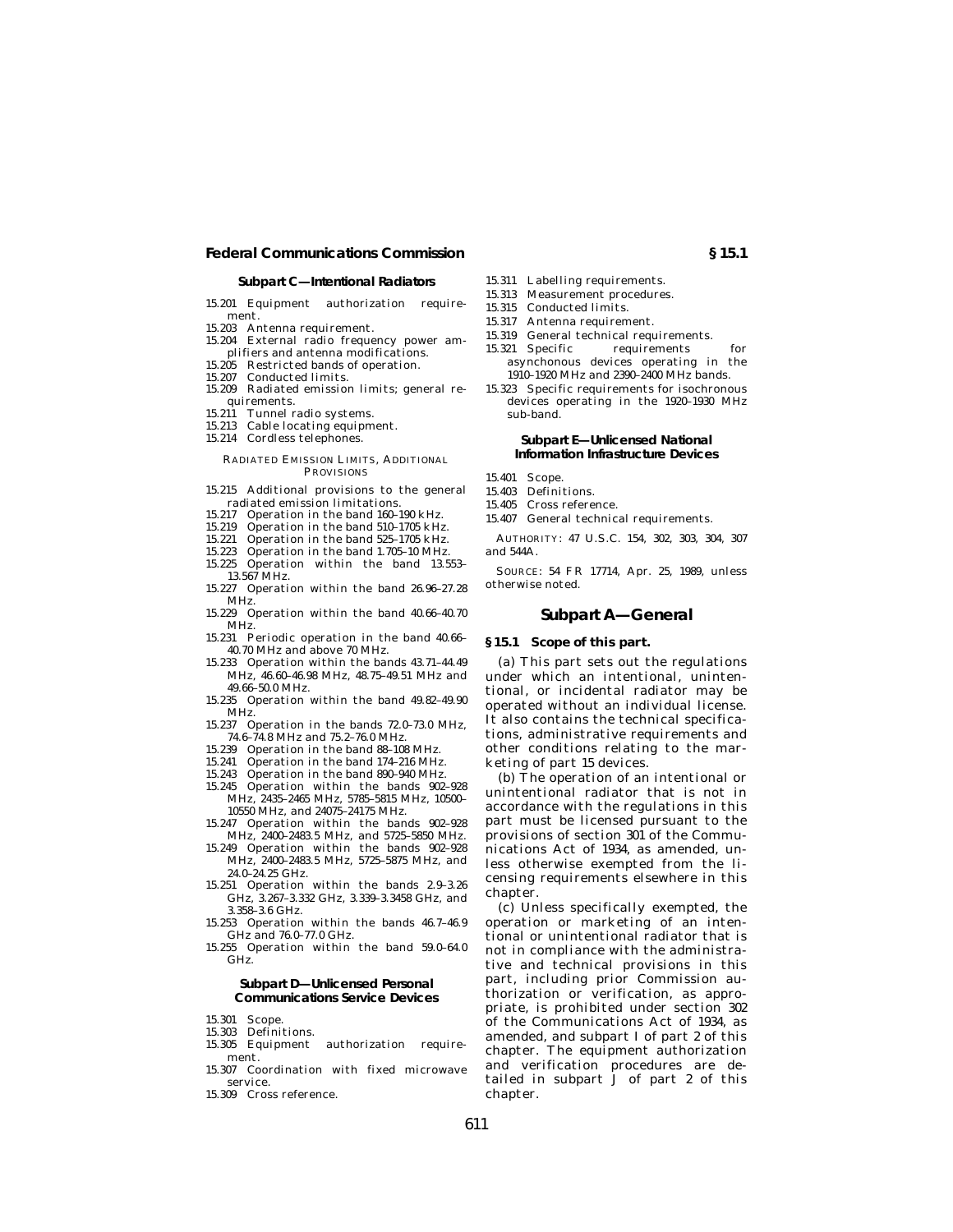## **§ 15.3 47 CFR Ch. I (10–1–97 Edition)**

## **§ 15.3 Definitions.**

(a) *Auditory assistance device.* An intentional radiator used to provide auditory assistance to a handicapped person or persons. Such a device may be used for auricular training in an education institution, for auditory assistance at places of public gatherings, such as a church, theater, or auditorium, and for auditory assistance to handicapped individuals, only, in other locations.

(b) *Biomedical telemetry device.* An intentional radiator used to transmit measurements of either human or animal biomedical phenomena to a receiver.

(c) *Cable input selector switch.* A transfer switch that is intended as a means to alternate between the reception of broadcast signals via connection to an antenna and the reception of cable television service.

(d) *Cable locating equipment.* An intentional radiator used intermittently by trained operators to locate buried cables, lines, pipes, and similar structures or elements. Operation entails coupling a radio frequency signal onto the cable, pipes, etc. and using a receiver to detect the location of that structure or element.

(e) *Cable system terminal device (CSTD).* A TV interface device that serves, as its primary function, to connect a cable system operated under part 76 of this chapter to a TV broadcast receiver or other subscriber premise equipment. Any device which functions as a CSTD in one of its operating modes must comply with the technical requirements for such devices when operating in that mode.

(f) *Carrier current system.* A system, or part of a system, that transmits radio frequency energy by conduction over the electric power lines. A carrier current system can be designed such that the signals are received by conduction directly from connection to the electric power lines (unintentional radiator) or the signals are received overthe-air due to radiation of the radio frequency signals from the electric power lines (intentional radiator).

(g) *CB receiver.* Any receiver that operates in the Personal Radio Services on frequencies allocated for Citizens Band (CB) Radio Service stations, as

well as any receiver provided with a separate band specifically designed to receive the transmissions of CB stations in the Personal Radio Services. This includes the following: (1) A CB receiver sold as a separate unit of equipment; (2) the receiver section of a  $CB$  transceiver; (3) a converter to be used with any receiver for the purpose of receiving CB transmissions; and, (4) a multiband receiver that includes a band labelled ''CB'' or ''11-meter'' in which such band can be separately selected, except that an Amateur Radio Service receiver that was manufactured prior to January 1, 1960, and which includes an 11-meter band shall not be considered to be a CB receiver.

(h) *Class A digital device.* A digital device that is marketed for use in a commercial, industrial or business environment, exclusive of a device which is marketed for use by the general public or is intended to be used in the home.

(i) *Class B digital device.* A digital device that is marketed for use in a residential environment notwithstanding use in commercial, business and industrial environments. Examples of such devices include, but are not limited to, personal computers, calculators, and similar electronic devices that are marketed for use by the general public.

NOTE: The responsible party may also qualify a device intended to be marketed in a commercial, business or industrial environment as a Class B device, and in fact is encouraged to do so, provided the device complies with the technical specifications for a Class B digital device. In the event that a particular type of device has been found to repeatedly cause harmful interference to radio communications, the Commission may classify such a digital device as a Class B digital device, regardless of its intended use.

(j) *Cordless telephone system.* A system consisting of two transceivers, one a base station that connects to the public switched telephone network and the other a mobile handset unit that communicates directly with the base station. Transmissions from the mobile unit are received by the base station and then placed on the public switched telephone network. Information received from the switched telephone network is transmitted by the base station to the mobile unit.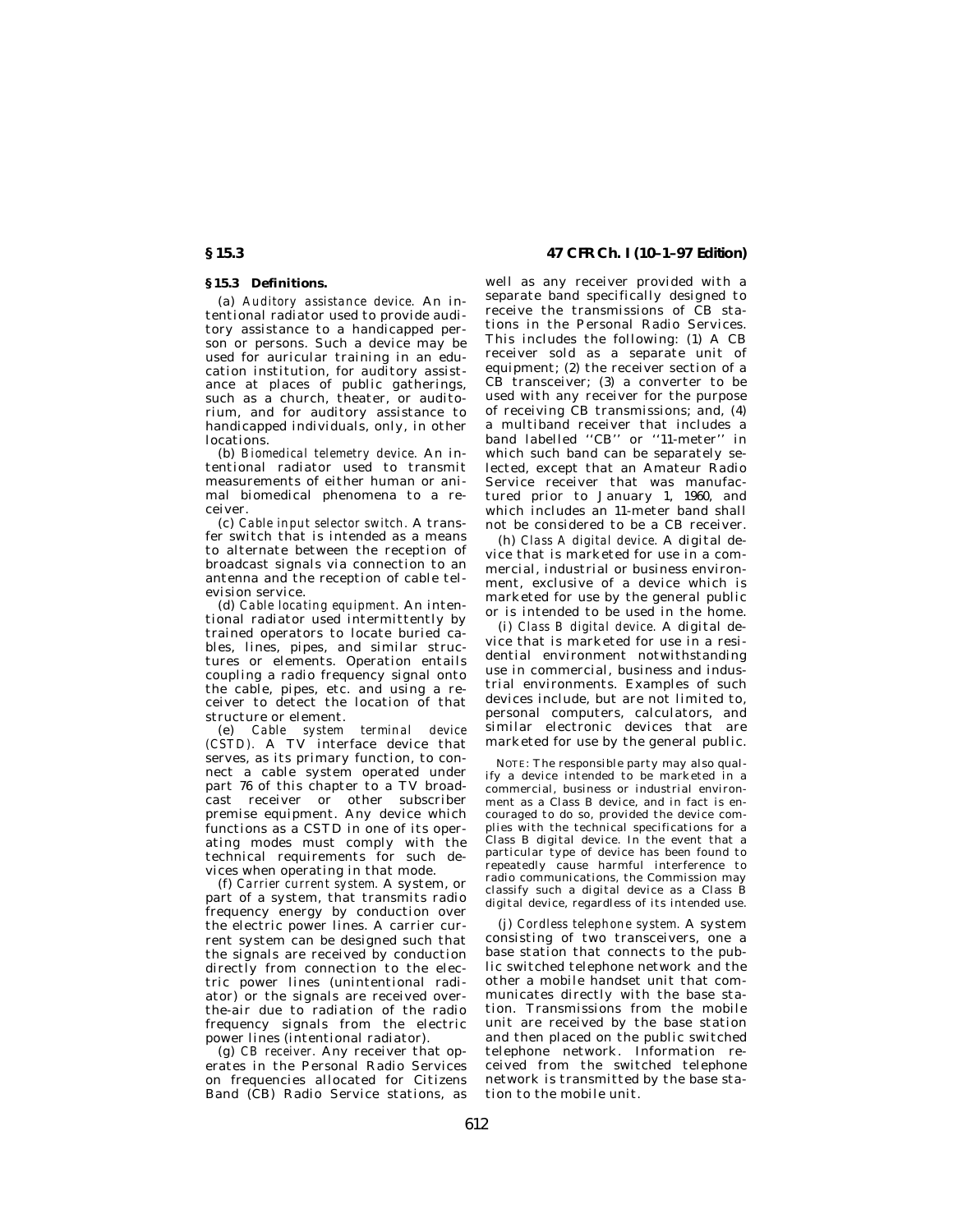NOTE: The Domestic Public Cellular Radio Telecommunications Service is considered to be part of the switched telephone network. In addition, intercom and paging operations are permitted provided these are not intended to be the primary modes of operation.

(k) *Digital device.* (Previously defined as a computing device). An unintentional radiator (device or system) that generates and uses timing signals or pulses at a rate in excess of  $9,000$  pulses (cycles) per second and uses digital techniques; inclusive of telephone equipment that uses digital techniques or any device or system that generates and uses radio frequency energy for the purpose of performing data processing functions, such as electronic computations, operations, transformations, recording, filing, sorting, storage, retrieval, or transfer. A radio frequency device that is specifically subject to an emanation requirement in any other FCC Rule part or an intentional radiator subject to subpart C of this part that contains a digital device is not subject to the standards for digital devices, provided the digital device is used only to enable operation of the radio frequency device and the digital device does not control additional functions or capabilities.

NOTE: Computer terminals and peripherals that are intended to be connected to a computer are digital devices.

(l) *Field disturbance sensor.* A device that establishes a radio frequency field in its vicinity and detects changes in that field resulting from the movement of persons or objects within its range.

(m) *Harmful interference.* Any emission, radiation or induction that endangers the functioning of a radio navigation service or of other safety services or seriously degrades, obstructs or<br>repeatedly interrupts a interrupts a radiocommunications service operating in accordance with this chapter.

(n) *Incidental radiator.* A device that generates radio frequency energy during the course of its operation although the device is not intentionally designed to generate or emit radio frequency energy. Examples of incidental radiators are dc motors, mechanical light switches, etc.

(o) *Intentional radiator.* A device that intentionally generates and emits radio frequency energy by radiation or induction.

(p) *Kit.* Any number of electronic parts, usually provided with a schematic diagram or printed circuit board, which, when assembled in accordance with instructions, results in a device subject to the regulations in this part, even if additional parts of any type are required to complete assembly.

(q) *Perimeter protection system.* A field disturbance sensor that employs RF transmission lines as the radiating source. These RF transmission lines are installed in such a manner that allows the system to detect movement within the protected area.

(r) *Peripheral device.* An input/output unit of a system that feeds data into and/or receives data from the central processing unit of a digital device. Peripherals to a digital device include any device that is connected external to the digital device, any device internal to the digital device that connects the digital device to an external device by wire or cable, and any circuit board designed for interchangeable mounting, internally or externally, that increases the operating or processing speed of a digital device, e.g., ''turbo'' cards and ''enhancement'' boards. Examples of peripheral devices include terminals, printers, external floppy disk drives and other data storage devices, video monitors, keyboards, interface boards, external memory expansion cards, and other input/output devices that may or may not contain digital circuitry. This definition does not include CPU boards, as defined in paragraph (bb) of this section, even though a CPU board may connect to an external keyboard or other components.

(s) *Personal computer.* An electronic computer that is marketed for use in the home, notwithstanding business applications. Such computers are considered Class B digital devices. Computers which use a standard TV receiver as a display device or meet all of the following conditions are considered examples of personal computers:

(1) Marketed through a retail outlet or direct mail order catalog.

(2) Notices of sale or advertisements are distributed or directed to the general public or hobbyist users rather than restricted to commercial users.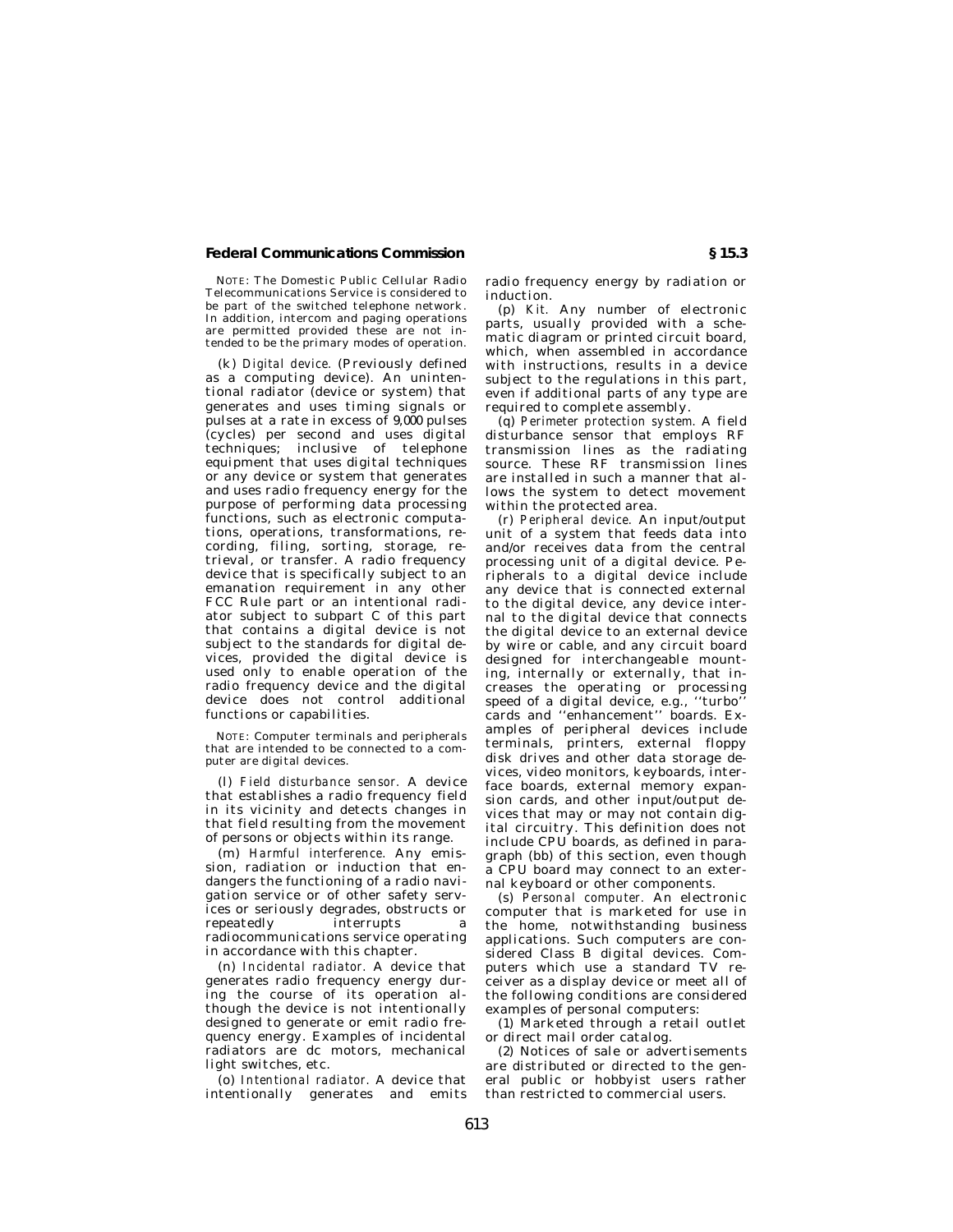(3) Operates on a battery or 120 volt electrical supply.

If the responsible party can demonstrate that because of price or performance the computer is not suitable for residential or hobbyist use, it may request that the computer be considered to fall outside of the scope of this definition for personal computers.

(t) *Power line carrier systems.* An unintentional radiator employed as a carrier current system used by an electric power utility entity on transmission lines for protective relaying, telemetry, etc. for general supervision of the power system. The system operates by the transmission of radio frequency energy by conduction over the electric power transmission lines of the system. The system does not include those electric lines which connect the distribution substation to the customer or house wiring.

(u) *Radio frequency (RF) energy.* Electromagnetic energy at any frequency in the radio spectrum between 9 kHz and 3,000,000 MHz.

(v) *Scanning receiver.* For the purpose of this part, this is a receiver that automatically switches among four or more frequencies in the range of 30 to 960 MHz and which is capable of stopping at and receiving a radio signal detected on a frequency. Receivers designed solely for the reception of the broadcast signals under part 73 of this chapter or for operation as part of a licensed station are not included in this definition.

(w) *Television (TV) broadcast receiver.* A device designed to receive television pictures that are broadcast simultaneously with sound on the television channels authorized under part 73 of this chapter.

(x) *Transfer switch.* A device used to alternate between the reception of over-the-air radio frequency signals via connection to an antenna and the reception of radio frequency signals received by any other method, such as from a TV interface device.

(y) *TV interface device.* An unintentional radiator that produces or translates in frequency a radio frequency carrier modulated by a video signal derived from an external or internal signal source, and which feeds the modulated radio frequency energy by conduction to the antenna terminals or other non-baseband input connections of a television broadcast receiver. A TV interface device may include a standalone RF modulator, or a composite device consisting of an RF modulator, video source and other components devices. Examples of TV interface devices are video cassette recorders and terminal devices attached to a cable system or used with a Master Antenna (including those used for central distribution video devices in apartment or office buildings).

(z) *Unintentional radiator.* A device that intentionally generates radio frequency energy for use within the device, or that sends radio frequency signals by conduction to associated equipment via connecting wiring, but which is not intended to emit RF energy by radiation or induction.

(aa) *Cable ready consumer electronics equipment.* Consumer electronics TV receiving devices, including TV receivers, videocassette recorders and similar devices, that incorporate a tuner capable of receiving television signals and an input terminal intended for receiving cable television service, and are marketed as ''cable ready'' or ''cable compatible.'' Such equipment shall comply with the technical standards specified in §15.118.

(bb) *CPU board.* A circuit board that contains a microprocessor, or frequency determining circuitry for the microprocessor, the primary function of which is to execute user-provided programming, but not including:

(1) A circuit board that contains only a microprocessor intended to operate under the primary control or instruction of a microprocessor external to such a circuit board; or

(2) A circuit board that is a dedicated controller for a storage or input/output device.

(cc) *External radio frequency power amplifier.* A device which is not an integral part of an intentional radiator as manufactured and which, when used in conjunction with an intentional radiator as a signal source, is capable of amplifying that signal.

[54 FR 17714, Apr. 25, 1989, as amended at 55 FR 18340, May 2, 1990; 57 FR 33448, July 29, 1992; 59 FR 25340, May 16, 1994; 61 FR 31048, June 19, 1996; 62 FR 26242, May 13, 1997]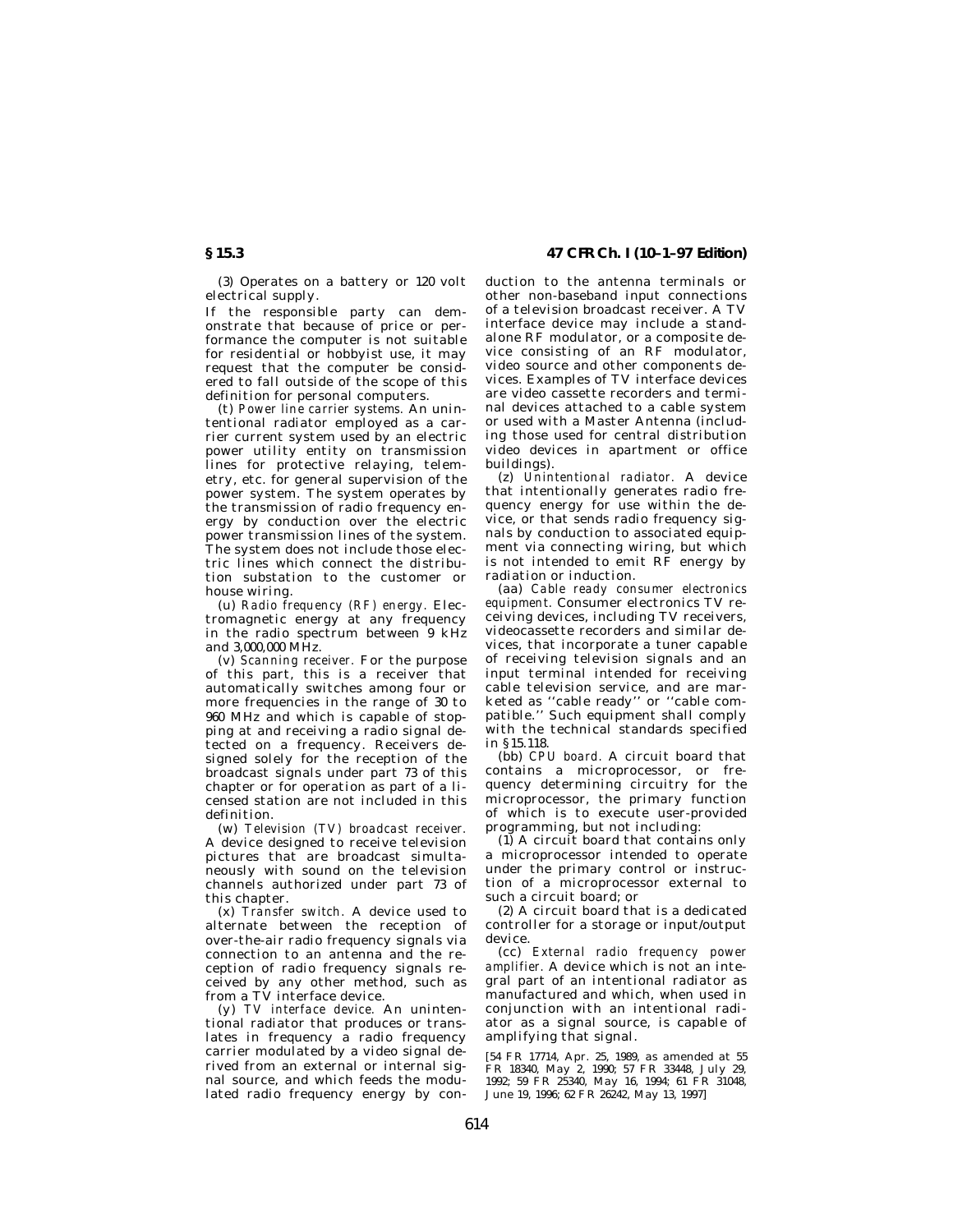## **§ 15.5 General conditions of operation.**

(a) Persons operating intentional or unintentional radiators shall not be deemed to have any vested or recognizable right to continued use of any given frequency by virtue of prior registration or certification of equipment, or, for power line carrier systems, on the basis of prior notification of use pursuant to  $\S 90.63(g)$  of this chapter.

(b) Operation of an intentional, unintentional, or incidental radiator is subject to the conditions that no harmful interference is caused and that interference must be accepted that may be caused by the operation of an authorized radio station, by another intentional or unintentional radiator, by industrial, scientific and medical (ISM) equipment, or by an incidental radiator.

(c) The operator of a radio frequency device shall be required to cease operating the device upon notification by a Commission representative that the device is causing harmful interference. Operation shall not resume until the condition causing the harmful interference has been corrected.

(d) Intentional radiators that produce Class B emissions (damped wave) are prohibited.

## **§ 15.7 Special temporary authority.**

(a) The Commission will, in exceptional situations, consider an individual application for a special temporary authorization to operate an incidental, intentional or unintentional radiation device not conforming to the provisions of this part, where it can be shown that the proposed operation would be in the public interest, that it is for a unique type of station or for a type of operation which is incapable of being established as a regular service, and that the proposed operation can not feasibly be conducted under this part.

(b) No authorization is required in order to perform testing of equipment for determining compliance with these regulations. Except as provided in subpart I of part 2 of this chapter, this provision does not permit the providing of equipment to potential users in order to determine customer acceptance of the product or marketing strategy, nor does this provision permit any

type of operation other than a determination of compliance with the regulations. During this testing, the provisions of  $\S$  15.5 and 15.205 apply.

## **§ 15.9 Prohibition against eavesdropping.**

Except for the operations of law enforcement officers conducted under lawful authority, no person shall use, either directly or indirectly, a device operated pursuant to the provisions of this part for the purpose of overhearing or recording the private conversations of others unless such use is authorized by all of the parties engaging in the conversation.

## **§ 15.11 Cross reference.**

The provisions of subparts A, H, I, J and K of part 2 apply to intentional and unintentional radiators, in addition to the provisions of this part. Also, a cable system terminal device and a cable input selector switch shall be subject to the relevant provisions of part 76 of this chapter.

#### **§ 15.13 Incidental radiators.**

Manufacturers of these devices shall employ good engineering practices to minimize the risk of harmful interference.

#### **§ 15.15 General technical requirements.**

(a) An intentional or unintentional radiator shall be constructed in accordance with good engineering design and manufacturing practice. Emanations from the device shall be suppressed as much as practicable, but in no case shall the emanations exceed the levels specified in these rules.

(b) An intentional or unintentional radiator must be constructed such that the adjustments of any control that is readily accessible by or intended to be accessible to the user will not cause operation of the device in violation of the regulations.

(c) Parties responsible for equipment compliance should note that the limits specified in this part will not prevent harmful interference under all circumstances. Since the operators of part 15 devices are required to cease operation should harmful interference occur to authorized users of the radio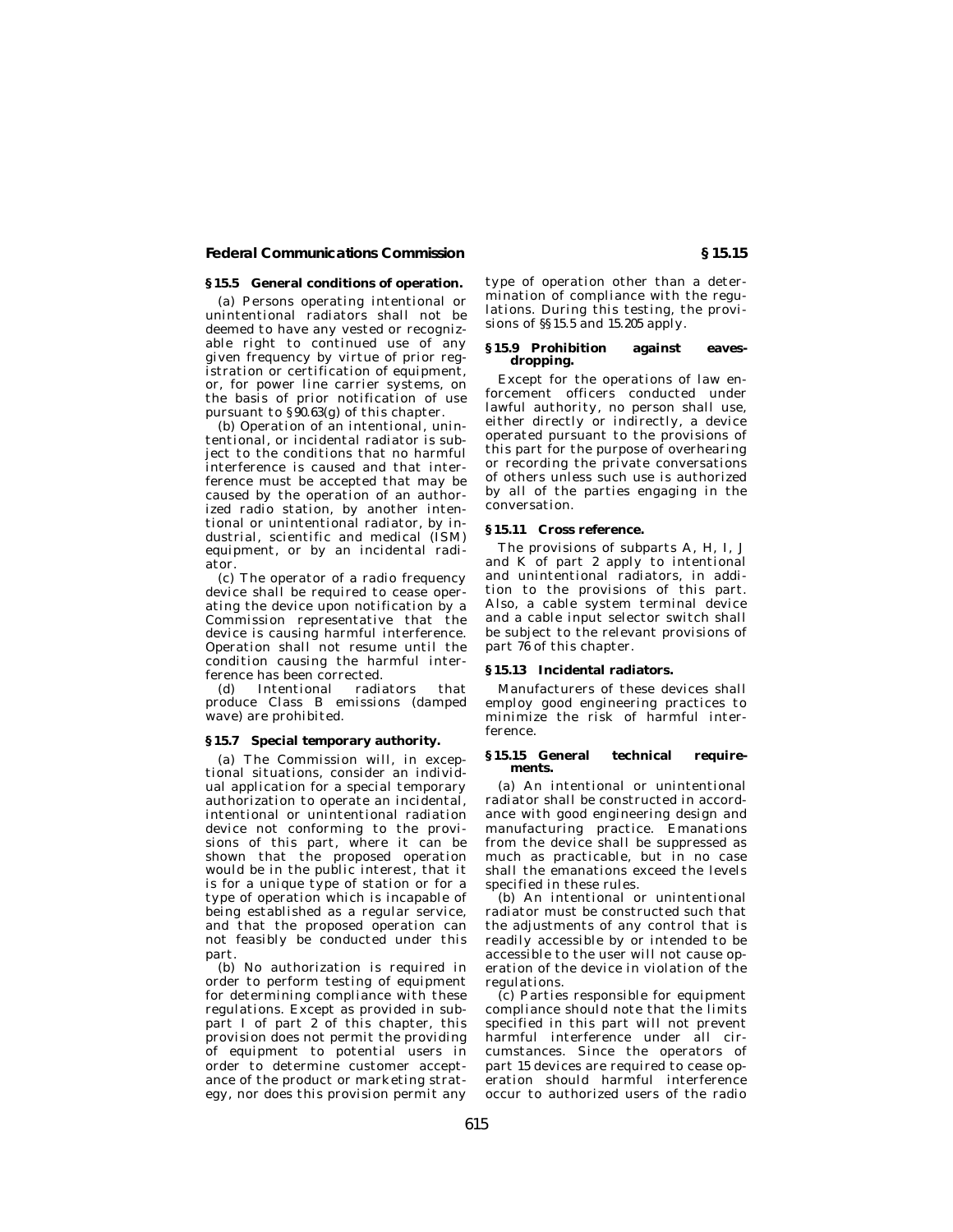## **§ 15.17 47 CFR Ch. I (10–1–97 Edition)**

frequency spectrum, the parties responsible for equipment compliance are encouraged to employ the minimum field strength necessary for communications, to provide greater attenuation of unwanted emissions than required by these regulations, and to advise the user as to how to resolve harmful interference problems (for example, see §15.105(b)).

## **§ 15.17 Susceptibility to interference.**

(a) Parties responsible for equipment compliance are advised to consider the proximity and the high power of non-Government licensed radio stations, such as broadcast, amateur, land mobile, and non-geostationary mobile satellite feeder link earth stations, and of U.S. Government radio stations, which could include high-powered radar systems, when choosing operating frequencies during the design of their equipment so as to reduce the susceptibility for receiving harmful interference. Information on non-Government use of the spectrum can be obtained by consulting the Table of Frequency Allocations in § 2.106 of this chapter.

(b) Information on U.S. Government operations can be obtained by contacting: Director, Spectrum Plans and Policy, National Telecommunications and Information Administration, Department of Commerce, Room 4096, Washington, DC 20230.

[54 FR 17714, Apr. 25, 1989, as amended at 62 FR 4655, Jan. 31, 1997]

#### **§ 15.19 Labelling requirements.**

(a) In addition to the requirements in part 2 of this chapter, a device subject to certification, notification, or verification shall be labelled as follows:

(1) Receivers associated with the operation of a licensed radio service, e.g., FM broadcast under part 73 of this chapter, land mobile operation under part 90, etc., shall bear the following statement in a conspicuous location on the device:

This device complies with part 15 of the FCC Rules. Operation is subject to the condition that this device does not cause harmful interference.

(2) A stand-alone cable input selector switch, shall bear the following statement in a conspicuous location on the device:

This device is verified to comply with part 15 of the FCC Rules for use with cable television service.

(3) All other devices shall bear the following statement in a conspicuous location on the device:

This device complies with part 15 of the FCC Rules. Operation is subject to the following two conditions: (1) This device may not cause harmful interference, and (2) this device must accept any interference received, including interference that may cause undesired operation.

(4) Where a device is constructed in two or more sections connected by wires and marketed together, the statement specified under paragraph (a) of this section is required to be affixed only to the main control unit.

(5) When the device is so small or for such use that it is not practicable to place the statement specified under paragraph (a) of this section on it, the information required by this paragraph shall be placed in a prominent location in the instruction manual or pamphlet supplied to the user or, alternatively, shall be placed on the container in which the device is marketed. However, the FCC identifier or the unique identifier, as appropriate, must be displayed on the device.

(b) Products subject to authorization under a Declaration of Conformity shall be labelled as follows:

(1) The label shall be located in a conspicuous location on the device and shall contain the unique identification described in § 2.1074 of this chapter and the following logo:

(i) If the product is authorized based on testing of the product or system; or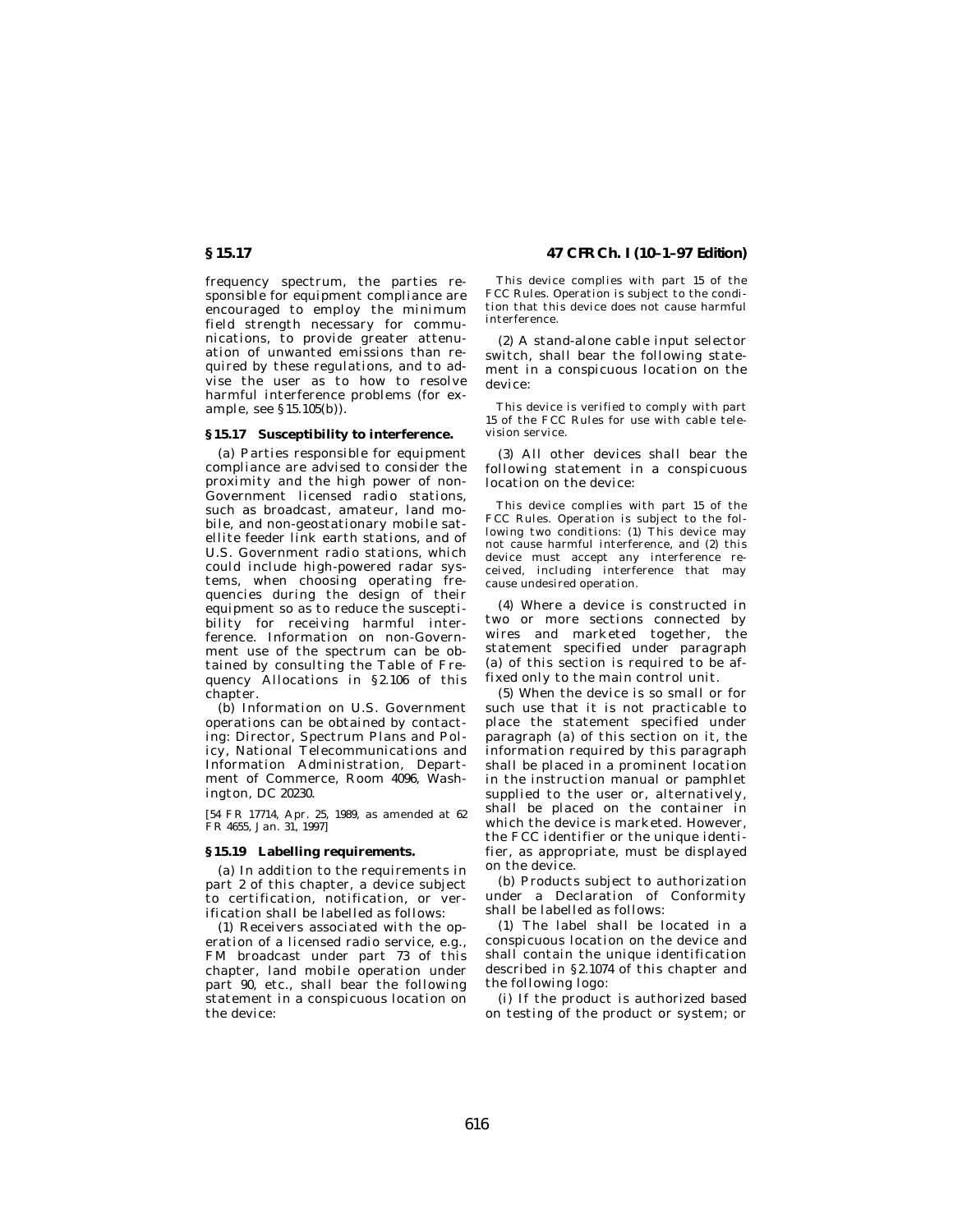

(ii) If a personal computer is authorized based on assembly using separately authorized components, in accordance with  $\S 15.101(c)(2)$  or (c)(3), and the resulting product is not separately tested:



(2) Label text and information should be in a size of type large enough to be readily legible, consistent with the dimensions of the equipment and the label. However, the type size for the text is not required to be larger than eight point.

(3) When the device is so small or for such use that it is not practicable to place the statement specified under paragraph (b)(1) of this section on it, such as for a CPU board or a plug-in circuit board peripheral device, the text associated with the logo may be placed in a prominent location in the instruction manual or pamphlet supplied to the user. However, the unique identification (trade name and model number) and the logo must be displayed on the device.

(4) The label shall not be a stick-on, paper label. The label on these products shall be permanently affixed to the product and shall be readily visible to the purchaser at the time of purchase, as described in § 2.925(d) of this chapter. ''Permanently affixed'' means that the label is etched, engraved, stamped, silkscreened, indelibly printed, or otherwise permanently marked on a permanently attached part of the equipment or on a nameplate of metal, plastic, or other material fastened to the equipment by welding, riveting, or a permanent adhesive. The label must be designed to last the expected lifetime of the equipment in the environment in which the equipment may be operated and must not be readily detachable.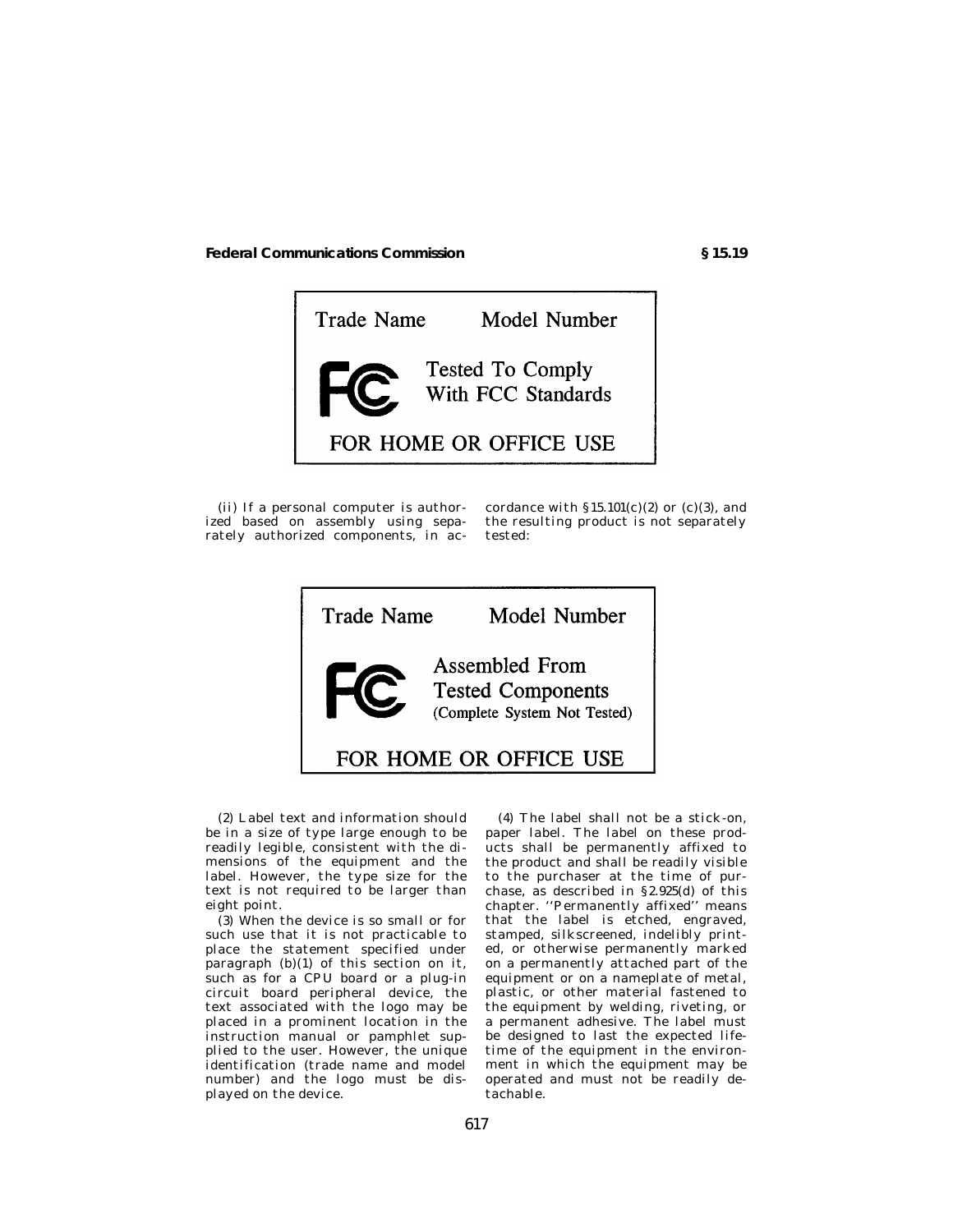(c) [Reserved]

(d) Consumer electronics TV receiving devices, including TV receivers, videocassette recorders, and similar devices, that incorporate features intended to be used with cable television service, but do not fully comply with the technical standards for cable ready equipment set forth in § 15.118, shall not be marketed with terminology that describes the device as ''cable ready'' or ''cable compatible,'' or that otherwise conveys the impression that the device is fully compatible with cable service. Factual statements about the various features of a device that are intended for use with cable service or the quality of such features are acceptable so long as such statements do not imply that the device is fully compatible with cable service. Statements relating to product features are generally acceptable where they are limited to one or more specific features of a device, rather than the device as a whole. This requirement applies to consumer TV receivers, videocassette recorders and similar devices manufactured or imported for sale in this country on or after October 31, 1994.

[54 FR 17714, Apr. 25, 1989, as amended at 59 FR 25341, May 16, 1994; 61 FR 18509, Apr. 26, 1996; 61 FR 31048, June 19, 1996; 62 FR 41881, Aug. 4, 1997]

## **§ 15.21 Information to user.**

The users manual or instruction manual for an intentional or unintentional radiator shall caution the user that changes or modifications not expressly approved by the party responsible for compliance could void the user's authority to operate the equipment.

## **§ 15.23 Home-built devices.**

(a) Equipment authorization is not required for devices that are not marketed, are not constructed from a kit, and are built in quantities of five or less for personal use.

(b) It is recognized that the individual builder of home-built equipment may not possess the means to perform the measurements for determining compliance with the regulations. In this case, the builder is expected to employ good engineering practices to meet the specified technical standards

**§ 15.21 47 CFR Ch. I (10–1–97 Edition)**

to the greatest extent practicable. The provisions of § 15.5 apply to this equipment.

## **§ 15.25 Kits.**

A TV interface device, including a cable system terminal device, which is marketed as a kit shall comply with the following requirements:

(a) All parts necessary for the assembled device to comply with the technical requirements of this part must be supplied with the kit. No mechanism for adjustment that can cause operation in violation of the requirements of this part shall be made accessible to the builder.

(b) At least two units of the kit shall be assembled in exact accordance with the instructions supplied with the product to be marketed. If all components required to fully complete the kit (other than those specified in paragraph (a) of this section which are needed for compliance with the technical provisions and must be included with the kit) are not normally furnished with the kit, assembly shall be made using the recommended components. The assembled units shall be certified or notified, as appropriate, pursuant to the requirements of this part.

(1) The measurement data required for a TV interface device subject to certification shall be obtained for each of the two units and submitted with an application for certification pursuant to subpart J of part 2 of this chapter.

(2) The measurement data required for a TV interface device subject to notification shall be obtained for the units tested and retained on file pursuant to the provisions of subpart J of part 2 of this chapter.

(c) A copy of the exact instructions that will be provided for assembly of the device shall be submitted with an application for certification or notification. Those parts which are not normally furnished shall be detailed in the application for equipment authorization.

(d) In lieu of the label required by § 15.19, the following label, along with the label bearing the FCC identifier and other information specified in §§ 2.925 and 2.926, shall be included in the kit with instructions to the builder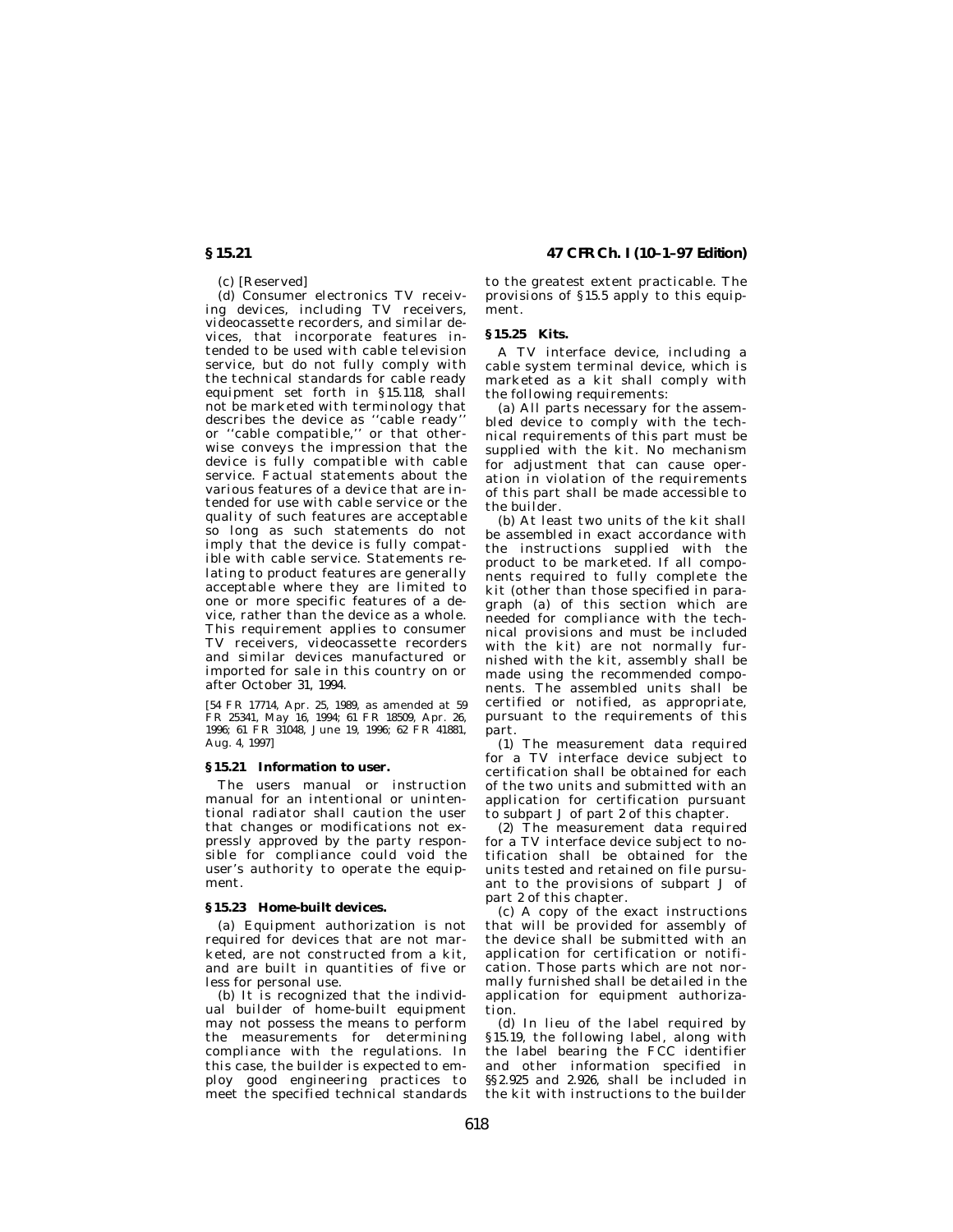that it shall be attached to the completed kit:

## *(Name of Grantee)*

## *(FCC Identifier)*

This device can be expected to comply with part 15 of the FCC Rules provided it is assembled in exact accordance with the instructions provided with this kit. Operation is subject to the following conditions: (1) This device may not cause harmful interference, and (2) this device must accept any interference received including interference that may cause undesired operation.

(e) For the purpose of this section, circuit boards used as repair parts for the replacement of electrically identical defective circuit boards are not considered to be kits.

#### **§ 15.27 Special accessories.**

(a) Equipment marketed to consumer must be capable of complying with the necessary regulations in the configuration in which the equipment is marketed. Where special accessories, such as shielded cables and/or special connectors, are required to enable an unintentional or intentional radiator to comply with the emission limits in this part, the equipment must be marketed with, i.e., shipped and sold with, those special accessories. However, in lieu of shipping or packaging the special accessories with the unintentional or intentional radiator, the responsible party may employ other methods of ensuring that the special accessories are provided to the consumer, without additional charge, at the time of purchase. Information detailing any alternative method used to supply the special accessories shall be included in the application for a grant of equipment authorization or retained in the verification records, as appropriate. The party responsible for the equipment, as detailed in § 2.909 of this chapter, shall ensure that these special accessories are provided with the equipment. The instruction manual for such devices shall include appropriate instructions on the first page of the text concerned with the installation of the device that these special accessories must be used with the device. It is the responsibility of the user to

use the needed special accessories supplied with the equipment.

(b) If a device requiring special accessories is installed by or under the supervision of the party marketing the device, it is the responsibility of that party to install the equipment using the special accessories. For equipment requiring professional installation, it is not necessary for the responsible party to market the special accessories with the equipment. However, the need to use the special accessories must be detailed in the instruction manual, and it is the responsibility of the installer to provide and to install the required accessories.

(c) Accessory items that can be readily obtained from multiple retail outlets are not considered to be special accessories and are not required to be marketed with the equipment. The manual included with the equipment must specify what additional components or accessories are required to be used in order to ensure compliance with this part, and it is the responsibility of the user to provide and use those components and accessories.

(d) The resulting system, including any accessories or components marketed with the equipment, must comply with the regulations.

#### **§ 15.29 Inspection by the Commission.**

(a) Any equipment or device subject to the provisions of this part, together with any certificate, notice of registration or any technical data required to be kept on file by the operator, supplier or party responsible for compliance of the device shall be made available for inspection by a Commission representative upon reasonable request.

(b) The owner or operator of a radio frequency device subject to this part shall promptly furnish to the Commission or its representative such information as may be requested concerning the operation of the radio frequency device.

(c) The party responsible for the compliance of any device subject to this part shall promptly furnish to the Commission or its representatives such information as may be requested concerning the operation of the device, including a copy of any measurements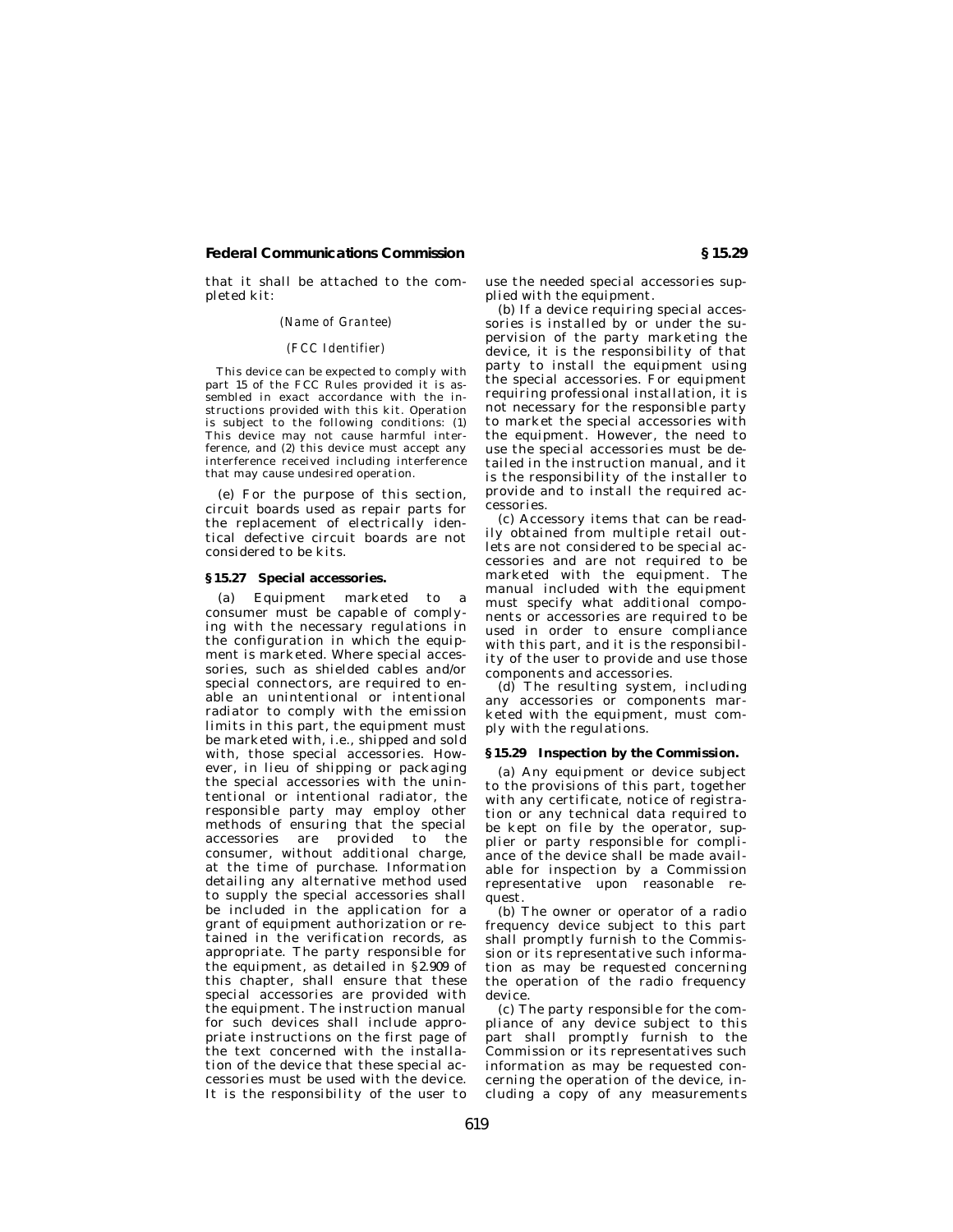made for obtaining an equipment authorization or demonstrating compliance with the regulations.

(d) The Commission, from time to time, may request the party responsible for compliance, including an importer, to submit to the FCC Laboratory in Columbia, Maryland, various equipment to determine that the equipment continues to comply with the applicable standards. Shipping costs to the Commission's Laboratory and return shall be borne by the responsible party. Testing by the Commission will be performed using the measurement procedure(s) that was in effect at the time the equipment was authorized or verified.

#### **§ 15.31 Measurement standards.**

(a) The following measurement procedures are used by the Commission to determine compliance with the technical requirements in this part. Except where noted, copies of these procedures are available from the Commission's current duplicating contractor whose name and address are available from the Commission's Consumer Assistance Office at 202–632–7000.

(1) FCC/OET MP–1: FCC Methods of Measurements for Determining Compliance of Radio Control and Security Alarm Devices and Associated Receivers. Note: This procedure may be used only for testing devices for which verification is obtained, or for which an application for equipment authorization is filed before June 1, 1995. For compliance testing of these devices after that date, see paragraph (a)(6) of this section.

(2) FCC/OET MP–2: Measurement of UHF Noise Figures of TV Receivers.

(3) FCC/OET MP–3: FCC Methods of Measurements of Output Signal Level, Output Terminal Conducted Spurious Emissions, Transfer Switch Characteristics, and Radio Noise Emissions from TV Interface Devices. Note: This procedure may be used only for testing devices for which verification is obtained, or for which an application for equipment authorization is filed before June 1, 1995. For compliance testing of these devices after that date, see paragraph  $(a)(6)$  of this section.

(4) FCC/OET MP–4 (1987): FCC Procedure for Measuring RF Emissions from

**§ 15.31 47 CFR Ch. I (10–1–97 Edition)**

Computing Devices. Note: This procedure may be used only for testing digital devices for which verification is obtained, or for which an application for equipment authorization is filed before May 1, 1994. For compliance testing of digital devices on or after May 1, 1994, see paragraph (a)(6) of this section.

(5) FCC/OET MP–9: FCC Procedure for Measuring Cable Television Switch Isolation. Note: This procedure may be used only for testing devices for which verification is obtained, or for which an application for equipment authorization is filed before June 1, 1995. For compliance testing of these devices after that date, see paragraph (a)(6) of this section.

(6) Digital devices authorized by verification, Declaration of Conformity, or for which an application for equipment authorization is filed on or after May 1, 1994, and intentional and other unintentional radiators for which verification is obtained, or for which an application for equipment authorization is filed on or after June 1, 1995 are to be measured for compliance using the following procedure excluding section 5.7, section 9 and section 14: American National Standards Institute (ANSI) C63.4–1992, entitled ''Methods of Measurement of Radio-Noise Emissions from Low-Voltage Electrical and Electronic Equipment in the Range of 9 kHz to 40 GHz," published by the Institute of Electrical and Electronic Engineers, Inc. on July 17, 1992 as document number SH15180. This incorporation by reference was approved by the Director of the Federal Register in accordance with 5 U.S.C. 552(a) and 1 CFR part 51. The Commission encourages the use of this procedure for testing digital devices, intentional radiators, and other unintentional radiators as soon as practical. Copies of ANSI C63.4–1992 may be obtained from: IEEE Standards Department, 455 Hoes Lane, P.O. Box 1331, Piscataway, NJ 08855–1331, telephone 1–800–678–4333. Copies of C63.4– 1992 may be inspected during normal business hours at the following locations:

(i) Federal Communications Commission, 2025 M Street, NW., Office of Engineering and Technology (Room 7317), Washington, DC 20554,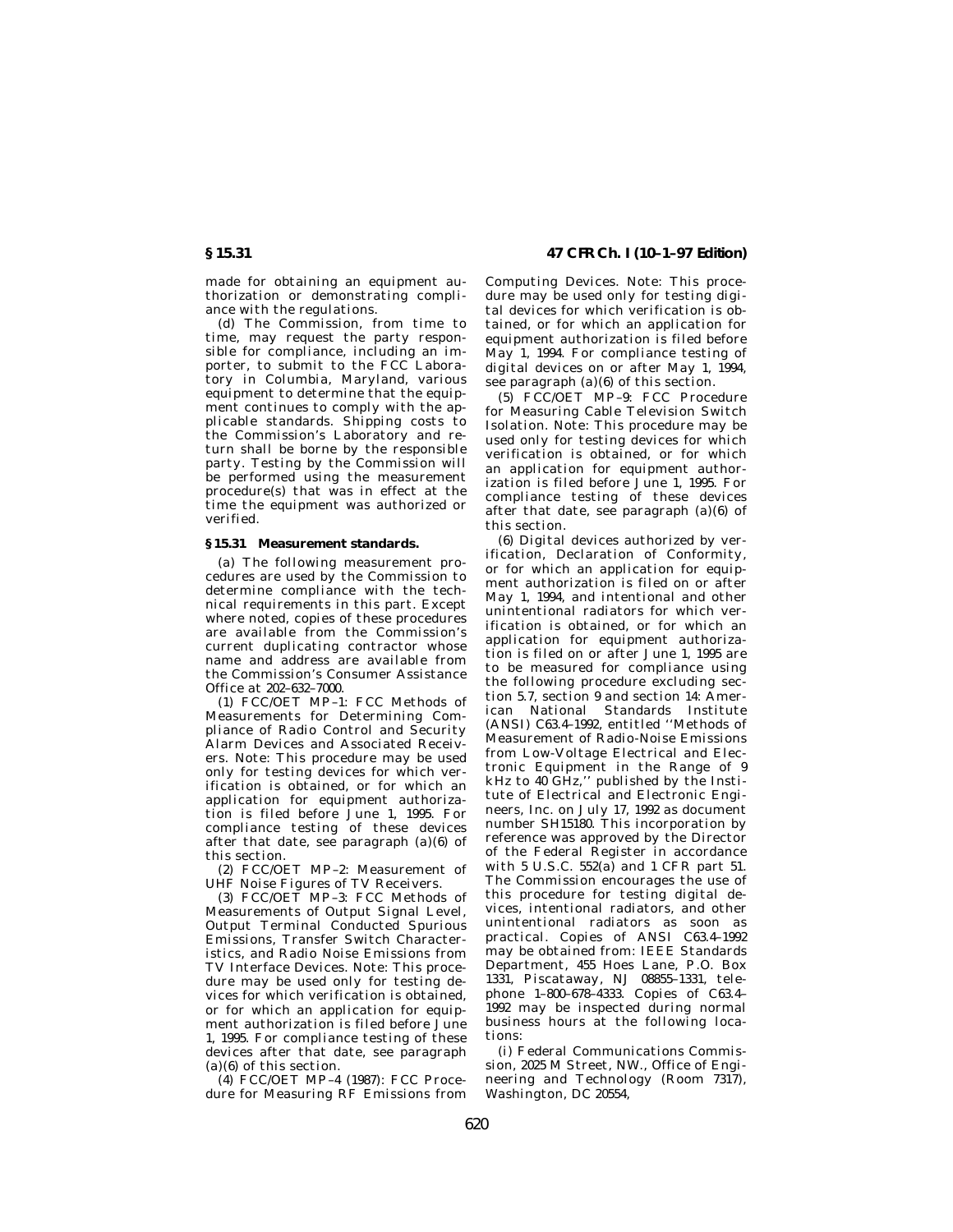(ii) Federal Communications Commission Laboratory, 7435 Oakland Mills Road, Columbia, MD 21046, or

(iii) Office of the Federal Register, 800 North Capitol Street, NW., suite 700, Washington, DC.

NOTE: Digital devices tested to show compliance with the provisions of §§ 15.107(e) and 15.109(g) must be tested following the ANSI C63.4 procedure described in paragraph (a)(6) of this section.

(b) All parties making compliance measurements on equipment subject to the requirements of this part are urged to use these measurement procedures. Any party using other procedures should ensure that such other procedures can be relied on to produce measurement results compatible with the FCC measurement procedures. The description of the measurement procedure used in testing the equipment for compliance and a list of the test equipment actually employed shall be made part of an application for certification or included with the data required to be retained by the party responsible for devices authorized pursuant to a Declaration of Conformity or devices subject to notification or verification.

(c) For swept frequency equipment, measurements shall be made with the frequency sweep stopped at those frequencies chosen for the measurements to be reported.

(d) Field strength measurements shall be made, to the extent possible, on an open field site. Test sites other than open field sites may be employed if they are properly calibrated so that the measurement results correspond to what would be obtained from an open field site. In the case of equipment for which measurements can be performed only at the installation site, such as perimeter protection systems, carrier current systems, and systems employing a ''leaky'' coaxial cable as an antenna, measurements for verification or for obtaining a grant of equipment authorizaton shall be performed at a minimum of three installations that can be demonstrated to be representative of typical installation sites.

(e) For intentional radiators, measurements of the variation of the input power or the radiated signal level of the fundamental frequency component of the emission, as appropriate, shall

be performed with the supply voltage varied between 85% and 115% of the nominal rated supply voltage. For battery operated equipment, the equipment tests shall be performed using a new battery.

(f) To the extent practicable, the device under test shall be measured at the distance specified in the appropriate rule section. The distance specified corresponds to the horizontal distance between the measurement antenna and the closest point of the equipment under test, support equipment or interconnecting cables as determined by the boundary defined by an imaginary straight line periphery describing a simple geometric configuration enclosing the system containing the equipment under test. The equipment under test, support equipment and any interconnecting cables shall be included within this boundary.

(1) At frequencies at or above 30 MHz, measurements may be performed at a distance other than that specified provided: Measurements are not made in the near field, and it can be demonstrated that the signal levels to be measured at the distance employed can be detected by the measurement equipment. Measurements shall not be performed at a distance greater than 30 meters unless it can be demonstrated that measurements at a distance of 30 meters or less are impractical. When performing measurements at a distance other than that specified, the results shall be extrapolated to the specified distance using one of the following formulas: For measurements above 30 MHz that are not performed in the near field, an inverse linear-distance extrapolation factor (20 dB/decade); for measurements performed in the near field, an inverse linear-distancesquared extrapolation factor (40 dB/decade).

(2) At frequencies below 30 MHz, measurements may be performed at a distance closer than that specified in the regulations; however, an attempt should be made to avoid making measurements in the near field. Pending the development of an appropriate measurement procedure for measurements performed below 30 MHz, when performing measurements at a closer distance than specified, the results shall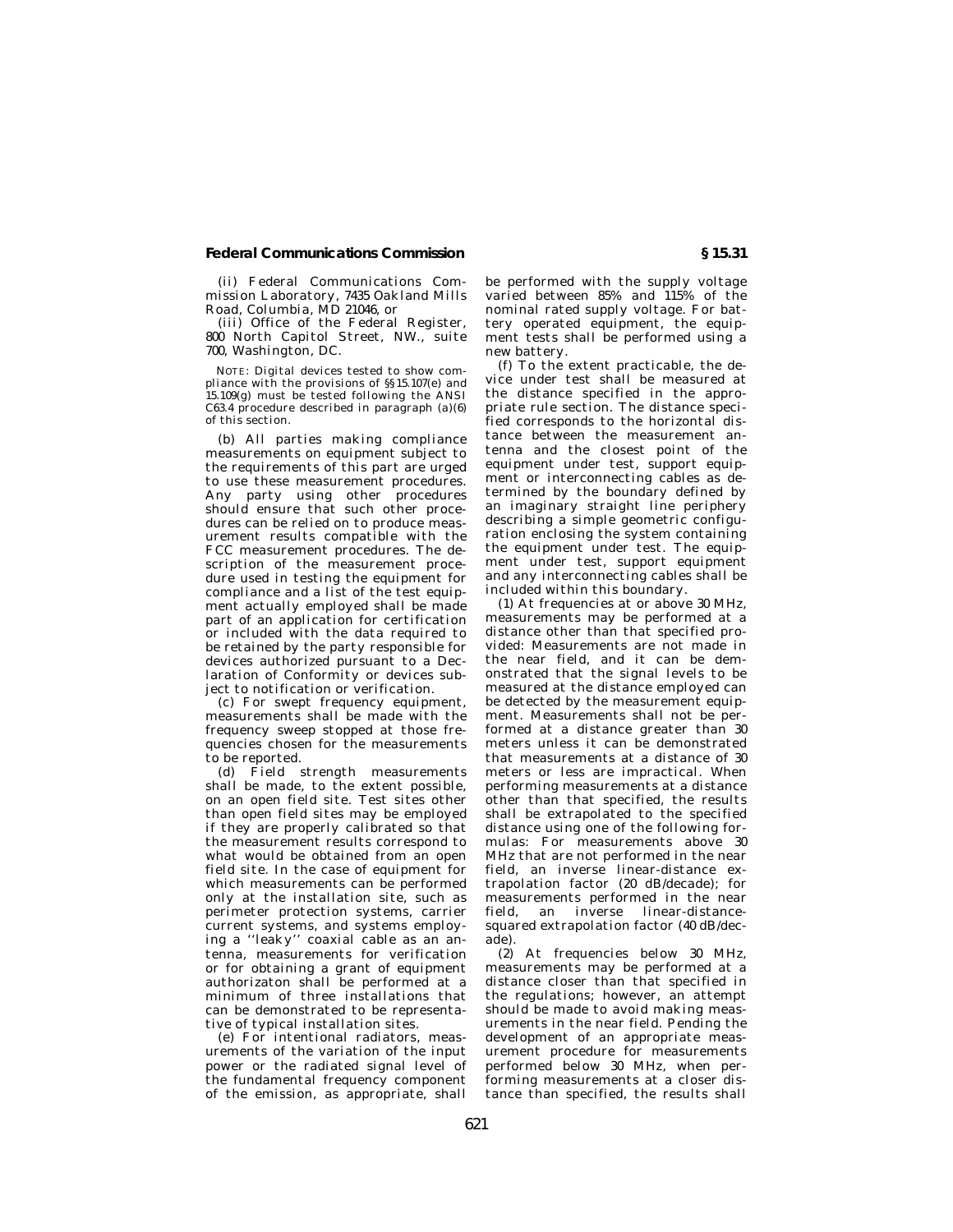be extrapolated to the specified distance by either making measurements at a minimum of two distances on at least one radial to determine the proper extrapolation factor or by using the square of an inverse linear distance extrapolation factor (40 dB/decade).

(3) The applicant for a grant of certification shall specify the extrapolation method used in the application filed with the Commission. For equipment subject to notification or verification, this information shall be retained with the measurement data.

(4) When measurement distances of 30 meters or less are specified in the regulations, the Commission will test the equipment at the distance specified unless measurement at that distance results in measurements being performed in the near field. When measurement distances of greater than 30 meters are specified in the regulations, the Commission will test the equipment at a closer distance, usually 30 meters, extrapolating the measured field strength to the specified distance using the methods shown in this section.

(5) Measurements shall be performed at a sufficient number of radials around the equipment under test to determine the radial at which the field strength values of the radiated emissions are maximized. The maximum field strength at the frequency being measured shall be reported in an application for certification.

(g) Equipment under test shall be adjusted, using those controls that are readily accessible to or are intended to be accessible to the consumer, in such a manner as to maximize the level of the emissions. For those devices to which wire leads may be attached by the consumer, tests shall be performed with wire leads attached. The wire leads shall be of the length to be used with the equipment if that length is known. Otherwise, wire leads one meter in length shall be attached to the equipment. Longer wire leads may be employed if necessary to interconnect to associated peripherals.

(h) For a composite system that incorporates devices contained either in a single enclosure or in separate enclosures connected by wire or cable, testing for compliance with the standards in this part shall be performed with all

**§ 15.31 47 CFR Ch. I (10–1–97 Edition)**

of the devices in the system functioning. If an intentional radiator incorporates more than one antenna or other radiating source and these radiating sources are designed to emit at the same time, measurements of conducted and radiated emissions shall be performed with all radiating sources that are to be employed emitting. A device which incorporates a carrier current system shall be tested as if the carrier current system were incorporated in a separate device; that is, the device shall be tested for compliance with whatever rules would apply to the device were the carrier current system not incorporated, and the carrier current system shall be tested for compliance with the rules applicable to carrier current systems.

(i) If the device under test provides for the connection of external accessories, including external electrical input signals, the device shall be tested with the accessories attached. The device under test shall be fully exercised with these external accessories. The emission tests shall be performed with the device and accessories configured in a manner that tends to produce maximized emissions within the range of variations that can be expected under normal operating conditions. In the case of multiple accessory external ports, an external accessory shall be connected to one of each type of port. Only one test using peripherals or external accessories that are representative of the devices that will be employed with the equipment under test is required. All possible equipment combinations do not need to be tested. The accessories or peripherals connected to the device being tested shall be unmodified, commercially available equipment.

 $(j)$  If the equipment under test consists of a central control unit and an external or internal accessory(ies) (peripheral) and the party verifying the equipment or applying for a grant of equipment authorization manufactures or assembles the central control unit and at least one of the accessory devices that can be used with that control unit, testing of the control unit and/or the accessory(ies) must be performed using the devices manufactured or assembled by that party, in addition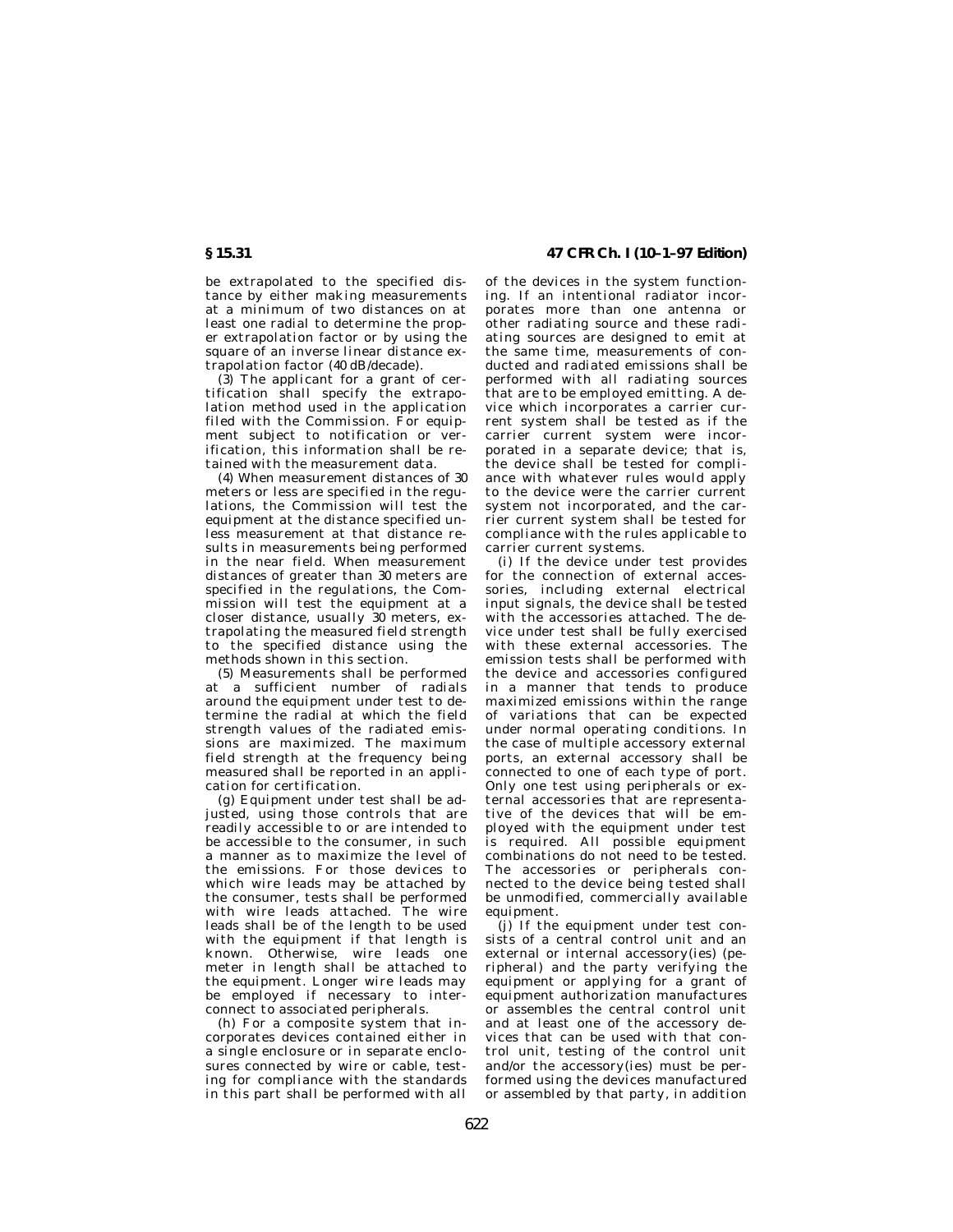to any other needed devices which the party does not manufacture or assemble. If the party verifying the equipment or applying for a grant of equipment authorization does not manufacture or assemble the central control unit and at least one of the accessory devices that can be used with that control unit or the party can demonstrate that the central control unit or accessory(ies) normally would be marketed or used with equipment from a different entity, testing of the central control unit and/or the accessory(ies) must be performed using the specific combination of equipment which is intended to be marketed or used together. Only one test using peripherals or accessories that are representatve of the devices that will be employed with the equipment under test is required. All possible equipment combinations are not required to be tested. The accessories or peripherals connected to the device being tested shall be un-<br>modified, commercially available commercially equipment.

(k) A composite system is a system that incorporates different devices contained either in a single enclosure or in separate enclosures connected by wire or cable. If the individual devices in a composite system are subject to different technical standards, each such device must comply with its specific standards. In no event may the measured emissions of the composite system exceed the highest level permitted for an individual component. For digital devices which consist of a combination of Class A and Class B devices, the total combination of which results in a Class A digital device, it is only necessary to demonstrate that the equipment combination complies with the limits for a Class A device. This equipment combination may not be employed for obtaining a grant of equipment authorization or verifying a Class B digital device. However, if the digital device combination consists of a Class B central control unit, e.g., a personal computer, and a Class A internal peripheral(s), it must be demonstrated that the Class B central control unit continues to comply with the limits for a Class B digital device with the Class A internal peripheral(s) installed but not active.

(l) Measurements of radio frequency emissions conducted to the public utility power lines shall be performed using a 50 ohm/50 uH line-impedance stabilization network (LISN).

NOTE: Receivers tested under the transition provisions contained in § 15.37 may be tested with a 50 ohm/5 µH LISN.

(m) Measurements on intentional radiators or receivers, other than TV broadcast receivers, shall be performed and, if required, reported for each band in which the device can be operated with the device operating at the number of frequencies in each band specified in the following table:

| Frequency range over<br>which device operates | Number<br>of fre-<br>quen-<br>cies | Location in the range of<br>operation                  |
|-----------------------------------------------|------------------------------------|--------------------------------------------------------|
| 1 MHz or less                                 |                                    | Middle.                                                |
| 1 to 10 MHz                                   | 2                                  | 1 near top and 1 near<br>bottom.                       |
| More than 10 MHz                              | 3                                  | 1 near top, 1 near mid-<br>dle and 1 near bot-<br>tom. |

(n) Measurements on TV broadcast receivers shall be performed with the receiver tuned to each VHF frequency and also shall include the following oscillator frequencies: 520, 550, 600, 650, 700, 750, 800, 850, 900 and 931 MHz. If measurements cannot be made on one or more of the latter UHF frequencies because of the presence of signals from licensed radio stations or for other reasons to be detailed in the measurement report, measurements shall be made with the receiver oscillator at a nearby frequency. If the receiver is not capable of receiving channels above 806 MHz, the measurements employing the oscillator frequencies 900 and 931 MHz may be omitted.

(o) The amplitude of spurious emissions from intentional radiators and emissions from unintentional radiators which are attenuated more than 20 dB below the permissible value need not be reported unless specifically required elsewhere in this part.

(p) In those cases where the provisions in this section conflict with the measurement procedures in paragraph (a) of this section and the procedures were implemented after June 23, 1989,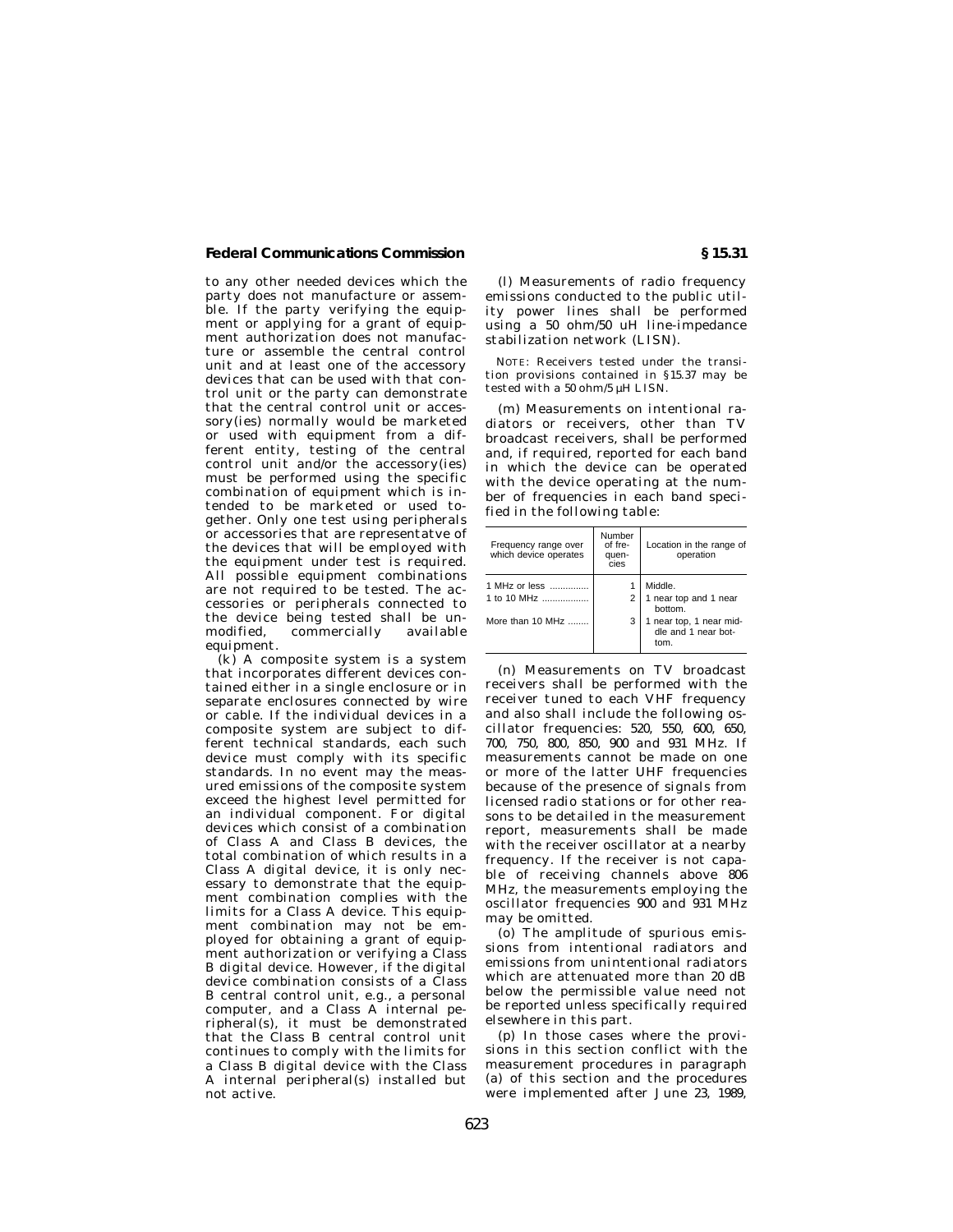the provisions contained in the measurement procedures shall take precedence.

[54 FR 17714, Apr. 25, 1989, as amended at 56 FR 13083, Mar. 29, 1991; 57 FR 24990, June 12, 1992; 57 FR 33448, July 29, 1992; 58 FR 37430, July 12, 1993; 58 FR 51249, Oct. 1, 1993; 61 FR 14502, Apr. 2, 1996; 62 FR 41881, Aug. 4, 1997; 62 FR 45333, Aug. 27, 1997]

## **§ 15.32 Test procedures for CPU boards and computer power supplies.**

Power supplies and CPU boards used with personal computers and for which separate authorizations are required to be obtained shall be tested as follows:

(a) CPU boards shall be tested as follows:

(1) Testing for radiated emissions shall be performed with the CPU board installed in a typical enclosure but with the enclosure's cover removed so that the internal circuitry is exposed at the top and on at least two sides. Additional components, including a power supply, peripheral devices, and subassemblies, shall be added, as needed, to result in a complete personal computer system. If the oscillator and the microprocessor circuits are contained on separate circuit boards, both boards, typical of the combination that would normally be employed, must be used in the test. Testing shall be in accordance with the procedures specified in §15.31.

(i) Under these test conditions, the system under test shall not exceed the radiated emission limits specified in § 15.109 by more than 6 dB. Emissions greater than 6 dB that can be identified and documented to originate from a component(s) other than the CPU board being tested, may be dismissed.

(ii) Unless the test in paragraph  $(a)(1)(i)$  of this section demonstrates compliance with the limits in § 15.109, a second test shall be performed using the same configuration described above but with the cover installed on the enclosure. Testing shall be in accordance with the procedures specified in § 15.31. Under these test conditions, the system under test shall not exceed the radiated emission limits specified in §15.109.

(2) In lieu of the procedure in  $(a)(1)$  of this section, CPU boards may be tested

**§ 15.32 47 CFR Ch. I (10–1–97 Edition)**

to demonstrate compliance with the limits in § 15.109 using a specified enclosure with the cover installed. Testing for radiated emissions shall be performed with the CPU board installed in a typical system configuration. Additional components, including a power supply, peripheral devices, and subassemblies, shall be added, as needed, to result in a complete personal computer system. If the oscillator and the microprocessor circuits are contained on separate circuit boards, both boards, typical of the combination that would normally be employed, must be used in the test. Testing shall be in accordance with the procedures specified in § 15.31. Under this procedure, CPU boards that comply with the limits in § 15.109 must be marketed together with the specific enclosure used for the test.

(3) The test demonstrating compliance with the AC power line conducted limits specified in § 15.107 shall be performed in accordance with the procedures specified in § 15.31 using a enclosure, peripherals, power supply and subassemblies that are typical of the type with which the CPU board under test would normally be employed.

(b) The power supply shall be tested installed in an enclosure that is typical of the type within which it would normally be installed. Additional components, including peripheral devices, a CPU board, and subassemblies, shall be added, as needed, to result in a complete personal computer system. Testing shall be in accordance with the procedures specified in § 15.31 and must demonstrate compliance with all of the standards contained in this part.

[61 FR 31048, June 19, 1996, as amended at 62 FR 41881, Aug. 4, 1997]

#### **§ 15.33 Frequency range of radiated measurements.**

(a) For an intentional radiator, the spectrum shall be investigated from the lowest radio frequency signal generated in the device, without going below 9 kHz, up to at least the frequency shown in this paragraph:

(1) If the intentional radiator operates below 10 GHz: to the tenth harmonic of the highest fundamental frequency or to 40 GHz, whichever is lower<sup>"</sup>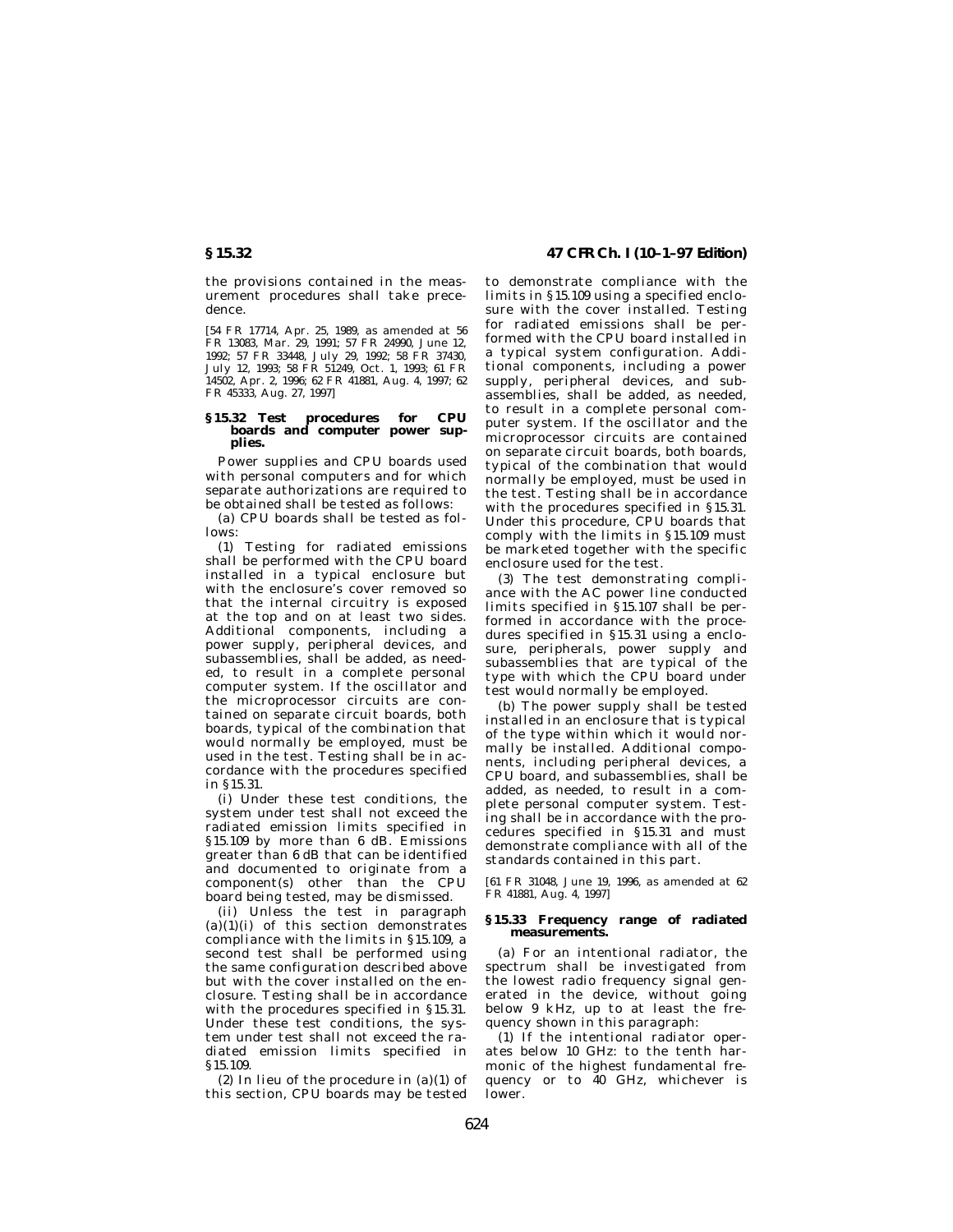(2) If the intentional radiator operates at or above 10 GHz and below 30 GHz: to the fifth harmonic of the highest fundamental frequency or to 100 GHz, whichever is lower.

(3) If the intentional radiator operates at or above 30 GHz: to the fifth harmonic of the highest fundamental frequency or to 200 GHz, whichever is lower.

(4) If the intentional radiator contains a digital device, regardless of whether this digital device controls the functions of the intentional radiator or the digital device is used for additional control or function purposes other than to enable the operation of the intentional radiator, the frequency range shall be investigated up to the range specified in paragraphs (a)(1) through  $(a)(3)$  of this section or the range applicable to the digital device, as shown in paragraph  $(b)(1)$  of this section, whichever is the higher frequency range of investigation.

(b) For unintentional radiators:

(1) Except as otherwise indicated in paragraphs  $(b)(2)$  or  $(b)(3)$  of this section, for an unintentional radiator, including a digital device, the spectrum shall be investigated from the lowest radio frequency signal generated or used in the device, without going below the lowest frequency for which a radiated emission limit is specified, up to the frequency shown in the following table:

| Highest frequency generated<br>or used in the device or on<br>which the device operates or<br>tunes (MHz) | Upper frequency of measure-<br>ment range (MHz)                                                              |
|-----------------------------------------------------------------------------------------------------------|--------------------------------------------------------------------------------------------------------------|
| Below 1.705<br>Above 1000                                                                                 | 30.<br>1000.<br>2000.<br>5000.<br>5th harmonic of the highest<br>frequency or 40 GHz,<br>whichever is lower. |

(2) A unintentional radiator, excluding a digital device, in which the highest frequency generated in the device, the highest frequency used in the device and the highest frequency on which the device operates or tunes are less than 30 MHz and which, in accordance with § 15.109, is required to comply with standards on the level of radiated emissions within the frequency range 9 kHz to 30 MHz, such as a CB receiver or a device designed to conduct its radio

frequency emissions via connecting wires or cables, e.g., a carrier current system not intended to radiate, shall be investigated from the lowest radio frequency generated or used in the device, without going below 9 kHz (25 MHz for CB receivers), up to the frequency shown in the following table. If the unintentional radiator contains a digital device, the upper frequency to be investigated shall be that shown in the table below or in the table in paragraph (b)(1) of this section, as based on both the highest frequency generated and the highest frequency used in the digital device, whichever range is higher.

| Highest frequency generated or used in the device or on which the device operates or tunes<br>(MHz) | Upper fre-<br>quency of<br>measure-<br>ment range<br>(MHz) |
|-----------------------------------------------------------------------------------------------------|------------------------------------------------------------|
|                                                                                                     | 30                                                         |
|                                                                                                     | 400                                                        |
|                                                                                                     | 500                                                        |

(3) Except for a CB receiver, a receiver employing superheterodyne techniques shall be investigated from 30 MHz up to at least the second harmonic of the highest local oscillator frequency generated in the device. If such receiver is controlled by a digital device, the frequency range shall be investigated up to the higher of the second harmonic of the highest local oscillator frequency generated in the device or the upper frequency of the measurement range specified for the digital device in paragraph (b)(1) of this section.

(c) The above specified frequency ranges of measurements apply to the measurement of radiated emissions and, in the case of receivers, the measurement to demonstrate compliance with the antenna conduction limits specified in § 15.111. The frequency range of measurements for AC power line conducted limits is specified in §§ 15.107 and 15.207 and applies to all equipment subject to those regulations. In some cases, depending on the frequency(ies) generated and used by the equipment, only signals conducted onto the AC power lines are required to be measured.

(d) Particular attention should be paid to harmonics and subharmonics of the fundamental frequency as well as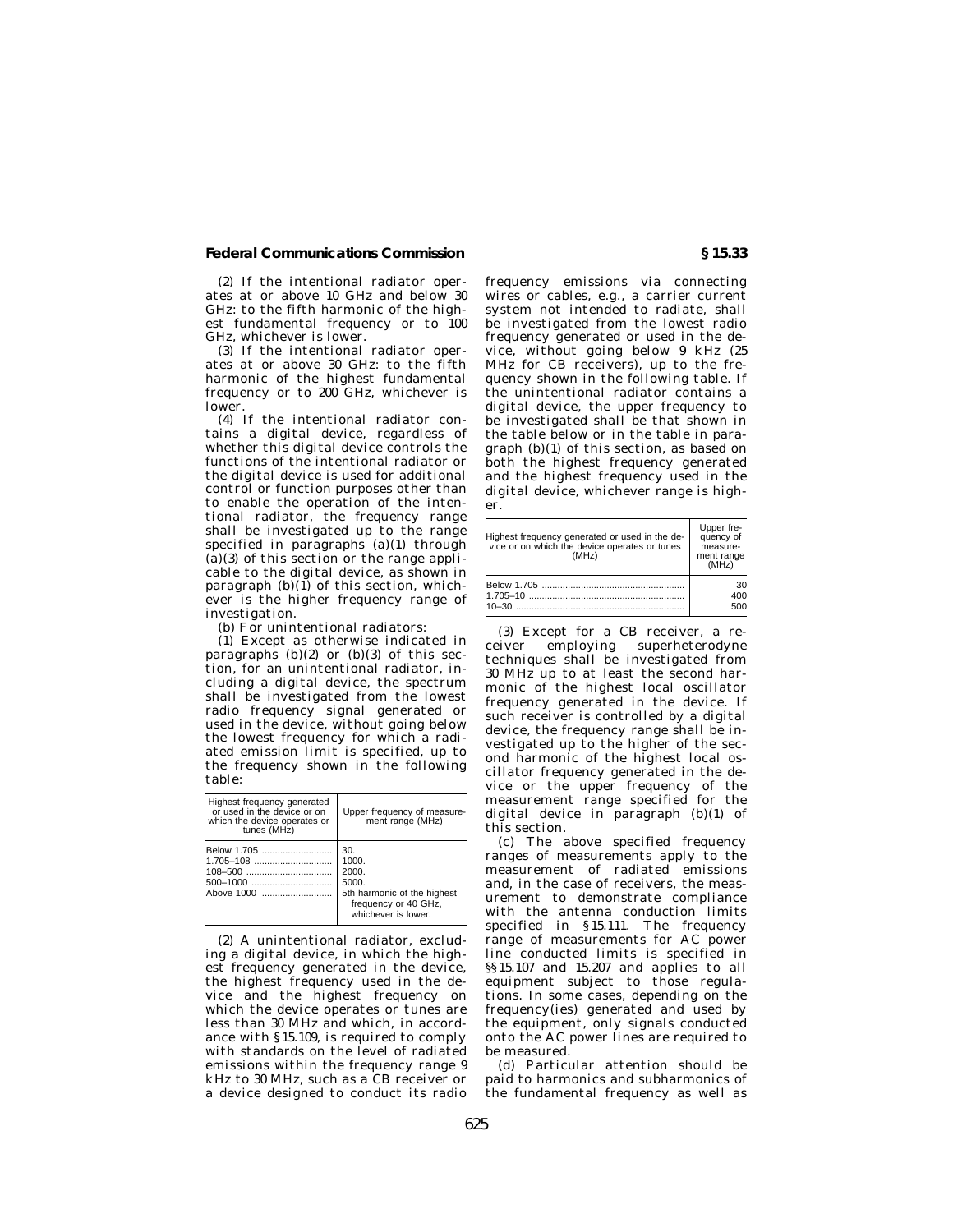to those frequencies removed from the fundamental by multiples of the oscillator frequency. Radiation at the frequencies of multiplier states should also be checked.

[54 FR 17714, Apr. 25, 1989, as amended at 61 FR 14502, Apr. 2, 1996

## **§ 15.35 Measurement detector functions and bandwidths.**

The conducted and radiated emission limits shown in this part are based on the following, unless otherwise specified elsewhere in this part:

(a) On any frequency or frequencies below or equal to 1000 MHz, the limits shown are based on measuring equipment employing a CISPR quasi-peak detector function and related measurement bandwidths, unless otherwise specified. The specifications for the measuring instrument using the CISPR quasi-peak detector can be found in Publication 16 of the International Special Committee on Radio Interference (CISPR) of the International Electrotechnical Commission. As an alternative to CISPR quasi-peak measurements, the responsible party, at its option, may demonstrate compliance with the emission limits using measuring equipment employing a peak detector function, properly adjusted for such factors as pulse desensitization, as long as the same bandwidths as indicated for CISPR quasi-peak measurements are employed.

NOTE: For pulse modulated devices with a pulse-repetition frequency of 20 Hz or less and for which CISPR quasi-peak measurements are specified, compliance with the regulations shall be demonstrated using measuring equipment employing a peak detector function, properly adjusted for such factors as pulse desensitization, using the same measurement bandwidths that are indicated for CISPR quasi-peak measurements.

(b) On any frequency or frequencies above 1000 MHz, unless otherwise stated, the radiated limits shown are based on the use of measurement instrumentation employing an average detector function. When average radiated emission measurements are specified in the regulations, including emission measurements below 1000 MHz, there is also a limit on the radio frequency emissions, as measured using instrumentation with a peak detector function, corresponding to 20 dB above the maximum permitted average limit for the frequency being investigated. Unless otherwise specified, measurements above 1000 MHz shall be performed using a minimum resolution bandwidth of 1 MHz. Measurements of AC power line conducted emissions are performed using a CISPR quasi-peak detector, even for devices for which average radiated emission measurements are specified.

(c) When the radiated emission limits are expressed in terms of the average value of the emission, and pulsed operation is employed, the measured field strength shall be determined by averaging over one complete pulse train, including blanking intervals, as long as the pulse train does not exceed 0.1 seconds. As an alternative (provided the transmitter operates for longer than 0.1 seconds) or in those cases where the pulse train exceeds 0.1 seconds, the measured field strength shall be determined from the average absolute voltage during a 0.1 second interval during which the field strength is at its maximum value. The exact method of calculating the average field strength shall be submitted with any application for certification or shall be retained in the measurement data file for equipment subject to notification or verification.

[54 FR 17714, Apr. 25, 1989, as amended at 56 FR 13083, Mar. 29, 1991; 61 FR 14502, Apr. 2, 1996]

## **§ 15.37 Transition provisions for compliance with the rules.**

Equipment may be authorized, manufactured and imported under the rules in effect prior to June 23, 1989, in accordance with the following schedules:

(a) *For all intentional and unintentional radiators, except for receivers:* Radio frequency equipment verified by the responsible party or for which an application for a grant of equipment authorization is submitted to the Commission on or after June 23, 1992, shall comply with the regulations specified in this part. Radio frequency equipment that is manufactured or imported on or after June 23, 1994, shall comply with the regulations specified in this part.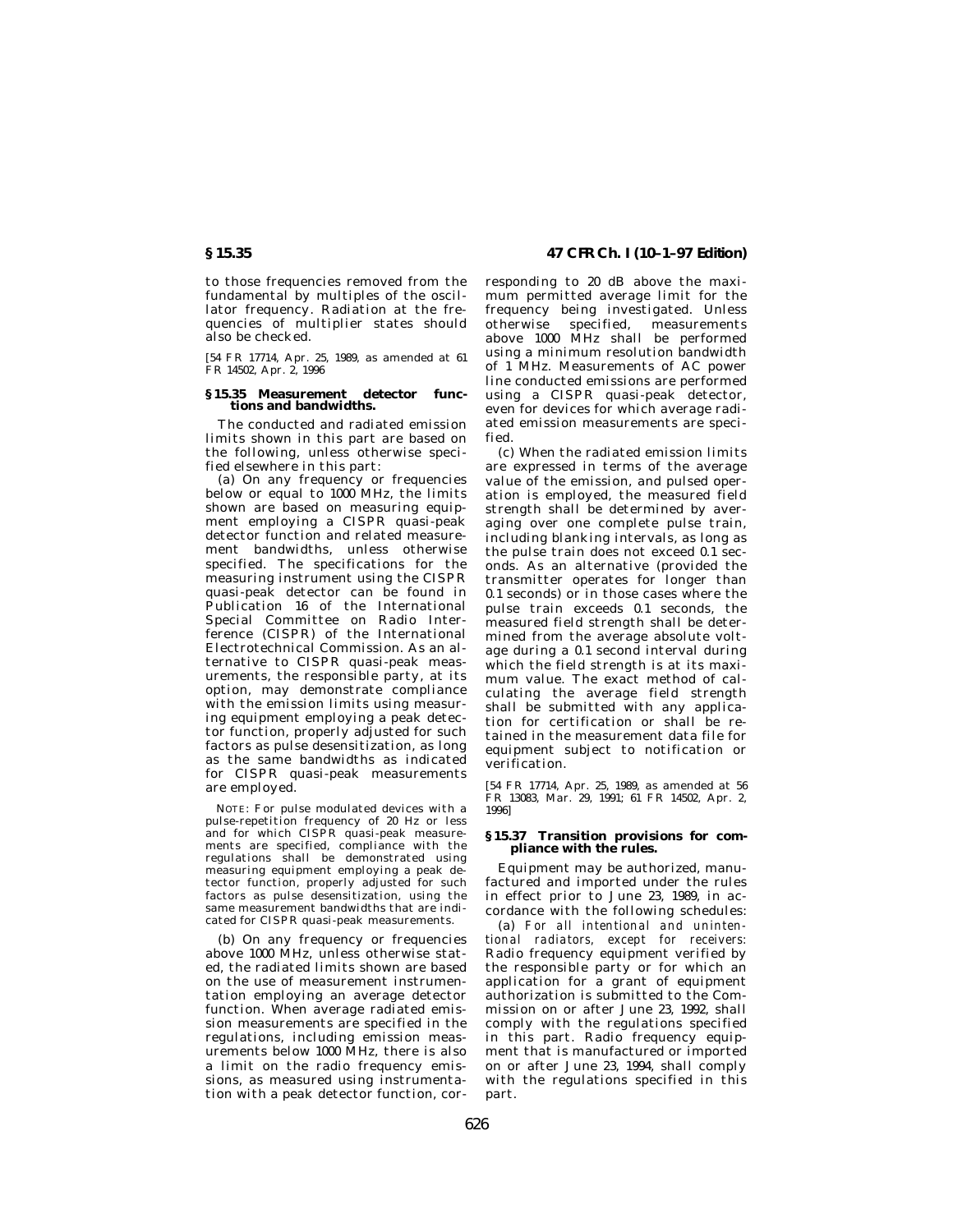(b) *For receivers:* Receivers subject to the regulations in this part that are manufactured or imported on or after June 23, 1999, shall comply with the regulations specified in this part. However, if a receiver is associated with a transmitter that could not have been authorized under the regulations in effect prior to June 23, 1989, e.g., a transmitter operating under the provisions of § 15.209 or § 15.249 (below 960 MHz), the transition provisions in this section do not apply. Such receivers must comply with the regulations in this part. In addition, receivers are subject to the provisions in paragraph (f) of this section.

(c) There are no restrictions on the operation or marketing of equipment complying with the regulations in effect prior to June 23, 1989.

(d) Prior to May 25, 1991, person shall import, market or operate intentional radiators within the band 902–905 MHz under the provisions of § 15.249. Until that date, the Commission will not issue a grant of equipment authorization for equipment operating under § 15.249 if the equipment is designed to permit operation within the band 902– 905 MHz.

(e) *For cordless telephones:* The manufacture and importation of cordless telephones not complying with §15.214(d) of this part shall cease on or before September 11, 1991. These provisions will not apply to cordless telephones which are repaired or refurbished, or re-imported after repair or refurbishment. Applications for a grant of equipment authorization of cordless<br>telephones not complying with telephones not complying § 15.214(d) of this part will not be accepted by the Commission after May 10, 1991. Cordless telephones that have previously received equipment authorization and that, without modification, already comply with the requirements of § 15.214(d) of this part, need not be reauthorized.

(f) The manufacture or importation of scanning receivers, and frequency converters designed or marketed for use with scanning receivers, that do not comply with the provisions of § 15.121 shall cease on or before April 26, 1994. Effective April 26, 1993, the Commission will not grant equipment authorization for receivers that do not comply with the provisions of § 15.121 of this part. This paragraph does not prohibit the sale or use of authorized receivers manufactured in the United States, or imported into the United States, prior to April 26, 1994.

(g) For CPU boards and power supplies designed to be used with personal computers: The manufacture and importation of these products shall cease on or before June 19, 1997 unless these products have been authorized under a Declaration of Conformity or a grant of certification, demonstrating compliance with all of the provisions in this part. Limited provisions, as detailed in § 15.101(d), are provided to permit the importation and manufacture of these products subsequent to this date where the CPU boards and/or power supplies are marketed only to personal computer equipment manufacturers.

[54 FR 17714, Apr. 25, 1989; 54 FR 32339, Aug. 7, 1989; 55 FR 25095, June 20, 1990; 56 FR 3785, Jan. 31, 1991; 58 FR 25575, Apr. 27, 1993; 61 FR 31049, June 19, 1996]

## **Subpart B—Unintentional Radiators**

#### **§ 15.101 Equipment authorization of unintentional radiators.**

(a) Except as otherwise exempted in §§ 15.23, 15.103, and 15.113, unintentional radiators shall be authorized by the Commission or verified prior to the initiation of marketing, as follows:

| Type of device                                                                                 | Equipment authorization re-<br>auired         |
|------------------------------------------------------------------------------------------------|-----------------------------------------------|
| TV broadcast receiver<br>FM broadcast receiver                                                 | Verification<br>Verification                  |
| CB receiver<br>Superregenerative receiver                                                      | Certification<br>Certification                |
| Scanning receiver                                                                              | Certification                                 |
| All other receivers subject to<br>part 15.                                                     | Notification                                  |
| TV interface device                                                                            | Certification                                 |
| Cable system terminal device                                                                   | Notification                                  |
| Stand-alone cable input se-<br>lector switch                                                   | Verification                                  |
| Class B personal computers<br>and peripherals.                                                 | Declaration of Conformity or<br>Cerification  |
| CPU boards and internal<br>power supplies used with<br>Class B personal comput-<br>ers.        | Declaration of Conformity or<br>Certification |
| Class B personal computers<br>assembled using author-<br>ized CPU boards or power<br>supplies. | Declaration of Conformity                     |
| Class B external switching<br>power supplies.                                                  | Verification                                  |
| Other Class B digital devices<br>& peripherals.                                                | Verification                                  |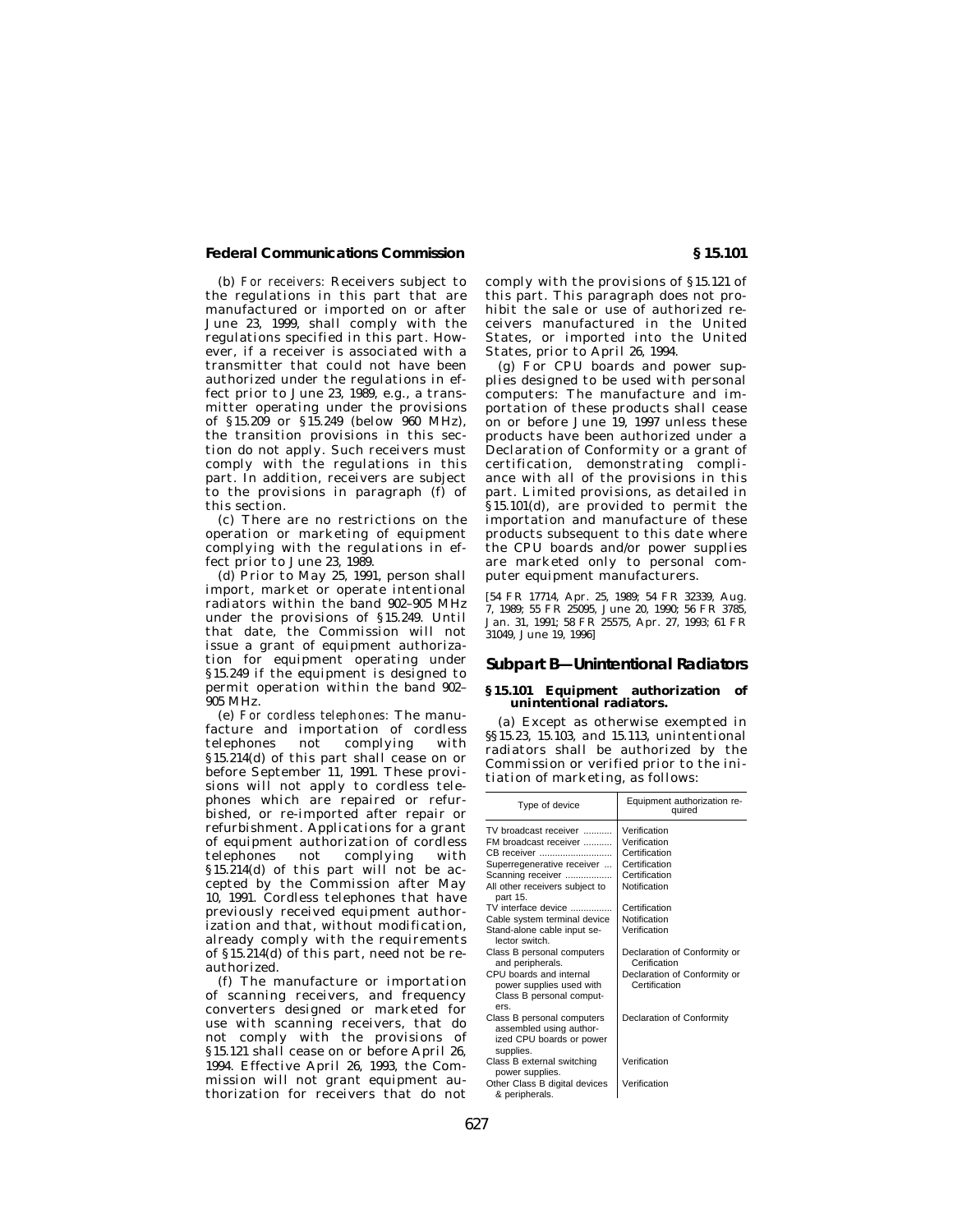| Type of device                                               | Equipment authorization re-<br>auired |
|--------------------------------------------------------------|---------------------------------------|
| Class A digital devices, pe-<br>ripherals & external switch- | Verification                          |
| ing power supplies.<br>All other devices                     | Verification                          |

(b) Only those receivers that operate (tune) within the frequency range of 30–960 MHz and CB receivers are subject to the authorizations shown in paragraph (a) of this section. However, receivers indicated as being subject to notification that are contained within a transceiver, the transmitter portion of which is subject to type acceptance, certification or notification, shall be authorized under the verification procedure. Receivers operating above 960 MHz or below 30 MHz, except for CB receivers, are exempt from complying with the technical provisions of this part but are subject to §15.5.

(c) Personal computers shall be authorized in accordance with one of the following methods:

(1) The specific combination of CPU board, power supply and enclosure is tested together and authorized under a Declaration of Conformity or a grant of certification;

(2) The personal computer is authorized under a Declaration of Conformity or a grant of certification, and the CPU board or power supply in that computer is replaced with a CPU board or power supply that has been separately authorized under a Declaration of Conformity or a grant of certification; or

(3) The CPU board and power supply used in the assembly of a personal computer have been separately authorized under a Declaration of Conformity or a grant of certification; and

(4) Personal computers assembled using either of the methods specified in paragraphs  $(c)(2)$  or  $(c)(3)$  of this section must, by themselves, also be authorized under a Declaration of Conformity if they are marketed. However, additional testing is not required for this Declaration of Conformity, provided the procedures in § 15.102(b) are followed.

(d) Peripheral devices, as defined in § 15.3(r), shall be authorized under a Declaration of Conformity, or a grant of certification, or verified, as appropriate, prior to marketing. Regardless of the provisions of paragraphs (a) or

## **§ 15.101 47 CFR Ch. I (10–1–97 Edition)**

(c) of this section, if a CPU board, power supply, or peripheral device will always be marketed with a specific personal computer, it is not necessary to obtain a separate authorization for that product provided the specific combination of personal computer, peripheral device, CPU board and power supply has been authorized under a Declaration of Conformity or a grant of certification as a personal computer.

(1) No authorization is required for a peripheral device or a subassembly that is sold to an equipment manufacturer for further fabrication; that manufacturer is responsible for obtaining the necessary authorization prior to further marketing to a vendor or to a user.

(2) Power supplies and CPU boards that have not been separately authorized and are designed for use with personal computers may be imported and marketed only to a personal computer equipment manufacturer that has indicated, in writing, to the seller or importer that they will obtain a Declaration of Conformity or a grant of certification for the personal computer employing these components.

(e) Subassemblies to digital devices are not subject to the technical standards in this part unless they are marketed as part of a system in which case the resulting system must comply with the applicable regulations. Subassemblies include:

(1) Devices that are enclosed solely within the enclosure housing the digital device, except for: power supplies used in personal computers; devices included under the definition of a peripheral device in § 15.3(r); and personal computer CPU boards, as defined in  $§15.3(bb);$ 

(2) CPU boards, as defined in § 15.3(bb), other than those used in personal computers, that are marketed without an enclosure or power supply; and

(3) Switching power supplies that are separately marketed and are solely for use internal to a device other than a personal computer.

(f) The procedures for obtaining a grant of certification or notification and for verification and a Declaration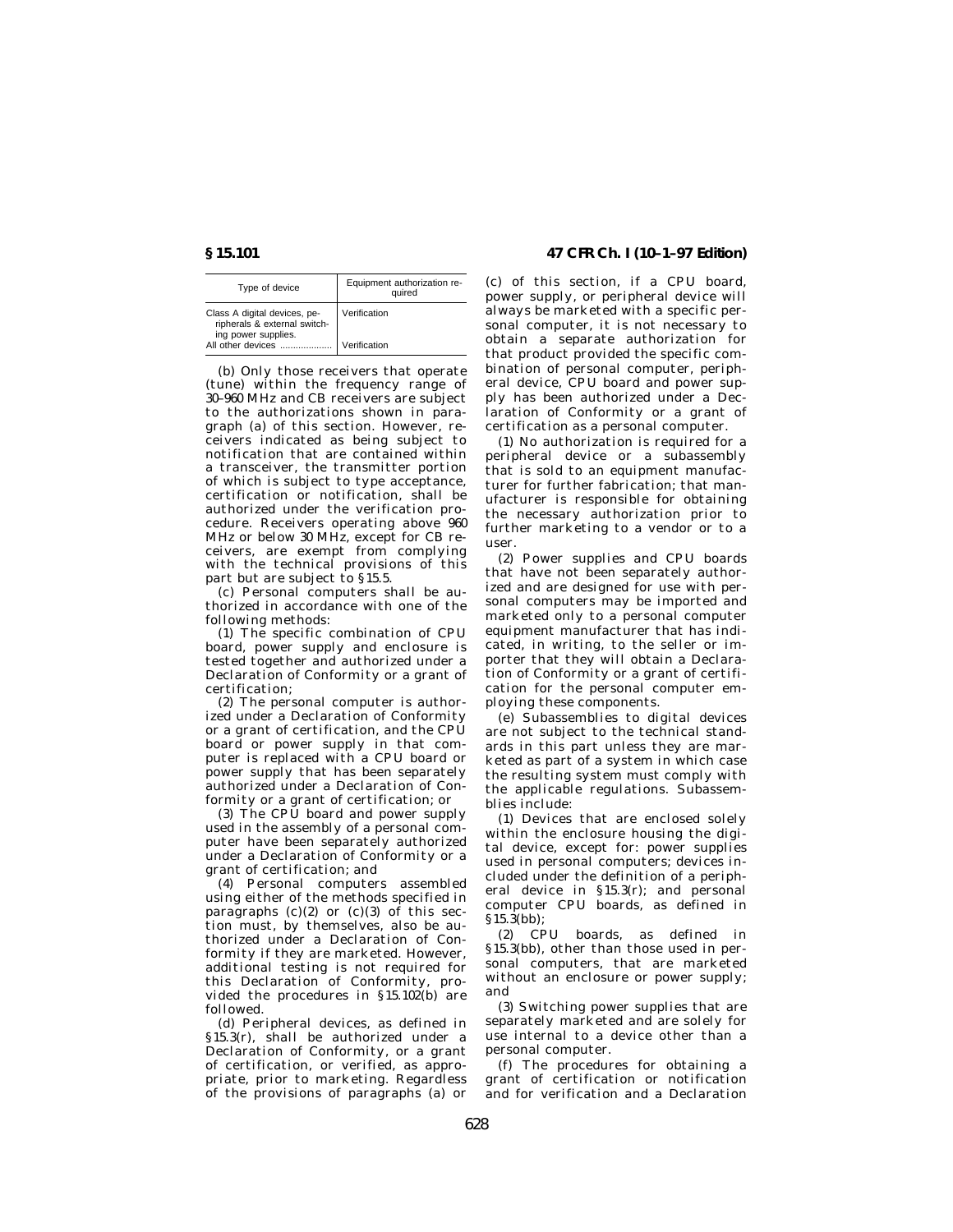of Conformity are contained in subpart J of part 2 of this chapter.

[54 FR 17714, Apr. 25, 1989, as amended at 61 FR 31050, June 19, 1996; 62 FR 41881, Aug. 4, 1997]

## **§ 15.102 CPU boards and power supplies used in personal computers.**

(a) Authorized CPU boards and power supplies that are sold as separate components shall be supplied with complete installation instructions. These instructions shall specify all of the installation procedures that must be followed to ensure compliance with the standards, including, if necessary, the type of enclosure, e.g., a metal enclosure, proper grounding techniques, the use of shielded cables, the addition of any needed components, and any necessary modifications to additional components.

(1) Any additional parts needed to ensure compliance with the standards, except for the enclosure, are considered to be special accessories and, in accordance with § 15.27, must be marketed with the CPU board or power supply.

(2) Any modifications that must be made to a personal computer, peripheral device, CPU board or power supply during installation of a CPU board or power supply must be simple enough that they can be performed by the average consumer. Parts requiring soldering, disassembly of circuitry or other similar modifications are not permitted.

(b) Assemblers of personal computer systems employing modular CPU boards and/or power supplies are not required to test the resulting system provided the following conditions are met:

(1) Each device used in the system has been authorized as required under this part (according to § 15.101(e), some subassemblies used in a personal computer system may not require an authorization);

(2) The original label and identification on each piece of equipment remain unchanged;

(3) Each responsible party's instructions to ensure compliance (including, if necessary, the use of shielded cables or other accessories or modifications) are followed when the system is assembled;

(4) If the system is marketed, the resulting equipment combination is authorized under a Declaration of Conformity pursuant to  $$15.101(c)(4)$  and a compliance information statement, as described in § 2.1077(b), is supplied with the system. Marketed systems shall also comply with the labelling requirements in § 15.19 and must be supplied with the information required under §§ 15.21, 15.27 and 15.105; and

(5) The assembler of a personal computer system may be required to test the system and/or make necessary modifications if a system is found to cause harmful interference or to be noncompliant with the appropriate standards in the configuration in which it is marketed (see §§ 2.909, 15.1, 15.27(d) and 15.101(e)).

[61 FR 31050, June 19, 1996]

#### **§ 15.103 Exempted devices.**

The following devices are subject only to the general conditions of operation in §§ 15.5 and 15.29 and are exempt from the specific technical standards and other requirements contained in this part. The operator of the exempted device shall be required to stop operating the device upon a finding by the Commission or its representative that the device is causing harmful interference. Operation shall not resume until the condition causing the harmful interference has been corrected. Although not mandatory, it is strongly recommended that the manufacturer of an exempted device endeavor to have the device meet the specific technical standards in this part.

(a) A digital device utilized exclusively in any transportation vehicle including motor vehicles and aircraft.

(b) A digital device used exclusively as an electronic control or power system utilized by a public utility or in an industrial plant. The term *public utility* includes equipment only to the extent that it is in a dedicated building or large room owned or leased by the utility and does not extend to equipment installed in a subscriber's facility.

(c) A digital device used exclusively as industrial, commercial, or medical test equipment.

(d) A digital device utilized exclusively in an appliance, e.g., microwave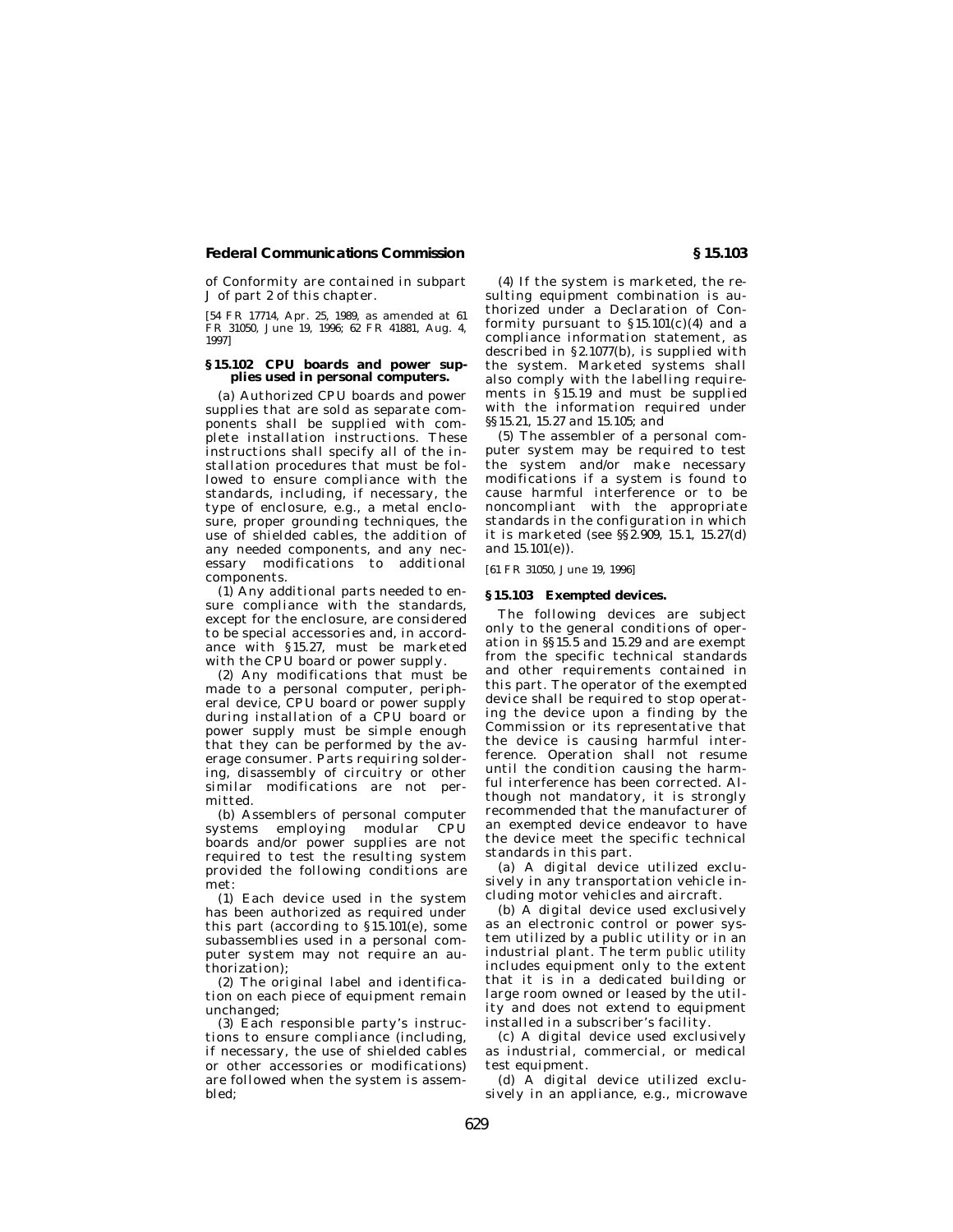oven, dishwasher, clothes dryer, air conditioner (central or window), etc.

(e) Specialized medical digital devices (generally used at the direction of or under the supervision of a licensed health care practitioner) whether used in a patient's home or a health care facility. Non-specialized medical devices, i.e., devices marketed through retail channels for use by the general public, are not exempted. This exemption also does not apply to digital devices used for record keeping or any purpose not directly connected with medical treatment.

(f) Digital devices that have a power consumption not exceeding 6 nW.

(g) Joystick controllers or similar devices, such as a mouse, used with digital devices but which contain only non-digital circuitry or a simple circuit to convert the signal to the format required (e.g., an integrated circuit for analog to digital conversion) are viewed as passive add-on devices, not themselves directly subject to the technical standards or the equipment authorization requirements.

(h) Digital devices in which both the highest frequency generated and the highest frequency used are less than 1.705 MHz and which do not operate from the AC power lines or contain provisions for operation while connected to the AC power lines. Digital devices that include, or make provision for the use of, battery eliminators, AC adaptors or battery chargers which permit operation while charging or that connect to the AC power lines indirectly, obtaining their power through another device which is connected to the AC power lines, do not fall under this exemption.

(i) Responsible parties should note that equipment containing more than one device is not exempt from the technical standards in this part unless all of the devices in the equipment meet the criteria for exemption. If only one of the included devices qualifies for exemption, the remainder of the equipment must comply with any applicable regulations. If a device performs more than one function and all of those functions do not meet the criteria for exemption, the device does not qualify for inclusion under the exemptions.

## **§ 15.105 47 CFR Ch. I (10–1–97 Edition)**

## **§ 15.105 Information to the user.**

(a) For a Class A digital device or peripheral, the instructions furnished the user shall include the following or similar statement, placed in a prominent location in the text of the manual:

NOTE: This equipment has been tested and found to comply with the limits for a Class A digital device, pursuant to part 15 of the FCC Rules. These limits are designed to provide reasonable protection against harmful interference when the equipment is operated in a commercial environment. This equipment generates, uses, and can radiate radio frequency energy and, if not installed and used in accordance with the instruction manual, may cause harmful interference to radio communications. Operation of this equipment in a residential area is likely to cause harmful interference in which case the user will be required to correct the interference at his own expense.

(b) For a Class B digital device or peripheral, the instructions furnished the user shall include the following or similar statement, placed in a prominent location in the text of the manual:

NOTE: This equipment has been tested and found to comply with the limits for a Class B digital device, pursuant to part 15 of the FCC Rules. These limits are designed to provide reasonable protection against harmful interference in a residential installation. This equipment generates, uses and can radiate radio frequency energy and, if not installed and used in accordance with the instructions, may cause harmful interference to radio communications. However, there is no guarantee that interference will not occur in a particular installation. If this equipment does cause harmful interference to radio or television reception, which can be determined by turning the equipment off and on, the user is encouraged to try to correct the interference by one or more of the following measures:

- —Reorient or relocate the receiving antenna. —Increase the separation between the equipment and receiver.
- —Connect the equipment into an outlet on a circuit different from that to which the receiver is connected.
- —Consult the dealer or an experienced radio/ TV technician for help.

(c) The provisions of paragraphs (a) and (b) of this section do not apply to digital devices exempted from the technical standards under the provisions of §15.103.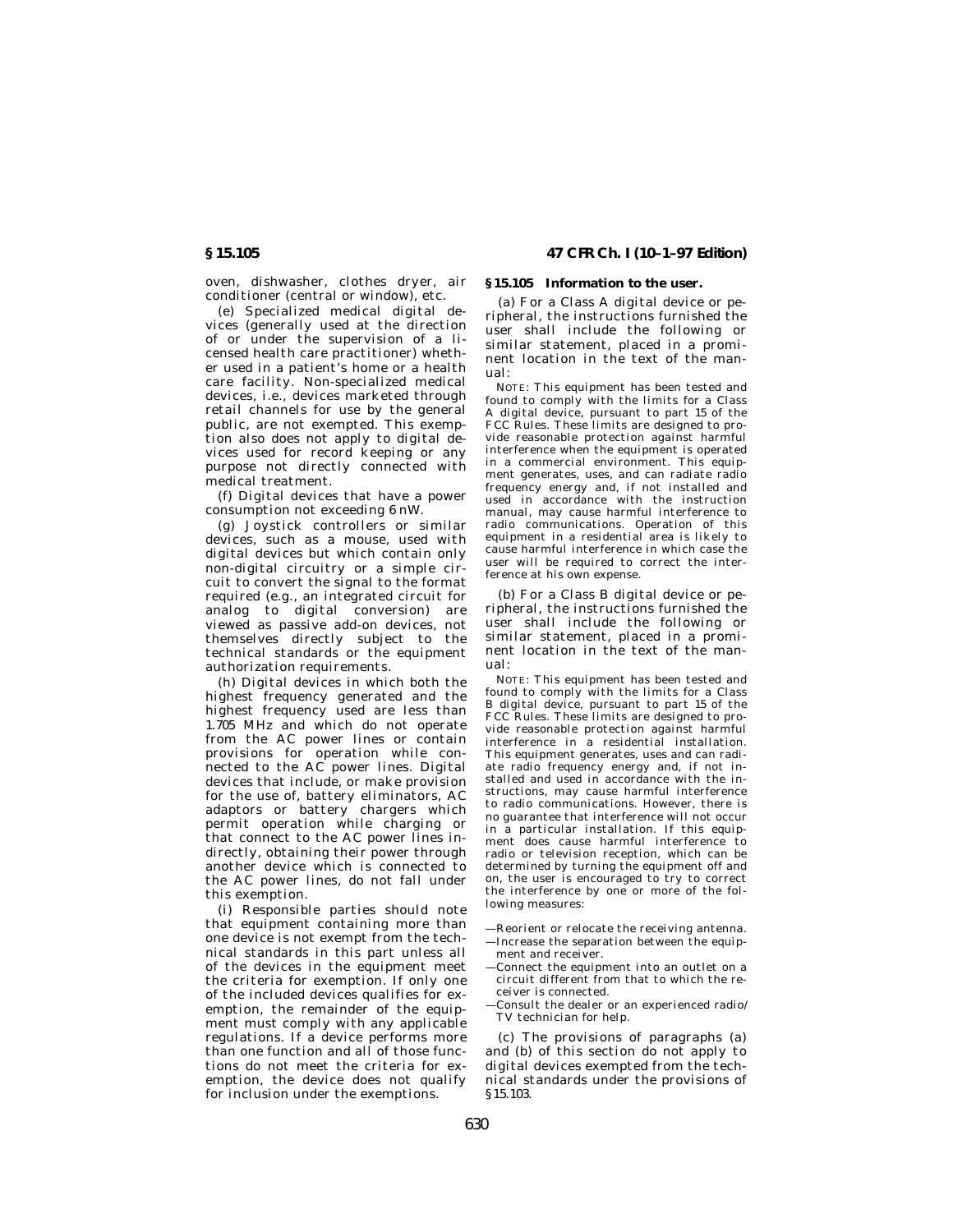(d) For systems incorporating several digital devices, the statement shown in paragraph (a) or (b) of this section needs to be contained only in the instruction manual for the main control unit.

## **§ 15.107 Conducted limits.**

(a) Except for Class A digital devices, for equipment that is designed to be connected to the public utility (AC) power line, the radio frequency voltage that is conducted back onto the AC power line on any frequency or frequencies within the band 450 kHz to 30 MHz shall not exceed 250 microvolts. Compliance with this provision shall be based on the measurement of the radio frequency voltage between each power line and ground at the power terminals.

(b) For a Class A digital device that is designed to be connected to the public utility (AC) power line, the radio frequency voltage that is conducted back onto the AC power line on any frequency or frequencies within the band 450 kHz to 30 MHz shall not exceed the limits in the following table. Compliance with this provision shall be based on the measurement of the radio frequency voltage between each power line and ground at the power terminals. The lower limit applies at the band edges.

| Frequency of emission (MHz) | Conducted<br>limit<br>(microvolts) |
|-----------------------------|------------------------------------|
|                             | 1000                               |
|                             | 3000                               |

(c) The limits shown in paragraphs (a) and (b) of this section shall not apply to carrier current systems operating as unintentional radiators on frequencies below 30 MHz. In lieu thereof, these carrier current systems shall be subject to the following standards:

(1) For carrier current systems containing their fundamental emission within the frequency band 535–1705 kHz and intended to be received using a standard AM broadcast receiver: no limit on conducted emissions.

(2) For all other carrier current systems: 1000 uV within the frequency band 535–1705 kHz.

(3) Carrier current systems operating below 30 MHz are also subject to the radiated emission limits in § 15.109(e).

(d) The following option may be employed if the conducted emissions exceed the limits in paragraph (a) or (b) of this section, as appropriate, when measured using instrumentation employing a quasi-peak detector function: if the level of the emission measured using the quasi-peak instrumentation is 6 dB, or more, higher than the level of the same emission measured with instrumentation having an average detector and a 9 kHz minimum bandwidth, that emission is considered broadband and the level obtained with the quasi-peak detector may be reduced by 13 dB for comparison to the limits. When employing this option, the following conditions shall be observed:

(1) The measuring instrumentation with the average detector shall employ a linear IF amplifier.

(2) Care must be taken not to exceed the dynamic range of the measuring instrument when measuring an emission with a low duty cycle.

(3) The test report required for verification or for an application for a grant of equipment authorization shall contain all details supporting the use of this option.

(e) As an alternative to the conducted limits shown in paragraphs (a) and (b) of this section, digital devices may be shown to comply with the standards contained in the First Edition of International Special Committee on Radio Interference (CISPR) Pub. 22 (1985), "Limits and Methods of Measurement of Radio Interference Characteristics of Information Technology Equipment,'' and the associated Draft International Standards (DISs) adopted in 1992 and published by the International Electrotechnical Commission as documents CISPR/G (Central Office) 2, CISPR/G (Central Office) 5, CISPR/G (Central Office) 9, CISPR/G (Central Office) 11, CISPR/G (Central Office) 12, CISPR/G (Central Office) 13, and CISPR/G (Central Office) 14. This incorporation by reference was approved by the Director of the Federal Register in accordance with 5 U.S.C. 552(a) and 1 CFR part 51. Copies of these CISPR publications may be purchased from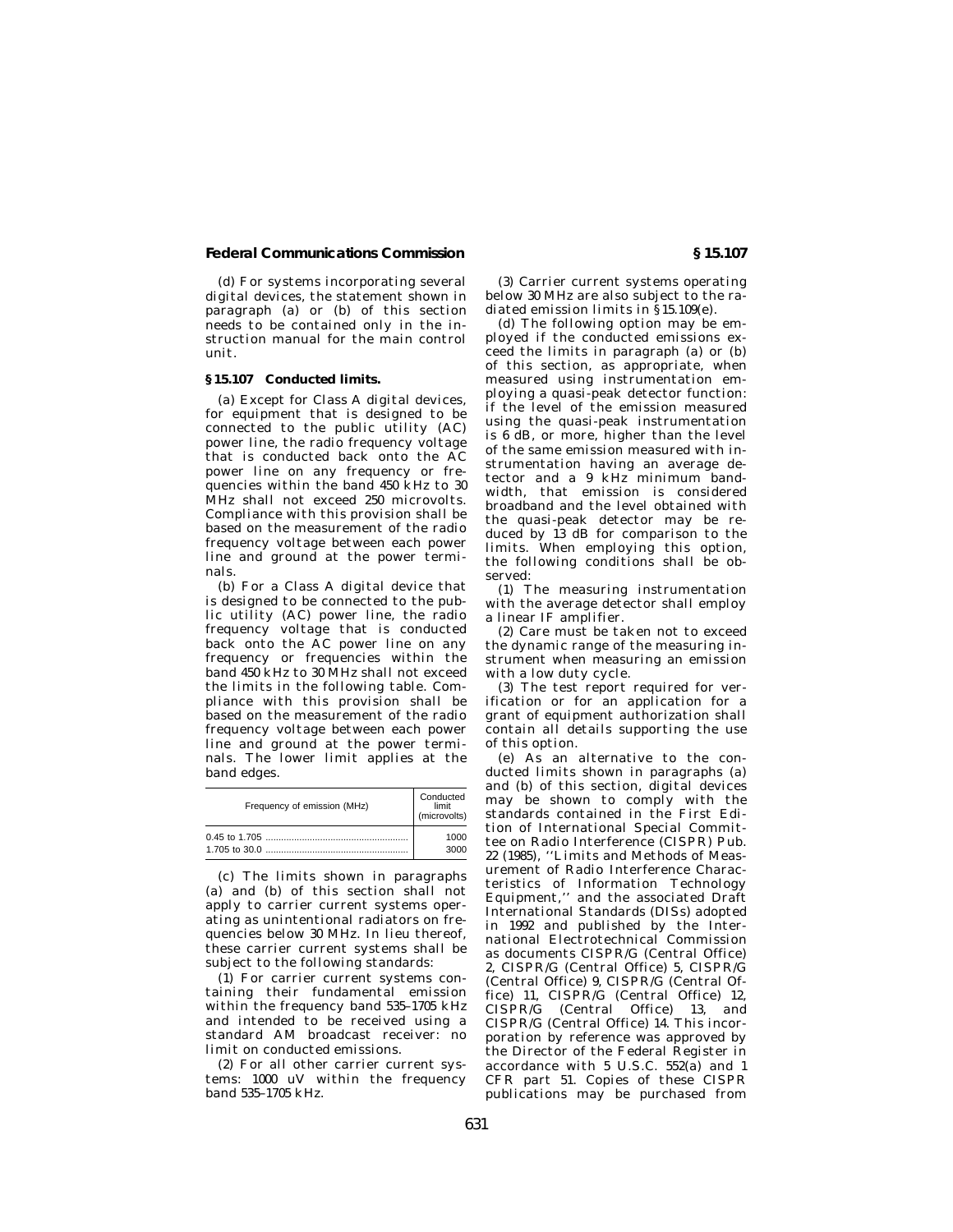the American National Standards Institute (ANSI), Sales Department, 11 West 42nd Street, New York, NY 10036, (212) 642–4900. Copies may also be inspected during normal business hours at the following locations: Federal Communications Commission, 2025 M Street, NW., Office of Engineering and Technology (room 7317), Washington, DC. and Office of the Federal Register, 800 N. Capitol Street, NW., suite 700, Washington, DC. In addition:

(1) The test procedure and other requirements specified in this part shall continue to apply to digital devices.

(2) If the conducted emissions are measured to demonstrate compliance with the alternative standards in this paragraph, compliance must also be demonstrated with the radiated emission limits shown in §15.109(g).

(f) Measurements to demonstrate compliance with the conducted limits are not required for devices which only employ battery power for operation and which do not operate from the AC power lines or contain provisions for operation while connected to the AC power lines. Devices that include, or make provision for, the use of battery chargers which permit operating while charging, AC adaptors or battery eliminators or that connect to the AC power lines indirectly, obtaining their power through another device which is connected to the AC power lines, shall be tested to demonstrate compliance with the conducted limits.

[54 FR 17714, Apr. 25, 1989, as amended at 57 FR 33448, July 29, 1992; 58 FR 51249, Oct. 1, 1993]

## **§ 15.109 Radiated emission limits.**

(a) Except for Class A digital devices, the field strength of radiated emissions from unintentional radiators at a distance of 3 meters shall not exceed the following values:

| Frequency of emission (MHz) | Field<br>strength<br>(microvolts/<br>meter) |
|-----------------------------|---------------------------------------------|
|                             | 100                                         |
|                             | 150                                         |
| 216-960                     | 200                                         |
|                             | 500                                         |

(b) The field strength of radiated emissions from a Class A digital de-

## **§ 15.109 47 CFR Ch. I (10–1–97 Edition)**

vice, as determined at a distance of 10 meters, shall not exceed the following:

| Frequency of emission (MHz) | Field<br>strength<br>(microvolts/<br>meter) |
|-----------------------------|---------------------------------------------|
|                             | 90                                          |
|                             | 150                                         |
|                             | 210                                         |
|                             | 300                                         |
|                             |                                             |

(c) In the emission tables above, the tighter limit applies at the band edges. Sections 15.33 and 15.35 which specify the frequency range over which radiated emissions are to be measured and the detector functions and other measurement standards apply.

(d) For CB receivers, the field strength of radiated emissions within the frequency range of 25–30 MHz shall not exceed 40 microvolts/meter at a distance of 3 meters. The field strength of radiated emissions above 30 MHz from such devices shall comply with the limits in paragraph (a) of this section.

(e) Carrier current systems used as unintentional radiators or other unintentional radiators that are designed to conduct their radio frequency emissions via connecting wires or cables and that operate in the frequency range of 9 kHz to 30 MHz, including devices that deliver the radio frequency energy to transducers, such as ultrasonic devices not covered under part 18 of this chapter, shall comply with the radiated emission limits for intentional radiators provided in § 15.209 for the frequency range of 9 kHz to 30 MHz. As an alternative, carrier current systems used as unintentional radiators and operating in the frequency range of 525 kHz to 1705 kHz may comply with the radiated emission limits provided in § 15.221(a). At frequencies above 30 MHz, the limits in paragraph (a), (b), or (g) of this section, as appropriate, apply.

(f) For a receiver which employs terminals for the connection of an external receiving antenna, the receiver shall be tested to demonstrate compliance with the provisions of this section with an antenna connected to the antenna terminals unless the antenna conducted power is measured as specified in § 15.111(a). If a permanently attached receiving antenna is used, the receiver shall be tested to demonstrate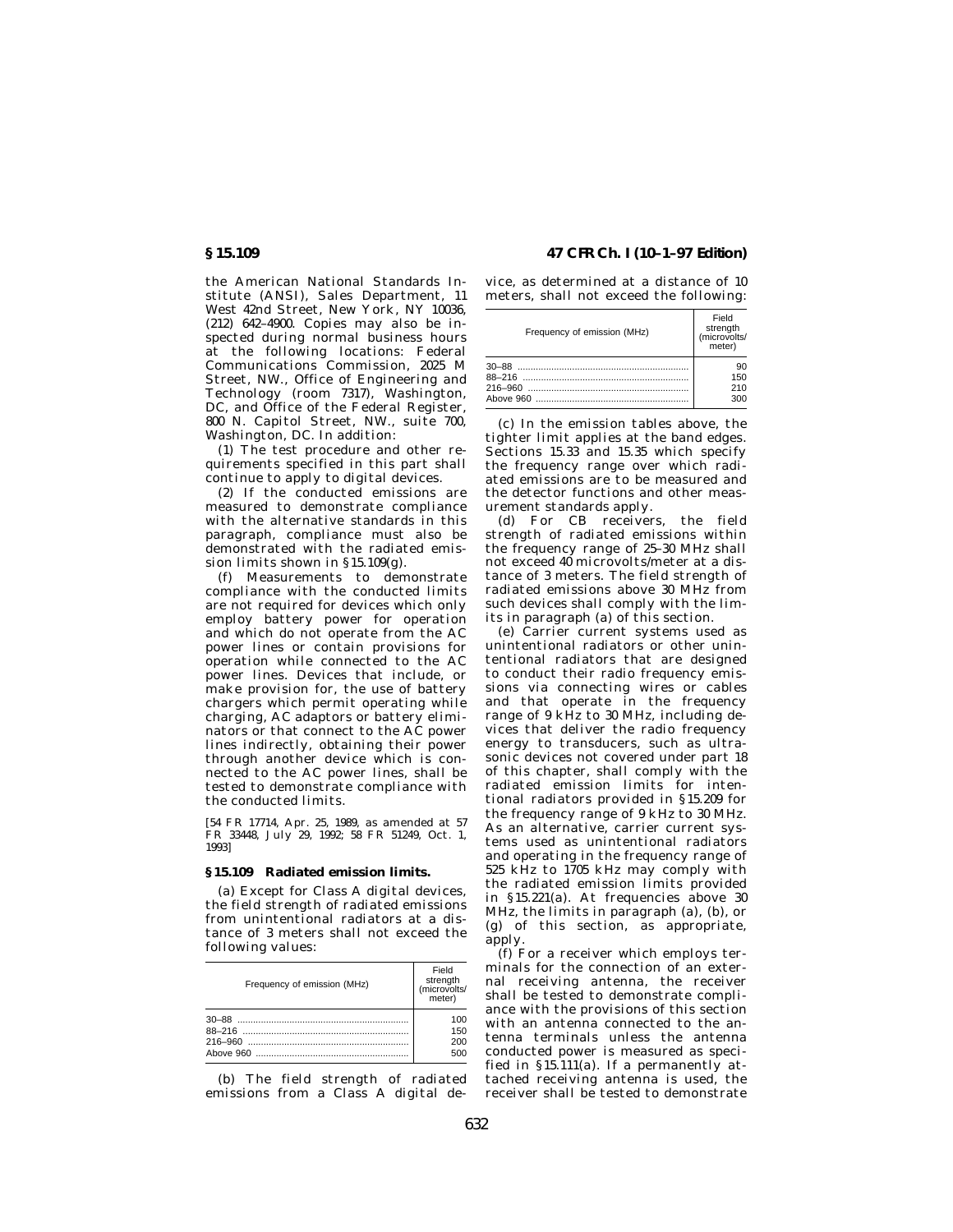compliance with the provisions of this section.

(g) As an alternative to the radiated emission limits shown in paragraphs (a) and (b) of this section, digital devices may be shown to comply with the standards contained in the First Edition of CISPR Pub. 22 (1985), ''Limits and Methods of Measurement of Radio Interference Characteristics of Information Technology Equipment,'' and the associated Draft International Standards (DISs) adopted in 1992 and published by the International Electrotechnical Commission as documents CISPR/G (Central Office) 2, CISPR/G (Central Office) 5, CISPR/G (Central Office) 9, CISPR/G (Central Office) 11, CISPR/G (Central Office) 12, CISPR/G (Central Office) 13, and CISPR/G (Central Office) 14. This incorporation by reference was approved by the Director of the Federal Register in accordance with 5 U.S.C.  $552(a)$  and 1 CFR part 51. Copies of these CISPR publications may be purchased from the American National Standards Institute (ANSI), Sales Department, 11 West 42nd Street, New York, NY 10036, (212) 642– 4900. Copies may also be inspected during normal business hours at the following locations: Federal Communications Commission, 2025 M Street, NW., Office of Engineering and Technology (room 7317), Washington, DC, and Office of the Federal Register, 800 N. Capitol Street, NW., suite 700, Washington, DC. In addition:

(1) The test procedure and other requirements specified in this part shall continue to apply to digital devices.

(2) If, in accordance with § 15.33 of this part, measurements must be performed above 1000 MHz, compliance above 1000 MHz shall be demonstrated with the emission limit in paragraph (a) or (b) of this section, as appropriate. Measurements above 1000 MHz may be performed at the distance specified in the CISPR 22 publications for measurements below 1000 MHz provided the limits in paragraphs (a) and (b) of this section are extrapolated to the new measurement distance using an inverse linear distance extrapolation factor (20 dB/decade), e.g., the radiated limit above 1000 MHz for a Class B digital device is 150 uV/m, as measured at a distance of 10 meters.

(3) The measurement distances shown in CISPR Pub. 22, including measurements made in accordance with this paragraph above 1000 MHz, are considered, for the purpose of  $\S 15.31(f)(4)$  of this part, to be the measurement distances specified in this part.

(4) If the radiated emissions are measured to demonstrate compliance with the alternative standards in this paragraph, compliance must also be demonstrated with the conducted limits shown in §15.107(e).

[54 FR 17714, Apr. 25, 1989, as amended at 56 FR 373, Jan. 4, 1991; 58 FR 51249, Oct. 1, 1993]

#### **§ 15.111 Antenna power conduction limits for receivers.**

(a) In addition to the radiated emission limits, receivers that operate (tune) in the frequency range  $30$  to  $960$ MHz and CB receivers that provide terminals for the connection of an external receiving antenna may be tested to demonstrate compliance with the provisions of § 15.109 with the antenna terminals shielded and terminated with a resistive termination equal to the impedance specified for the antenna, provided these receivers also comply with the following: With the receiver antenna terminal connected to a resistive termination equal to the impedance specified or employed for the antenna, the power at the antenna terminal at any frequency within the range of measurements specified in § 15.33 shall not exceed 2.0 nanowatts.

(b) CB receivers and receivers that operate (tune) in the frequency range 30 to 960 MHz that are provided only with a permanently attached antenna shall comply with the radiated emission limitations in this part, as measured with the antenna attached.

#### **§ 15.113 Power line carrier systems.**

Power line carrier systems, as defined in § 15.3(t), are subject only to the following requirements:

(a) A power utility operating a power line carrier system shall submit the details of all existing systems plus any proposed new systems or changes to existing systems to an industry-operated entity as set forth in § 90.63(g) of this chapter. No notification to the FCC is required.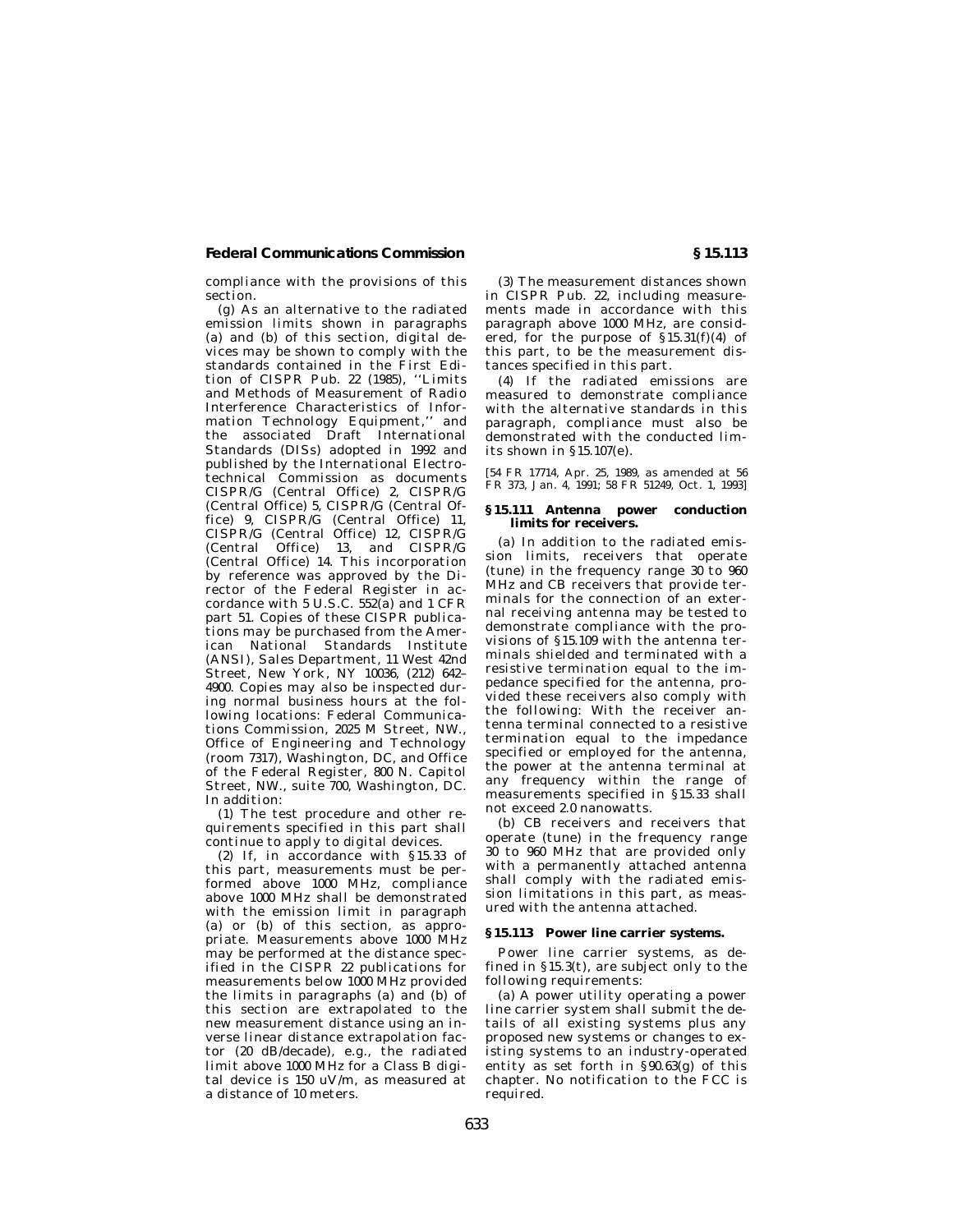(b) The operating parameters of a power line carrier system (particularly the frequency) shall be selected to achieve the highest practical degree of compatibility with authorized or licensed users of the radio spectrum. The signals from this operation shall be contained within the frequency band 9 kHz to 490 kHz. A power line carrier system shall operate on an unprotected, non-interference basis in accordance with § 15.5 of this part. If harmful interference occurs, the electric power utility shall discontinue use or adjust its power line carrier operation, as required, to remedy the interference. Particular attention should be paid to the possibility of interference to Loran C operations at 100 kHz.

(c) Power line carrier system apparatus shall be operated with the minimum power possible to accomplish the desired purpose. No equipment authorization is required.

(d) The best engineering principles shall be used in the generation of radio frequency currents by power line carrier systems to guard against harmful interference to authorized radio users, particularly on the fundamental and harmonic frequencies.

(e) Power line carrier system apparatus shall conform to such engineering standards as may be promulgated by the Commission. In addition, such systems should adhere to industry approved standards designed to enhance the use of power line carrier systems.

(f) The provisions of this section apply only to systems operated by a power utility for general supervision of the power system and do not permit operation on electric lines which connect the distribution substation to the customer or house wiring. Such operation can be conducted under the other provisions of this part.

[54 FR 17714, Apr. 25, 1989; 54 FR 32339, Aug. 7, 1989]

## **§ 15.115 TV interface devices, including cable system terminal devices.**

(a) Measurements of the radiated emissions of a TV interface device shall be conducted with the output terminal(s) of the device terminated by a resistance equal to the rated output impedance. The emanations of a TV interface device incorporating an in-

**§ 15.115 47 CFR Ch. I (10–1–97 Edition)**

tentional radiator shall not exceed the limits in § 15.109 or subpart C of this part, whichever is higher for each frequency. Where it is possible to determine which portion of the device is contributing a particular radio frequency emission, the emissions from the TV interface device portion shall comply with the emission limits in § 15.109, and the emissions from the intentional radiator shall comply with subpart C of this part.

(b) Output signal limits:

(1) At any RF output terminal, the maximum measured RMS voltage, in microvolts, corresponding to the peak envelope power of the modulated signal during maximum amplitude peaks across a resistance (R in ohms) matching the rated output impedance of the TV interface device, shall not exceed the following:

(i) For a cable system terminal device or a TV interface device used with a master antenna, 692.8 times the square root of (R) for the video signal and 155 times the square root of  $(R)$  for the audio signal.

(ii) For all other TV interface devices, 346.4 times the square root of (R) for the video signal and 77.5 times the square root of  $(R)$  for the audio signal.

(2) At any RF output terminal, the maximum measured RMS voltage, in microvolts, corresponding to the peak envelope power of the modulated signal during maximum amplitude peaks across a resistance (R in ohms) matching the rated output impedance of the TV interface device, of any emission appearing on frequencies removed by more than 4.6 MHz below or 7.4 MHz above the video carrier frequency on which the TV interface device is operated shall not exceed the following:

(i) For a cable system terminal device or a TV interface device used with a master antenna, 692.8 times the square root of (R).

(ii) For all other TV interface devices, 10.95 times the square root of (R).

(3) The term *master antenna* used in this section refers to TV interface devices employed for central distribution of television or other video signals within a building. Such TV interface devices must be designed to:

(i) Distribute multiple television signals at the same time;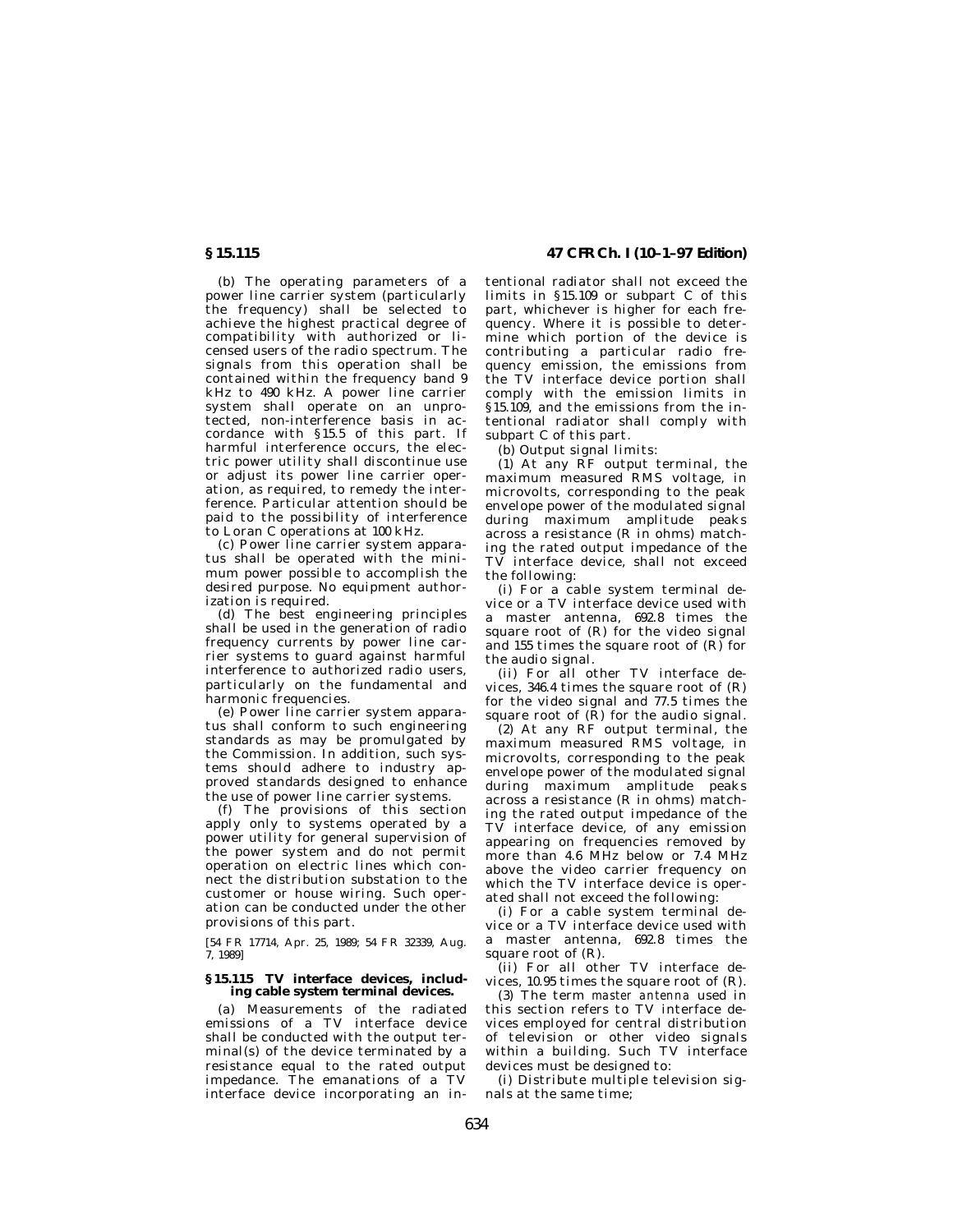(ii) Distribute such signals by cable to outlets or TV receivers in multiple rooms in the building in which the TV interface devices are installed; and,

(iii) Distribute all over-the-air or cable signals.

NOTE: Cable-ready video cassette recorders continue to be subject to the provisions for general TV interface devices.

(c) A TV interface device shall be equipped with a transfer switch for connecting the antenna terminals of a receiver selectively either to the receiving antenna or to the radio frequency output of the TV interface device, subject to the following:

(1) When measured in any of its set positions, transfer switches shall comply with the following requirements:

(i) For a cable system terminal device or a TV interface device equipped for use with a cable system or a master antenna, as defined in paragraph (b)(3) of this section, the isolation between the antenna and cable input terminals shall be at least 80 dB from 54 MHz to 216 MHz, at least 60 dB from 216 MHz to 550 MHz and at least 55 dB from 550 MHz to 806 MHz. The 80 dB standard applies at 216 MHz and the 60 dB standard applies at 550 MHz. In the case of a transfer switch requiring a power source, the required isolation shall be maintained in the event the device is not connected to a power source or power is interrupted. The provisions of this paragraph regarding frequencies in the range 550 MHz to 806 MHz are applicable as of June 30, 1997.

(ii) For all other TV interface devices, the maximum voltage, corresponding to the peak envelope power of the modulated video signal during maximum amplitude peaks, in microvolts, appearing at the receiving antenna input terminals when terminated with a resistance (R in ohms) matching the rated impedance of the antenna input of the switch, shall not exceed 0.346 times the square root of (R).

(iii) Measurement to determine compliance with the transfer switch limits shall be made using a connecting cable, where required, between the TV interface device and the transfer switch of the type and length:

(A) Provided with the TV interface device,

(B) Recommended in the instruction manual, or

(C) Normally employed by the consumer.

(2) A TV interface device shall be designed and constructed, to the extent practicable, so as to preclude the possibility that the consumer may inadvertently attach the output of the device to the receiving antenna, if any, without first going through the transfer switch.

(3) A transfer switch is not required for a TV interface device that, when connected, results in the user no longer having any need to receive standard over-the-air broadcast signals via a separate antenna. A transfer switch is not required to be marketed with a cable system terminal device unless that device provides for the connection of an external antenna. A transfer switch is not required for a device that is intended to be used as an accessory to an authorized TV interface device.

(4) An actual transfer switch is not required for a TV interface device, including a cable system terminal device, that has an antenna input terminal(s); provided, the circuitry following the antenna input terminal(s) has sufficient bandwidth to allow the reception of all TV broadcast channels authorized under part 73 of this chapter and: For a cable system terminal device that can alternate between the reception of cable television service and an antenna, compliance with the isolation requirement specified in paragraph  $(c)(1)(i)$  of this section can be demonstrated; and, for all other TV interface devices, the maximum voltage appearing at the antenna terminal(s) does not exceed the limit in paragraph  $(c)(1)(ii)$  of this section.

(5) If a transfer switch is not required, the following label shall be used in addition to the label shown in  $$15.19(a):$ 

This device is intended to be attached to a receiver that is not used to receive over-theair broadcast signals. Connection of this device in any other fashion may cause harmful interference to radio communications and is in violation of the FCC Rules, part 15.

(d) A TV interface device, including a cable system terminal device, shall incorporate circuitry to automatically prevent emanations from the device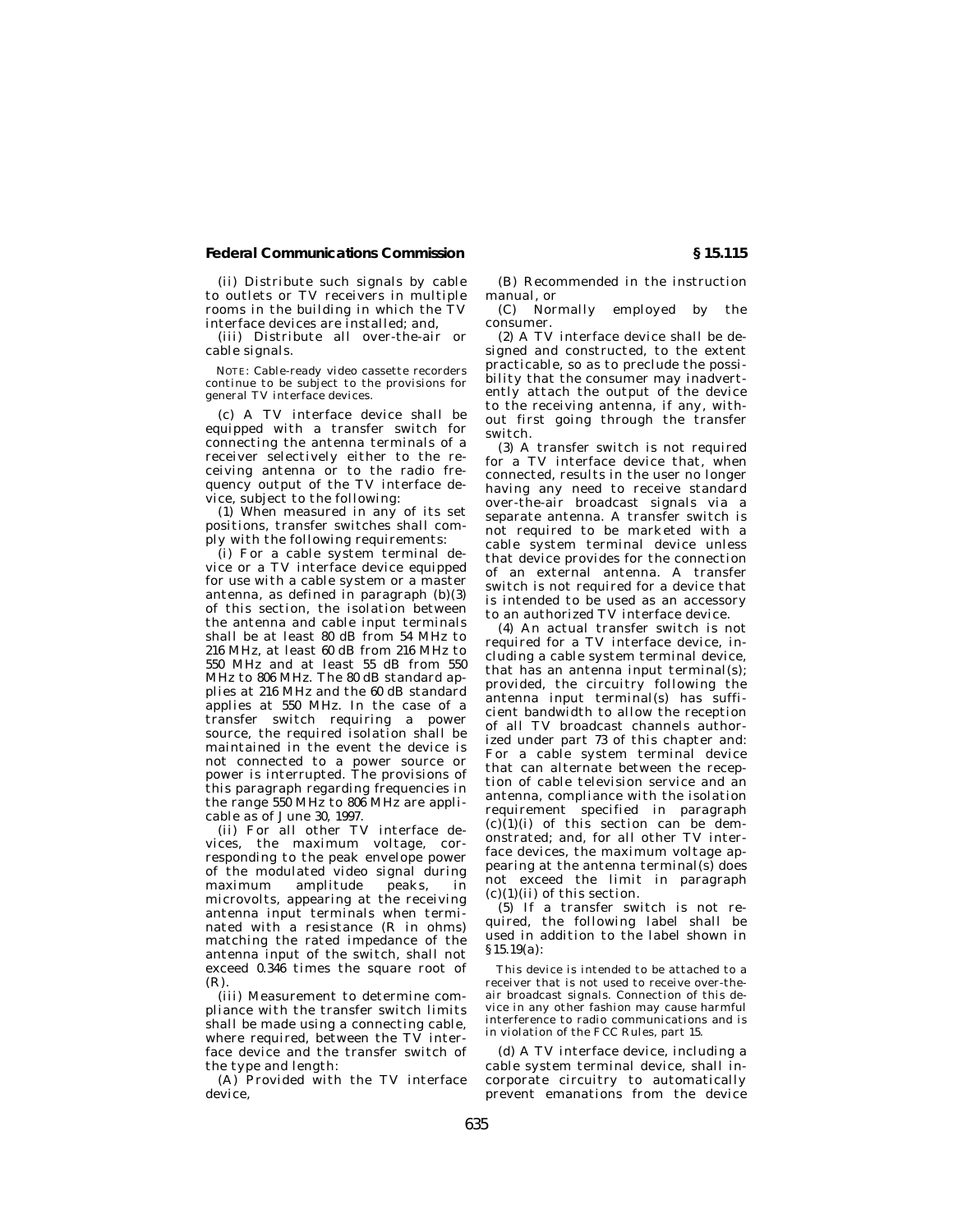from exceeding the technical specifications in this part. These circuits shall be adequate to accomplish their functions when the TV interface device is presented, if applicable, with video input signal levels in the range of one to five volts; this requirement is not applicable to a TV interface device that uses a built-in signal source and has no provisions for the connection of an external signal source. For devices that contain provisions for an external signal source but do not contain provisions for the input of an external baseband signal, e.g., some cable system terminal devices, compliance with the provisions of this paragraph shall be demonstrated with a radio frequency input signal of 0 to 25 dBmV.

(e) For cable system terminal devices and TV interface devices used with a master antenna, as defined in paragraph (b)(3) of this section, the holder of the grant of authorization shall specify in the instruction manual or pamphlet, if a manual is not provided, the types of wires or coaxial cables necessary to ensure that the unit complies with the requirements of this part. The holder of the grant of authorization must comply with the provisions of § 15.27. For all other TV interface devices, the wires or coaxial cables used to couple the output signals to the TV receiver shall be provided by the responsible party.

(f) A TV interface device which is submitted to the Commission as a composite device in a single enclosure containing a RF modulator, video source and other component devices shall be submitted on a single application (FCC Form 731) and shall be authorized as a single device.

(g) An external device or accessory that is intended to be attached to a TV interface device shall comply with the technical and administrative requirements set out in the rules under which it operates. For example, a personal computer must be certificated to show compliance with the regulations for digital devices.

(h) Stand-alone switches used to alternate between cable service and an antenna shall provide isolation between the antenna and cable input terminals that is at least 80 dB from 54 MHz to 216 MHz, at least 60 dB from 216

**§ 15.117 47 CFR Ch. I (10–1–97 Edition)**

MHz to 550 MHz and at least 55 dB from 550 MHz to 806 MHz.The 80 dB standard applies at 216 MHz and the 60 dB standard applies at 550 MHz. In the case of stand-alone switches requiring a power source, the required isolation shall be maintained in the event the device is not connected to a power source or power is interrupted. The provisions of this paragraph are applicable as of June 30, 1997.

(i) Switches and other devices intended to be used to by-pass the processing circuitry of a cable system terminal device, whether internal to such a terminal device or a stand-alone unit, shall not attenuate the input signal more than 6 dB from 54 MHz to 550 MHz, or more than 8 dB from 550 MHz to 804 MHz. The 6 dB standard applies at 550 MHz. The provisions of this paragraph are applicable June 30, 1997.

[54 FR 17714, Apr. 25, 1989, as amended at 57 FR 33448, July 29, 1992; 59 FR 25341, May 16, 1994; 61 FR 18509, Apr. 26, 1996]

## **§ 15.117 TV broadcast receivers.**

(a) All TV broadcast receivers shipped in interstate commerce or imported from any foreign country into the United States, for sale or resale to the public, shall comply with the provisions of this section. The reference in this section to TV broadcast receivers also includes devices, such as TV interface devices, that incorporate the tuner portion of a TV broadcast receiver and that are equipped with an antenna or antenna terminals that can be used for the off-the-air reception of TV broadcast signals, as authorized under part 73 of this chapter.

(b) TV broadcast receivers shall be capable of adequately receiving all channels allocated by the Commission to the television broadcast service.

(c) On a given receiver, use of the UHF and VHF tuning systems shall provide approximately the same degree of tuning accuracy with approximately the same expenditure of time and effort: *Provided, however*, That this requirement will be considered to be met if the need for routine fine tuning is eliminated on UHF channels.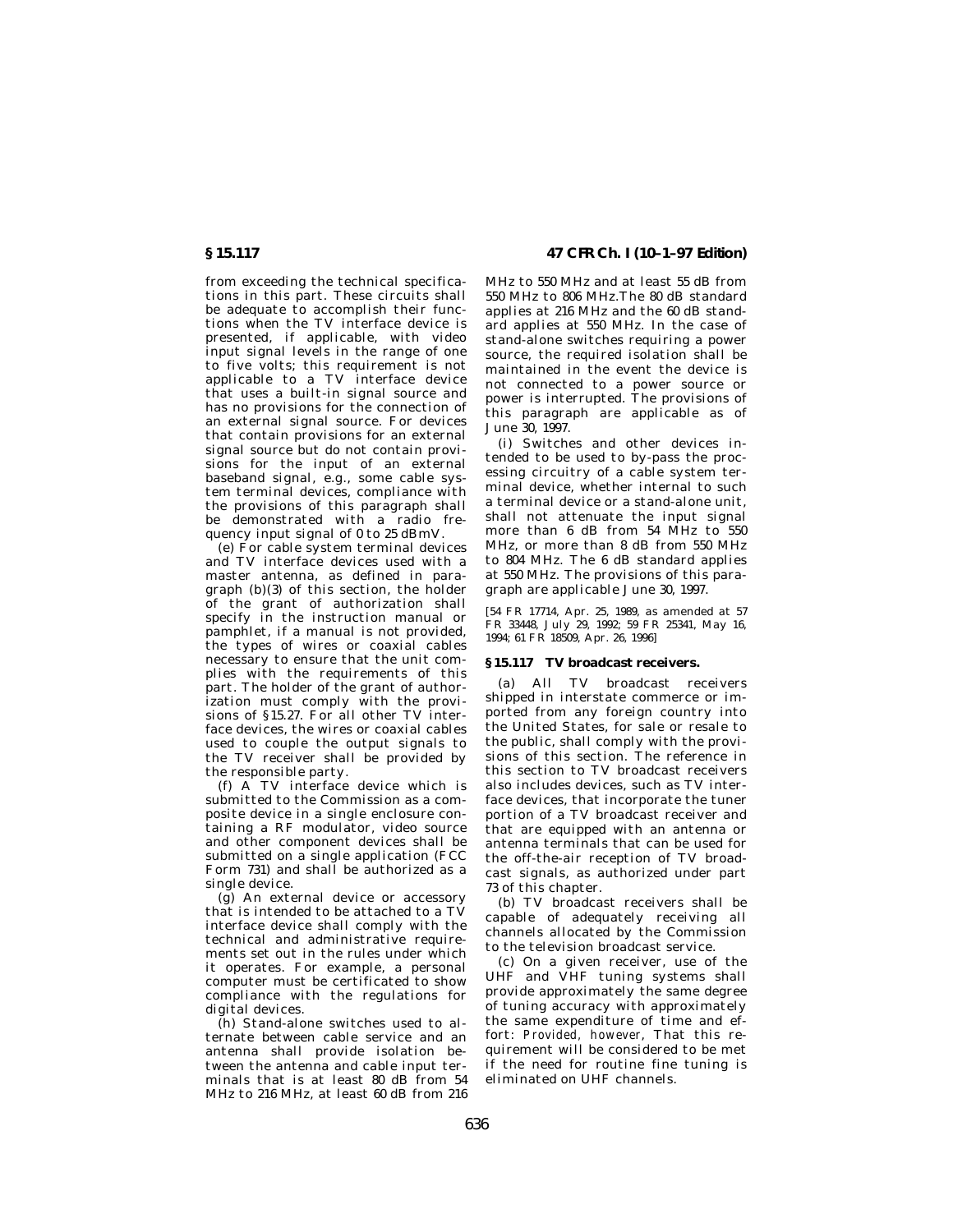(1) *Basic tuning mechanism.* If a TV broadcast receiver is equipped to provide for repeated access to VHF television channels at discrete tuning positions, that receiver shall be equipped to provide for repeated access to a minimum of six UHF television channels at discrete tuning positions. Unless a discrete tuning position is provided for each channel allocated to UHF television, each position shall be readily adjustable to a particular UHF channel by the user without the use of tools. If 12 or fewer discrete tuning positions are provided, each position shall be adjustable to receive any channel allocated to UHF television.

NOTE: The combination of detented rotary switch and pushbutton controls is acceptable, provided UHF channels, after their initial selection, can be accurately tuned with an expenditure of time and effort approximately the same as that used in accurately tuning VHF channels. A UHF tuning system comprising five pushbuttons and a separate manual tuning knob is considered to provide repeated access to six channels at discrete tuning positions. A one-knob (VHF/UHF) tuning system providing repeated access to 11 or more discrete tuning positions is also acceptable, provided each of the tuning positions is readily adjustable, without the use of tools, to receive any UHF channel.

(2) *Tuning controls and channel readout.* UHF tuning controls and channel readout on a given receiver shall be comparable in size, location, accessibility and legibility to VHF controls and readout on that receiver.

NOTE: Differences between UHF and VHF channel readout that follow directly from the larger number of UHF television channels available are acceptable if it is clear that a good faith effort to comply with the provisions of this section has been made.

(d) If equipment and controls that tend to simplify, expedite or perfect the reception of television signals (e.g., AFC, visual aids, remote control, or signal seeking capability referred to generally as tuning aids) are incorporated into the VHF portion of a TV broadcast receiver, tuning aids of the same type and comparable capability and quality shall be provided for the UHF portion of that receiver.

(e) If a television receiver has an antenna affixed to the VHF antenna terminals, it must have an antenna designed for and capable of receiving all UHF television channels affixed to the UHF antenna terminals. If a VHF antenna is provided with but not affixed to a receiver, a UHF antenna shall be provided with the receiver.

(f) The picture sensitivity of a TV broadcast receiver averaged for all channels between 14 and 69 inclusive shall not be more than 8dB larger than the peak picture sensitivity of that receiver averaged for all channels between 2 and 13 inclusive.

(g) The noise figure for any television channel 14 to 69 inclusive shall not exceed 14 dB. A TV receiver model is considered to comply with this noise figure if the maximum noise figure for channels 14–69 inclusive of 97.5% of all receivers within that model does not exceed 14 dB.

(1) The responsible party shall measure the noise figure of a number of UHF channels  $\vec{of}$  the test sample to give reasonable assurance that the UHF noise figure for each channel complies with the above limit.

(2) The responsible party shall insert in his files a statement explaining the basis on which it will rely to ensure that at least  $97.5\%$  of all production units of the test sample that are manufactured have a noise figure of no greater than 14 dB.

(3) [Reserved]

(4) In the case of a TV tuner built-in as part of a video tape recorder that uses a power splitter between the antenna terminals of the video tape recorder and the input terminals of the TV tuner or a TV broadcast receiver that uses a power splitter between the antenna terminals of two or more UHF tuners contained within that receiver, 4 dB may be subtracted from the noise figure measured at the antenna terminals of the video tape recorder or TV broadcast receiver for determining compliance of the UHF tuner(s) with the 14 dB noise figure limit.

(h) For a TV broadcast receiver equipped with a cable input selector switch, the selector switch shall provide, in any of its set positions, isolation between the antenna and cable input terminals of at least 80 dB from 54 MHz to 216 MHz, at least 60 dB from 216 MHz to 550 MHz and at least 55 dB from 550 MHz to 806 MHz. The 80 dB standard applies at 216 MHz and the 60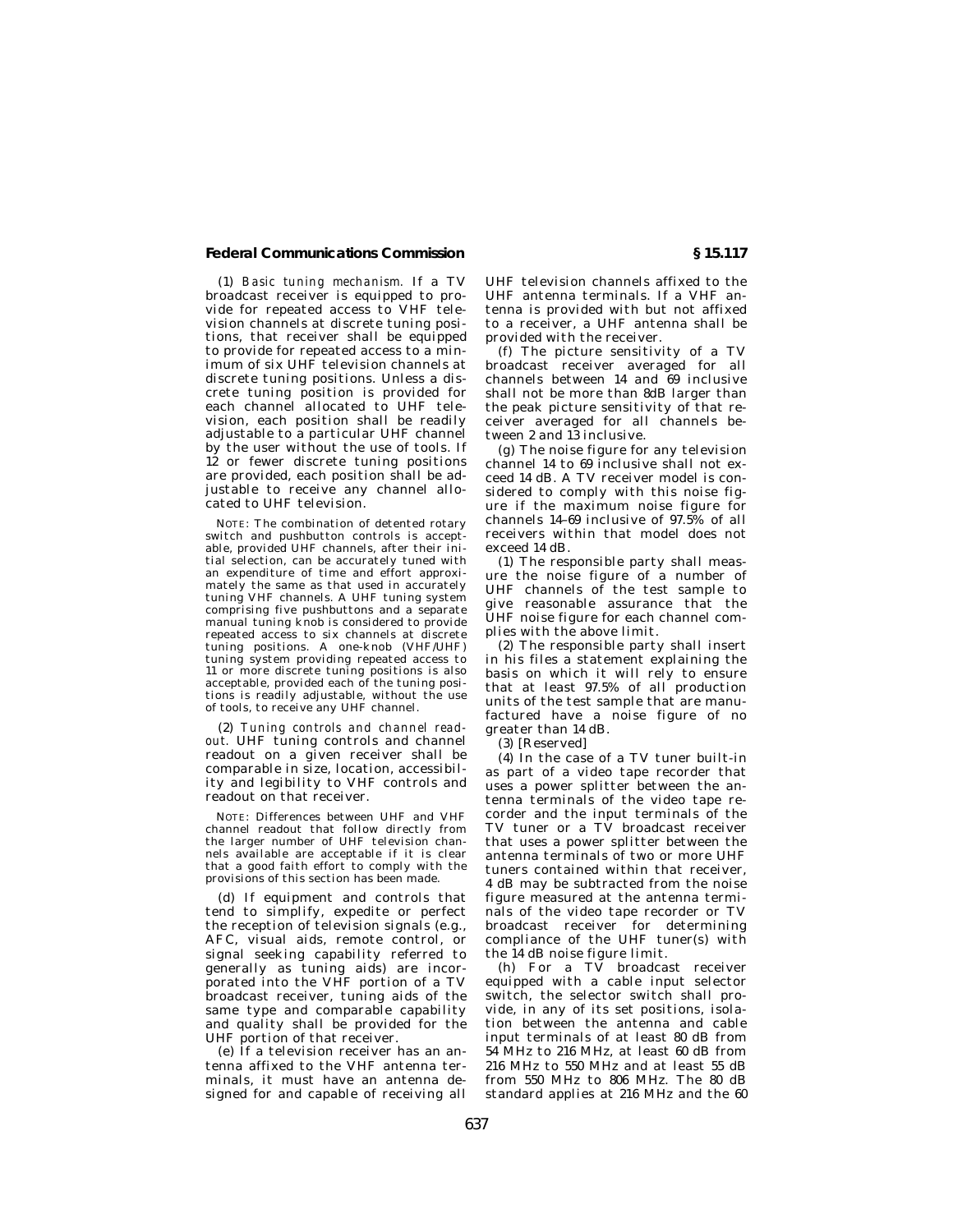dB standard applies at 550 MHz. In the case of a selector switch requiring a power source, the required isolation shall be maintained in the event the device is not connected to a power source or power is interrupted. An actual switch that can alternate between reception of cable television service and an antenna is not required for a TV broadcast receiver, provided compliance with the isolation requirement specified in this paragraph can be demonstrated and the circuitry following the antenna input terminal(s) has sufficient band-width to allow the reception of all TV broadcast channels authorized under this chapter. The provisions of this paragraph regarding frequencies in the range 550 MHz to 806 MHz are applicable as of June 30, 1997.

[54 FR 17714, Apr. 25, 1993, as amended at 59 FR 25341, May 16, 1994; 61 FR 30532, June 17, 1996]

### **§ 15.118 Cable ready consumer electronics equipment.**

(a) All consumer electronics TV receiving equipment marketed in the United States as cable ready or cable compatible shall comply with the provisions of this section. Consumer electronics TV receiving equipment that includes features intended for use with cable service but does not fully comply with the provisions of this section are subject to the labelling requirements of  $\tilde{S}$ 15.19(d).

(b) Cable ready consumer electronics equipment shall be capable of receiving all NTSC or similar video channels on channels 1 through 125 of the channel allocation plan set forth in the Electronics Industries Association's ''Cable Television Channel Identification Plan, EIA IS–132, May 1994'' (EIA IS–132). This incorporation by reference was approved by the Director of the Federal .<br>Register in accordance with 5 U.S.C. 522(a) and 1 CFR part 51. Copies of EIA IS–132 may be obtained from: Global Engineering Documents, 3130 South Harbor Boulevard, Santa Anna, CA 92704. Copies of EIA IS–132 may be inspected during normal business hours at the following locations: Federal Communications Commission, 1919 M Street, NW., Dockets Branch (Room 239), Washington, DC, or the Office of

## **§ 15.118 47 CFR Ch. I (10–1–97 Edition)**

the Federal Register, 800 North Capitol Street, NW., suite 700, Washington, DC.

(c) Cable ready consumer electronics equipment must meet the following technical performance requirements. Compliance with these requirements shall be determined by performing measurements at the unfiltered IF output port. Where appropriate, the Commission will consider allowing alternative measurement methods.

(1) *Adjacent channel interference.* In the presence of a lower adjacent channel CW signal that is 1.5 MHz below the desired visual carrier in frequency and 10 dB below the desired visual carrier in amplitude, spurious signals within the IF passband shall be attenuated at least 55 dB below the visual carrier of the desired signal. The desired input signal shall be an NTSC visual carrier modulated with a 10 IRE flat field with color burst and the aural carrier which is 10 dB below the visual carrier should be unmodulated. Measurements are to be performed for input signal levels of 0 dBmV and  $+15$  dBmV. with the receiver tuned to ten evenly spaced EIA IS–132 channels covering the band 54 MHz to 804 MHz.

(2) *Image channel interference.* Image channel interference within the IF passband shall be attenuated below the visual carrier of the desired channel by at least 60 dB from 54 MHz to 714 MHz and 50 dB from 714 MHz to 804 MHz. The 60 dB standard applies at 714 MHz. In testing for compliance with this standard, the desired input signal is to be an NTSC signal on which the visual carrier is modulated with a 10 IRE flat field with color burst and the aural carrier is unmodulated and 10 dB below the visual carrier. The undesired test signal shall be a CW signal equal in amplitude to the desired visual carrier and located 90 MHz above the visual carrier frequency of the desired channel. Measurements shall be performed for input signals of 0 dBmV and  $+15$ dBmV, with the receiver tuned to at least ten evenly spaced EIA IS–132 channels covering the band 54 MHz to 804 MHz.

(3) *Direct pickup interference.* The direct pickup (DPU) of a co-channel interfering ambient field by a cable ready device shall not exceed the following criteria. The ratio of the desired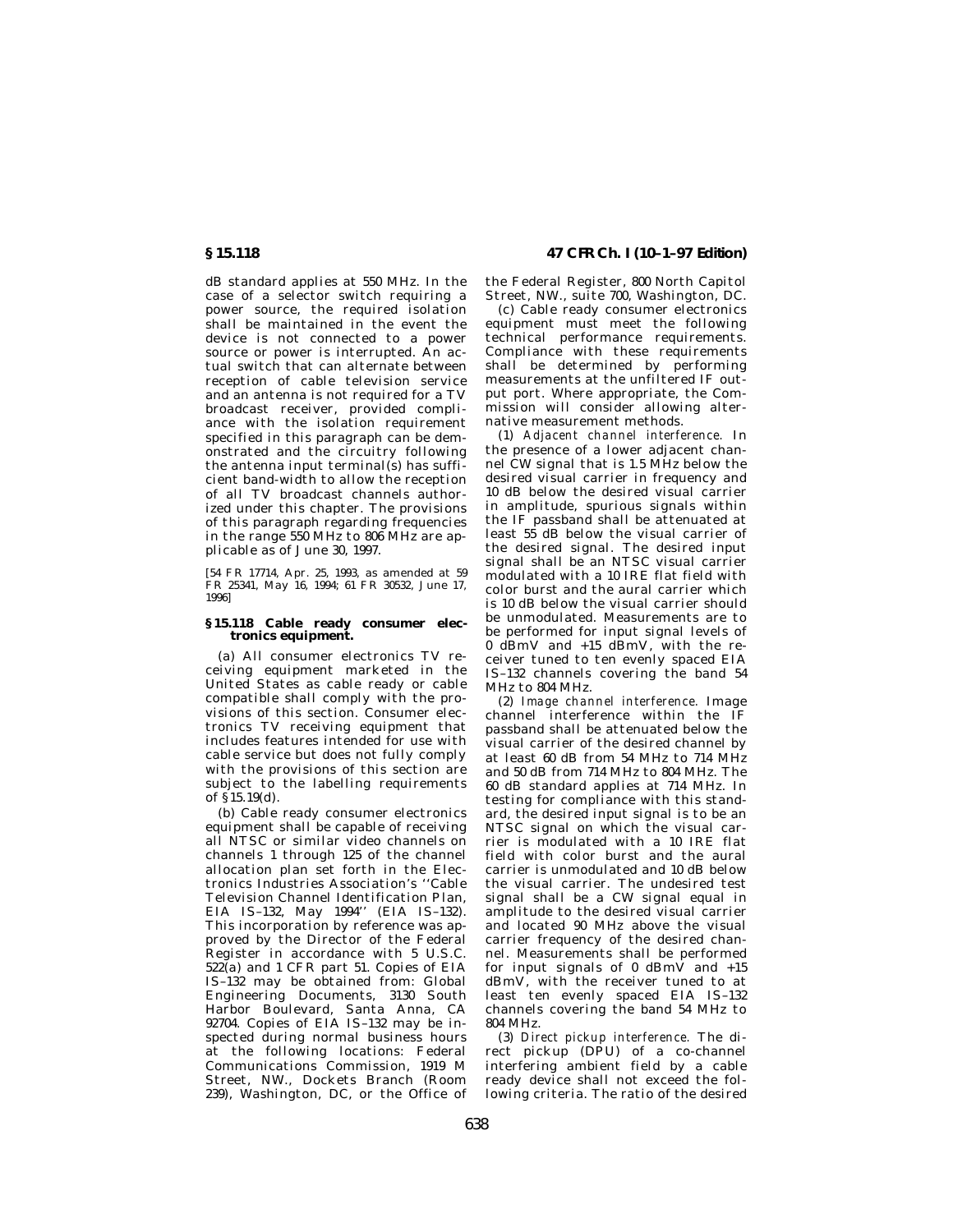to undesired signal levels at the IF passband on each channel shall be at least 45 dB. The average ratio over the six channels shall be at least 50 dB. The desired input signal shall be an NTSC signal having a visual carrier level of 0 dBmV. The visual carrier is modulated with a 10 IRE flat field with color burst, visual to aural carrier ratio of 10 dB, aural carrier unmodulated. The equipment under test (EUT) shall be placed on a rotatable table that is one meter in height. Any excess length of the power cord and other connecting leads shall be coiled on the floor under the table. The EUT shall be immersed in a horizontally polarized uniform CW field of 100 mV/m at a frequency 2.55 MHz above the visual carrier of the EUT tuned channel. Measurements shall be made with the EUT tuned to six EIA IS–132 channels, two each in the low VHF, high VHF and UHF broadcast bands. On each channel, the levels at the IF passband due to the desired and interfering signals are to be measured.

(4) *Tuner overload.* Spurious signals within the IF passband shall be attenuated at least 55 dB below the visual carrier of the desired channel using a comb-like spectrum input with each visual carrier signal individually set at +15 dBmV from 54 to 550 MHz. The desired input signal is to be an NTSC signal on which the visual carrier is modulated with a 10 IRE flat field with color burst and the aural carrier is unmodulated and 10 dB below the visual carrier. Measurements shall be made with the receiver tuned to at least seven evenly spaced EIA IS–132 channels covering the band 54 MHz to 550 MHz. In addition, spurious signals within the IF passband shall be attenuated at least 51 dB below the visual carrier of the desired channel using a comb spectrum input with each signal individually set at +15 dBmV from 550 to 804 MHz. Measurements shall be made with the receiver tuned to at least three evenly spaced EIA IS–132 channels covering the band 550 MHz to 804 MHz.

(5) *Cable input conducted emissions.* (i) Conducted spurious emissions that appear at the cable input to the device must meet the following criteria. The input shall be an NTSC video carrier modulated with a 10 IRE flat field with color burst at a level of 0 dBmV and with a visual to aural ratio of 10 dB. The aural carrier shall be unmodulated. The peak level of the spurious signals will be measured using a spectrum analyzer connected by a directional coupler to the cable input of the equipment under test. Spurious signal levels must not exceed the limits in the following table:

From 54 MHz up to and including 300 MHz–26 dBmV

From 300 MHz up to and including 450 MHz–20 dBmV

From 450 MHz up to and including 804 MHz-15 dBmV

(ii) The average of the measurements on multiple channels from 450 MHz up to and including 804 MHz shall be no greater than -20 dBmV. Measurements shall be made with the receiver tuned to at least four EIA IS–132 channels in each of the above bands. The test channels are to be evenly distributed across each of the bands. Measurements for conducted emissions caused by sources internal to the device are to be made in a shielded room. Measurements for conducted emissions caused by external signal sources shall be made in an ambient RF field whose field strength is 100 mV/m, following the same test conditions as described in paragraph (c)(3) of this section.

(d) The field strength of radiated emissions from cable ready consumer electronics equipment shall not exceed the limits in § 15.109(a) when measured in accordance with the applicable procedures specified in §§ 15.31 and 15.35 for unintentional radiators, with the following modifications. During testing the NTSC input signal level is to be +15 dBmV, with a visual to aural ratio of 10 dB. The visual carrier is to be modulated by a 10 IRE flat field with color burst; the aural carrier is to be unmodulated. Measurements are to be taken on six EIA IS–132 channels evenly spaced across the required RF input range of the equipment under test.

NOTE: The provisions of paragraphs (a) through (d) of this section are applicable as of June 30, 1997.

[59 FR 25341, May 16, 1994, as amended at 61 FR 18509, Apr. 26, 1996]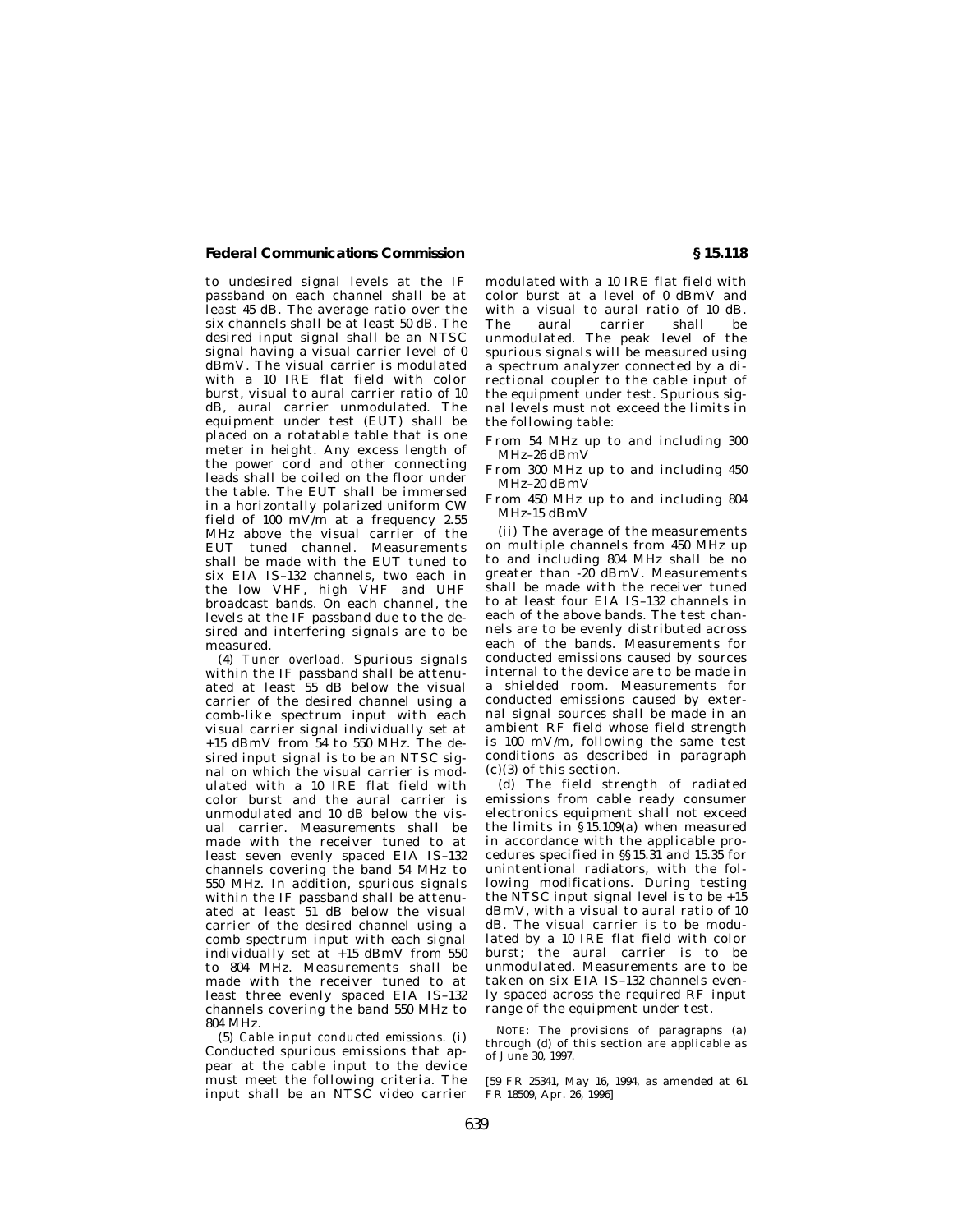## **§ 15.119 47 CFR Ch. I (10–1–97 Edition)**

## **§ 15.119 Closed caption decoder requirements for television receivers.**

(a) Effective July 1, 1993, all TV broadcast receivers with picture screens 33 cm (13 in) or larger in diameter shipped in interstate commerce, manufactured, assembled, or imported from any foreign country into the United States shall comply with the provisions of this section.

NOTE: This paragraph places no restriction on the shipping or sale of television receivers that were manufactured before July 1, 1993.

(b) *Transmission format.* Closed-caption information is transmitted on line 21 of field 1 of the vertical blanking interval of television signals, in accordance with  $\S 73.682(a)(22)$  of this chapter.

(c) *Operating modes.* The television receiver will employ customer-selectable modes of operation for TV and Caption. A third mode of operation, Text, may be included on an optional basis. The Caption and Text Modes may contain data in either of two operating channels, referred to in this document as C1 and C2. The television receiver must decode both C1 and C2 captioning, and must display the captioning for whichever channel the user selects. The TV Mode of operation allows the video to be viewed in its original form. The Caption and Text Modes define one or more areas (called ''boxes'') on the screen within which caption or text characters are displayed.

NOTE: For more information regarding Text mode, see ''Television Captioning for the Deaf: Signal and Display Specifications'', Engineering Report No. E–7709–C, Public Broadcasting Service, dated May 1980, and ''TeleCaption II Decoder Module Performance Specification'', National Captioning Institute, Inc., dated November 1985. These documents are available, respectively, from the Public Broadcasting Service, 1320 Braddock Place, Alexandria, VA 22314 and from the National Captioning Institute, Inc., 5203 Leesburg Pike, Falls Church, VA 22041.

(d) *Screen format.* The display area for captioning and text shall fall approximately within the safe caption area as defined in paragraph  $(n)(12)$  of this section. This display area will be further divided into 15 character rows of equal height and 32 columns of equal width, to provide accurate placement of text on the screen. Vertically, the display area begins on line 43 and is 195 lines

high, ending on line 237 on an interlaced display. All captioning and text shall fall within these established columns and rows. The characters must be displayed clearly separated from the video over which they are placed. In addition, the user must have the capability to select a black background over which the captioned letters are displaced.

(1) *Caption mode.* In the Caption Mode, text can appear on up to 4 rows simultaneously anywhere on the screen within the defined display area. In addition, a solid space equal to one column width may be placed before the first character and after the last character of each row to enhance legibility. The caption area will be transparent anywhere that either:

(i) No standard space character or other character has been addressed and no accompanying solid space is needed; or,

(ii) An accompanying solid space is used and a ''transparent space'' special character has been addressed which does not immediately precede or follow a displayed character.

(2) [Reserved]

(e) *Presentation format.* In analyzing the presentation of characters, it is convenient to think in terms of a nonvisible cursor which marks the screen position at which the next event in a given mode and data channel will occur. The receiver remembers the cursor position for each mode even when data are received for a different address in an alternate mode or data channel.

(1) *Screen addressing.* Two kinds of control codes are used to move the cursor to specific screen locations. In Caption Mode, these addressing codes will affect both row and column positioning. In Text Mode, the codes affect only column positioning. In both modes, the addressing codes are optional. Default positions are defined for each mode and style when no addressing code is provided.

(i) The first type of addressing code is the Preamble Address Code (PAC). It assigns a row number and one of eight ''indent'' figures. Each successive indent moves the cursor four columns to the right (starting from the left margin). Thus, an indent of 0 places the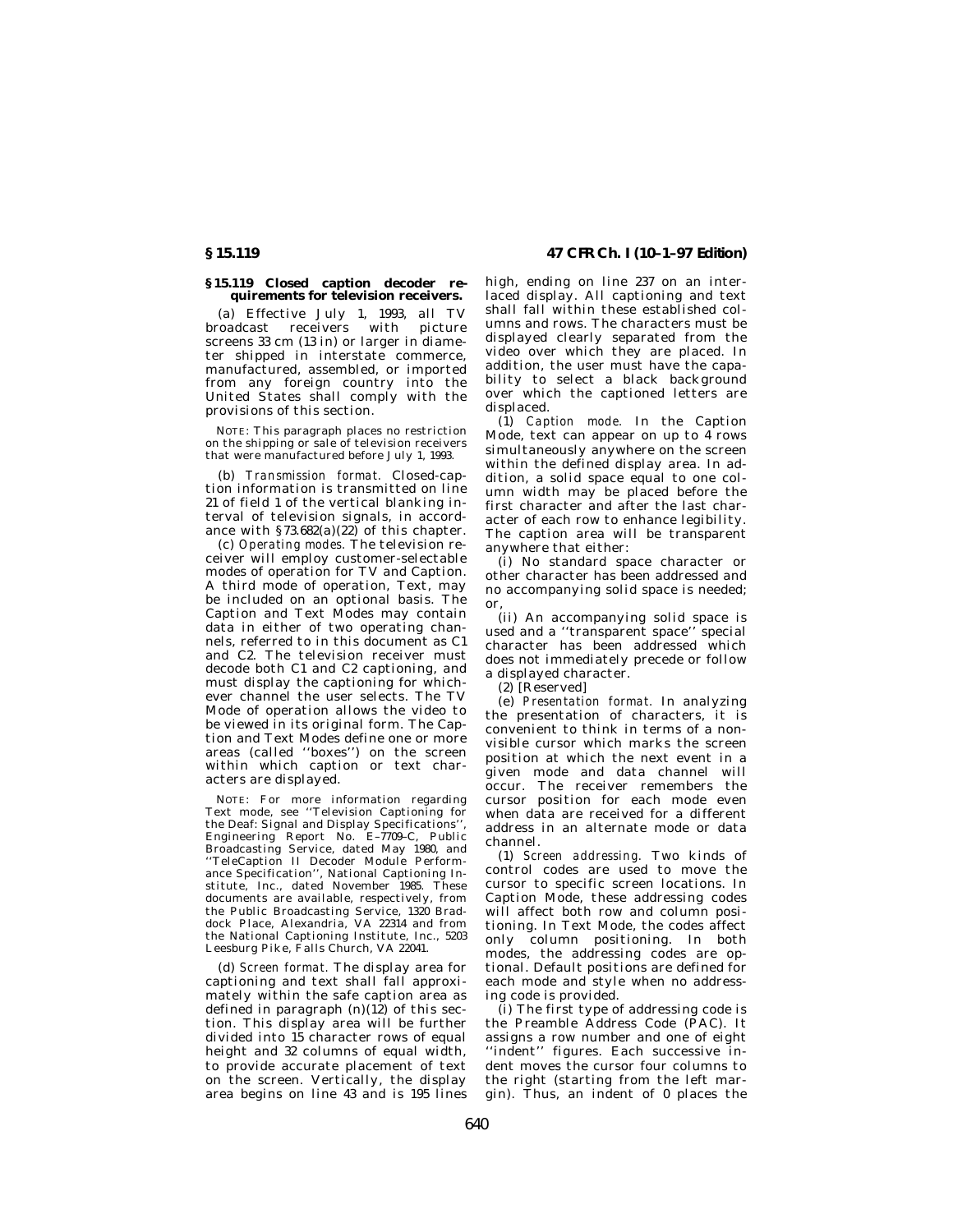cursor at Column 1, an indent of 4 sets it at Column 5, etc. The PAC indent is non-destructive to displayable characters. It will not affect the display to the left of the new cursor position on the indicated row. Note that Preamble Address Codes also set initial attributes for the displayable characters which follow. See paragraph (h) of this section and the Preamble Address Code table.

(ii) The second type of addressing code is the Tab Offset, which is one of three Miscellaneous Control Codes. Tab Offset will move the cursor one, two, or three columns to the right. The character cells skipped over will be unaffected; displayable characters in these cells, if any, will remain intact while empty cells will remain empty, in the same manner that a PAC indent is nondestructive.

(2) [Reserved]

(f) *Caption Mode.* There are three styles of presenting text in Caption Mode: roll-up, pop-on, and paint-on. Character display varies significantly with the style used, but certain rules of character erasure are common to all styles. A character can be erased by addressing another character to the same screen location or by backspacing over the character from a subsequent location on the same row. The entire displayed memory will be erased instantly by receipt of an Erase Displayed Memory command. Both displayed memory and non-displayed memory will be entirely erased simultaneously by either: The user switching receiver channels or data channels  $\langle \text{C1}/\text{C2} \rangle$  or fields  $\langle \text{F1}/\text{C2} \rangle$ F2) in decoders so equipped; the loss of valid data (see paragraph (j) of this section); or selecting non-captioning receiver functions which use the display memory of the decoder. Receipt of an End of Caption command will cause a displayed caption to become non-displayed (and vice versa) without being erased from memory. Changing the receiver to a non-captioning mode which does not require use of the decoder's display memory will leave that memory intact, and the decoder will continue to process data as if the caption display were selected.

(1) *Roll-up.* Roll-up style captioning is initiated by receipt of one of three Miscellaneous Control Codes that determine the maximum number of rows displayed simultaneously, either 2, 3 or 4 contiguous rows. These are the three Roll-Up Caption commands.

(i) The bottom row of the display is known as the ''base row''. The cursor always remains on the base row. Rows of text roll upwards into the contiguous rows immediately above the base row to create a ''window'' 2 to 4 rows high.

(ii) The Roll-Up command, in normal practice, will be followed (not necessarily immediately) by a Preamble Address Code indicating the base row and the horizontal indent position. If no Preamble Address Code is received, the base row will default to Row 15 or, if a roll-up caption is currently displayed, to the same base row last received, and the cursor will be placed at Column 1. If the Preamble Address Code received contains a different base row than that of a currently displayed caption, the entire window will move intact (and without erasing) to the new base row immediately.

(iii) Each time a Carriage Return is received, the text in the top row of the window is erased from memory and from the display or scrolled off the top of the window. The remaining rows of text are each rolled up into the next highest row in the window, leaving the base row blank and ready to accept new text. This roll-up must appear smooth to the user, and must take no more than 0.433 second to complete. The cursor is automatically placed at Column 1 (pending receipt of a Preamble Address Code).

(iv) Increasing or decreasing the number of roll-up rows instantly changes the size of the active display window, appropriately turning on or off the display of the top one or two rows. A row which is turned off should also be erased from memory.

(v) Characters are always displayed immediately when received by the receiver. Once the cursor reaches the 32nd column position on any row, all subsequent characters received prior to a Carriage Return, Preamble Address Code, or Backspace will be displayed in that column replacing any previous character occupying that address.

(vi) The cursor moves automatically one column to the right after each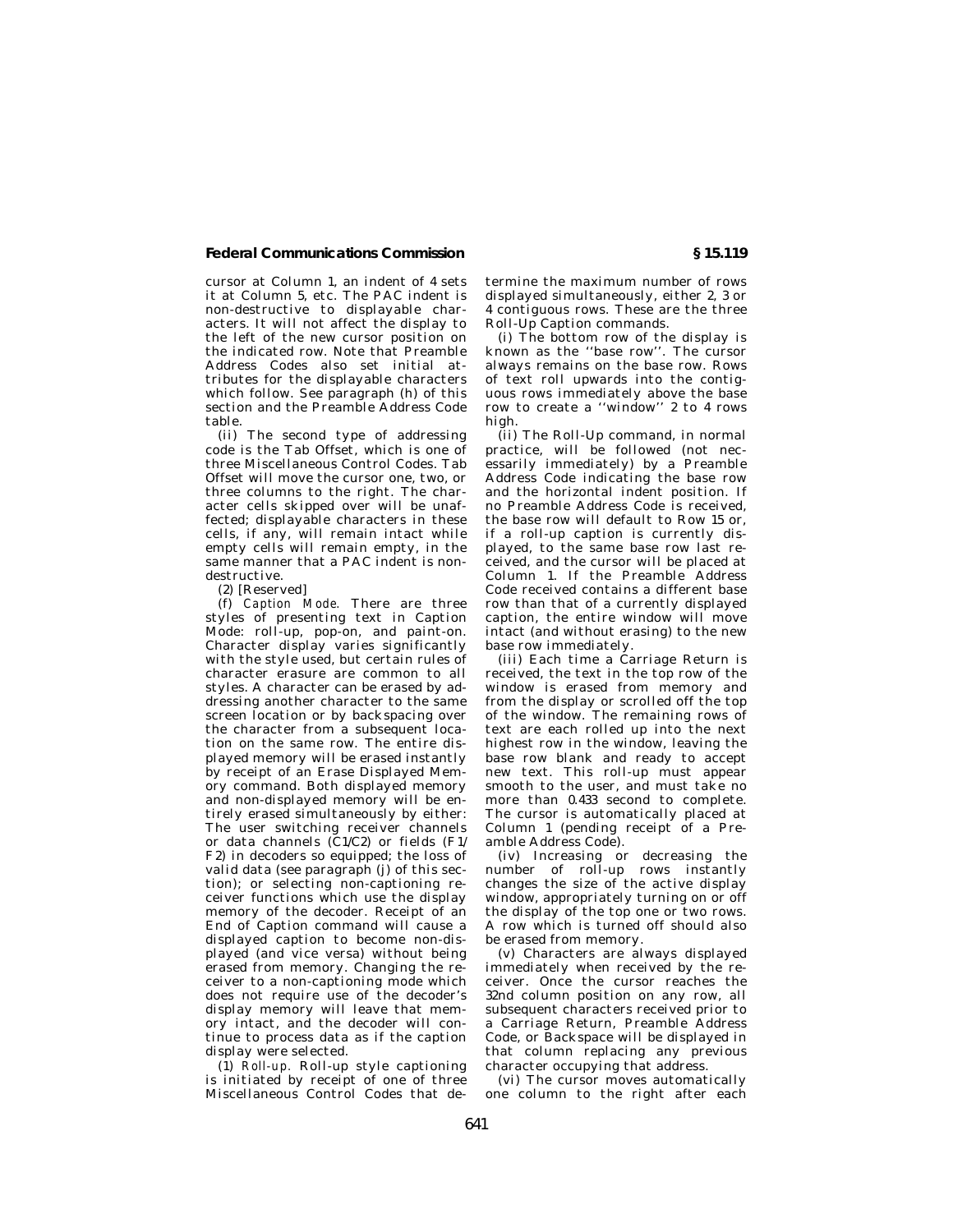character or Mid-Row Code received. A Backspace will move the cursor one column to the left, erasing the character or Mid-Row Code occupying that location. (A Backspace received when the cursor is in Column 1 will be ignored.)

(vii) The Delete to End of Row command will erase from memory any characters or control codes starting at the current cursor location and in all columns to its right on the same row. If no displayable characters remain on the row after the Delete to End of Row is acted upon, the solid space (if any) for that row should also be erased to conform with the following provisions.

(viii) If a solid space is used for legibility, it should appear when the first displayable character (not a transparent space) or Mid-Row Code is received on a row, not when the Preamble Address Code, if any, is given. A row on which there are no displayable characters or Mid-Row Codes will not display a solid space, even when rolled up between two rows which do display a solid space.

(ix) If the reception of data for a row is interrupted by data for the alternate data channel or for Text Mode, the display of caption text will resume from the same cursor position if a Roll-Up Caption command is received and no Preamble Address Code is given which would move the cursor.

(x) A roll-up caption remains displayed until one of the standard caption erasure techniques is applied. Receipt of a Resume Caption Loading command (for pop-on style) or a Resume Direct Captioning command (for paint-on style) will not affect a roll-up display. Receipt of a Roll-Up Caption command will cause any pop-on or paint-on caption to be erased from displayed memory and non-displayed memory.

(2) *Pop-on.* Pop-on style captioning is initiated by receipt of a Resume Caption Loading command. Subsequent data are loaded into a non-displayed memory and held there until an End of Caption command is received, at which point the non-displayed memory becomes the displayed memory and vice versa. (This process is often referred to as ''flipping memories'' and does not automatically erase memory.) An End

**§ 15.119 47 CFR Ch. I (10–1–97 Edition)**

of Caption command forces the receiver into pop-on style if no Resume Caption Loading command has been received which would do so. The display will be capable of 4 full rows, not necessarily contiguous, simultaneous anywhere on the screen.

(i) Preamble Address Codes can be used to move the cursor around the screen in random order to place captions on Rows 1 to 15. Carriage Returns have no effect on cursor location during caption loading.

(ii) The cursor moves automatically one column to the right after each character or Mid-Row Code received. Receipt of a Backspace will move the cursor one column to the left, erasing the character or Mid-Row Code occupying that location. (A Backspace received when the cursor is in Column 1 will be ignored.) Once the cursor reaches the 32nd column position on any row, all subsequent characters received prior to a Backspace, an End of Caption, or a Preamble Address Code, will replace any previous character at that location.

(iii) The Delete to End of Row command will erase from memory any characters or control codes starting at the current cursor location and in all columns to its right on the same row. If no displayable characters remain on a row after the Delete to End of Row is acted upon, the solid space (if any) for that element should also be erased.

(iv) If data reception is interrupted during caption loading by data for the alternate caption channel or for Text Mode, caption loading will resume at the same cursor position if a Resume Caption Loading command is received and no Preamble Address Code is given that would move the cursor.

(v) Characters remain in non-displayed memory until an End of Caption command flips memories. The caption will be erased without being displayed upon receipt of an Erase Non-Displayed Memory command, a Roll-Up Caption command, or if the user switches receiver channels, data channels or fields, or upon the loss of valid data (see paragraph (j) of this section).

(vi) A pop-on caption, once displayed, remains displayed until one of the standard caption erasure techniques is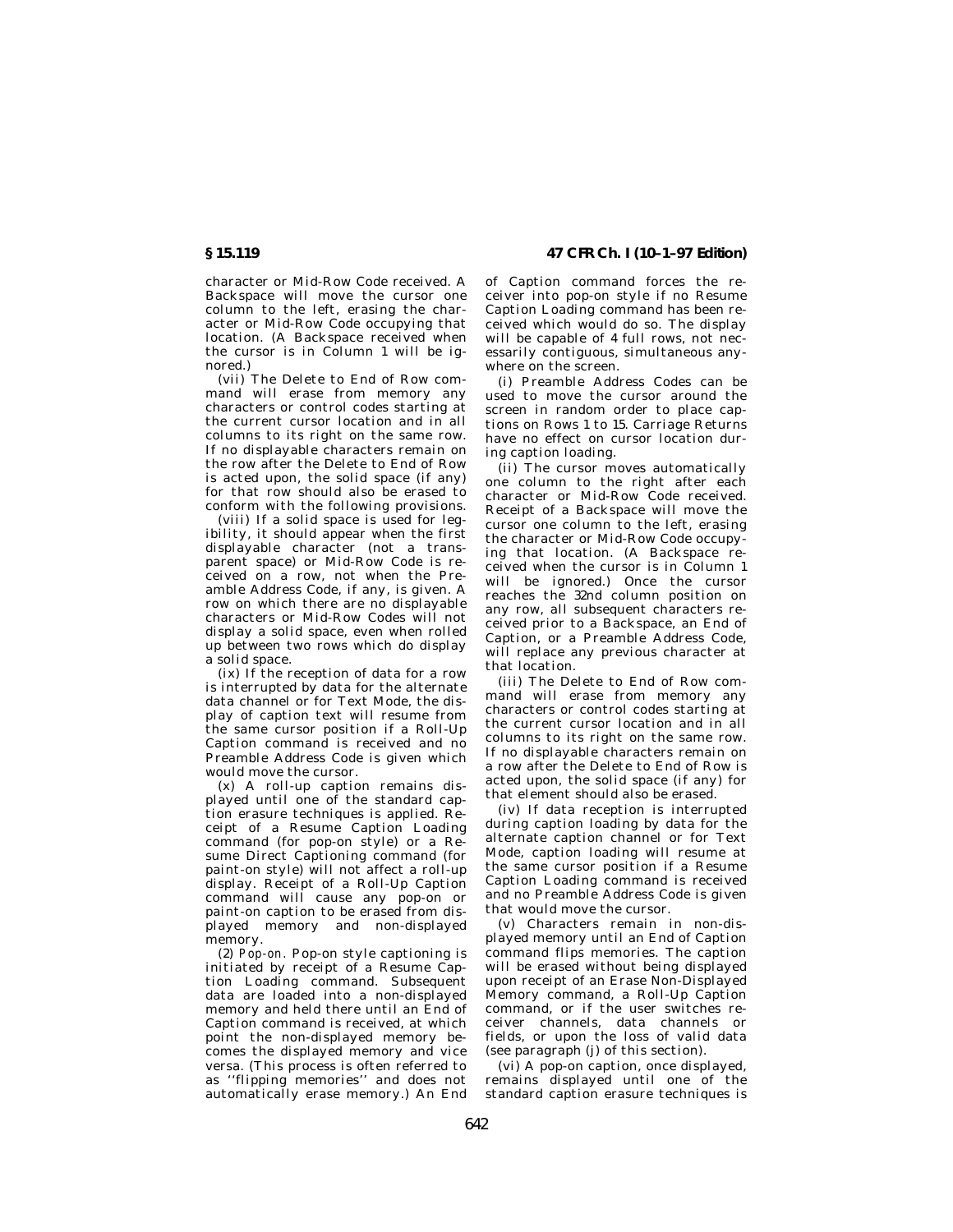applied or until a Roll-Up Caption command is received. Characters within a displayed pop-on caption will be replaced by receipt of the Resume Direct Captioning command and paint-on style techniques (see below).

(3) *Paint-on.* Paint-on style captioning is initiated by receipt of a Resume Direct Captioning command. Subsequent data are addressed immediately to displayed memory without need for an End of Caption command.

(i) Preamble Address Codes can be used to move the cursor around the screen in random order to display captions on Rows 1 to 15. Carriage Returns have no affect on cursor location during direct captioning. The cursor moves automatically one column to the right after each character or Mid-Row Code is received. Receipt of a Backspace will move the cursor one column to the left, erasing the character or Mid-Row Code occupying that location. (A Backspace received when the cursor is in Column 1 will be ignored.) Once the cursor reaches the 32nd column position on any row, all subsequent characters received prior to a Preamble Address Code or Backspace will be displayed in that column replacing any previous character occupying that location.

(ii) The Delete to End of Row command will erase from memory any characters or control codes starting at the current cursor location and in all columns to its right on the same row. If no displayable characters remain on the row after the Delete to End of Row is acted upon, the solid space (if any) for that element should also be erased.

(iii) If the reception of data is interrupted during the direct captioning by data for the alternate caption channel or for Text Mode, the display of caption text will resume at the same cursor position if a Resume Direct Captioning command is received and no Preamble Address Code is given which would move the cursor.

(iv) Characters remain displayed until one of the standard caption erasure techniques is applied or until a Roll-Up Caption command is received. An End of Caption command leaves a paint-on caption fully intact in nondisplayed memory. In other words, a paint-on style caption behaves precisely like a pop-on style caption which has been displayed.

(g) *Character format.* Characters are to be displayed on the screen within a character ''cell'' which is the height and width of a single row and column. The following codes define the displayable character set. Television receivers manufactured prior to January 1, 1996 and having a character resolution of  $5 \times 7$  dots, or less, may display the allowable alternate characters in the character table. A statement must be in a prominent location on the box or other package in which the receiver is to be marketed, and information must be in the owner's manual, indicating the receiver displays closed captioning in upper case only.

#### CHARACTER SET TABLE

#### *Special Characters*

These require two bytes for each symbol. Each hex code as shown will be preceded by a 11h for data channel 1 or by a 19h for data channel 2. For example: 19h 37h will place a musical note in data channel 2.

| <b>HEX</b> | Exam-<br>ple | Alternate             | Description                         |
|------------|--------------|-----------------------|-------------------------------------|
| 30         | ®            | See note <sup>1</sup> | Registered mark symbol              |
| 31         | $\Omega$     |                       | Degree sign                         |
| 32         | 1/2          |                       | 1/2                                 |
| 33         |              |                       | Inverse query                       |
| 34         | <b>TM</b>    | See note <sup>1</sup> | Trademark symbol                    |
| 35         | ¢            |                       | Cents sign                          |
| 36         | £            |                       | Pounds Sterling sign                |
| 37         | X<br>â       |                       | Music note                          |
| 38         |              | А                     | Lower-case a with grave ac-<br>cent |
| 39         |              |                       | Transparent space                   |
| 3A         | è            | E                     | Lower-case e with grave ac-<br>cent |
| 3B         | â            | Α                     | Lower-case a with circumflex        |
| 3C         | ê            | E                     | Lower-case e with circumflex        |
| 3D         |              |                       | Lower-case i with circumflex        |
| 3E         | ô            | O                     | Lower-case o with circumflex        |
| 3F         | û            | U                     | Lower-case u with circumflex        |

1 NOTE: The registered and trademark symbols are used to satisfy certain legal requirements. There are various legal ways in which these symbols may be drawn or displayed. For example, the trademark symbol may be drawn with the "T"<br>next to the "M" or over the "M". It is preferred that the trade-<br>mark symbol be superscripted, i.e., XYZ<sup>TM.</sup> It is left to each<br>individual manufacturer to interpret individual manufacturer to interpret these symbols in any way that meets the legal needs of the user.

*Standard characters*

| <b>HEX</b>                       | Exam-<br>ple | Alternate | Description                                                                                                           |
|----------------------------------|--------------|-----------|-----------------------------------------------------------------------------------------------------------------------|
| 20<br>21<br>22<br>23<br>24<br>25 | #<br>\$      |           | Standard space<br><b>Exclamation mark</b><br>Quotation mark<br>Pounds (number) sign<br>Dollar sign<br>Percentage sign |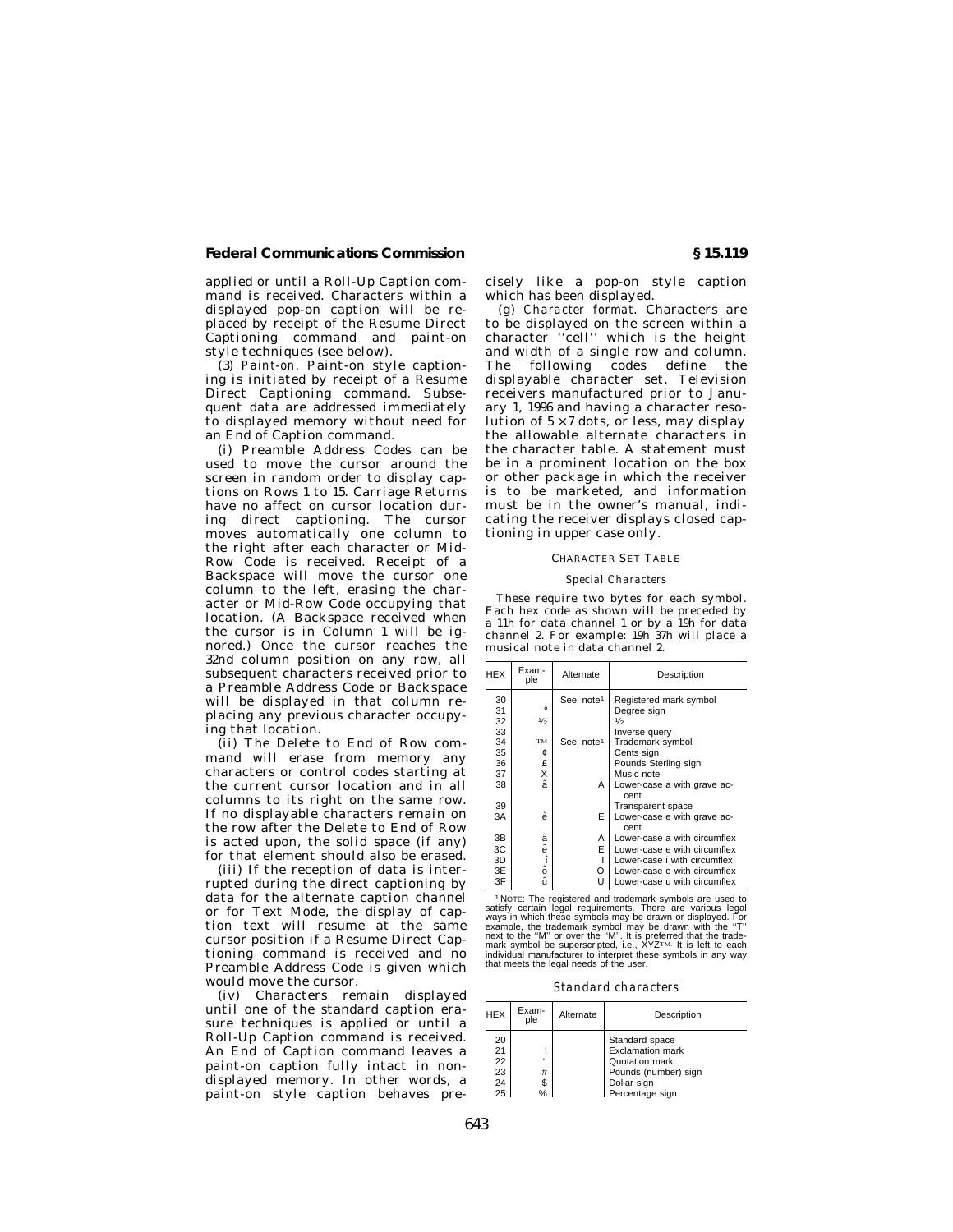| HEX      | Exam-<br>ple | Alternate | Description                                                      |
|----------|--------------|-----------|------------------------------------------------------------------|
| 26       | &            |           | Ampersand                                                        |
| 27       |              |           | Apostrophe                                                       |
| 28<br>29 | (<br>į       |           | Open parentheses<br>Close parentheses                            |
| 2Α       | а            | Α         | Lower-case a with acute accent                                   |
| 2B       | +            |           | Plus sign                                                        |
| 2С<br>2D | ,            |           | Comma<br>Minus (hyphen) sign                                     |
| 2Ε       |              |           | Period                                                           |
| 2F       | 1            |           | Slash                                                            |
| 30<br>31 | 0<br>1       |           | Zero<br>One                                                      |
| 32       | 2            |           | Two                                                              |
| 33       | 3            |           | Three                                                            |
| 34<br>35 | 4<br>5       |           | Four<br>Five                                                     |
| 36       | 6            |           | Six                                                              |
| 37       | 7            |           | Seven                                                            |
| 38<br>39 | 8<br>9       |           | Eight<br>Nine                                                    |
| ЗΑ       | $\vdots$     |           | Colon                                                            |
| 3B       | ;            |           | Semi-colon                                                       |
| ЗC       | <            |           | Less than sign                                                   |
| 3D<br>ЗE | =<br>$\geq$  |           | Equal sign<br>Greater than sign                                  |
| 3F       | ?            |           | Question mark                                                    |
| 40       | @            |           | At sign                                                          |
| 41<br>42 | Α<br>в       |           | Upper-case A<br>Upper-case B                                     |
| 43       | С            |           | Upper-case C                                                     |
| 44       | D            |           | Upper-case D                                                     |
| 45<br>46 | E<br>F       |           | Upper-case E<br>Upper-case F                                     |
| 47       | G            |           | Upper-case G                                                     |
| 48       | н            |           | Upper-case H                                                     |
| 49<br>4A | ı<br>J       |           | Upper-case I                                                     |
| 4B       | Κ            |           | Upper-case J<br>Upper-case K                                     |
| 4C       | L            |           | Upper-case L                                                     |
| 4D       | м            |           | Upper-case M                                                     |
| 4E<br>4F | Ν<br>O       |           | Upper-case N<br>Upper-case O                                     |
| 50       | P            |           | Upper-case P                                                     |
| 51       | Q            |           | Upper-case Q                                                     |
| 52<br>53 | R<br>S       |           | Upper-case R<br>Upper-case S                                     |
| 54       | т            |           | Upper-case T                                                     |
| 55       | U            |           | Upper-case U                                                     |
| 56<br>57 | ٧<br>W       |           | Upper-case V<br>Upper-case W                                     |
| 58       | Х            |           | Upper-case X                                                     |
| 59       | Y            |           | Upper-case Y                                                     |
| 5A<br>5Β | Z<br>ſ       |           | Upper-case Z<br>Open bracket                                     |
| 5С       | е            | E         | Lower-case e with acute accent                                   |
| 5D       | 1            |           | Close bracket                                                    |
| 5Е<br>5F | Í            | I<br>O    | Lower-case i with acute accent<br>Lower-case o with acute accent |
| 60       | ö<br>ù       | U         | Lower-case u with acute accent                                   |
| 61       | a            | Α         | Lower-case a                                                     |
| 62       | b            | B         | Lower-case b                                                     |
| ხვ<br>64 | с<br>d       | U<br>D    | Lower-case c<br>Lower-case d                                     |
| 65       | е            | Е         | Lower-case e                                                     |
| 66       | f            | F         | Lower-case f                                                     |
| 67<br>68 | g<br>h       | G<br>н    | Lower-case q<br>Lower-case h                                     |
| 69       | i            | L         | Lower-case i                                                     |
| 6A       | Ĵ            | J         | Lower-case j                                                     |
| 6B<br>6C | k<br>ı       | Κ<br>Г    | Lower-case k<br>Lower-case I                                     |
| 6D       | m            | М         | Lower-case m                                                     |
| 6E       | n            | Ν         | Lower-case n                                                     |

## **§ 15.119 47 CFR Ch. I (10–1–97 Edition)**

| <b>HEX</b>                                                                                         | Exam-<br>ple                                                                       | Alternate                                                          | Description                                                                                                                                                                                                                                                                                                     |
|----------------------------------------------------------------------------------------------------|------------------------------------------------------------------------------------|--------------------------------------------------------------------|-----------------------------------------------------------------------------------------------------------------------------------------------------------------------------------------------------------------------------------------------------------------------------------------------------------------|
| 6F<br>70<br>71<br>72<br>73<br>74<br>75<br>76<br>77<br>78<br>79<br>7A<br>7B<br>7C<br>7D<br>7E<br>7F | o<br>р<br>q<br>s<br>t<br>u<br>$\mathsf{v}$<br>W<br>x<br>У<br>Z<br>ç<br>÷<br>Ň<br>ñ | O<br>P<br>Q<br>R<br>s<br>т<br>U<br>V<br>W<br>x<br>Y<br>Z<br>C<br>Ń | Lower-case o<br>Lower-case p<br>Lower-case q<br>Lower-case r<br>Lower-case s<br>Lower-case t<br>Lower-case u<br>Lower-case v<br>Lower-case w<br>Lower-case x<br>Lower-case y<br>Lower-case z<br>Lower-case c with cedilla<br>Division sign<br>Upper-case N with tilde<br>Lower-case n with tilde<br>Solid block |
|                                                                                                    |                                                                                    |                                                                    |                                                                                                                                                                                                                                                                                                                 |

(h) *Character Attributes*—(1) *Transmission of Attributes.* A character may be transmitted with any or all of four attributes: Color, italics, underline, and flash. All of these attributes are set by control codes included in the received data. An attribute will remain in effect until changed by another control code or until the end of the row is reached. Each row begins with a control code which sets the color and underline attributes. (White non-underlined is the default display attribute if no Preamble Address Code is received before the first character on an empty row.) Attributes are not affected by transparent spaces within a row.

(i) All Mid-Row Codes and the Flash On command are spacing attributes which appear in the display just as if a standard space (20h) had been received. Preamble Address Codes are non-spacing and will not alter any attributes when used to position the cursor in the midst of a row of characters.

(ii) The color attribute has the highest priority and can only be changed by the Mid-Row Code of another color. Italics has the next highest priority. If characters with both color and italics are desired, the italics Mid-Row Code must follow the color assignment. Any color Mid-Row Code will turn off italics. If the least significant bit of a Preamble Address Code or of a color or italics Mid-Row Code is a 1 (high), underlining is turned on. If that bit is a 0 (low), underlining is off.

(iii) The flash attribute is transmitted as a Miscellaneous Control Code. The Flash On command will not alter the status of the color, italics, or underline attributes. However, any color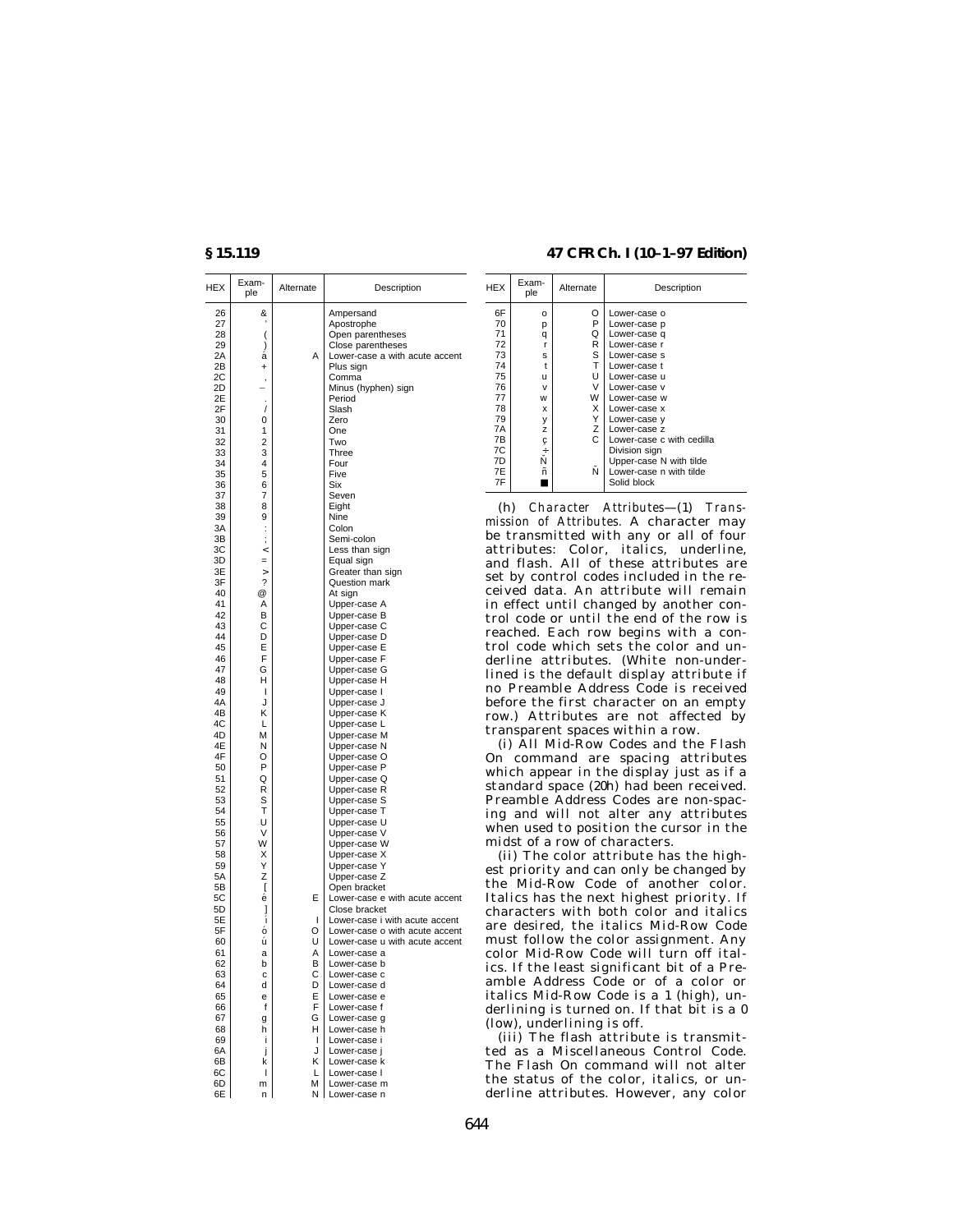or italics Mid-Row Code will turn off flash.

(iv) Thus, for example, if a red, italicized, underlined, flashing character is desired, the attributes must be received in the following order: a red Mid-Row or Preamble Address Code, an italics Mid-Row Code with underline bit, and the Flash On command. The character will then be preceded by three spaces (two if red was assigned via a Preamble Address Code).

(2) *Display of attributes.* The underline attribute will be displayed by drawing a line beneath the character in the same color as the character. The flash attribute will be displayed by causing the character to blink from the display at least once per second. The italic attribute must be capable of being displayed by either a special italic font, or by the modification of the standard font by slanting. The user may be given the option to select other methods of italic display as well. The support of the color attributes is optional. If the color attributes are supported, they will be displayed in the color they have been assigned. If color attributes are not supported, the display may be in color, but all color changes will be ignored.

(i) *Control codes.* There are three different types of control codes used to identify the format, location, attributes, and display of characters: Preamble Address Codes, Mid-Row and Miscellaneous Control Codes.

(1) Each control code consists of a pair of bytes which are always transmitted together in a single field of line 21 and which are normally transmitted twice in succession to help insure correct reception of the control instructions. The first of the control code bytes is a non-printing character in the range 10h to 1Fh. The second byte is always a printing character in the range 20h to 7Fh. Any such control code pair received which has not been assigned a function is ignored. If the non-printing character in the pair is in the range 00h to 0Fh, that character alone will be ignored and the second character will be treated normally.

(2) If the second byte of a control code pair does not contain odd parity (see paragraph (j) of this section), then the pair is ignored. The redundant transmission of the pair will be the instruction upon which the receiver acts.

(3) If the first byte of the first transmission of a control code pair fails the parity check, then that byte is inserted into the currently active memory as a solid block character (7Fh) followed by whatever the second byte is. Again, the redundant transmission of the pair will be the controlling instruction.

(4) If the first transmission of a control code pair passes parity, it is acted upon within one video frame. If the next frame contains a perfect repeat of the same pair, the redundant code is ignored. If, however, the next frame contains a different but also valid control code pair, this pair, too, will be acted upon (and the receiver will expect a repeat of this second pair in the next frame). If the first byte of the expected redundant control code pair fails the parity check and the second byte is identical to the second byte in the immediately preceding pair, then the expected redundant code is ignored. If there are printing characters in place of the redundant code, they will be processed normally.

(5) There is provision for decoding a second data channel. The second data channel is encoded with the same control codes and procedures already described. The first byte of every control code pair indicates the data channel (C1/C2) to which the command applies. Control codes which do not match the data channel selected by the user, and all subsequent data related to that control code, are ignored by the receiver.

MID-ROW CODES

| Data chan-<br>nel 1 |    | Data chan-<br>nel 2 |    | Attribute description |
|---------------------|----|---------------------|----|-----------------------|
| 11                  | 20 | 19                  | 20 | White.                |
| 11                  | 21 | 19                  | 21 | White Underline.      |
| 11                  | 22 | 19                  | 22 | Green.                |
| 11                  | 23 | 19                  | 23 | Green Underline.      |
| 11                  | 24 | 19                  | 24 | Blue.                 |
| 11                  | 25 | 19                  | 25 | Blue Underline.       |
| 11                  | 26 | 19                  | 26 | Cyan.                 |
| 11                  | 27 | 19                  | 27 | Cyan Underline.       |
| 11                  | 28 | 19                  | 28 | Red.                  |
| 11                  | 29 | 19                  | 29 | Red Underline.        |
| 11                  | 2A | 19                  | 2A | Yellow.               |
| 11                  | 2B | 19                  | 2B | Yellow Underline.     |
| 11                  | 2C | 19                  | 2C | Magenta.              |
| 11                  | 2D | 19                  | 2D | Magenta Underline.    |
| 11                  | 2E | 19                  | 2E | Italics.              |
| 11                  | 2F | 19                  | 2F | Italics Underline.    |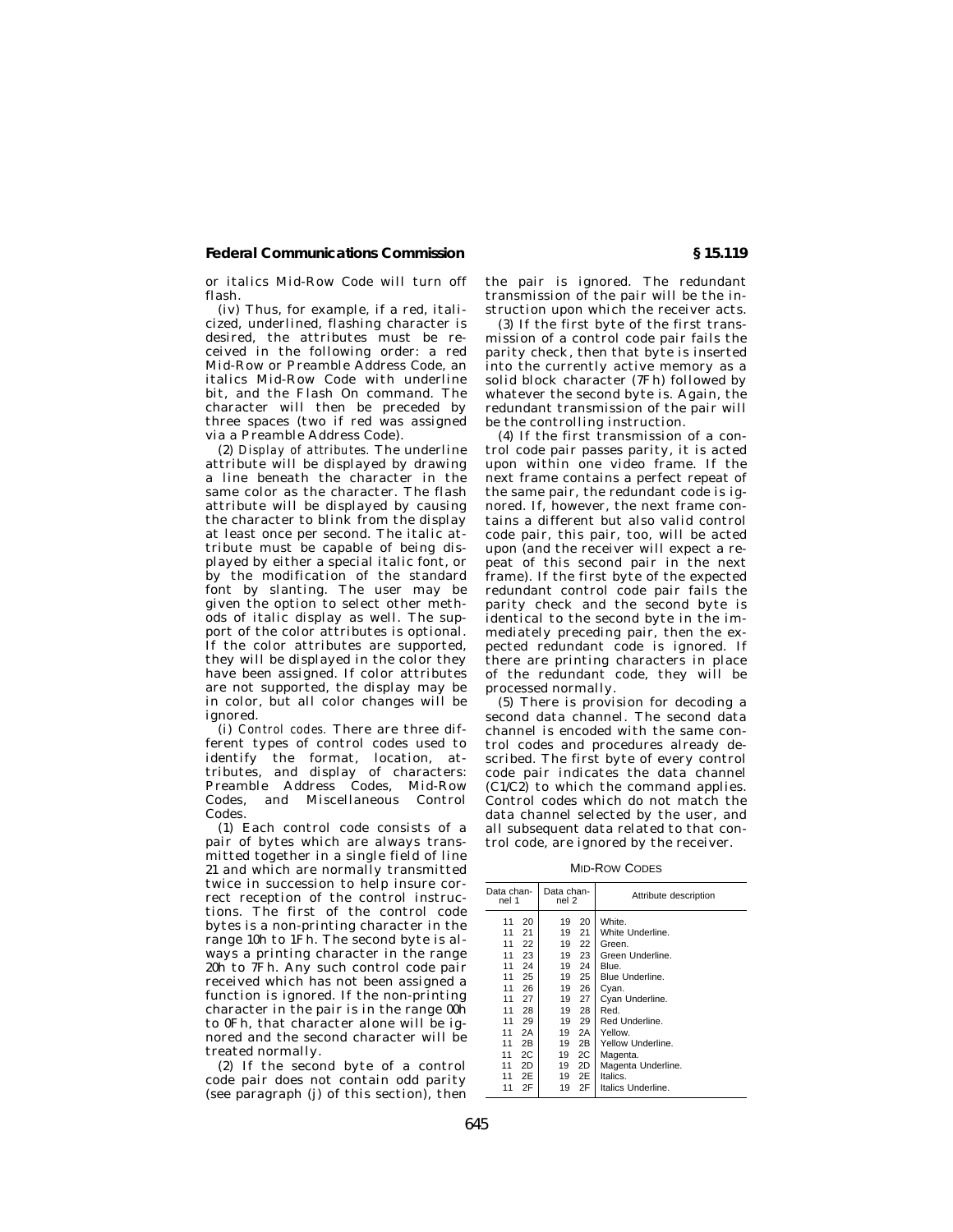# MISCELLANEOUS CONTROL CODES

| Data chan-<br>nel 1 |       | Data chan-<br>nel 2 |       | Mne-<br>monic | Command description               |
|---------------------|-------|---------------------|-------|---------------|-----------------------------------|
| 14                  | 20    |                     | 1C 20 | <b>RCL</b>    | Resume caption load-<br>ing.      |
| 14                  | 21    | 1C 21               |       | <b>BS</b>     | Backspace.                        |
| 14                  | 22    |                     | 1C 22 | AOF           | Reserved (formerly<br>Alarm Off). |
| 14                  | 23    |                     | 1C 23 | <b>AON</b>    | Reserved (formerly<br>Alarm On).  |
| 14                  | 24    |                     | 1C 24 | <b>DER</b>    | Delete to End of Row.             |
| 14                  | 25    | 1C                  | - 25  | RU2           | Roll-Up Captions-2<br>Rows.       |
| 14                  | 26    |                     | 1C 26 | RU3           | Roll-Up Captions-3<br>Rows.       |
|                     | 14 27 | 1C 27               |       | RU4           | Roll-Up Captions-4<br>Rows.       |
| 14                  | 28    |                     | 1C 28 | <b>FON</b>    | Flash On.                         |

# **§ 15.119 47 CFR Ch. I (10–1–97 Edition)**

MISCELLANEOUS CONTROL CODES—Continued

| Data chan-<br>nel 1 |       | Data chan-<br>nel 2 |       | Mne-<br>monic   | Command description                |
|---------------------|-------|---------------------|-------|-----------------|------------------------------------|
| 14                  | 29    | 1C                  | 29    | $RDC$           | Resume Direct Cap-<br>tioning.     |
| 14                  | 2A    |                     | 1C 2A | <b>TR</b>       | Text Restart.                      |
| 14                  | 2B    | 1C 2B               |       | RTD             | Resume Text Display.               |
| 14                  | - 2C  | 1C 2C               |       | EDM             | Erase Displayed Mem-<br>ory.       |
| 14                  | 2D    | 1C 2D               |       | $CR$            | Carriage Return.                   |
| 14                  | - 2E  | 1C 2E               |       | $ENM$           | Erase Non-Displayed<br>Memory.     |
|                     | 14 2F |                     | 1C 2F | $EOC$           | End of Caption (Flip<br>Memories). |
| 17                  | 21    | 1F                  | 21    | TO1             | Tab Offset 1 Column.               |
| 17                  | 22    | 1F                  | 22    | TO <sub>2</sub> | Tab Offset 2 Columns.              |
| 17                  | 23    | 1F                  | 23    | тоз             | Tab Offset 3 Columns.              |
|                     |       |                     |       |                 |                                    |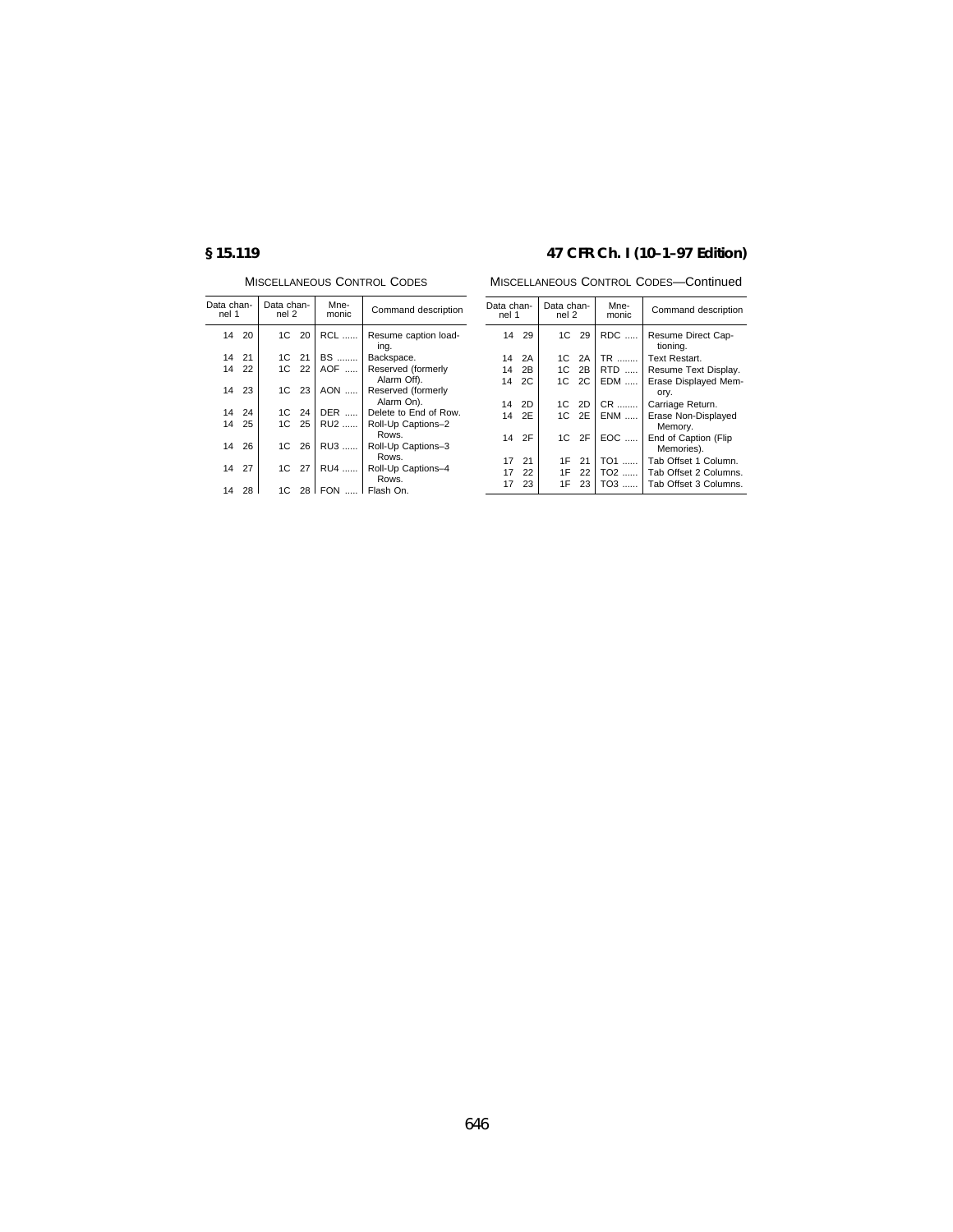|                          | $R_{\text{OW}}$ | $R_{\text{QW}}^{\text{sw}}$   | Row<br>C                              | $R_{\text{OW}}$                        | Row<br>5      | Row<br>6                              | Row<br>7          | Row<br>8                              | Row<br>0                   | Row<br>10                         | $\frac{8}{5}$ | Row<br>12                                                                                                                                                                                                                                                                                                                                                                                                                                                                                                                                                                                                                                                                                                                                                                                                                                                                                                                                                                                                                                                                                                                                                                                                                                                                                                                                                                                                                                                                                                                                                                                                                                                                                                                                                                                                                                                                                                                                                                                                                                                                                                                                                                                                                                                                                                                                                                                                                                        | Row<br>13                               | $R_{\text{0}}^{\text{N}}$ | Row<br>15                        |
|--------------------------|-----------------|-------------------------------|---------------------------------------|----------------------------------------|---------------|---------------------------------------|-------------------|---------------------------------------|----------------------------|-----------------------------------|---------------|--------------------------------------------------------------------------------------------------------------------------------------------------------------------------------------------------------------------------------------------------------------------------------------------------------------------------------------------------------------------------------------------------------------------------------------------------------------------------------------------------------------------------------------------------------------------------------------------------------------------------------------------------------------------------------------------------------------------------------------------------------------------------------------------------------------------------------------------------------------------------------------------------------------------------------------------------------------------------------------------------------------------------------------------------------------------------------------------------------------------------------------------------------------------------------------------------------------------------------------------------------------------------------------------------------------------------------------------------------------------------------------------------------------------------------------------------------------------------------------------------------------------------------------------------------------------------------------------------------------------------------------------------------------------------------------------------------------------------------------------------------------------------------------------------------------------------------------------------------------------------------------------------------------------------------------------------------------------------------------------------------------------------------------------------------------------------------------------------------------------------------------------------------------------------------------------------------------------------------------------------------------------------------------------------------------------------------------------------------------------------------------------------------------------------------------------------|-----------------------------------------|---------------------------|----------------------------------|
| First byte of code pair  |                 |                               |                                       |                                        |               |                                       |                   |                                       |                            |                                   |               |                                                                                                                                                                                                                                                                                                                                                                                                                                                                                                                                                                                                                                                                                                                                                                                                                                                                                                                                                                                                                                                                                                                                                                                                                                                                                                                                                                                                                                                                                                                                                                                                                                                                                                                                                                                                                                                                                                                                                                                                                                                                                                                                                                                                                                                                                                                                                                                                                                                  |                                         |                           |                                  |
| Data Channel 1           | $\frac{6}{7}$   | $= 5$                         | $\approx$ $\leq$                      | $\frac{2}{5}$                          | $\frac{6}{5}$ | e e                                   | $\stackrel{6}{=}$ | ćπ                                    | ミニ                         | 누 누                               | = ಇ           | ی م                                                                                                                                                                                                                                                                                                                                                                                                                                                                                                                                                                                                                                                                                                                                                                                                                                                                                                                                                                                                                                                                                                                                                                                                                                                                                                                                                                                                                                                                                                                                                                                                                                                                                                                                                                                                                                                                                                                                                                                                                                                                                                                                                                                                                                                                                                                                                                                                                                              | ള ഇ                                     | $rac{1}{4}$               | さう                               |
| Data Channel 2           |                 |                               |                                       |                                        |               |                                       |                   |                                       |                            |                                   |               |                                                                                                                                                                                                                                                                                                                                                                                                                                                                                                                                                                                                                                                                                                                                                                                                                                                                                                                                                                                                                                                                                                                                                                                                                                                                                                                                                                                                                                                                                                                                                                                                                                                                                                                                                                                                                                                                                                                                                                                                                                                                                                                                                                                                                                                                                                                                                                                                                                                  |                                         |                           |                                  |
| Second byte of code pair |                 |                               |                                       |                                        |               |                                       |                   |                                       |                            |                                   |               |                                                                                                                                                                                                                                                                                                                                                                                                                                                                                                                                                                                                                                                                                                                                                                                                                                                                                                                                                                                                                                                                                                                                                                                                                                                                                                                                                                                                                                                                                                                                                                                                                                                                                                                                                                                                                                                                                                                                                                                                                                                                                                                                                                                                                                                                                                                                                                                                                                                  |                                         |                           |                                  |
|                          |                 |                               |                                       |                                        |               |                                       |                   |                                       |                            |                                   |               |                                                                                                                                                                                                                                                                                                                                                                                                                                                                                                                                                                                                                                                                                                                                                                                                                                                                                                                                                                                                                                                                                                                                                                                                                                                                                                                                                                                                                                                                                                                                                                                                                                                                                                                                                                                                                                                                                                                                                                                                                                                                                                                                                                                                                                                                                                                                                                                                                                                  |                                         |                           |                                  |
| White Underline          | 순 순             |                               | 유 <i>근</i>                            |                                        | के स          |                                       | 42                |                                       | के स                       |                                   | 승 순           | 승 순                                                                                                                                                                                                                                                                                                                                                                                                                                                                                                                                                                                                                                                                                                                                                                                                                                                                                                                                                                                                                                                                                                                                                                                                                                                                                                                                                                                                                                                                                                                                                                                                                                                                                                                                                                                                                                                                                                                                                                                                                                                                                                                                                                                                                                                                                                                                                                                                                                              |                                         | さき                        |                                  |
| Green                    |                 |                               | $\ddot{a}$                            |                                        |               |                                       |                   |                                       | 42                         |                                   | $\ddot{ }$    | #                                                                                                                                                                                                                                                                                                                                                                                                                                                                                                                                                                                                                                                                                                                                                                                                                                                                                                                                                                                                                                                                                                                                                                                                                                                                                                                                                                                                                                                                                                                                                                                                                                                                                                                                                                                                                                                                                                                                                                                                                                                                                                                                                                                                                                                                                                                                                                                                                                                |                                         |                           |                                  |
| Green Underline          |                 |                               | $\frac{3}{4}$                         |                                        |               |                                       |                   |                                       | $\boldsymbol{\mathcal{L}}$ |                                   | ₽             | ₽                                                                                                                                                                                                                                                                                                                                                                                                                                                                                                                                                                                                                                                                                                                                                                                                                                                                                                                                                                                                                                                                                                                                                                                                                                                                                                                                                                                                                                                                                                                                                                                                                                                                                                                                                                                                                                                                                                                                                                                                                                                                                                                                                                                                                                                                                                                                                                                                                                                |                                         |                           |                                  |
|                          |                 |                               | $\ddot{a}$                            |                                        |               |                                       |                   |                                       | $\ddot{4}$                 |                                   | $\ddot{4}$    | $\ddot{4}$                                                                                                                                                                                                                                                                                                                                                                                                                                                                                                                                                                                                                                                                                                                                                                                                                                                                                                                                                                                                                                                                                                                                                                                                                                                                                                                                                                                                                                                                                                                                                                                                                                                                                                                                                                                                                                                                                                                                                                                                                                                                                                                                                                                                                                                                                                                                                                                                                                       |                                         |                           |                                  |
| <b>Blue Underline</b>    | 3337887         | 65883886588668698567777767787 |                                       | 85888888888888988557777787587874700000 | 3337887       | 9588888868886898858727272727272727272 |                   | 8588888868868888885777777878787482988 |                            | 86888888688868898年522222222222223 | 45            |                                                                                                                                                                                                                                                                                                                                                                                                                                                                                                                                                                                                                                                                                                                                                                                                                                                                                                                                                                                                                                                                                                                                                                                                                                                                                                                                                                                                                                                                                                                                                                                                                                                                                                                                                                                                                                                                                                                                                                                                                                                                                                                                                                                                                                                                                                                                                                                                                                                  | 868888868888889885727272727272782482988 | 777797                    | 86888888688689898567222287287878 |
|                          |                 |                               | 48                                    |                                        |               |                                       |                   |                                       | 45                         |                                   | $\frac{6}{5}$ | 45                                                                                                                                                                                                                                                                                                                                                                                                                                                                                                                                                                                                                                                                                                                                                                                                                                                                                                                                                                                                                                                                                                                                                                                                                                                                                                                                                                                                                                                                                                                                                                                                                                                                                                                                                                                                                                                                                                                                                                                                                                                                                                                                                                                                                                                                                                                                                                                                                                               |                                         |                           |                                  |
| Cyan Underline           |                 |                               | 47                                    |                                        |               |                                       |                   |                                       | 47                         |                                   | $\ddot{t}$    | $\ddot{r}$                                                                                                                                                                                                                                                                                                                                                                                                                                                                                                                                                                                                                                                                                                                                                                                                                                                                                                                                                                                                                                                                                                                                                                                                                                                                                                                                                                                                                                                                                                                                                                                                                                                                                                                                                                                                                                                                                                                                                                                                                                                                                                                                                                                                                                                                                                                                                                                                                                       |                                         |                           |                                  |
|                          |                 |                               | $\frac{3}{4}$                         |                                        |               |                                       |                   |                                       | 48                         |                                   | $\frac{8}{4}$ |                                                                                                                                                                                                                                                                                                                                                                                                                                                                                                                                                                                                                                                                                                                                                                                                                                                                                                                                                                                                                                                                                                                                                                                                                                                                                                                                                                                                                                                                                                                                                                                                                                                                                                                                                                                                                                                                                                                                                                                                                                                                                                                                                                                                                                                                                                                                                                                                                                                  |                                         |                           |                                  |
| Red Underline            |                 |                               | $\overline{a}$                        |                                        |               |                                       |                   |                                       | $^{49}$                    |                                   |               | 유 유                                                                                                                                                                                                                                                                                                                                                                                                                                                                                                                                                                                                                                                                                                                                                                                                                                                                                                                                                                                                                                                                                                                                                                                                                                                                                                                                                                                                                                                                                                                                                                                                                                                                                                                                                                                                                                                                                                                                                                                                                                                                                                                                                                                                                                                                                                                                                                                                                                              |                                         |                           |                                  |
| Yellow                   |                 |                               |                                       |                                        |               |                                       |                   |                                       | $\widetilde{+}$            |                                   |               |                                                                                                                                                                                                                                                                                                                                                                                                                                                                                                                                                                                                                                                                                                                                                                                                                                                                                                                                                                                                                                                                                                                                                                                                                                                                                                                                                                                                                                                                                                                                                                                                                                                                                                                                                                                                                                                                                                                                                                                                                                                                                                                                                                                                                                                                                                                                                                                                                                                  |                                         |                           |                                  |
| Yellow Underline         |                 |                               |                                       |                                        |               |                                       |                   |                                       |                            |                                   |               | 4835                                                                                                                                                                                                                                                                                                                                                                                                                                                                                                                                                                                                                                                                                                                                                                                                                                                                                                                                                                                                                                                                                                                                                                                                                                                                                                                                                                                                                                                                                                                                                                                                                                                                                                                                                                                                                                                                                                                                                                                                                                                                                                                                                                                                                                                                                                                                                                                                                                             |                                         |                           |                                  |
| Magenta                  |                 |                               |                                       |                                        |               |                                       |                   |                                       | 454                        |                                   |               |                                                                                                                                                                                                                                                                                                                                                                                                                                                                                                                                                                                                                                                                                                                                                                                                                                                                                                                                                                                                                                                                                                                                                                                                                                                                                                                                                                                                                                                                                                                                                                                                                                                                                                                                                                                                                                                                                                                                                                                                                                                                                                                                                                                                                                                                                                                                                                                                                                                  |                                         |                           |                                  |
| Magenta Underline        |                 |                               |                                       |                                        |               |                                       |                   |                                       |                            |                                   |               |                                                                                                                                                                                                                                                                                                                                                                                                                                                                                                                                                                                                                                                                                                                                                                                                                                                                                                                                                                                                                                                                                                                                                                                                                                                                                                                                                                                                                                                                                                                                                                                                                                                                                                                                                                                                                                                                                                                                                                                                                                                                                                                                                                                                                                                                                                                                                                                                                                                  |                                         |                           |                                  |
| White Italics            |                 |                               |                                       |                                        |               |                                       |                   |                                       |                            |                                   |               |                                                                                                                                                                                                                                                                                                                                                                                                                                                                                                                                                                                                                                                                                                                                                                                                                                                                                                                                                                                                                                                                                                                                                                                                                                                                                                                                                                                                                                                                                                                                                                                                                                                                                                                                                                                                                                                                                                                                                                                                                                                                                                                                                                                                                                                                                                                                                                                                                                                  |                                         |                           |                                  |
| White Italics Underline  |                 |                               |                                       |                                        |               |                                       |                   |                                       |                            |                                   |               |                                                                                                                                                                                                                                                                                                                                                                                                                                                                                                                                                                                                                                                                                                                                                                                                                                                                                                                                                                                                                                                                                                                                                                                                                                                                                                                                                                                                                                                                                                                                                                                                                                                                                                                                                                                                                                                                                                                                                                                                                                                                                                                                                                                                                                                                                                                                                                                                                                                  |                                         |                           |                                  |
| Indent 0                 |                 |                               |                                       |                                        |               |                                       |                   |                                       |                            |                                   |               |                                                                                                                                                                                                                                                                                                                                                                                                                                                                                                                                                                                                                                                                                                                                                                                                                                                                                                                                                                                                                                                                                                                                                                                                                                                                                                                                                                                                                                                                                                                                                                                                                                                                                                                                                                                                                                                                                                                                                                                                                                                                                                                                                                                                                                                                                                                                                                                                                                                  |                                         |                           |                                  |
| Indent 0 Underline       |                 |                               |                                       |                                        |               |                                       |                   |                                       |                            |                                   |               |                                                                                                                                                                                                                                                                                                                                                                                                                                                                                                                                                                                                                                                                                                                                                                                                                                                                                                                                                                                                                                                                                                                                                                                                                                                                                                                                                                                                                                                                                                                                                                                                                                                                                                                                                                                                                                                                                                                                                                                                                                                                                                                                                                                                                                                                                                                                                                                                                                                  |                                         |                           |                                  |
|                          |                 |                               |                                       |                                        |               |                                       |                   |                                       |                            |                                   |               |                                                                                                                                                                                                                                                                                                                                                                                                                                                                                                                                                                                                                                                                                                                                                                                                                                                                                                                                                                                                                                                                                                                                                                                                                                                                                                                                                                                                                                                                                                                                                                                                                                                                                                                                                                                                                                                                                                                                                                                                                                                                                                                                                                                                                                                                                                                                                                                                                                                  |                                         |                           |                                  |
| Indent 4 Underline       |                 |                               | 4 8 9 9 9 9 3 6 8 8 8 8 8 8 8 8 8 8 8 |                                        |               |                                       |                   |                                       | ##8588388658858988#        |                                   |               | ##8588388588\$\$\$\$&#</td><td></td><td></td><td></td></tr><tr><td>Indent 8 </td><td></td><td></td><td></td><td></td><td></td><td></td><td></td><td></td><td></td><td></td><td></td><td></td><td></td><td></td><td></td></tr><tr><td>Indent 8 Underline</td><td></td><td></td><td></td><td></td><td></td><td></td><td></td><td></td><td></td><td></td><td></td><td></td><td></td><td></td><td></td></tr><tr><td>Indent<sub>12</sub></td><td></td><td></td><td></td><td></td><td></td><td></td><td></td><td></td><td></td><td></td><td></td><td></td><td></td><td></td><td></td></tr><tr><td>Indent 12 Underline</td><td></td><td></td><td></td><td></td><td></td><td></td><td></td><td></td><td></td><td></td><td></td><td></td><td></td><td></td><td></td></tr><tr><td>Indent 16 </td><td></td><td></td><td></td><td></td><td></td><td></td><td></td><td></td><td></td><td></td><td></td><td></td><td></td><td></td><td></td></tr><tr><td>Indent 16 Underline</td><td></td><td></td><td></td><td></td><td></td><td></td><td></td><td></td><td></td><td></td><td></td><td></td><td></td><td></td><td></td></tr><tr><td>Indent 20</td><td></td><td></td><td></td><td></td><td></td><td></td><td></td><td></td><td></td><td></td><td></td><td></td><td></td><td></td><td></td></tr><tr><td>Indent 20 Underline</td><td></td><td></td><td></td><td></td><td></td><td></td><td></td><td></td><td></td><td></td><td></td><td></td><td></td><td></td><td></td></tr><tr><td>Indent 24</td><td></td><td></td><td></td><td></td><td></td><td></td><td></td><td></td><td></td><td></td><td></td><td></td><td></td><td></td><td></td></tr><tr><td>Indent 24 Underline</td><td></td><td></td><td></td><td></td><td></td><td></td><td></td><td></td><td></td><td></td><td></td><td></td><td></td><td></td><td></td></tr><tr><td></td><td></td><td><b>R S B F F</b></td><td>88885</td><td></td><td></td><td></td><td></td><td></td><td></td><td></td><td></td><td></td><td></td><td></td><td></td></tr><tr><td>Indent 28 Underline</td><td></td><td></td><td></td><td></td><td></td><td></td><td></td><td></td><td></td><td></td><td></td><td></td><td></td><td></td><td></td></tr><tr><td>NOTE: All indent codes (second byte equals 50h-5fh, 70th-7fh) assign white as the color attribute.</td><td></td><td></td><td></td><td></td><td></td><td></td><td></td><td></td><td></td><td></td><td></td><td></td><td></td><td></td><td></td></tr></tbody></table> |                                         |                           |                                  |

PREAMBLE

ADDRESS

CODES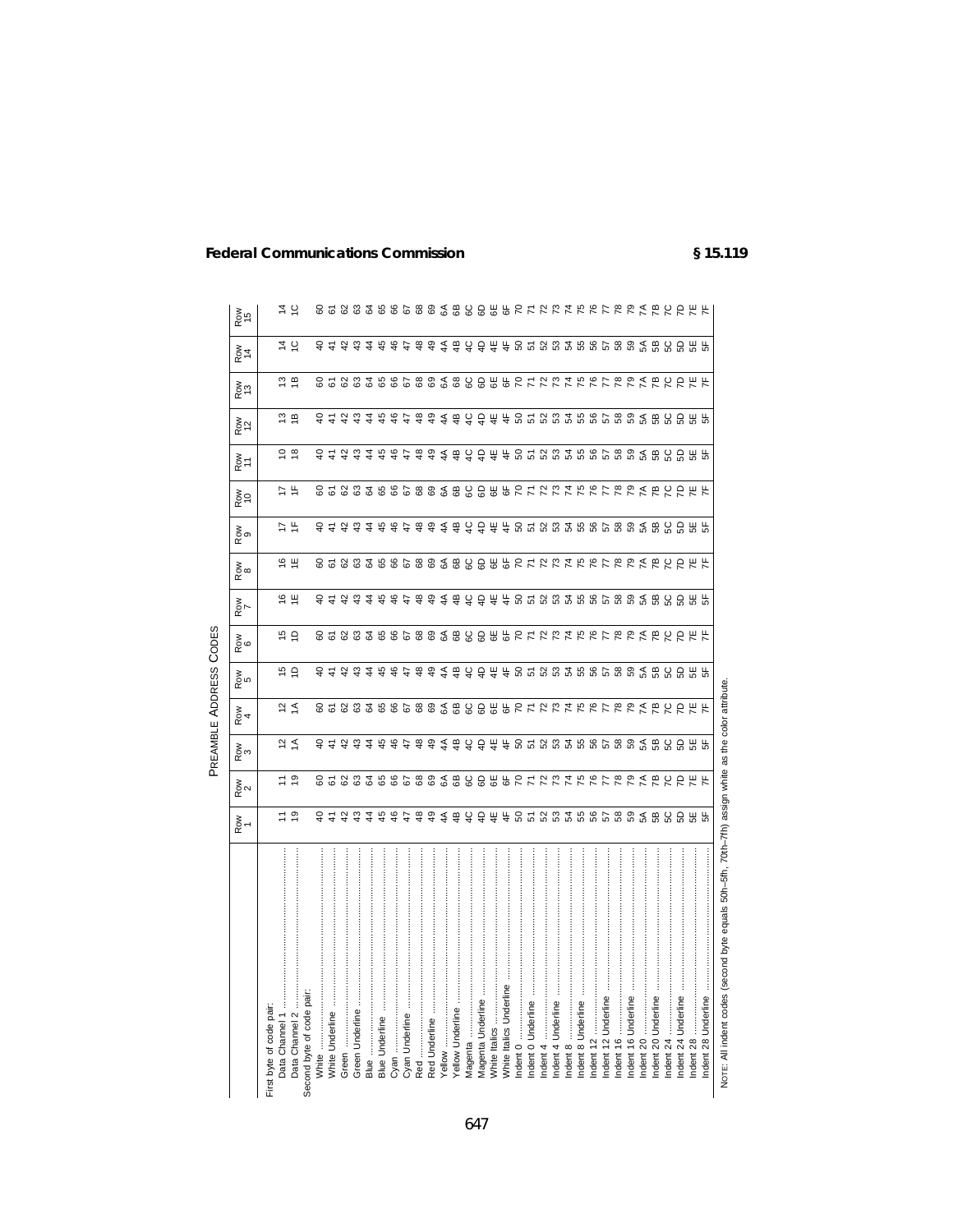(j) *Data rejection.* The receiver should provide an effective procedure to verify data. A receiver will reject data if the data is invalid, or if the data is directed to the data channel or field not selected by the user. Invalid data is any data that fails to pass a check for odd parity, or which, having passed the parity check, is assigned no function.

(1) If a print character fails to pass a check for parity, a solid block (7Fh) should be displayed in place of the failed character. In addition, valid data can be corrupted in many ways and may not be suitable for display. For example, repeated fields, skipped fields and altered field sequences are all possible from consumer video equipment and might present meaningless captions.

(2) The receiver will ignore data rejected due to being directed to a deselected field or channel. However, this will not cause the display to be disabled.

(k) *Automatic display enable/disable.* The receiver shall provide an automatic enable/disable capability to prevent the display of invalid or incomplete data, when the user selects the Caption Mode. The display should automatically become enable after the receiver verifies the data as described in paragraph (j) of this section. The display will be automatically disabled when there is a sustained detection of invalid data. The display will be re-enabled when the data verification process has been satisfied once again.

(l) *Compatibility with Cable Security Systems.* Certain cable television security techniques, such as signal encryption and copy protection, can alter the television signal so that some methods of finding line 21 will not work. In particular, counting of lines or timing from the start of the vertical blanking interval may cause problems. Caption decoding circuitry must function properly when receiving signals from cable security systems that were designed and marketed prior to April 5, 1991. Further information concerning such systems is available from the National Cable Television Association, Inc., Washington, DC, and from the Electronic Industries Association, Washington, DC.

**§ 15.119 47 CFR Ch. I (10–1–97 Edition)**

(m) *Labelling and consumer information requirements.* The box or other package in which the individual tele-.<br>vision receiver is to be marketed shall carry a statement in a prominent location, visible to the buyer before purchase, which reads as follows:

This television receiver provides display of television closed captioning in accordance with §15.119 of the  $\overrightarrow{FCC}$  rules.

Receivers that do not support color attributes or text mode, as well as receivers that display only upper-case characters pursuant to paragraph (g) of this section, must include with the statement, and in the owner's manual, language indicating that those features are not supported.

(n) *Glossary of terms.* The following terms are used to describe caption decoder specifications:

(1) *Base row:* The bottom row of a roll-up display. The cursor always remains on the base row. Rows of text roll upwards into the contiguous rows immediately above the base row.

(2) *Box:* The area surrounding the active character display. In Text Mode, the box is the entire screen area defined for display, whether or not displayable characters appear. In Caption Mode, the box is dynamically redefined by each caption and each element of displayable characters within a caption. The box (or boxes, in the case of a multiple-element caption) includes all the cells of the displayed characters, the non-transparent spaces between them, and one cell at the beginning and end of each row within a caption element in those decoders that use a solid space to improve legibility.

(3) *Caption window:* The invisible rectangle which defines the top and bottom limits of a roll-up caption. The window can be 2 to 4 rows high. The lowest row of the window is called the base row.

(4) *Cell:* The discrete screen area in which each displayable character or space may appear. A cell is one row high and one column wide.

(5) *Column:* One of 32 vertical divisions of the screen, each of equal width, extending approximately across the full width of the safe caption area as defined in paragraph  $(n)(12)$  of this section. Two additional columns, one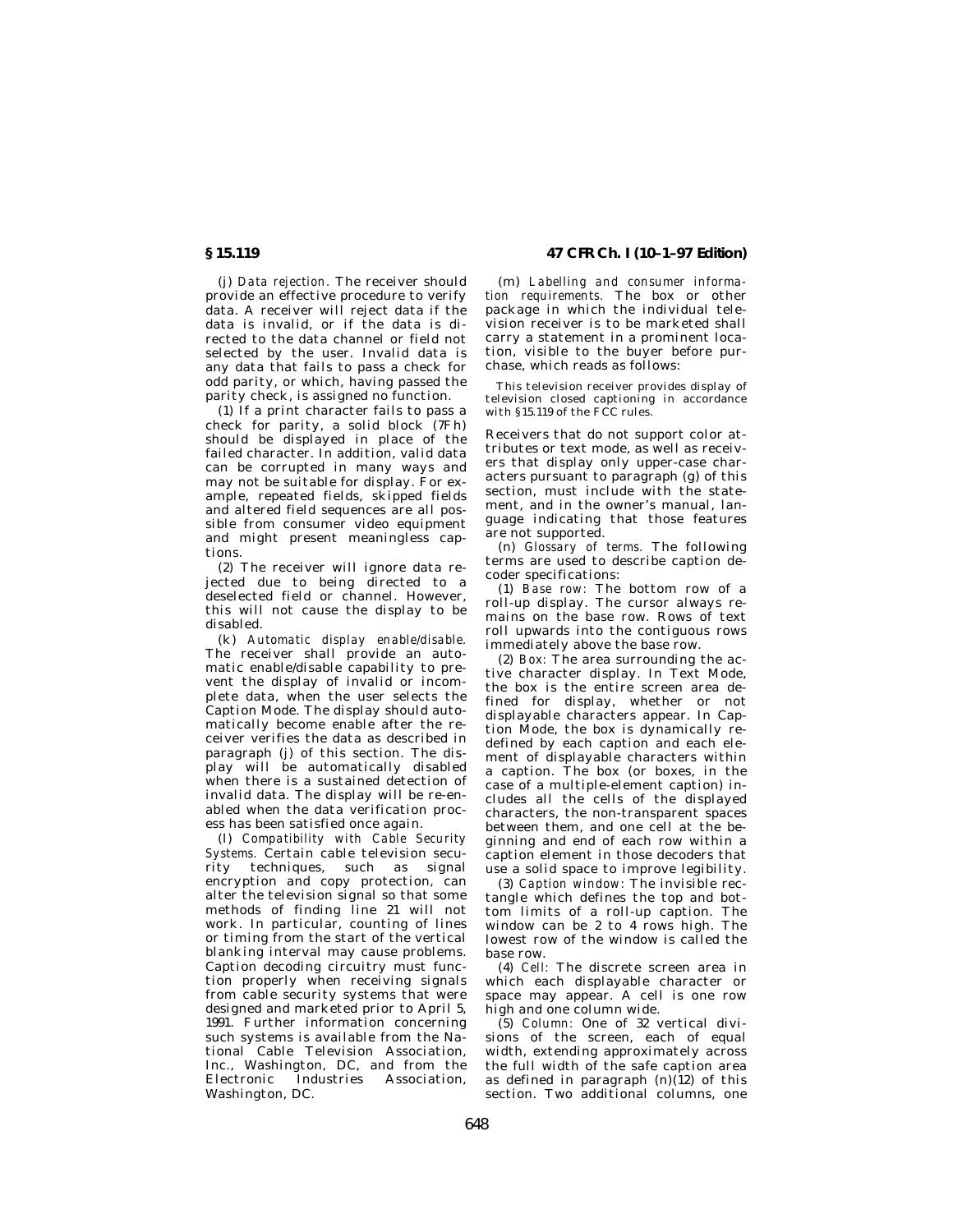at the left of the screen and one at the right, may be defined for the appearance of a box in those decoders which use a solid space to improve legibility, but no displayable characters may appear in those additional columns. For reference, columns may be numbered 0 to 33, with columns 1 to 32 reserved for displayable characters.

(6) *Displayable character:* Any letter, number or symbol which is defined for on-screen display, plus the 20h space.

(7) *Display disable:* To turn off the display of captions or text (and accompanying background) at the receiver, rather than through codes transmitted on line 21 which unconditionally erase the display. The receiver may disable the display because the user selects an alternate mode, e.g., TV Mode, or because no valid line 21 data is present.

(8) *Display enable:* To allow the display of captions or text when they are transmitted on line 21 and received as valid data. For display to be enabled, the user must have selected Caption Mode or Text Mode, and valid data for the selected mode must be present on line 21.

(9) *Element:* In a pop-on or paint-on style caption, each contiguous area of cells containing displayable characters and non-transparent spaces between those characters. A single caption may have multiple elements. An element is not necessarily a perfect rectangle, but may include rows of differing widths.

(10) *Erase Display:* In Caption Mode, to clear the screen of all characters (and accompanying background) in response to codes transmitted on line 21. (The caption service provider can accomplish the erasure either by sending an Erase Displayed Memory command or by sending an Erase Non-Displayed Memory command followed by an End of Caption command, effectively making a blank caption ''appear''.) Display can also be erased by the receiver when the caption memory erasure conditions are met, such as the user changing TV channels.

(11) *Row:* One of 15 horizontal divisions of the screen, extending across the full height of the safe caption area as defined in paragraph  $(n)(12)$  of this section.

(12) *Safe caption area:* The area of the television picture within which captioning and text shall be displayed to ensure visibility of the information on the majority of home television receivers. The safe caption area is specified as shown in the following figure: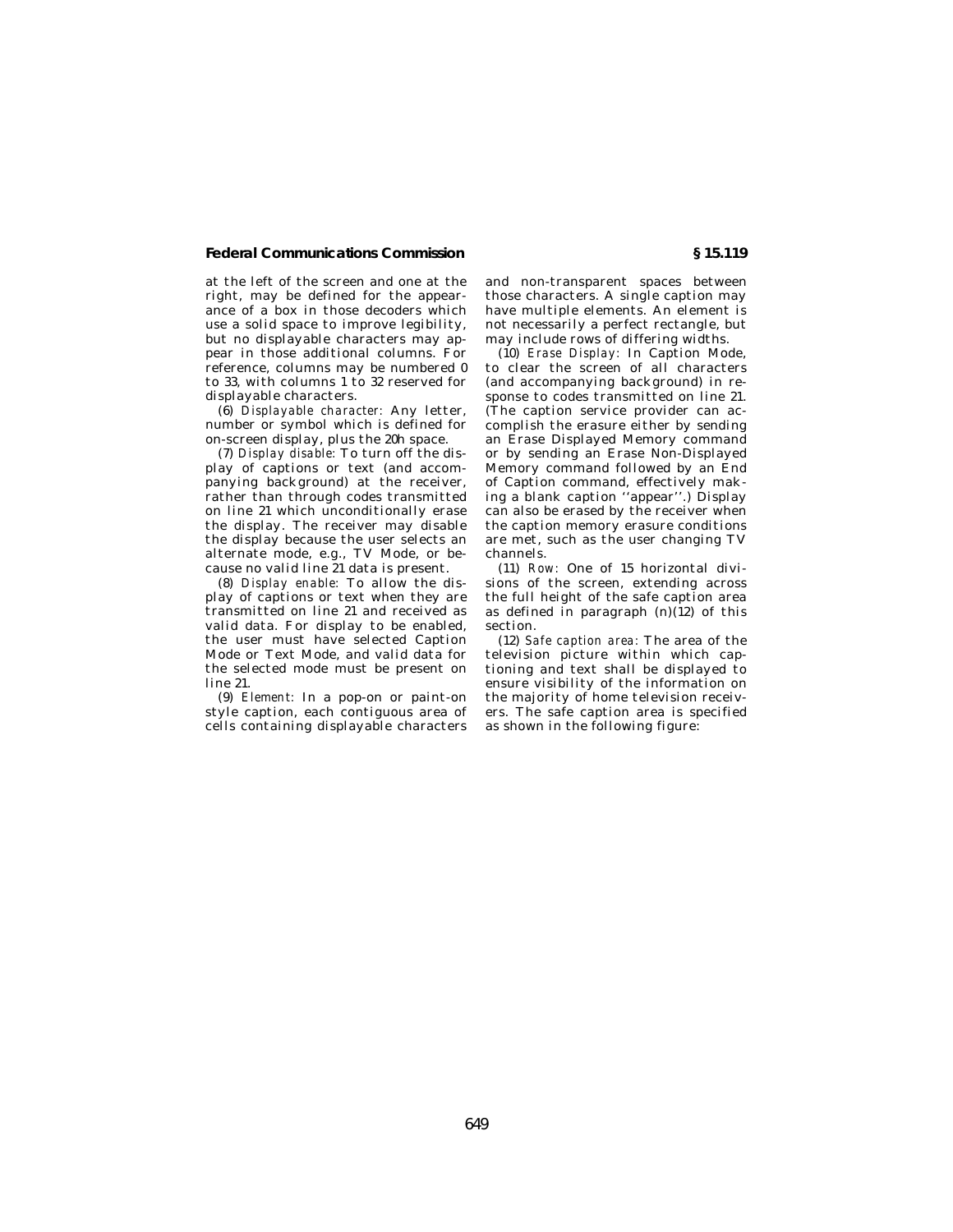

## **§ 15.121 47 CFR Ch. I (10–1–97 Edition)**



The dimensions of the above figure shall be as follows:

| television pic-<br>ture height                                                                                                                                                                 |
|------------------------------------------------------------------------------------------------------------------------------------------------------------------------------------------------|
| 100.0<br>133.33<br>80.0<br>106.67<br>10.0<br>13.33                                                                                                                                             |
| Television picture height<br>Television picture width<br>Height of safe caption area<br>Width of safe caption area<br>Vertical position of safe caption<br>Horizontal position of safe caption |

(13) *Special characters:* Displayable characters (except for ''transparent space'') which require a two-byte sequence of one non-printing and one printing character. The non-printing byte varies depending on the data channel. Regular characters require unique one-byte codes which are the same in either data channel.

(14) *Text:* When written with an upper-case ''T'', refers to the Text Mode. When written with a lower-case ''t'', refers to any combination of displayable characters.

(15) *Transparent space:* Transmitted as a special character, it is a one-column-wide space behind which program video is always visible (except when a transparent space immediately precedes or follows a displayable character and solid box is needed to make that character legible).

[56 FR 27201, June 13, 1991, as amended at 57 FR 19094, May 4, 1992; 58 FR 44893, Aug. 25, 1993]

#### **§ 15.121 Scanning receivers and frequency converters designed or marketed for use with scanning receivers.**

(a) Except as provided in paragraph (b) of this section, scanning receivers, and frequency converters designed or marketed for use with scanning receivers, must be incapable of operating (tuning), or readily being altered by the user to operate, within the frequency bands allocated to the Domestic Public Cellular Radio Telecommunications Service in part 22 of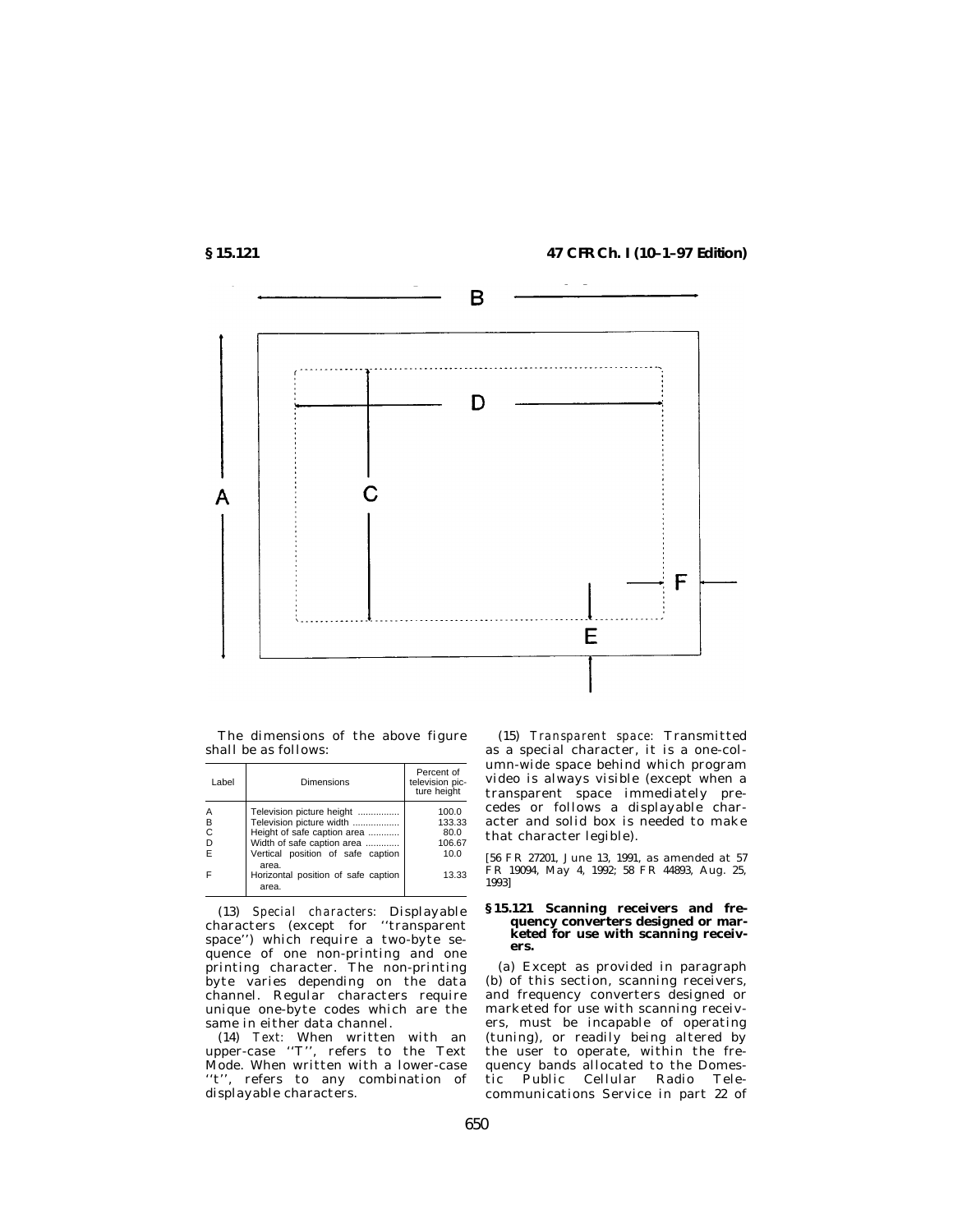this chapter (cellular telephone bands). Receivers capable of ''readily being altered by the user'' include but are not limited to, those for which the ability to receive transmissions in the cellular telephone bands can be added by clipping the leads of, or installing, a simple component such as a diode, resistor and/or jumper wire; replacing a plug-in semiconductor chip; or programming a semiconductor chip using special access codes or an external device, such as a personal computer. Scanning receivers, and frequency converters designed or marketed for use with scanning receivers, must also be incapable of converting digital cellular transmissions to analog voice audio.

(b) Scanning receivers, and frequency converters designed or marketed for use with scanning receivers, that are manufactured exclusively for, and marketed exclusively to, entities described in 18 U.S.C.  $251\overline{2}(2)$  are not subject to the requirements of paragraph (a) of this section.

[58 FR 25575, Apr. 27, 1993; 58 FR 29454, May 20, 1993]

## **Subpart C—Intentional Radiators**

## **§ 15.201 Equipment authorization requirement.**

(a) Intentional radiators operated as carrier current systems and devices operated under the provisions of §§ 15.211, 15.213 and 15.221 shall be verified pursuant to the procedures in subpart J of part 2 of this chapter prior to marketing.

(b) Except as otherwise exempted in paragraph (c) of this section and in § 15.23 of this part, all intentional radiators operating under the provisions of this part shall be certificated by the Commission pursuant to the procedures in subpart J of part 2 of this chapter prior to marketing.

(c) For devices such as perimeter protection systems which, in accordance with  $§ 15.\overline{3}1(d)$ , are required to be measured at the installation site, each application for certification must be accompanied by a statement indicating that the system has been tested at three installations and found to comply at each installation. Until such time as certification is granted, a given installation of a system that was

measured for the submission for certification will be considered to be in compliance with the provisions of this chapter, including the marketing regulations in subpart I of part 2 of this chapter, if tests at that installation show the system to be in compliance with the relevant technical requirements. Similarly, where measurements must be performed on site for equipment subject to verification, a given installation that has been verified to demonstrate compliance with the applicable standards will be considered to be in compliance with the provisions of this chapter, including the marketing regulations in subpart I of part 2 of this chapter.

(d) For perimeter protection systems operating in the frequency bands allocated to television broadcast stations operating under part 73 of this chapter, the holder of the grant of certification must test each installation prior to initiation of normal operation to verify compliance with the technical standards and must maintain a list of all installations and records of measurements. For perimeter protection systems operating outside of the frequency bands allocated to television broadcast stations, upon receipt of a grant of certification, further testing of the same or similar type of system or installation is not required.

### **§ 15.203 Antenna requirement.**

An intentional radiator shall be designed to ensure that no antenna other than that furnished by the responsible party shall be used with the device. The use of a permanently attached antenna or of an antenna that uses a unique coupling to the intentional radiator shall be considered sufficient to comply with the provisions of this section. The manufacturer may design the unit so that a broken antenna can be replaced by the user, but the use of a standard antenna jack or electrical connector is prohibited. This requirement does not apply to carrier current devices or to devices operated under the provisions of § 15.211, § 15.213, § 15.217, § 15.219, or § 15.221. Further, this requirement does not apply to intentional radiators that must be professionally installed, such as perimeter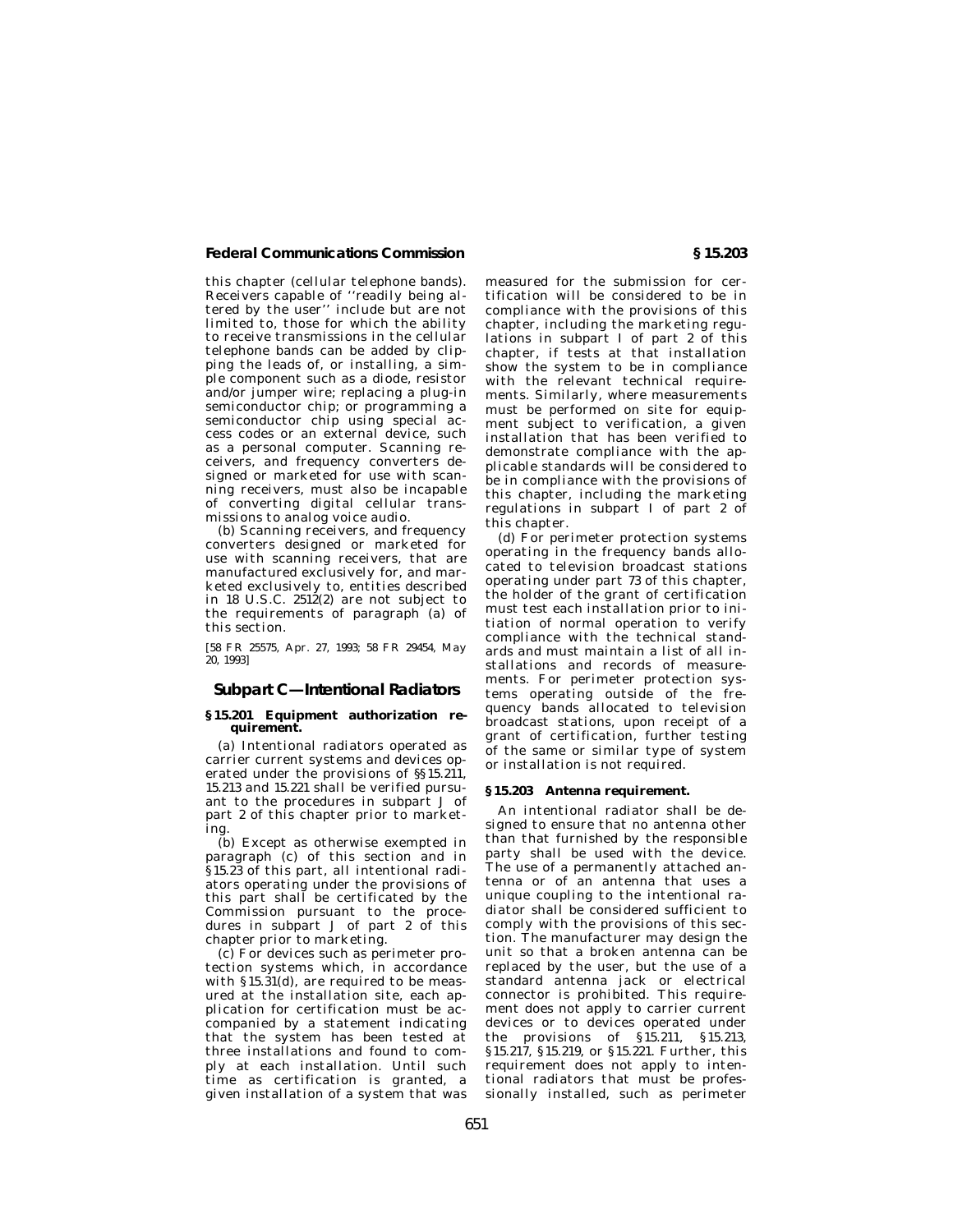protection systems and some field disturbance sensors, or to other intentional radiators which, in accordance with § 15.31(d), must be measured at the installation site. However, the installer shall be responsible for ensuring that the proper antenna is employed so that the limits in this part are not exceeded.

[54 FR 17714, Apr. 25, 1989, as amended at 55 FR 28762, July 13, 1990]

#### **§ 15.204 External radio frequency power** amplifiers **modifications.**

(a) Except as otherwise described in paragraph (b) of this section, no person shall use, manufacture, sell or lease, offer for sale or lease (including advertising for sale or lease), or import, ship, or distribute for the purpose of selling or leasing, any external radio frequency power amplifier or amplifier kit intended for use with a Part 15 intentional radiator.

## **§ 15.204 47 CFR Ch. I (10–1–97 Edition)**

(b) A transmission system consisting of an intentional radiator, an external radio frequency power amplifier, and an antenna, may be authorized, marketed and used under this part. However, when a transmission system is authorized as a system, it must always be marketed as a complete system and must always be used in the configuration in which it was authorized. An external radio frequency power amplifier shall be marketed only in the system configuration with which the amplifier is authorized and shall not be marketed as a separate product.

(c) Only the antenna with which an intentional radiator is authorized may be used with the intentional radiator.

[62 FR 26242, May 13, 1997]

#### **§ 15.205 Restricted bands of operation.**

(a) Except as shown in paragraph (d) of this section, only spurious emissions are permitted in any of the frequency bands listed below:

| <b>MHz</b>        | <b>MHz</b>          | <b>MHz</b>    | GHz           |
|-------------------|---------------------|---------------|---------------|
| $0.090 - 0.110$   | 16.42-16.423        | 399.9-410     | $4.5 - 5.15$  |
| 10.495-0.505      | 16.69475-16.69525   | 608-614       | $5.35 - 5.46$ |
| 2.1735-2.1905     | 16.80425-16.80475   | 960-1240      | $7.25 - 7.75$ |
| 4.125-4.128       | 25.5-25.67          | 1300-1427     | $8.025 - 8.5$ |
| 4.17725-4.17775   | 37.5-38.25          | 1435-1626.5   | $9.0 - 9.2$   |
| 4.20725-4.20775   | $73 - 74.6$         | 1645.5-1646.5 | $9.3 - 9.5$   |
| $6.215 - 6.218$   | 74.8-75.2           | 1660-1710     | $10.6 - 12.7$ |
| 6.26775-6.26825   | 108-121.94          | 1718.8-1722.2 | 13.25-13.4    |
| 6.31175-6.31225   | 123-138             | 2200-2300     | 14.47-14.5    |
| 8.291-8.294       | 149.9-150.05        | 2310-2390     | 15.35-16.2    |
| 8.362-8.366       | 156.52475-156.52525 | 2483.5-2500   | $17.7 - 21.4$ |
| 8.37625-8.38675   | 156.7-156.9         | 2655-2900     | 22.01-23.12   |
| 8.41425-8.41475   | 162.0125-167.17     | 3260-3267     | $23.6 - 24.0$ |
| 12.29-12.293      | 167.72-173.2        | 3332-3339     | $31.2 - 31.8$ |
| 12.51975-12.52025 | 240-285             | 3345.8-3358   | 36.43-36.5    |
| 12.57675-12.57725 | 322-335.4           | 3600-4400     | (2)           |
| 13.36-13.41       |                     |               |               |

1 Until February 1, 1999, this restricted band shall be 0.490–0.510 MHz. 2Above 38.6

(b) Except as provided in paragraphs (d) and (e) of this section, the field strength of emissions appearing within these frequency bands shall not exceed the limits shown in § 15.209. At frequencies equal to or less than 1000 MHz, compliance with the limits in § 15.209 shall be demonstrated using measurement instrumentation employing a CISPR quasi-peak detector. Above 1000 MHz, compliance with the emission limits in § 15.209 shall be demonstrated based on the average value of

the measured emissions. The provisions in § 15.35 apply to these measurements.

(c) Except as provided in paragraphs (d) and (e) of this section, regardless of the field strength limits specified elsewhere in this subpart, the provisions of this section apply to emissions from any intentional radiator.

(d) The following devices are exempt from the requirements of this section:

(1) Swept frequency field disturbance sensors operating between 1.705 and 37 MHz provided their emissions only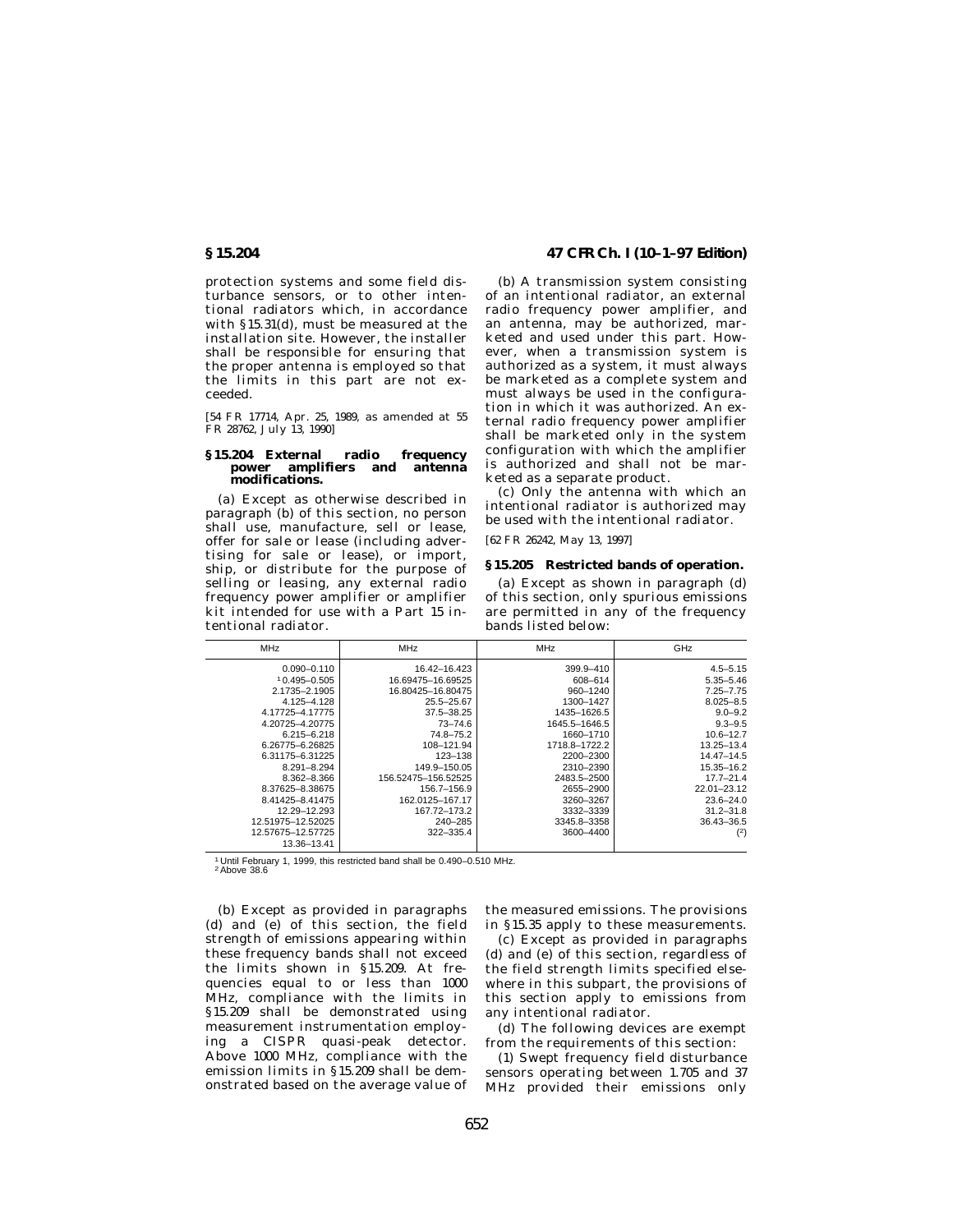sweep through the bands listed in paragraph (a) of this section, the sweep is never stopped with the fundamental emission within the bands listed in paragraph (a) of this section, and the fundamental emission is outside of the bands listed in paragraph (a) of this section more than 99% of the time the device is actively transmitting, without compensation for duty cycle.

(2) Transmitters used to detect buried electronic markers at 101.4 kHz which are employed by telephone companies.

(3) Cable locating equipment operated pursuant to §15.213.

(4) Any equipment operated under the provisions of §15.253 or §15.255.

(e) Harmonic emissions appearing in the restricted bands above 17.7 GHz from field disturbance sensors operating under the provisions of § 15.245 shall not exceed the limits specified in §15.245(b).

[54 FR 17714, Apr. 25, 1989, as amended at 55 FR 46791, Nov. 7, 1990; 56 FR 6288, Feb. 15, 1991; 57 FR 13048, Apr. 15, 1992; 58 FR 33774, June 21, 1993; 60 FR 28068, May 30, 1995; 61 FR 14503, Apr. 2, 1996; 62 FR 4655, Jan. 31, 1997]

#### **§ 15.207 Conducted limits.**

(a) For an intentional radiator which is designed to be connected to the public utility (AC) power line, the radio frequency voltage that is conducted back onto the AC power line on any frequency or frequencies within the band 450 kHz to 30 MHz shall not exceed 250 microvolts. Compliance with this provision shall be based on the measurement of the radio frequency voltage between each power line and ground at the power terminals.

(b) The following option may be employed if the conducted emissions exceed the limits in paragraph (a) of this section when measured using instrumentation employing a qusi-peak dectector function: If the level of the emission measured using thr quasipeak instrumentation is 6 dB, or more, higher than the level of the same emission measured with intrumentation having an average detector and a 9 kHz minimum bandwidth, that emission is considered broadband and the level obtained with the quasi-peak detector may be reduced by 13  $d\hat{B}$  for comparison to the limits. When employing this

option, the following conditions shall be observed:

(1) The measuring instrumentation with the average detector shall employ a linear IF amplifier.

(2) Care must be taken not to exceed the dynamic range of the measuring instrument when measuring an emission with a low duty cycle.

(3) The test report required for verification or for an application for a grant of equipment authorization shall contain all details supporting the use of this option.

(c) The limit shown in paragraph (a) of this section shall not apply to carrier current systems operating as intentional radiators on frequencies below 30 MHz. In lieu thereof, these carrier current systems shall be subject to the following standards:

(1) For carrier current system containing their fundamental emission within the frequency band 535–1705 kHz and intended to be received using a standard AM broadcast receiver: no limit on conducted emissions.

(2) For all other carrier current systems: 1000 uV within the frequency band 535–1705 kHz.

(3) Carrier current systems operating below 30 MHz are also subject to the radiated emission limits in § 15.205, §15.209, §15.221, §15.223, or § 15.227, as appropriate.

(d) Measurements to demonstrate compliance with the conducted limits are not required for devices which only employ battery power for operation and which do not operate from the AC power lines or contain provisions for operation while connected to the AC power lines. Devices that include, or make provisions for, the use of battery chargers which permit operating while charging, AC adapters or battery eliminators or that connect to the AC power lines indirectly, obtainig their power through another device which is connected to the AC power lines, shall be tested to demonstrate compliance with the conducted limits.

[54 FR 17714, Apr. 25, 1989, as amended at 56 FR 373, Jan. 4, 1991; 57 FR 33448, July 29, 1992; 58 FR 51249, Oct. 1, 1993]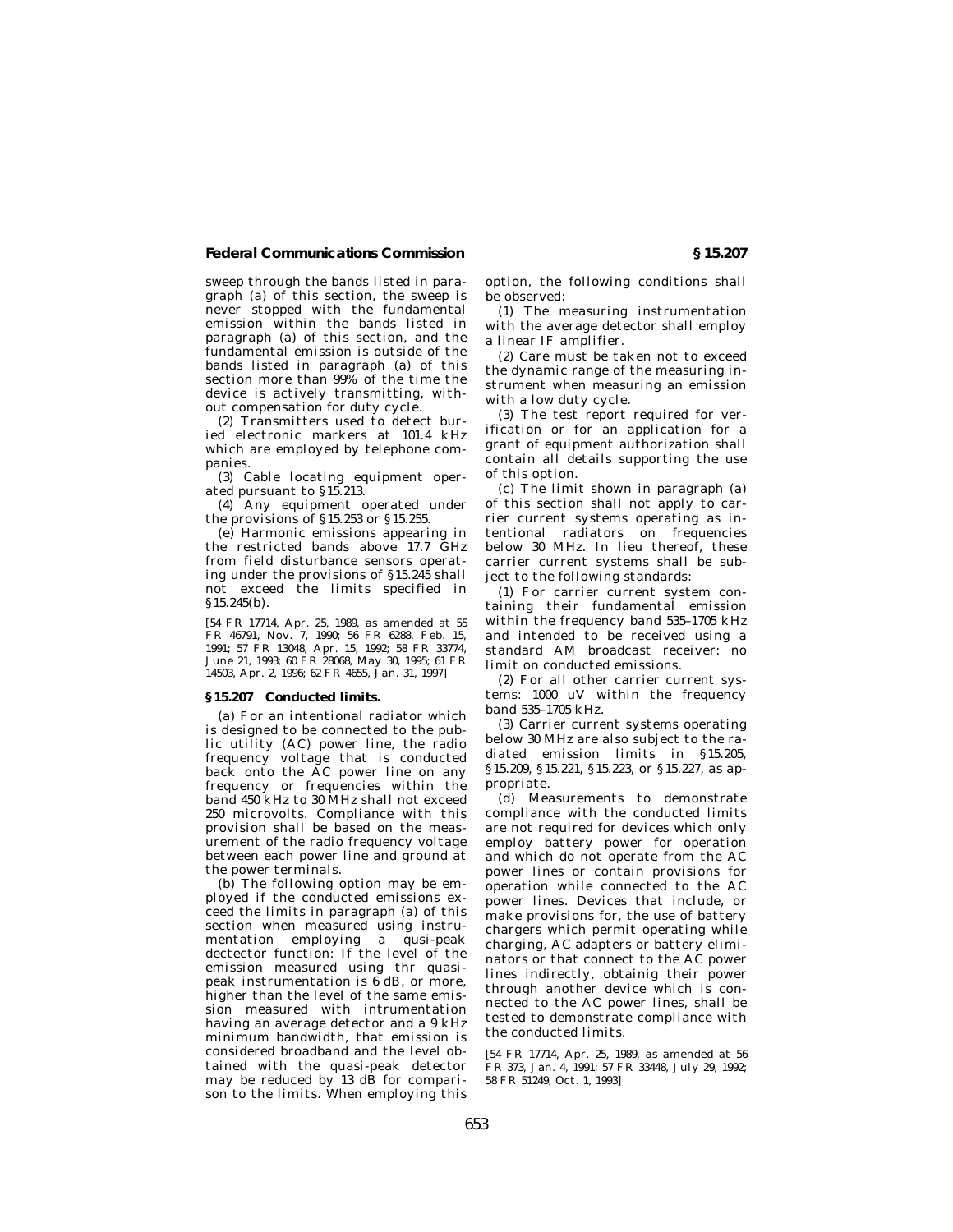#### **§ 15.209 Radiated emission limits; general requirements.**

(a) Except as provided elsewhere in this subpart, the emissions from an intentional radiator shall not exceed the field strength levels specified in the following table:

| Frequency (MHz) | Field strength<br>(microvolts/meter) | Measure-<br>ment dis-<br>tance<br>(meters) |
|-----------------|--------------------------------------|--------------------------------------------|
| $0.009 - 0.490$ | 2400/F(kHz)                          | 300                                        |
| $0.490 - 1.705$ | 24000/F(kHz)                         | 30                                         |
| $1.705 - 30.0$  | 30                                   | 30                                         |
|                 | $100**$                              | 3                                          |
| 88-216          | $150**$                              | 3                                          |
| 216-960         | $200**$                              | 3                                          |
| Above 960       | 500                                  | 3                                          |

\*\* Except as provided in paragraph (g), fundamental emissions from intentional radiators operating under this sectionshall not be located in the frequency bands 54–72 MHz, 76–<br>shall not be located in the frequency bands 54 within these frequency bands is permItted under other sec-tions of this part, e.g., §§ 15.231 and 15.241.

(b) In the emission table above, the tighter limit applies at the band edges.

(c) The level of any unwanted emissions from an intentional radiator operating under these general provisions shall not exceed the level of the fundamental emission. For intentional radiators which operate under the provisions of other sections within this part and which are required to reduce their unwanted emissions to the limits specified in this table, the limits in this table are based on the frequency of the unwanted emission and not the fundamental frequency. However, the level of any unwanted emissions shall not exceed the level of the fundamental frequency.

(d) The emission limits shown in the above table are based on measurements employing a CISPR quasi-peak detector except for the frequency bands 9–90 kHz, 110–490 kHz and above 1000 MHz. Radiated emission limits in these three bands are based on measurements employing an average detector.

(e) The provisions in §§ 15.31, 15.33, and 15.35 for measuring emissions at distances other than the distances specified in the above table, determining the frequency range over which radiated emissions are to be measured, and limiting peak emissions apply to all devices operated under this part.

(f) In accordance with § 15.33(a), in some cases the emissions from an intentional radiator must be measured to

## **§ 15.209 47 CFR Ch. I (10–1–97 Edition)**

beyond the tenth harmonic of the highest fundamental frequency designed to be emitted by the intentional radiator because of the incorporation of a digital device. If measurements above the tenth harmonic are so required, the radiated emissions above the tenth harmonic shall comply with the general radiated emission limits applicable to the incorporated digital device, as shown in § 15.109 and as based on the frequency of the emission being measured, or, except for emissions contained in the restricted frequency bands shown in § 15.205, the limit on spurious emissions specified for the intentional radiator, whichever is the higher limit. Emissions which must be measured above the tenth harmonic of the highest fundamental frequency designed to be emitted by the intentional radiator and which fall within the restricted bands shall comply with the general radiated emission limits in § 15.109 that are applicable to the incorporated digital device.

(g) Operation in the frequency bands allocated to TV broadcast stations:

(1) Perimeter protection systems operating under the provisions of this section in the frequency bands allocated to TV broadcast stations, as shown in part 73 of this chapter, shall contain their fundamental emissions within the frequency bands 54–72 MHz and 76–88 MHz. Further, the use of such perimeter protection systems is limited to industrial, business and commercial applications.

(2) Biomedical telemetry devices operating under the provisions of this section in the frequency bands allocated to TV broadcast stations, as shown in part 73 of this chapter, shall contain their fundamental emissions within the frequency band 512–566 MHz. Further, the marketing and the use of biomedical telemetry devices operating under this paragraph shall be limited to hospitals.

[54 FR 17714, Apr. 25, 1989; 54 FR 32339, Aug. 7, 1989; 55 FR 18340, May 2, 1990]

#### **§ 15.211 Tunnel radio systems.**

An intentional radiator utilized as part of a tunnel radio system may operate on any frequency provided it meets all of the following conditions: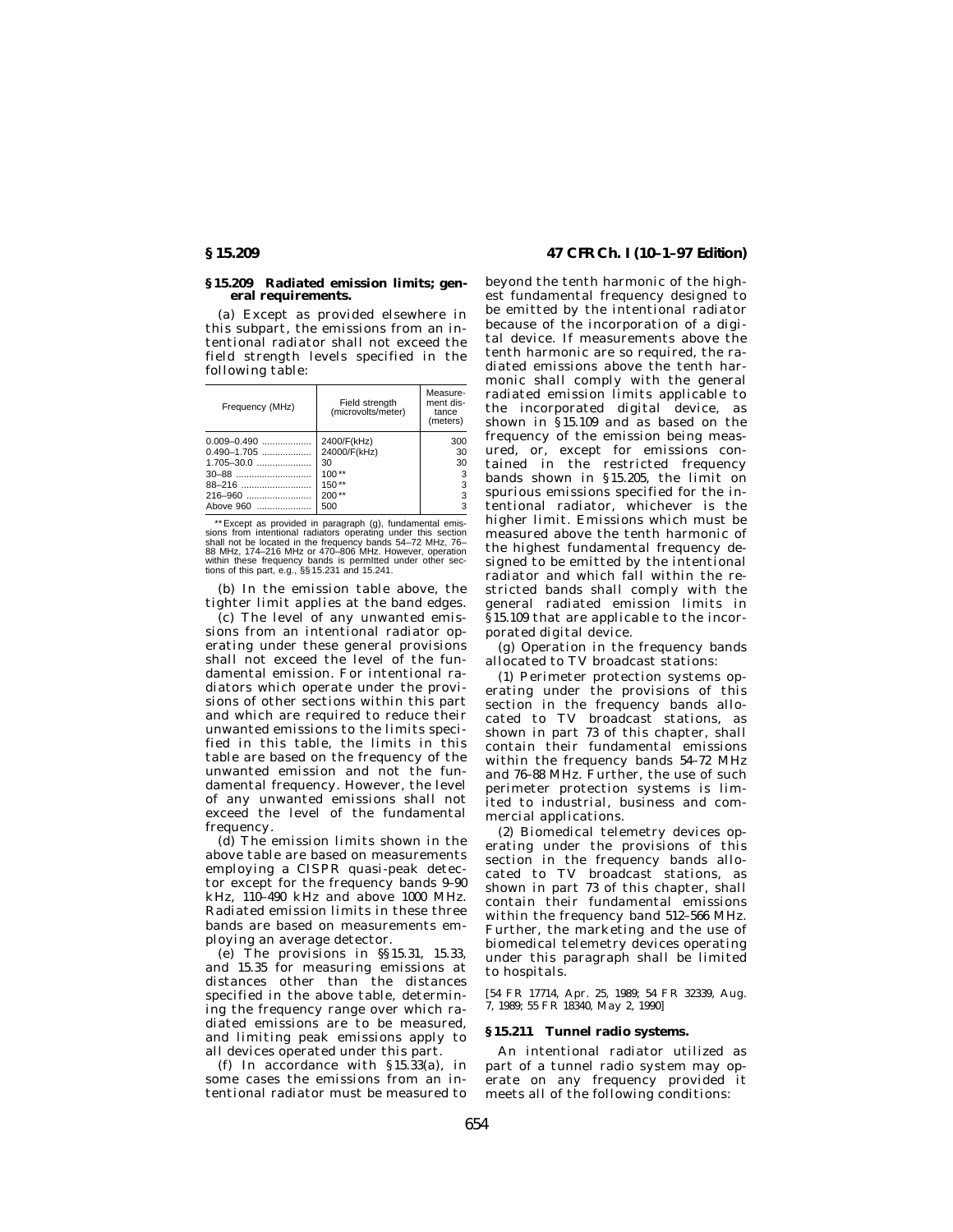(a) Operation of a tunnel radio system (intentional radiator and all connecting wires) shall be contained solely within a tunnel, mine or other structure that provides attenuation to the radiated signal due to the presence of naturally surrounding earth and/or water.

(b) Any intentional or unintentional radiator external to the tunnel, mine or other structure, as described in paragraph (a) of this section, shall be subject to the other applicable regulations contained within this part.

(c) The total electromagnetic field from a tunnel radio system on any frequency or frequencies appearing outside of the tunnel, mine or other structure described in paragraph (a) of this section, shall not exceed the limits shown in § 15.209 when measured at the specified distance from the surrounding structure, including openings. Particular attention shall be paid to the emissions from any opening in the structure to the outside environment. When measurements are made from the openings, the distances shown in § 15.209 refer to the distance from the plane of reference which fits the entire perimeter of each above ground opening.

(d) The conducted limits in § 15.207 apply to the radiofrequency voltage on the public utility power lines outside of the tunnel.

## **§ 15.213 Cable locating equipment.**

An intentional radiator used as cable locating equipment, as defined in § 15.3(d), may be operated on any frequency within the band 9–490 kHz, subject to the following limits: Within the frequency band 9 kHz, up to, but not including, 45 kHz, the peak output power from the cable locating equipment shall not exceed 10 watts; and, within the frequency band 45 kHz to 490 kHz, the peak output power from the cable locating equipment shall not exceed one watt. If provisions are made for connection of the cable locating equipment to the AC power lines, the conducted limits in § 15.207 also apply to this equipment.

## **§ 15.214 Cordless telephones.**

(a) For equipment authorization, a single application form, FCC Form 731, may be filed for a cordless telephone system, provided the application clearly identifies and provides data for all parts of the system to show compliance with the applicable technical requirements. When a single application form is submitted, both the base station and the portable handset must carry the same FCC identifier. The application shall include a fee for certification of each type of transmitter and notification or certification, if appropriate, for each type of receiver included in the system.

(b) A cordless telephone which is intended to be connected to the public switched telephone network shall also comply with the applicable regulations in part 68 of this chapter. A separate application for registration under part 68 of this chapter is required.

(c) The label required under subpart A of this part shall also contain the following statement: ''Privacy of communications may not be ensured when using this phone.

(d) Cordless telephones shall incorporate circuitry which makes use of a digital security code to provide protection against unintentional access to the public switched telephone network by the base unit and unintentional ringing by the handset. These functions shall operate such that each access of the telephone network or ringing of the handset is preceded by the transmission of a code word. Access to the telephone network shall occur only if the code transmitted by the handset matches code set in the base unit. Similarly, ringing of the handset shall occur only if the code transmitted by the base unit matches the code set in the handset. The security code required by this section may also be employed to perform other communications functions, such as providing telephone billing information. This security code system is to operate in accordance with the following provisions.

(1) There must be provision for at least 256 possible discrete digital codes. Factory-set codes must be continuously varied over at least 256 possible codes as each telephone is manufactured. The codes may be varied either randomly, sequentially, or using another systematic procedure.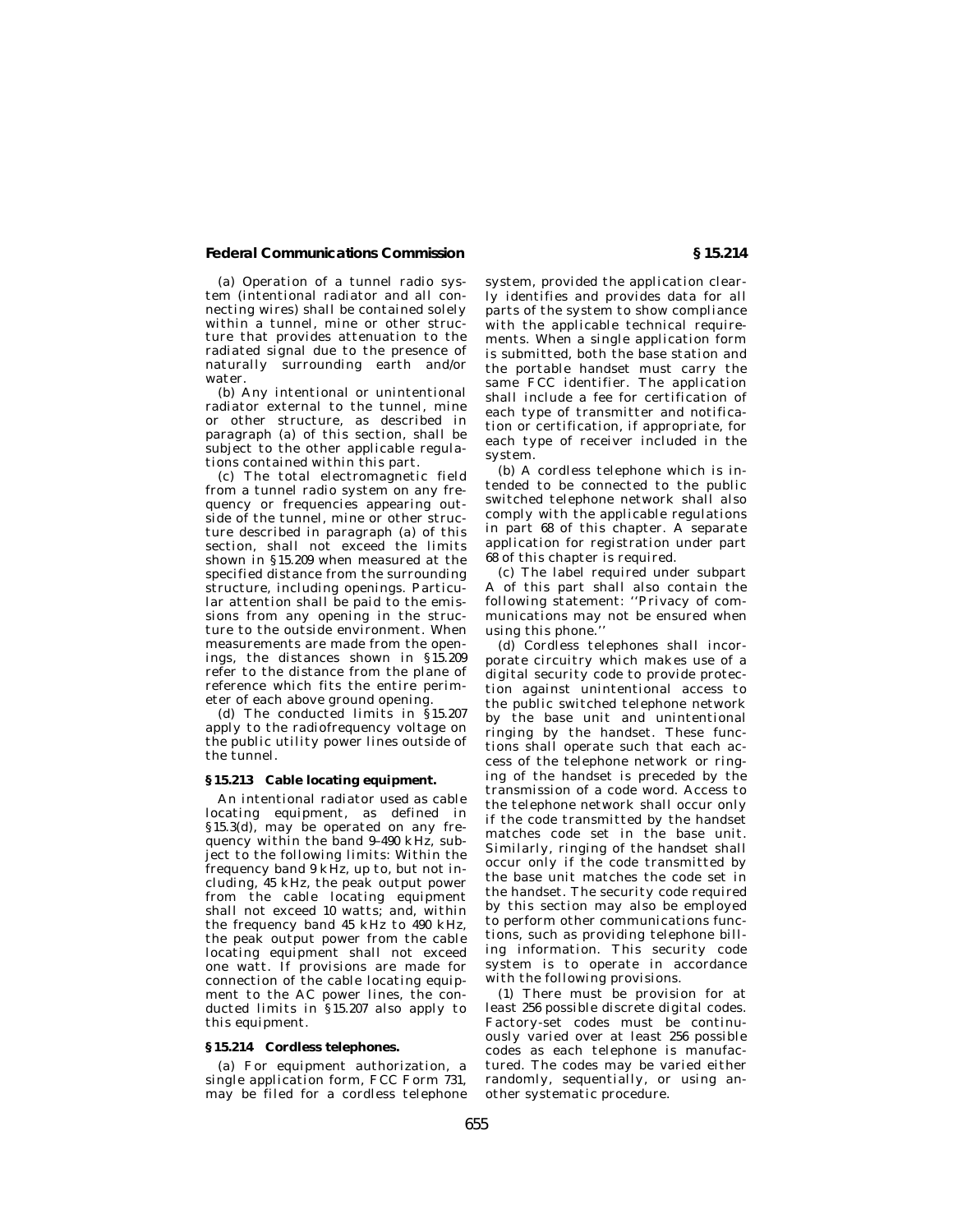**§ 15.215 47 CFR Ch. I (10–1–97 Edition)**

(2) Manufacturers must use one of the following approaches for facilitating variation in the geographic distribution of individual security codes:

(i) Provide a means for the user to readily select from among at least 256 possible discrete digital codes. The cordless telephone shall be either in a non-operable mode after manufacture until the user selects a security code or the manufacturer must continuously vary the initial security code as each telephone is produced.

(ii) Provide a fixed code that is continuously varied among at least 256 discrete digital codes as each telephone is manufactured.

(iii) Provide a means for the cordless telephone to automatically select a different code from among at least 256 possible discrete digital codes each time it is activated.

(iv) It is permissible to provide combinations of fixed, automatic, and userselectable coding provided the above criteria are met.

(3) A statement of the means and procedures used to achieve the required protection shall be provided in any application for equipment authorization of a cordless telephone.

[56 FR 3785, Jan. 31, 1991]

#### RADIATED EMISSION LIMITS, ADDITIONAL **PROVISIONS**

### **§ 15.215 Additional provisions to the general radiated emission limitations.**

(a) The regulations in §§ 15.217 through 15.255 provide alternatives to the general radiated emission limits for intentional radiators operating in specified frequency bands. Unless otherwise stated, there are no restrictions as to the types of operation permitted under these sections.

(b) In most cases, unwanted emissions outside of the frequency bands shown in these alternative provisions must be attenuated to the emission limits shown in § 15.209. In no case shall the level of the unwanted emissions from an intentional radiator operating under these additional provisions exceed the field strength of the fundamental emission.

(c) For those bands of frequencies where alternative radiated emission limitations apply and for which a frequency stability is not specified, it is recommended that the fundamental frequency be kept within at least the central 80% of the permitted band in order to minimize the possibility of out-of-band operation.

(d) Where the following sections specify limits on the bandwidth of the emissions, the bandwidth limits include the effects of frequency sweeping, frequency hopping, and other modulation techniques which may be employed.

[54 FR 17714, Apr. 25, 1989, as amended at 62 FR 45333, Aug. 27, 1997]

## **§ 15.217 Operation in the band 160–190 kHz.**

(a) The total input power to the final radio frequency stage (exclusive of filament or heater power) shall not exceed one watt.

(b) The total length of the transmission line, antenna, and ground lead (if used) shall not exceed 15 meters.

(c) All emissions below 160 kHz or above 190 kHz shall be attenuated at least 20 dB below the level of the unmodulated carrier. Determination of compliance with the 20 dB attenuation specification may be based on measurements at the intentional radiator's antenna output terminal unless the intentional radiator uses a permanently attached antenna, in which case compliance shall be demonstrated by measuring the radiated emissions.

#### **§ 15.219 Operation in the band 510– 1705 kHz.**

(a) The total input power to the final radio frequency stage (exclusive of filament or heater power) shall not exceed 100 milliwatts.

(b) The total length of the transmission line, antenna and ground lead (if used) shall not exceed 3 meters.

(c) All emissions below 510 kHz or above 1705 kHz shall be attenuated at least 20 dB below the level of the unmodulated carrier. Determination of compliance with the 20 dB attenuation specification may be based on measurements at the intentional radiator's antenna output terminal unless the intentional radiator uses a permanently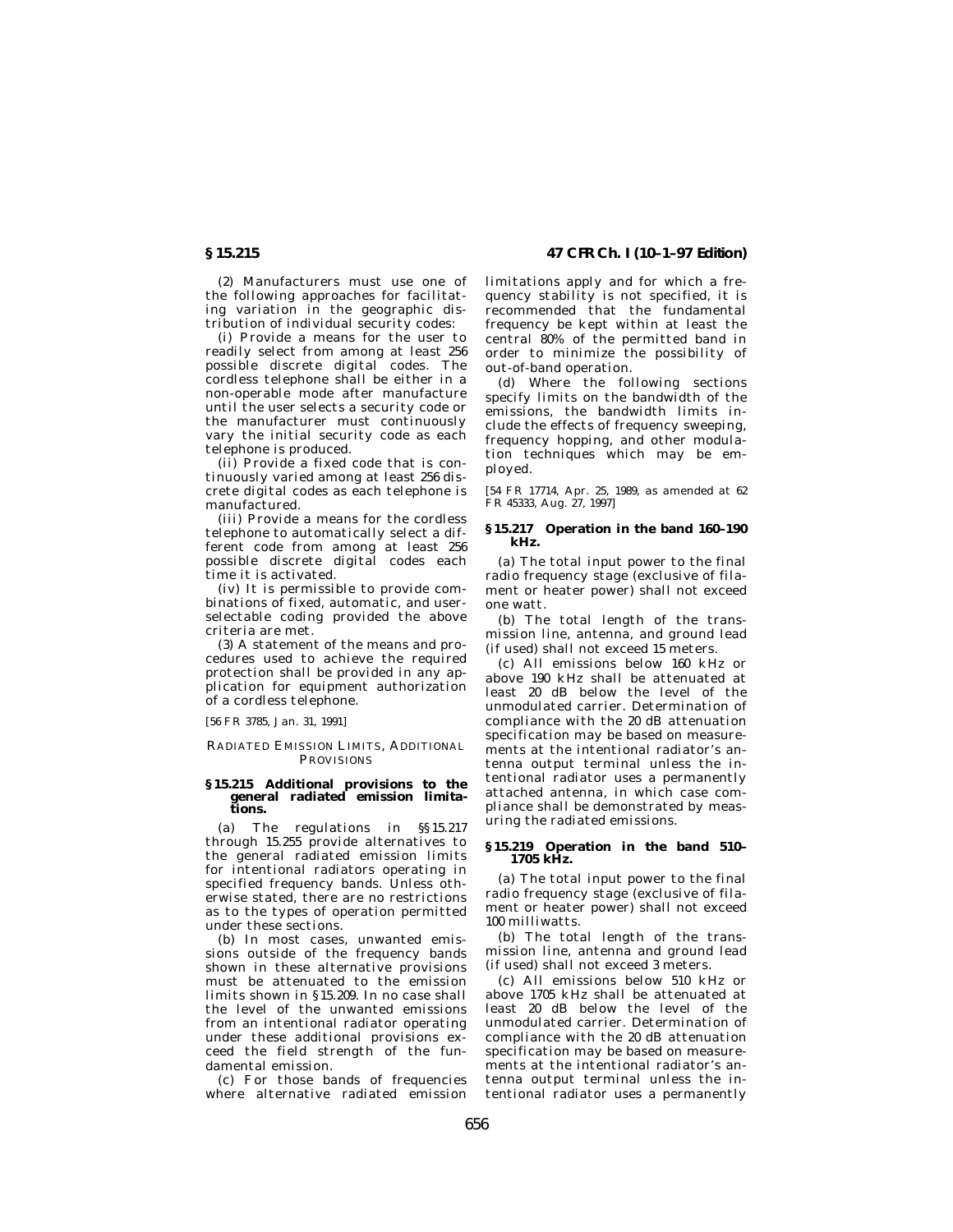attached antenna, in which case compliance shall be deomonstrated by measuring the radiated emissions.

#### **§ 15.221 Operation in the band 525– 1705 kHz.**

(a) Carrier current systems and transmitters employing a leaky coaxial cable as the radiating antenna may operate in the band 525–1705 kHz provided the field strength levels of the radiated emissions do not exceed 15 uV/ m, as measured at a distance of 47,715/ (frequency in kHz) meters (equivalent to Lambda/2Pi) from the electric power line or the coaxial cable, respectively. The field strength levels of emissions outside this band shall not exceed the general radiated emission limits in  $\frac{8}{15}$ .209

(b) As an alternative to the provisions in paragraph (a) of this section, intentional radiators used for the operation of an AM broadcast station on a college or university campus or on the campus of any other education institution may comply with the following:

(1) On the campus, the field strength of emissions appearing outside of this frequency band shall not exceed the general radiated emission limits shown in § 15.209 as measured from the radiating source. There is no limit on the field strength of emissions appearing within this frequency band, except that the provisions of § 15.5 continue to comply.

(2) At the perimeter of the campus, the field strength of any emissions, including those within the frequency band 525–1705 kHz, shall not exceed the general radiated emission in § 15.209.

(3) The conducted limits specified in § 15.207 apply to the radio frequency voltage on the public utility power lines outside of the campus. Due to the large number of radio frequency devices which may be used on the campus, contributing to the conducted emissions, as an alternative to measuring conducted emissions outside of the campus, it is acceptable to demonstrate compliance with this provision by measuring each individual intentional radiator employed in the system at the point where it connects to the AC power lines.

(c)  $\overrightarrow{A}$  grant of equipment authorization is not required for intentional radiators operated under the provisions of this section. In lieu thereof, the intentional radiator shall be verified for compliance with the regulations in accordance with subpart J of part 2 of this chapter. This data shall be kept on file at the location of the studio, office or control room associated with the transmitting equipment. In some cases, this may correspond to the location of the transmitting equipment.

(d) For the band 535–1705 kHz, the frequency of operation shall be chosen such that operation is not within the protected field strength contours of licensed AM stations.

[56 FR 373, Jan. 4, 1991]

#### **§ 15.223 Operation in the band 1.705–10 MHz.**

(a) The field strength of any emission within the band 1.705–10.0 MHz shall not exceed 100 microvolts/meter at a distance of 30 meters. However, if the bandwidth of the emission is less than 10% of the center frequency, the field strength shall not exceed 15 microvolts/ meter or (the bandwidth of the device in kHz) divided by (the center frequency of the device in MHz) microvolts/meter at a distance of 30 meters, whichever is the higher level. For the purposes of this section, bandwidth is determined at the points 6 dB down from the modulated carrier. The emission limits in this paragraph are based on measurement instrumentation employing an average detector. The provisions in § 15.35(b) for limiting peak emissions apply.

(b) The field strength of emissions outside of the band 1.705–10.0 MHz shall not exceed the general radiated emission limits in §15.209.

## **§ 15.225 Operation within the band 13.553–13.567 MHz.**

(a) The field strength of any emissions within this band shall not exceed 10,000 microvolts/meter at 30 meters.

(b) The field strength of any emissions appearing outside of this band shall not exceed the general radiated emission limits shown in § 15.209.

(c) The frequency tolerance of the carrier signal shall be maintained within  $\pm 0.01\%$  of the operating frequency over a temperature variation of  $-20$  degrees to  $+50$  degrees C at normal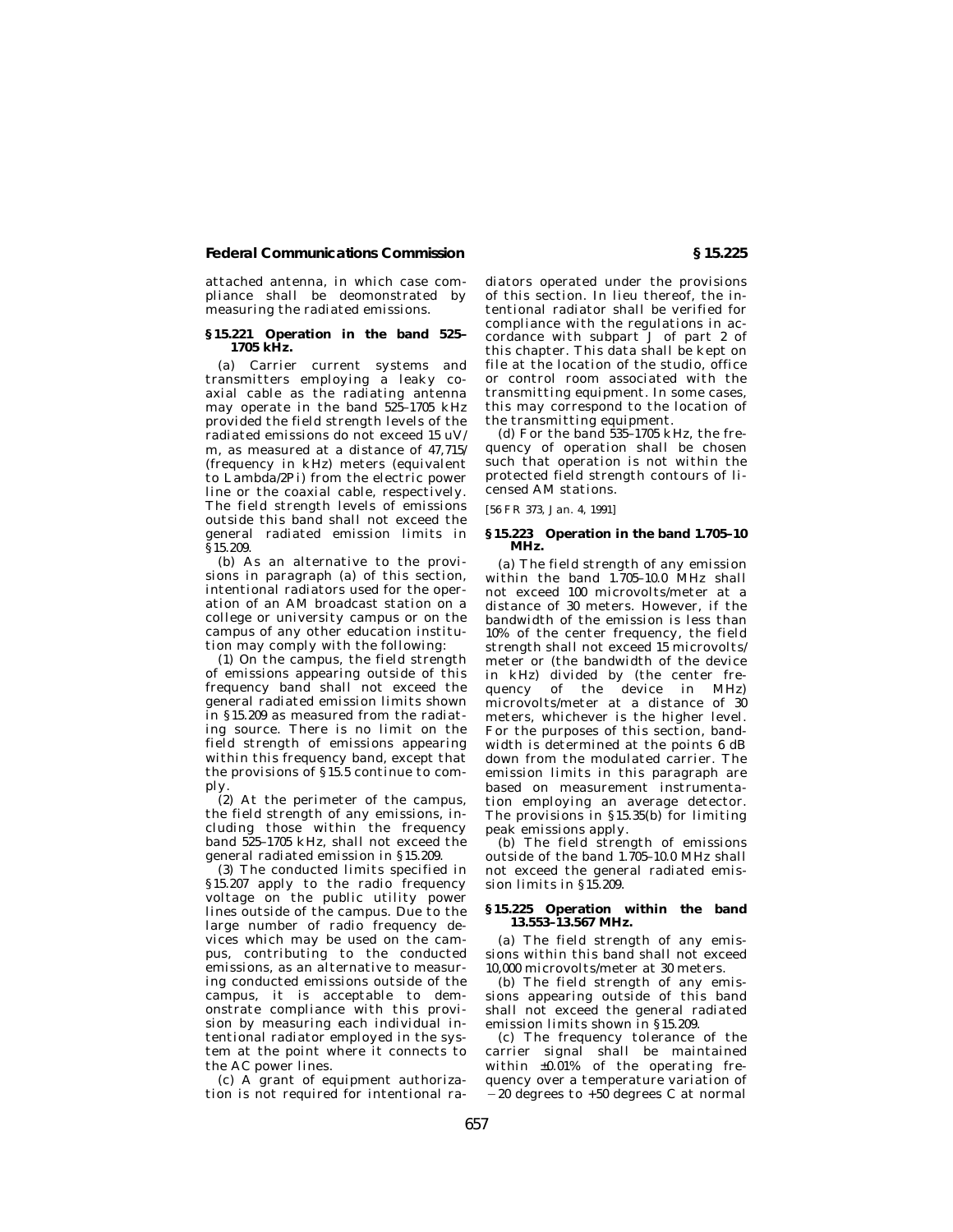supply voltage, and for a variation in the primary supply voltage from 85% to 115% of the rated supply voltage at a temperature of 20 degrees C. For battery operated equipment, the equipment tests shall be performed using a new battery.

### **§ 15.227 Operation within the band 26.96–27.28 MHz.**

(a) The field strength of any emission within this band shall not exceed 10,000 microvolts/meter at 3 meters. The emission limit in this paragraph is based on measurement instrumentation employing an average detector. The provisions in § 15.35 for limiting peak emissions apply.

(b) The field strength of any emissions which appear outside of this band shall not exceed the general radiated emission limits in §15.209.

#### **§ 15.229 Operation within the band 40.66–40.70 MHz.**

(a) Unless operating pursuant to the provisions in § 15.231, the field strength of any emissions within this band shall not exceed 1,000 microvolts/meter at 3 meters.

(b) As an alternative to the limit in paragraph (a) of this section, perimeter protection systems may demonstrate compliance with the following: the field strength of any emissions within this band shall not exceed 500 microvolts/meter at 3 meters, as determined using measurement instrumentations employing an average detector. The provisions in § 15.35 for limiting peak emissions apply where compliance of these devices is demonstrated under this alternative emission limit.

(c) The field strength of any emissions appearing outside of this band shall not exceed the general radiated emission limits in §15.209.

(d) The frequency tolerance of the carrier signal shall be maintained within ±0.01% of the operating frequency over a temperature variation of  $-20$  degrees to  $+50$  degrees C at normal supply voltage, and for a variation in the primary supply voltage from 85% to 115% of the rated supply voltage at a temperature of 20 degrees C. For battery operated equipment, the equip-

**§ 15.227 47 CFR Ch. I (10–1–97 Edition)**

ment tests shall be performed using a new battery.

[54 FR 17714, Apr. 25, 1989, as amended at 55 FR 33910, Aug. 20, 1990]

#### **§ 15.231 Periodic operation in the band 40.66–40.70 MHz and above 70 MHz.**

(a) The provisions of this section are restricted to periodic operation within the band 40.66–40.70 MHz and above 70 MHz. Except as shown in paragraph (e) of this section, the intentional radiator is restricted to the transmission of a control signal such as those used with alarm systems, door openers, remote switches, etc. Radio control of toys is not permitted. Continuous transmissions, such as voice or video, and data transmissions are not permitted. The prohibition against data transmissions does not preclude the use of recognition codes. Those codes are used to identify the sensor that is activated or to identify the particular component as being part of the system. The following conditions shall be met to comply with the provisions for this periodic operation:

(1) A manually operated transmitter shall employ a switch that will automatically deactivate the transmitter within not more than 5 seconds of being released.

(2) A transmitter activated automatically shall cease transmission within 5 seconds after activation.

(3) Periodic transmissions at regular predetermined intervals are not permitted. However, polling or supervision transmissions to determine system integrity of transmitters used in security or safety applications are allowed if the periodic rate of transmission does not exceed one transmission of not more than one second duration per hour for each transmitter.

(4) Intentional radiators which are employed for radio control purposes during emergencies involving fire, security, and safety of life, when activated to signal an alarm, may operate during the pendency of the alarm condition

(b) In addition to the provisions of § 15.205, the field strength of emissions from intentional radiators operated under this section shall not exceed the following: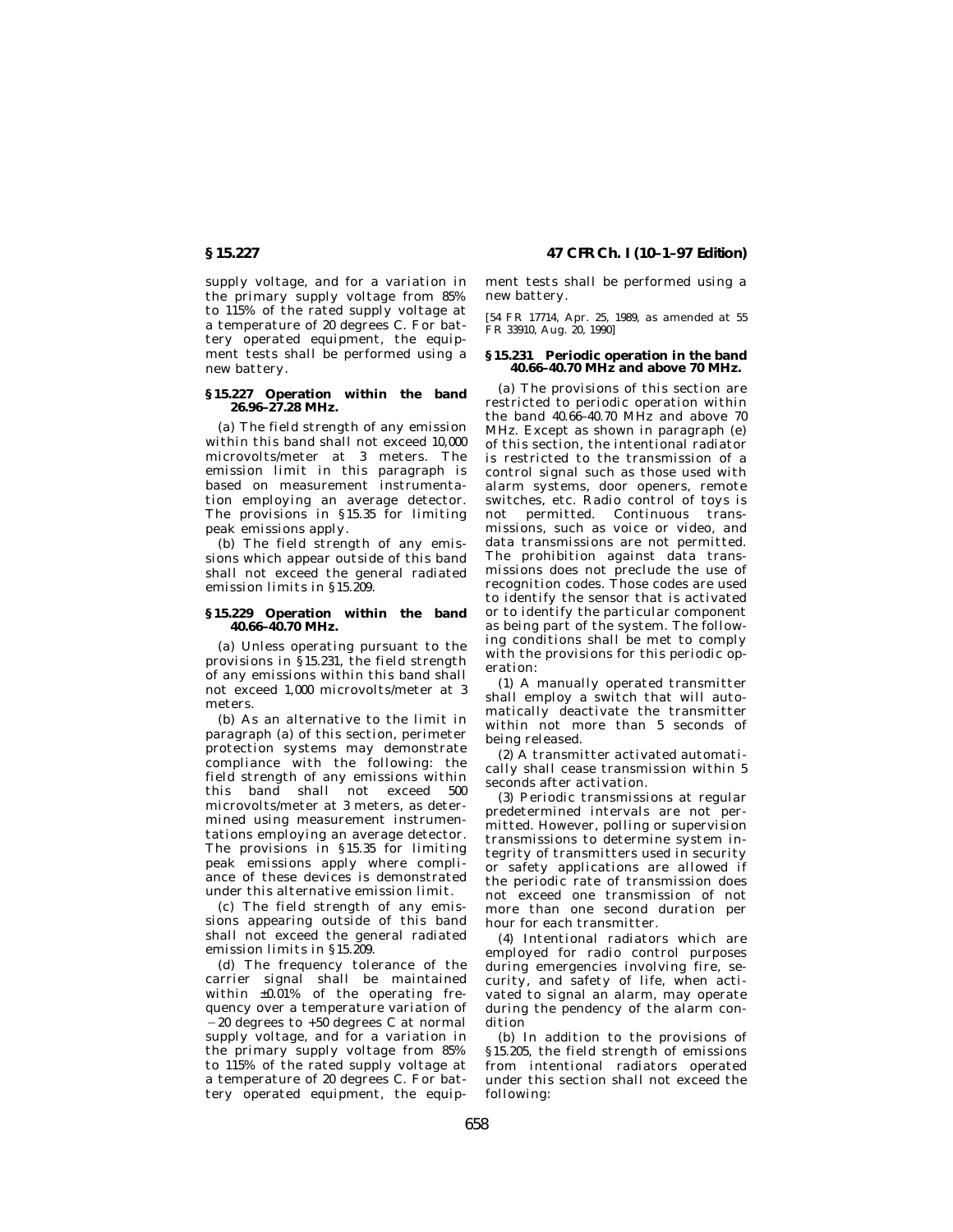| Fundamen-<br>tal fre-<br>quency<br>(MHz) | Field strength of fun-<br>damental (microvolts/<br>meter) | Field strength of<br>spurious emissions<br>(microvolts/meter) |
|------------------------------------------|-----------------------------------------------------------|---------------------------------------------------------------|
| 40.66-40.70                              | 2,250                                                     | 225                                                           |
| $70 - 130$                               |                                                           | 125                                                           |
| $130 - 174$                              | 11,250 to 3,750                                           | 1125 to 375                                                   |
| $174 - 260$                              | 3.750                                                     | 375                                                           |
| $260 - 470$                              | 13.750 to 12.500                                          | 1375 to 1,250                                                 |
| Above 470                                | 12.500                                                    | 1.250                                                         |

<sup>1</sup> Linear interpolations.

(1) The above field strength limits are specified at a distance of 3 meters. The tighter limits apply at the band edges.

(2) Intentional radiators operating under the provisions of this section shall demonstrate compliance with the limits on the field strength of emissions, as shown in the above table, based on the average value of the measured emissions. As an alternative, compliance with the limits in the above table may be based on the use of measurement instrumentation with a CISPR quasi-peak detector. The specific method of measurement employed shall be specified in the application for equipment authorization. If average emission measurements are employed, the provisions in § 15.35 for averaging pulsed emissions and for limiting peak emissions apply. Further, compliance with the provisions of § 15.205 shall be demonstrated using the measurement instrumentation specified in that section.

(3) The limits on the field strength of the spurious emissions in the above table are based on the fundamental frequency of the intentional radiator. Spurious emissions shall be attenuated to the average (or, alternatively, CISPR quasi-peak) limits shown in this table or to the general limits shown in § 15.209, whichever limit permits a higher field strength.

(c) The bandwidth of the emission shall be no wider than 0.25% of the center frequency for devices operating above 70 MHz and below 900 MHz. For devices operating above 900 MHz, the emission shall be no wider than 0.5% of the center frequency. Bandwidth is determined at the points 20 dB down from the modulated carrier.

(d) For devices operating within the frequency band 40.66–40.70 MHz, the bandwidth of the emission shall be confined within the band edges and the fre-

quency tolerance of the carrier shall be ±0.01%. This frequency tolerance shall be maintained for a temperature variation of  $-20$  degrees to  $+50$  degrees C at normal supply voltage, and for a variation in the primary supply voltage from  $85\%$  to 115% of the rated supply voltage at a temperature of 20 degrees C. For battery operated equipment, the equipment tests shall be performed using a new battery.

(e) Intentional radiators may operate at a periodic rate exceeding that specified in paragraph (a) of this section and may be employed for any type of operation, including operation prohibited in paragraph (a) of this section, provided the intentional radiator complies with the provisions of paragraphs (b) through (d) of this section, except the field strength table in paragraph (b) of this section is replaced by the following:

| Fundamen-<br>tal fre-<br>quency<br>(MHz) | Field strength of fun-<br>damental (microvolts/<br>meter) | Field strength of spu-<br>rious emission<br>(microvolts/meter) |
|------------------------------------------|-----------------------------------------------------------|----------------------------------------------------------------|
| 40.66-40.70                              |                                                           | 100                                                            |
| 70-130                                   | 500                                                       | 50                                                             |
| $130 - 174$                              | 500 to 1,500 <sup>1</sup>                                 | 50 to 1501                                                     |
| $174 - 260$                              | 1.500                                                     | 150                                                            |
| $260 - 470$                              | 1,500 to 5,000 <sup>1</sup>                               | 150 to 500 1                                                   |
| Above 470                                | 5.000                                                     | 500                                                            |

1 Linear interpolations.

In addition, devices operated under the provisions of this paragraph shall be provided with a means for automatically limiting operation so that the duration of each transmission shall not be greater than one second and the silent period between transmissions shall be at least 30 times the duration of the transmission but in no case less than 10 seconds.

[54 FR 17714, Apr. 25, 1989; 54 FR 32340, Aug. 7, 1989]

### **§ 15.233 Operation within the bands 43.71–44.49 MHz, 46.60–46.98 MHz, 48.75–49.51 MHz and 49.66–50.0 MHz.**

(a) The provisions shown in this section are restricted to cordless telephones.

(b) An intentional radiator used as part of a cordless telephone system shall operate centered on one or more of the following frequency pairs, subject to the following conditions: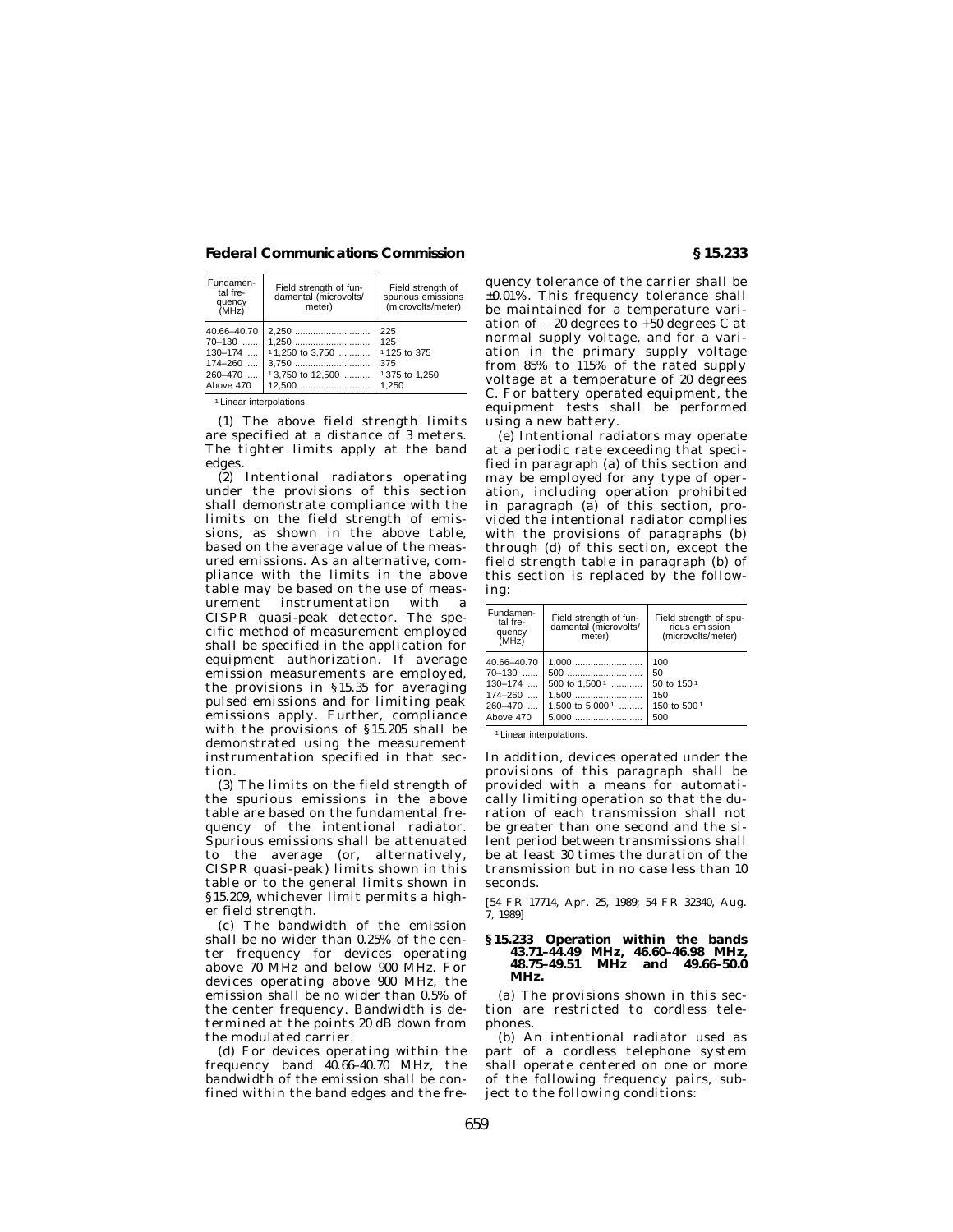**§ 15.233 47 CFR Ch. I (10–1–97 Edition)**

(1) Frequencies shall be paired as shown below, except that channel pairing for channels one through fifteen may be accomplished by pairing any of the fifteen base transmitter frequencies with any of the fifteen handset transmitter frequencies.

(2) Cordless telephones operating on channels one through fifteen must:

(i) Incorporate an automatic channel selection mechanism that will prevent establishment of a link on any occupied frequency; and

(ii) The box or an instruction manual which is included within the box which the individual cordless telephone is to be marketed shall contain information indicating that some cordless telephones operate at frequencies that may cause interference to nearby TVs and VCRs; to minimize or prevent such interference, the base of the cordless telephone should not be placed near or on top of a TV or VCR; and, if interference is experienced, moving the cordless telephone farther away from the TV or VCR will often reduce or eliminate the interference. A statement describing the means and procedures used to achieve automatic channel selection shall be provided in any application for equipment authorization of a cordless telephone operating on channels one through fifteen.

| Channel        | Base transmit-<br>ter (MHz) | Handset trans-<br>mitter (MHz) |
|----------------|-----------------------------|--------------------------------|
| 1              | 43.720                      | 48.760                         |
| $\overline{2}$ | 43.740                      | 48.840                         |
| 3              | 43.820                      | 48.860                         |
| 4              | 43.840                      | 48.920                         |
| 5              | 43.920                      | 49.020                         |
| 6              | 43.960                      | 49.080                         |
| 7              | 44.120                      | 49.100                         |
| 8              | 44.160                      | 49.160                         |
| 9              | 44.180                      | 49.200                         |
| 10             | 44.200                      | 49.240                         |
| 11             | 44.320                      | 49.280                         |
| 12             | 44.360                      | 49.360                         |
| 13             | 44.400                      | 49.400                         |
| 14             | 44.460                      | 49.460                         |
| 15             | 44.480                      | 49.500                         |
| 16             | 46.610                      | 49.670                         |
| 17             | 46.630                      | 49.845                         |
| 18             | 46.670                      | 49.860                         |
| 19             | 46.710                      | 49.770                         |
| 20             | 46.730                      | 49.875                         |
| 21             | 46.770                      | 49.830                         |
| 22             | 46.830                      | 49.890                         |
| 23             | 46.870                      | 49.930                         |
| 24             | 46.930                      | 49.990                         |
| 25             | 46.970                      | 49.970                         |

(c) The field strength of the fundamental emission shall not exceed 10,000 microvolts/meter at 3 meters. The emission limit in this paragraph is based on measurement instrumentation employing an average detector. The provisions in § 15.35 for limiting peak emissions apply.

(d) The fundamental emission shall be confined within a 20 kHz band and shall be centered on a carrier frequency shown above, as adjusted by the frequency tolerance of the transmitter at the time testing is performed. Modulation products outside of this 20 kHz band shall be attenuated at least 26 dB below the level of the unmodulated carrier or to the general limits in § 15.209, whichever permits the higher emission levels. Emissions on any frequency more than 20 kHz removed from the center frequency shall consist solely of unwanted emissions and shall not exceed the general radiated emission limits in § 15.209. Tests to determine compliance with these requirements shall be performed using an appropriate input signal as prescribed in §2.989 of this chapter.

(e) All emissions exceeding 20 microvolts/meter at 3 meters are to be reported in the application for certification.

(f) If the device provides for the connection of external accessories, including external electrical input signals, the device must be tested with the accessories attached. The emission tests shall be performed with the device and accessories configured in a manner which tends to produce the maximum level of emissions within the range of variations that can be expected under normal operating conditions.

(g) The frequency tolerance of the carrier signal shall be maintained within  $\pm 0.01\%$  of the operating frequency. The tolerance shall be maintained for a temperature variation of  $-20$  degrees C to  $+50$  degrees C at normal supply voltage, and for variation in the primary voltage from 85% to 115% of the rated supply voltage at a temperature of 20 degrees C. For battery operated equipment, the equipment tests shall be performed using a new battery.

(h) For cordless telephones that do not comply with § 15.214(d) of this part, the box or other package in which the individual cordless telephone is to be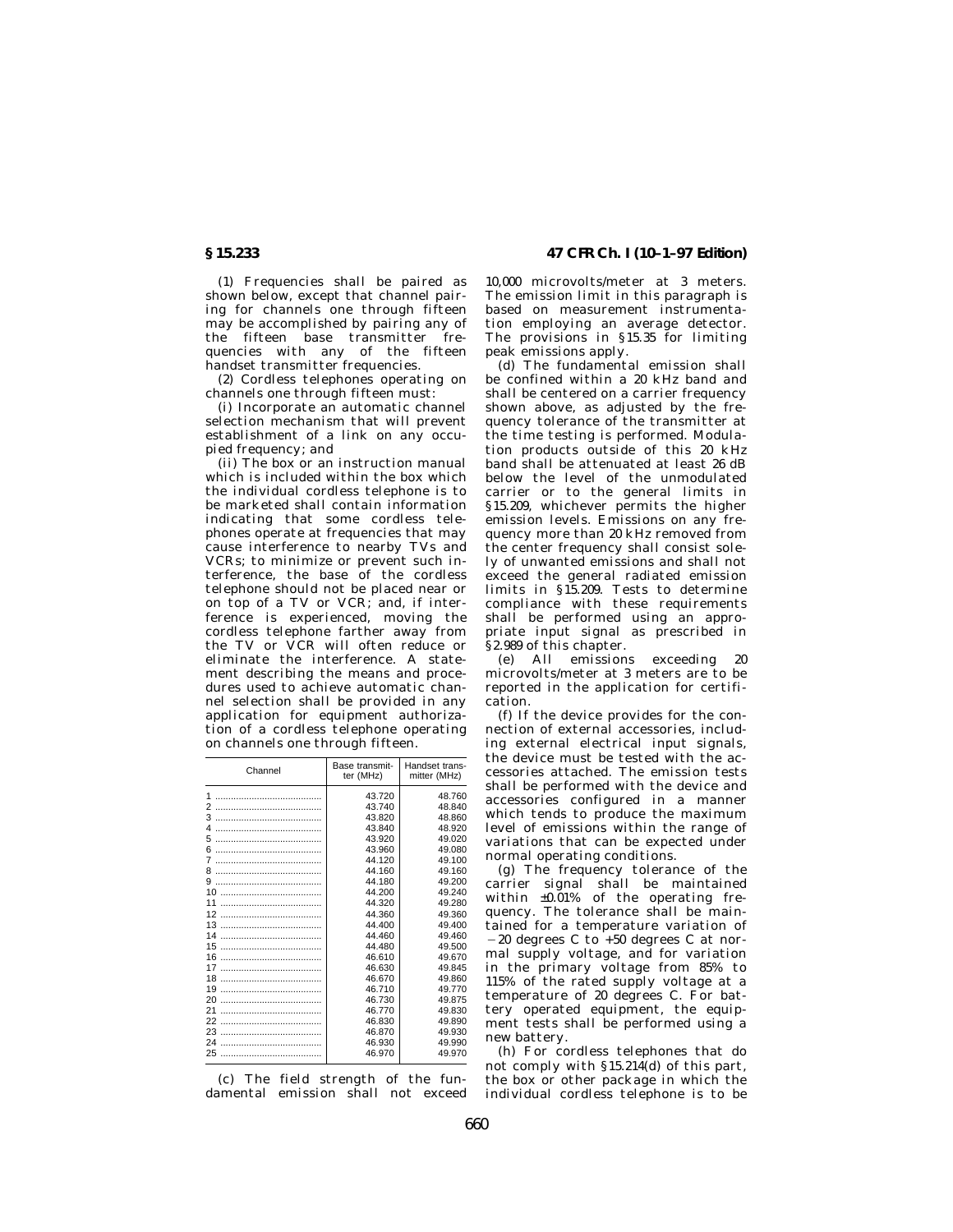marketed shall carry a statement in a prominent location, visible to the buyer before purchase, which reads as follows:

NOTICE: The base units of some cordless telephones may respond to other nearby units or to radio noise resulting in telephone calls being dialed through this unit without your knowledge and possibly calls being misbilled. In order to protect against such occurrences, this cordless telephone is provided with the following features: (to be completed by the responsible party).

An application for certification of a cordless telephone shall specify the complete text of the statement that will be carried on the package and indicate where, specifically, it will be located on the carton.

[54 FR 17714, Apr. 25, 1989; 54 FR 32340, Aug. 7, 1989, as amended at 56 FR 3785, Jan. 31, 1991; 56 FR 5659, Feb. 12, 1991; 60 FR 21985, May 4, 1995]

#### **§ 15.235 Operation within the band 49.82–49.90 MHz.**

(a) The field strength of any emission within this band shall not exceed 10,000 microvolts/meter at 3 meters. The emission limit in this paragraph is based on measurement instrumentation employing an average detector. The provisions in § 15.35 for limiting peak emissions apply.

(b) The field strength of any emissions appearing between the band edges and up to 10 kHz above and below the band edges shall be attenuated at least 26 dB below the level of the unmodulated carrier or to the general limits in § 15.209, whichever permits the higher emission levels. The field strength of any emissions removed by more than 10 kHz from the band edges shall not exceed the general radiated emission limits in § 15.209. All signals exceeding 20 microvolts/meter at 3 meters shall be reported in the application for certification.

(c) For a home-built intentional radiator, as defined in § 15.23(a), operating within the band 49.82–49.90 MHz, the following standards may be employed:

(1) The RF carrier and modulation products shall be maintained within the band 49.82–49.90 MHz.

(2) The total input power to the device measured at the battery or the power line terminals shall not exceed 100 milliwatts under any condition of modulation.

(3) The antenna shall be a single element, one meter or less in length, permanently mounted on the enclosure containing the device.

(4) Emissions outside of this band shall be attenuated at least 20 dB below the level of the unmodulated carrier.

(5) The regulations contained in § 15.23 of this part apply to intentional radiators constructed under the provisions of this paragraph.

(d) Cordless telephones are not permitted to operate under the provisions of this section.

## **§ 15.237 Operation in the bands 72.0– 73.0 MHz, 74.6–74.8 MHz and 75.2– 76.0 MHz.**

(a) The intentional radiator shall be restricted to use as an auditory assistance device.

(b) Emissions from the intentional radiator shall be confined within a band 200 kHz wide centered on the operating frequency. The 200 kHz band shall lie wholly within the above specified frequency ranges.

(c) The field strength of any emissions within the permitted 200 kHz band shall not exceed 80 millivolts/ meter at 3 meters. The field strength of any emissions radiated on any frequency outside of the specified 200 kHz band shall not exceed 1500 microvolts/ meter at 3 meters. The emission limits in this paragraph are based on measurement instrumentation employing an average detector. The provisions in § 15.35 for limiting peak emissions apply.

[54 FR 17714, Apr. 25, 1989, as amended at 57 FR 13048, Apr. 15, 1992]

#### **§ 15.239 Operation in the band 88–108 MHz.**

(a) Emissions from the intentional radiator shall be confined within a band 200 kHz wide centered on the operating frequency. The 200 kHz band shall lie wholly within the frequency range of 88–108 MHz.

(b) The field strength of any emissions within the permitted 200 kHz band shall not exceed 250 microvolts/ meter at 3 meters. The emission limit in this paragraph is based on measurement instrumentation employing an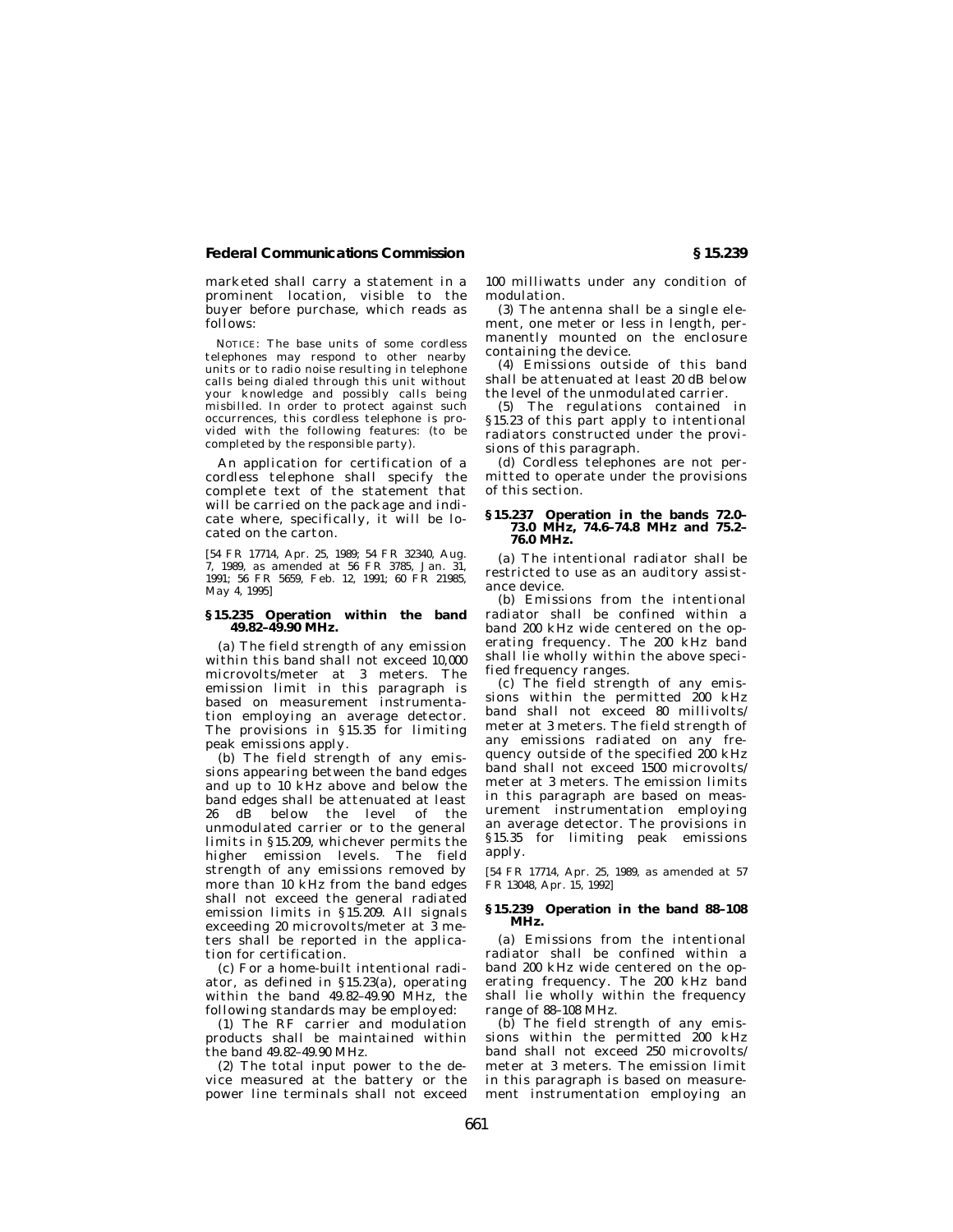average detector. The provisions in §15.35 for limiting peak emissions apply.

(c) The field strength of any emissions radiated on any frequency outside of the specified 200 kHz band shall not exceed the general radiated emission limits in §15.209.

(d) A custom built telemetry intentional radiator operating in the frequency band 88-108 MHz and used for experimentation by an educational institute need not be certified provided the device complies with the standards in this part and the educational institution notifies the Engineer in Charge of the local FCC office, in writing, in advance of operation, providing the following information:

(1) The dates and places where the device will be operated;

(2) The purpose for which the device will be used;

(3) A description of the device, including the operating frequency, RF power output, and antenna; and,

(4) A statement that the device complies with the technical provisions of this part.

[54 FR 17714, Apr. 25, 1989; 54 FR 32340, Aug. 7, 1989]

## **§ 15.241 Operation in the band 174–216 MHz.**

(a) Operation under the provisions of this section is restricted to biomedical telemetry devices.

(b) Emissions from the device shall be confined within a 200 kHz band which shall lie wholly within the frequency range of 174–216 MHz.

(c) The field strength of any emissions radiated within the specified 200 kHz band shall not exceed 1500 microvolts/meter at 3 meters. The field strength of emissions radiated on any frequency outside of the specified 200 kHz band shall not exceed 150 microvolts/meter at 3 meters. The emission limits in this paragraph are based on measurement instrumentation employing an average detector. The provisions in § 15.35 for limiting peak emissions apply.

## **§ 15.243 Operation in the band 890–940 MHz.**

(a) Operation under the provisions of this section is restricted to devices

**§ 15.241 47 CFR Ch. I (10–1–97 Edition)**

that use radio frequency energy to measure the characteristics of a material. Devices operated pursuant to the provisions of this section shall not be used for voice communications or the transmission of any other type of message.

(b) The field strength of any emissions radiated within the specified frequency band shall not exceed 500 microvolts/meter at 30 meters. The emission limit in this paragraph is based on measurement instrumentation employing an average detector. The provisions in § 15.35 for limiting peak emissions apply.

(c) The field strength of emissions radiated on any frequency outside of the specified band shall not exceed the general radiated emission limits in § 15.209.

(d) The device shall be self-contained with no external or readily accessible controls which may be adjusted to permit operation in a manner inconsistent with the provisions in this section. Any antenna that may be used with the device shall be permanently attached thereto and shall not be readily modifiable by the user.

#### **§ 15.245 Operation within the bands 902–928 MHz, 2435–2465 MHz, 5785– 5815 MHz, 10500–10550 MHz, and 24075–24175 MHz.**

(a) Operation under the provisions of this section is limited to intentional radiators used as field disturbance sensors, excluding perimeter protection systems.

(b) The field strength of emissions from intentional radiators operated within these frequency bands shall comply with the following:

| Fundamental frequency (MHz) | Field<br>strength of<br>fundamental<br>(millivolts/<br>meter) | Field<br>strength of<br>harmonics<br>(millivolts/<br>meter) |
|-----------------------------|---------------------------------------------------------------|-------------------------------------------------------------|
|                             | 500                                                           | 1.6                                                         |
|                             | 500                                                           | 1.6                                                         |
|                             | 500                                                           | 1.6                                                         |
|                             | 2500                                                          | 25.0                                                        |
| 24075-24175                 | 2500                                                          | 25.0                                                        |

(1) Regardless of the limits shown in the above table, harmonic emissions in the restricted bands below 17.7 GHz, as specified in § 15.205, shall not exceed the field strength limits shown in § 15.209. Harmonic emissions in the restricted bands at and above 17.7 GHz shall not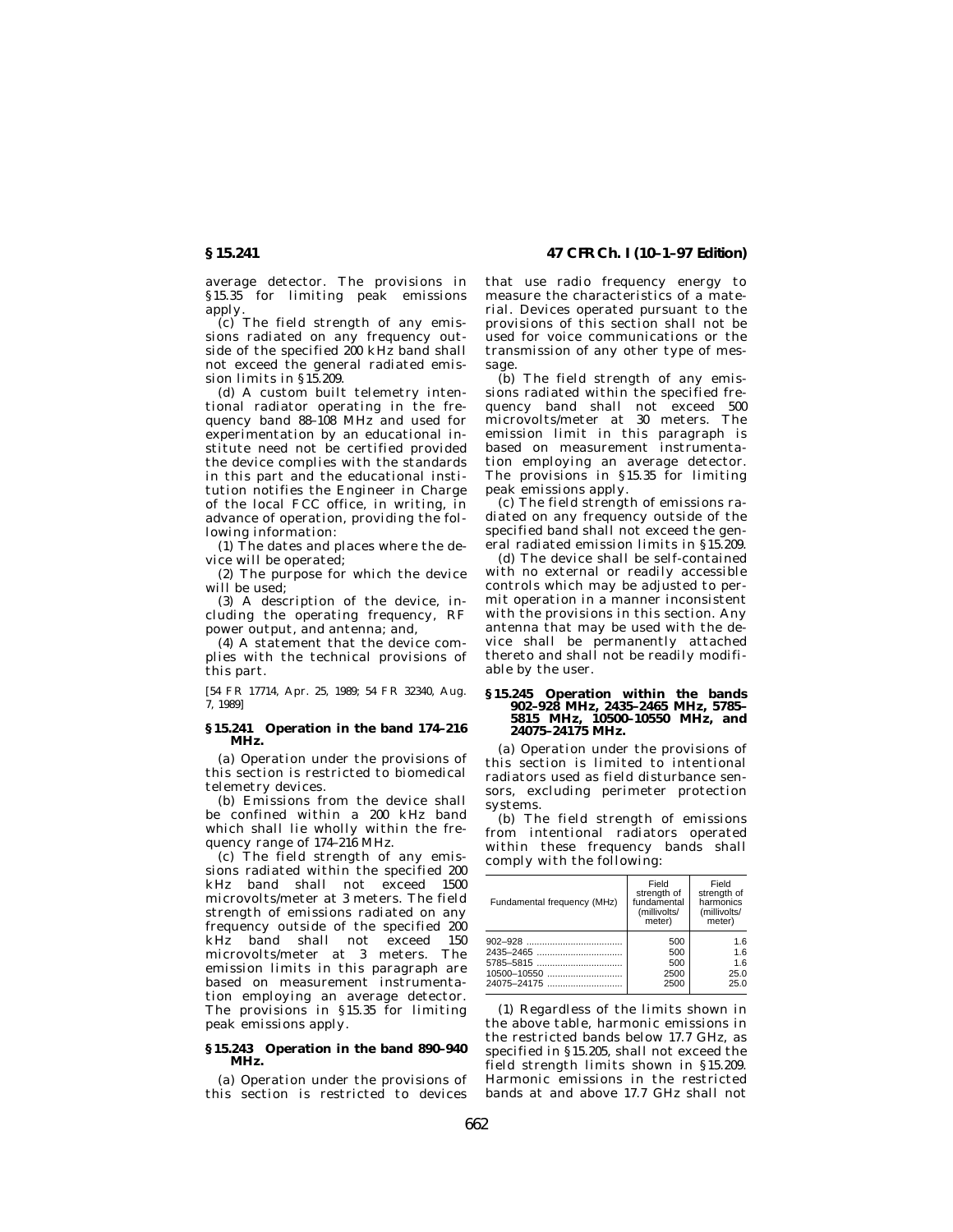exceed the following field strength limits:

(i) For field disturbance sensors designed for use only within a building or to open building doors, 25.0 mV/m.

(ii) For all other field disturbance sensors, 7.5 mV/m.

(iii) Field disturbance sensors designed to be used in motor vehicles or aircraft must include features to prevent continuous operation unless their emissions in the restricted bands fully comply with the limits given in § 15.209. Continuous operation of field disturbance sensors designed to be used in farm equipment, vehicles such as fork lifts that are intended primarily for use indoors or for very specialized operations, or railroad locomotives, railroad cars and other equipment which travels on fixed tracks is permitted. A field disturbance sensor will be considered not to be operating in a continuous mode if its operation is limited to specific activities of limited duration (e.g., putting a vehicle into reverse gear, activating a turn signal, etc.).

(2) Field strength limits are specified at a distance of  $\overline{3}$  meters.

(3) Emissions radiated outside of the specified frequency bands, except for harmonics, shall be attenuated by at least 50 dB below the level of the fundamental or to the general radiated emission limits in § 15.209, whichever is the lesser attenuation.

(4) The emission limits shown above are based on measurement instrumentation employing an average detector. The provisions in § 15.35 for limiting peak emissions apply.

[54 FR 17714, Apr. 25, 1989, as amended at 55 FR 46792, Nov. 7, 1990; 61 FR 42558, Aug. 16, 1996]

#### **§ 15.247 Operation within the bands 902–928 MHz, 2400–2483.5 MHz, and 5725–5850 MHz.**

(a) Operation under the provisions of this section is limited to frequency hopping and direct sequence spread spectrum intentional radiators that comply with the following provisions:

(1) Frequency hopping systems shall have hopping channel carrier frequencies separated by a minimum of 25 kHz or the 20 dB bandwidth of the hopping channel, whichever is greater. The system shall hop to channel fre-

quencies that are selected at the system hopping rate from pseudorandomly ordered list of hopping frequencies. Each frequency must be used equally on the average by each transmitter. The system receivers shall have input bandwidths that match the hopping channel bandwidths of their corresponding transmitters and shall shift frequencies in synchronization with the transmitted signals.

(i) For frequency hopping systems operating in the 902–928 MHz band: if the 20 dB bandwidth of the hopping channel is less than 250 kHz, the system shall use at least 50 hopping frequencies and the average time of occupancy on any frequency shall not be greater than 0.4 seconds within a 20 second period; if the 20 dB bandwidth of the hopping channel is 250 kHz or greater, the system shall use at least 25 hopping frequencies and the average time of occupancy on any frequency shall not be greater than 0.4 seconds within a 10 second period. The maximum allowed 20 dB bandwidth of the hopping channel is 500 kHz.

(ii) Frequency hopping systems operating in the 2400–2483.5 MHz and 5725– 5850 MHz bands shall use at least 75 hopping frequencies. The maximum 20 dB bandwidth of the hopping channel is 1 MHz. The average time of occupancy on any frequency shall not be greater than 0.4 seconds within a 30 second period.

(2) For direct sequence systems, the minimum 6 dB bandwidth shall be at least 500 kHz.

(b) The maximum peak output power of the intentional radiator shall not exceed the following:

(1) For frequency hopping systems operating in the 2400–2483.5 MHz or 5725–5850 MHz band and for all direct sequence systems: 1 watt.

(2) For frequency hopping systems operating in the 902–928 MHz band: 1 watt for systems employing at least 50 hopping channels; and, 0.25 watts for systems employing less than 50 hopping channels, but at least 25 hopping channels, as permitted under paragraph  $(a)(1)(i)$  of this section.

(3) Except as shown in paragraphs  $(b)(3)$  (i), (ii) and (iii) of this section, if transmitting antennas of directional gain greater than 6 dBi are used the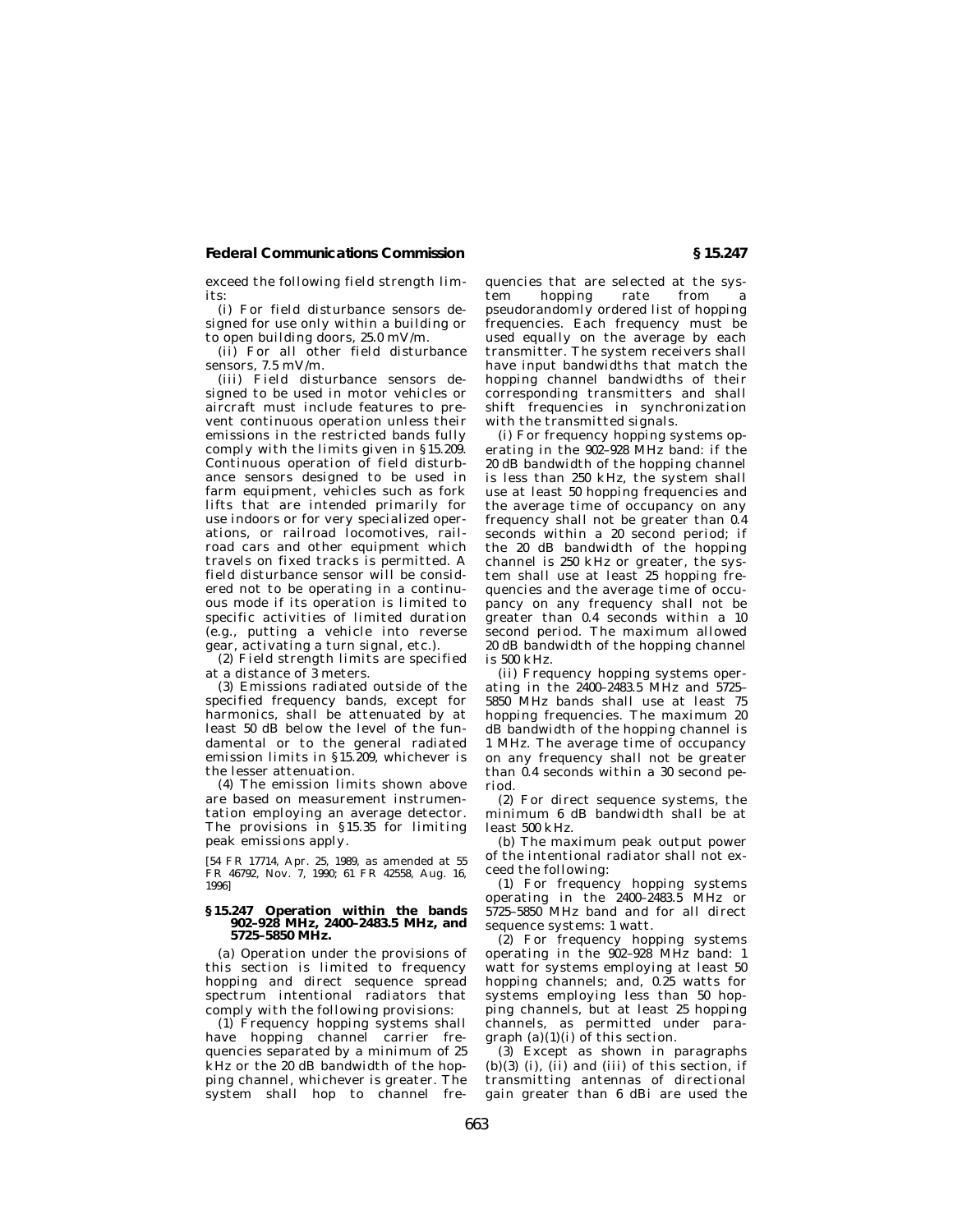peak output power from the intentional radiator shall be reduced below the stated values in paragraphs  $(b)(1)$ or (b)(2) of this section, as appropriate, by the amount in dB that the directional gain of the antenna exceeds 6 dBi.

(i) Systems operating in the 2400– 2483.5 MHz band that are used exclusively for fixed, point-to-point operations may employ transmitting antennas with directional gain greater than 6 dBi provided the maximum peak output power of the intentional radiator is reduced by 1 dB for every 3 dB that the directional gain of the antenna exceeds 6 dBi.

(ii) Systems operating in the 5725– 5850 MHz band that are used exclusively for fixed, point-to-point operations may employ transmitting antennas with directional gain greater than 6 dBi without any corresponding reduction in transmitter peak output power.

(iii) Fixed, point-to-point operation, as used in paragraphs  $(b)(3)(i)$  and  $(b)(3)(ii)$  of this section, excludes the use of point-to-multipoint systems, omnidirectional applications, and multiple co-located intentional radiators transmitting the same information. The operator of the spread spectrum intentional radiator or, if the equipment is professionally installed, the installer is responsible for ensuring that the system is used exclusively for fixed, point-to-point operations. The instruction manual furnished with the intentional radiator shall contain language in the installation instructions informing the operator and the installer of this responsibility.

(4) Systems operating under the provisions of this section shall be operated in a manner that ensures that the public is not exposed to radio frequency energy levels in excess of the Commission's guidelines. See § 1.1307(b)(1) of this chapter.

(c) In any 100 kHz bandwidth outside the frequency band in which the spread spectrum intentional radiator is operating, the radio frequency power that is produced by the intentional radiator shall be at least 20 dB below that in the 100 kHz bandwidth within the band that contains the highest level of the desired power, based on either an RF

**§ 15.247 47 CFR Ch. I (10–1–97 Edition)**

conducted or a radiated measurement. Attenuation below the general limits specified in  $$15.209(a)$  is not required. In addition, radiated emissions which fall in the restricted bands, as defined in § 15.205(a), must also comply with the radiated emission limits specified in §15.209(a) (see §15.205(c)).

(d) For direct sequence systems, the peak power spectral density conducted from the intentional radiator to the antenna shall not be greater than 8 dBm in any 3 kHz band during any time interval of continuous transmission.

(e) The processing gain of a direct sequence system shall be at least 10 dB. The processing gain represents the improvement to the received signal-tonoise ratio, after filtering to the information bandwidth, from the spreading/ despreading function. The processing gain may be determined using one of the following methods:

(1) As measured at the demodulated output of the receiver: the ratio in dB of the signal-to-noise ratio with the system spreading code turned off to the signal-to-noise ratio with the system spreading code turned on.

(2) As measured using the CW jamming margin method: a signal generator is stepped in 50 kHz increments across the passband of the system, recording at each point the generator level required to produce the recommended Bit Error Rate (BER). This level is the jammer level. The output power of the intentional radiator is measured at the same point. The jammer to signal ratio (J/S) is then calculated, discarding the worst 20% of the J/S data points. The lowest remaining J/S ratio is used to calculate the processing gain, as follows:  $Gp = (S/N)$  $\overrightarrow{0}$  + Mj + Lsys, where Gp = processing gain of the system,  $(S/N)$  o = signal to noise ratio required for the chosen BER,  $Mj = J/S$  ratio, and Lsys = system losses. Note that total losses in a system, including intentional radiator and receiver, should be assumed to be no more than 2 dB.

(f) Hybrid systems that employ a combination of both direct sequence and frequency hopping modulation techniques shall achieve a processing gain of at least 17 dB from the combined techniques. The frequency hopping operation of the hybrid system,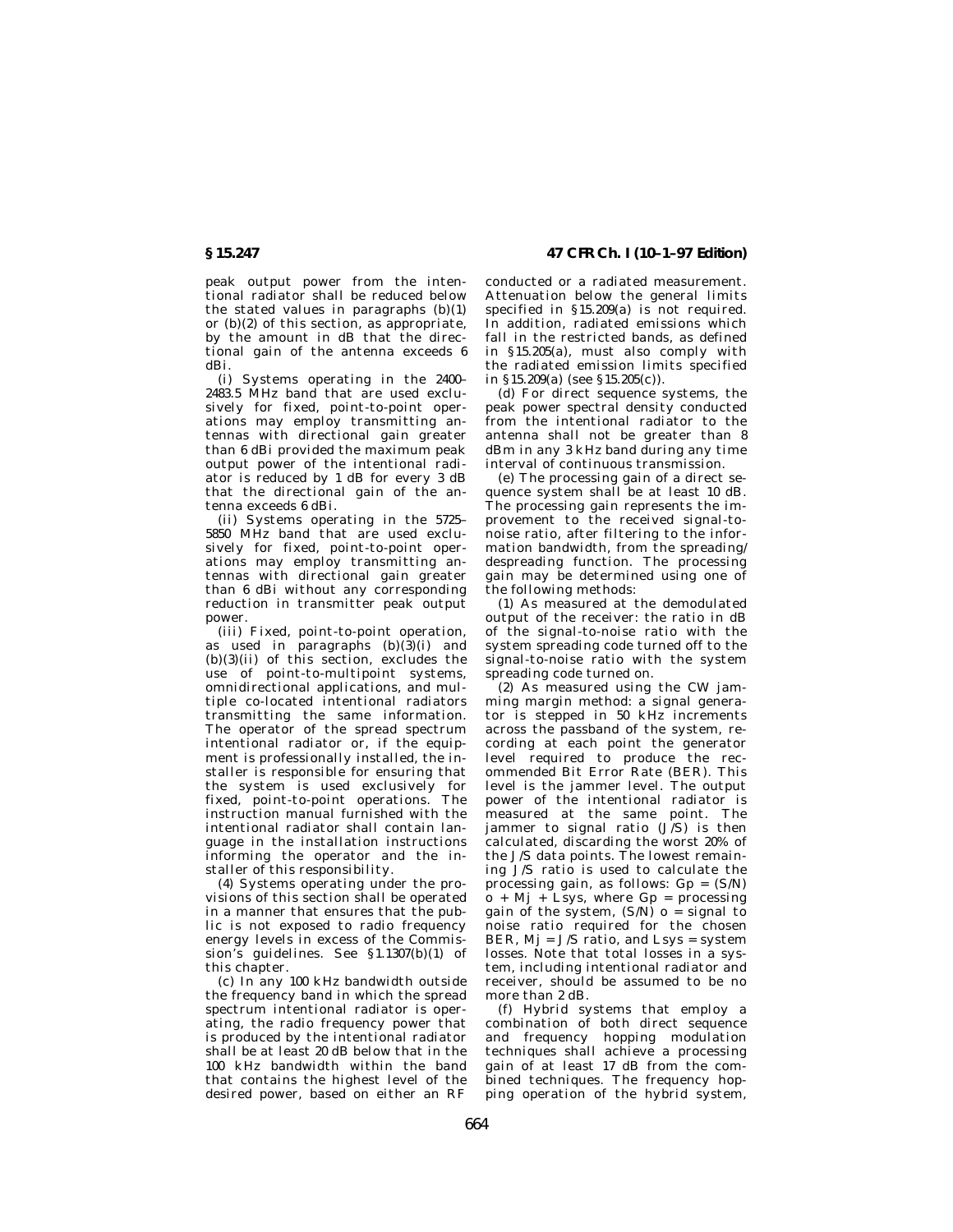with the direct sequence operation turned off, shall have an average time of occupancy on any frequency not to exceed 0.4 seconds within a time period in seconds equal to the number of hopping frequencies employed multiplied by 0.4. The direct sequence operation of the hybrid system, with the frequency hopping operation turned off, shall comply with the power density requirements of paragraph (d) of this section.

(g) Frequency hopping spread spectrum systems are not required to employ all available hopping channels during each transmission. However, the system, consisting of both the transmitter and the receiver, must be designed to comply with all of the regulations in this section should the transmitter be presented with a continuous data (or information) stream. In addition, a system employing short transmission bursts must comply with the definition of a frequency hopping system and must distribute its transmissions over the minimum number of hopping channels specified in this section.

(h) The incorporation of intelligence within a frequency hopping spread spectrum system that permits the system to recognize other users within the spectrum band so that it individually and independently chooses and adapts its hopsets to avoid hopping on occupied channels is permitted. The coordination of frequency hopping systems in any other manner for the express purpose of avoiding the simultaneous occupancy of individual hopping frequencies by multiple transmitters is not permitted.

NOTE: Spread spectrum systems are sharing these bands on a noninterference basis with systems supporting critical Government requirements that have been allocated the usage of these bands, secondary only to ISM equipment operated under the provisions of part 18 of this chapter. Many of these Government systems are airborne radiolocation systems that emit a high EIRP which can cause interference to other users. Also, investigations of the effect of spread spectrum interference to U. S. Government operations in the 902–928 MHz band may require a future decrease in the power limits allowed for spread spectrum operation.

[54 FR 17714, Apr. 25, 1989, as amended at 55 FR 28762, July 13, 1990; 62 FR 26242, May 13, 1997]

# **§ 15.249 Operation within the bands 902–928 MHz, 2400–2483.5 MHz, 5725–5875 MHZ, and 24.0–24.25 GHz.**

(a) The field strength of emissions from intentional radiators operated within these frequency bands shall comply with the following:

| Fundamental frequency | Field<br>strength of<br>fundamental<br>(millivolts/<br>meter) | Field<br>strength of<br>harmonics<br>(microvolts/<br>meter) |
|-----------------------|---------------------------------------------------------------|-------------------------------------------------------------|
| 902-928 MHz           | 50                                                            | 500                                                         |
| 2400-2483.5 MHz       | 50                                                            | 500                                                         |
| 5725-5875 MHz         | 50                                                            | 500                                                         |
| 24.0-24.25 GHz        | 250                                                           | 2500                                                        |

(b) Field strength limits are specified at a distance of  $\overline{3}$  meters.

(c) Emissions radiated outside of the specified frequency bands, except for harmonics, shall be attenuated by at least 50 dB below the level of the fundamental or to the general radiated emission limits in § 15.209, whichever is the lesser attenuation.

(d) As shown in § 15.35(b), for frequencies above 1000 MHz, the above field strength limits are based on average limits. However, the peak field strength of any emission shall not exceed the maximum permitted average limits specified above by more than 20 dB under any condition of modulation.

(e) Parties considering the manufacture, importation, marketing or operation of equipment under this section should also note the requirement in  $§15.37(d).$ 

[54 FR 17714, Apr. 25, 1989, as amended at 55 FR 25095, June 20, 1990]

#### **§ 15.251 Operation within the bands 2.9–3.26 GHz, 3.267–3.332 GHz, 3.339– 3.3458 GHz, and 3.358–3.6 GHz.**

(a) Operation under the provisions of this section is limited to automatic vehicle identification systems (AVIS) which use swept frequency techniques for the purpose of automatically identifying transportation vehicles.

(b) The field strength anywhere within the frequency range swept by the signal shall not exceed 3000 microvolts/ meter/MHz at 3 meters in any direction. Further, an AVIS, when in its operating position, shall not produce a field strength greater than 400 microvolts/meter/MHz at 3 meters in any direction within ±10 degrees of the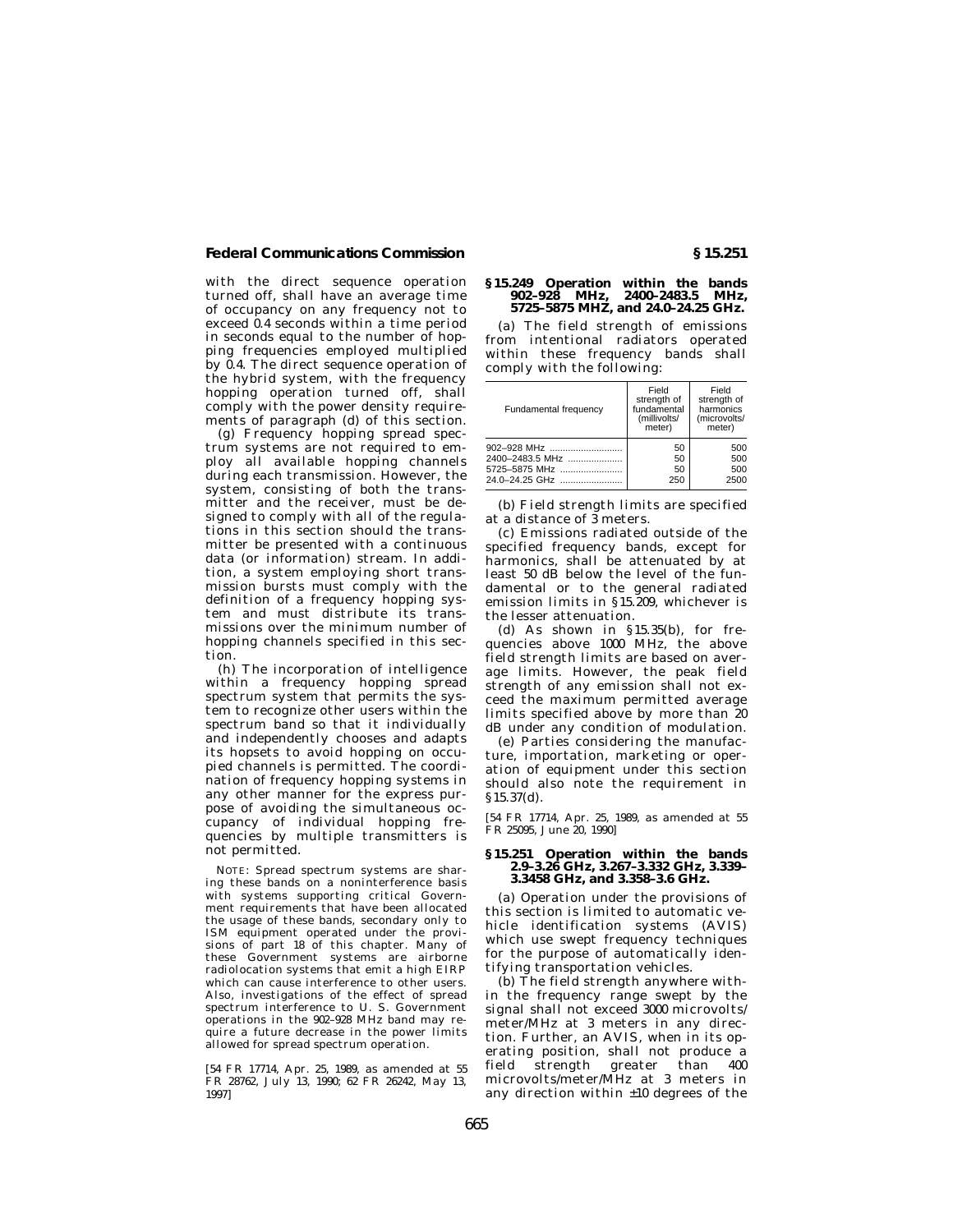# **§ 15.253 47 CFR Ch. I (10–1–97 Edition)**

horizontal plane. In addition to the provisions of § 15.205, the field strength of radiated emissions outside the frequency range swept by the signal shall be limited to a maximum of 100 microvolts/meter/MHz at 3 meters, measured from 30 MHz to 20 GHz for the complete system. The emission limits in this paragraph are based on measurement instrumentation employing an average detector. The provisions in § 15.35 for limiting peak emissions apply.

(c) The minimum sweep repetition rate of the signal shall not be lower than 4000 sweeps per second, and the maximum sweep repetition rate of the signal shall not exceed 50,000 sweeps per second.

(d) An AVIS shall employ a horn antenna or other comparable directional antenna for signal emission.

(e) Provision shall be made so that signal emission from the AVIS shall occur only when the vehicle to be identified is within the radiated field of the system.

(f) In addition to the labelling requirements in § 15.19(a), the label attached to the AVIS transmitter shall contain a third statement regarding operational conditions, as follows:

\* \* \* and, (3) during use this device (the antenna) may not be pointed within ±\*\* degrees of the horizontal plane.

The double asterisks in condition three (\*\*) shall be replaced by the responsible party with the angular pointing restriction necessary to meet the horizontal emission limit specified in paragraph (b).

(g) In addition to the information required in subpart J of part 2, the application for certification shall contain:

(1) Measurements of field strength per MHz along with the intermediate frequency of the spectrum analyzer or equivalent measuring receiver;

(2) The angular separation between the direction at which maximum field strength occurs and the direction at which the field strength is reduced to 400 microvolts/meter/MHz at 3 meters;

(3) A photograph of the spectrum analyzer display showing the entire swept frequency signal and a calibrated scale for the vertical and horizontal axes; the spectrum analyzer settings that

were used shall be labelled on the photograph; and,

(4) The results of the frequency search for spurious and sideband emissions from 30 MHz to 20 GHz, exclusive of the swept frequency band, with the measuring instrument as close as possible to the unit under test.

[54 FR 17714, Apr. 25, 1989; 54 FR 32340, Aug. 7, 1989]

### **§ 15.253 Operation within the bands 46.7–46.9 GHz and 76.0–77.0 GHz.**

(a) Operation within the bands 46.7– 46.9 GHz and 76.0–77.0 GHz is restricted to vehicle-mounted field disturbance sensors used as vehicle radar systems. The transmission of additional information, such as data, is permitted provided the primary mode of operation is as a vehicle-mounted field disturbance sensor. Operation under the provisions of this section is not permitted on aircraft or satellites.

(b) The radiated emission limits within the bands 46.7–46.9 GHz and 76.0– 77.0 GHz are as follows:

(1) If the vehicle is not in motion, the power density of any emission within the bands specified in this section shall not exceed 200 nW/cm2 at a distance of 3 meters from the exterior surface of the radiating structure.

(2) For forward-looking vehiclemounted field disturbance sensors, if the vehicle is in motion the power density of any emission within the bands specified in this section shall not exceed 60 µW/cm2 at a distance of 3 meters from the exterior surface of the radiating structure.

(3) For side-looking or rear-looking vehicle-mounted field disturbance sensors, if the vehicle is in motion the power density of any emission within the bands specified in this section shall not exceed 30  $\upmu \mathrm{W/cm^{\,2}}$  at a distance of 3 meters from the exterior surface of the radiating structure.

(c) The power density of any emissions outside the operating band shall consist solely of spurious emissions and shall not exceed the following:

(1) For vehicle-mounted field disturbance sensors operating in the band 46.7– 46.9 GHz: 2 pW/cm2 at a distance of 3 meters from the exterior surface of the radiating structure.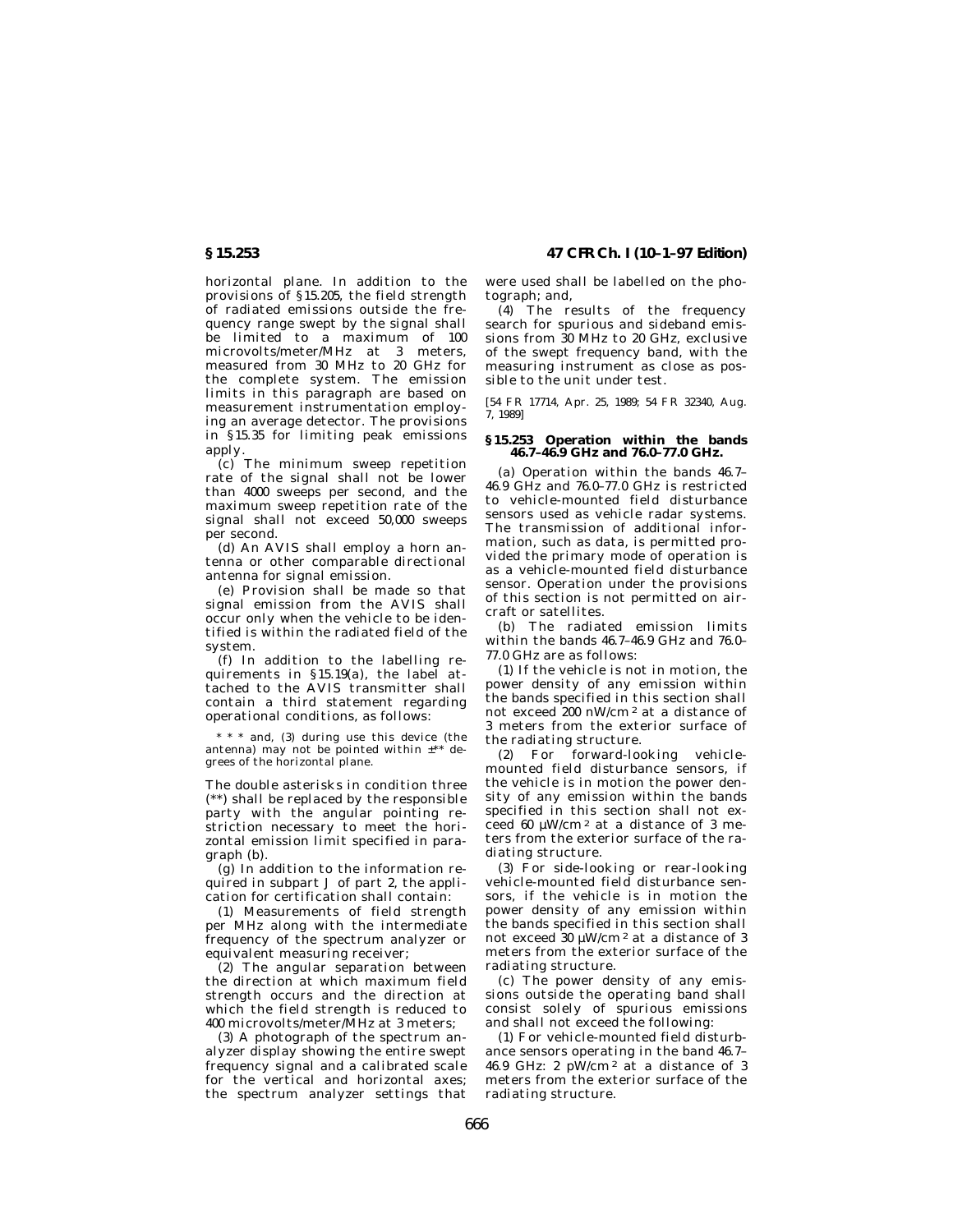(2) For forward-looking vehiclemounted field disturbance sensors operating in the band 76-77 GHz:  $600 \text{ pW}$ cm2 at a distance of 3 meters from the exterior surface of the radiating structure.

(3) For side-looking or rear-looking vehicle-mounted field disturbance sensors operating in the band 76–77 GHz: 300 pW/cm2 at a distance of 3 meters from the exterior surface of the radiating structure.

(4) Radiated emissions below 40 GHz shall not exceed the general limits in §15.209.

(d) The provisions in § 15.35 limiting peak emissions apply.

(e) Fundamental emissions must be contained within the frequency bands specified in this section during all conditions of operation. Equipment is presumed to operate over the temperature range  $-20$  to  $+50$  degrees celsius with an input voltage variation of 85% to 115% of rated input voltage, unless justification is presented to demonstrate otherwise.

(f) Regardless of the power density levels permitted under this section, devices operating under the provisions of this section are subject to the radiofrequency radiation exposure requirements specified in §§ 1.1307(b), 2.1091 and 2.1093 of this chapter, as appropriate. Applications for equipment authorization of devices operating under this section must contain a statement confirming compliance with these requirements for both fundamental emissions and unwanted emissions. Technical information showing the basis for this statement must be submitted to the Commission upon request.

[61 FR 14503, Apr. 2, 1996, as amended at 61 FR 41018, Aug. 7, 1996]

### **§ 15.255 Operation within the band 59.0–64.0 GHz.**

(a) Operation under the provisions of this section is not permitted for the following products:

(1) Equipment used on aircraft or satellites; and

(2) Field disturbance sensors, including vehicle radar systems, unless the field disturbance sensors are employed for fixed operation. For the purposes of this section, the reference to fixed operation includes field disturbance sensors installed in fixed equipment, even if the sensor itself moves within the equipment.

(b) Within the 59–64 GHz band, emission levels shall not exceed the following:

(1) For products other than fixed field disturbance sensors, the power density of any emission shall not exceed  $9 \mu \text{W}$ / cm2 at a distance of 3 meters;

(2) For fixed field disturbance sensors that occupy 500 MHz or less of bandwidth and that are contained wholly within the frequency band 61.0–61.5 GHz, the power density of any emission within the band 61.0–61.5 GHz shall not exceed 9 µW/cm2 at a distance of 3 meters and the power density of any emission outside of the 61.0–61.5 GHz band, but still within the 59–64 GHz band, shall not exceed 9 nW/cm2 at a distance of 3 meters; and

(3) For fixed field disturbance sensors other than those operating under the provisions of paragraph  $(b)(2)$  of this section, the peak transmitter output power shall not exceed 0.1 mW and the peak power density shall not exceed 9 nW/cm2 at a distance of 3 meters.

NOTE TO PARAGRAPH (B): Equipment may be authorized and operated on an interim basis under the provisions of this section provided it complies with the Spectrum Etiquette parameters contained in the December 13, 1996 submission from the Millimeter Wave Communications Working Group in ET Docket 94–124. Copies of the submission are available for inspection at the Federal Communications Commission Reference Center (Room 239), 1919 M Street, N.W., Washington, D.C., and may also be purchased from the Federal Communications Commission's duplication contractor, International Transcription Service, (202) 857–3800, 1231 20th Street, N.W., Washington, D.C. 20036. The submission is also available for viewing on the FCC's internet website [http://www.fcc.gov/oet/ dockets/et94–124/].

(c) The power density of any emissions outside the 59.0–64.0 GHz band shall consist solely of spurious emissions and shall not exceed 90 pW/cm2 at a distance of 3 meters. The levels of the spurious emissions shall not exceed the level of the fundamental emission.

(d) Radiated emissions below 40 GHz shall not exceed the general limits in §15.209.

(e) The provisions in § 15.35 limiting peak emissions apply.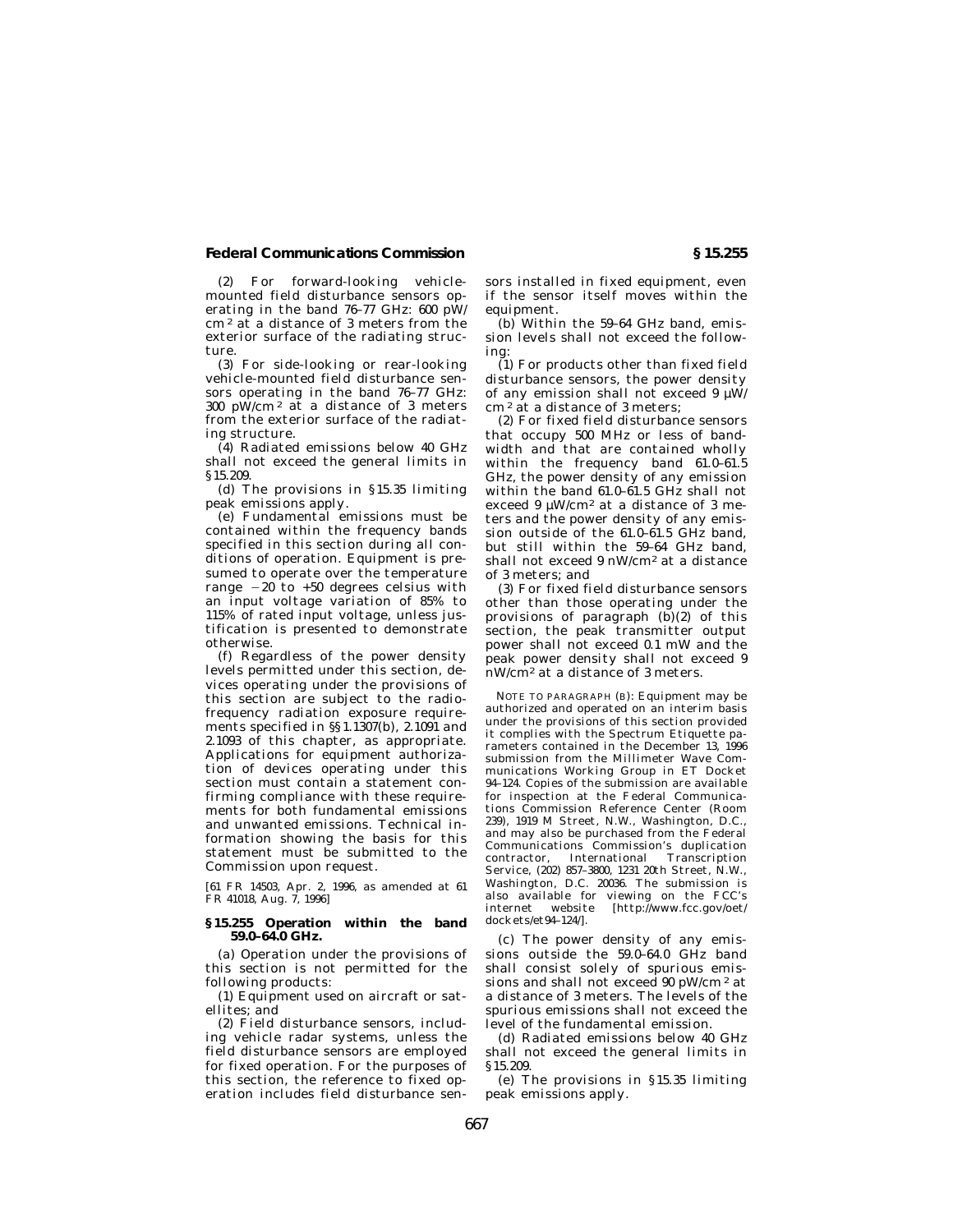(f) Fundamental emissions must be contained within the frequency bands specified in this section during all conditions of operation. Equipment is presumed to operate over the temperature range  $-20$  to  $+50$  degrees celsius with an input voltage variation of 85% to 115% of rated input voltage, unless justification is presented to demonstrate otherwise.

(g) Regardless of the power density levels permitted under this section, devices operating under the provisions of this section are subject to the radiofrequency radiation exposure requirements specified in §§ 1.1307(b), 2.1091 and 2.1093 of this chapter, as appropriate. Applications for equipment authorization of devices operating under this section must contain a statement confirming compliance with these requirements for both fundamental emissions and unwanted emissions. Technical information showing the basis for this statement must be submitted to the Commission upon request.

[61 FR 14503, Apr. 2, 1996, as amended at 61 FR 41018, Aug. 7, 1996; 62 FR 45333, Aug. 27, 1997]

EFFECTIVE DATE NOTE: At 61 FR 14503, Apr. 2, 1996, § 15.255 was added and stayed indefinitely, effective May 2, 1996.

## **Subpart D—Unlicensed Personal Communications Service Devices**

SOURCE: 58 FR 59180, Nov. 8, 1993, unless otherwise noted.

## **§ 15.301 Scope.**

This subpart sets out the regulations for unlicensed personal communications services (PCS) devices operating in the 1910–1930 MHz and 2390–2400 MHz frequency bands.

[60 FR 13073, Mar. 10, 1995]

## **§ 15.303 Definitions.**

(a) *Asynchronous devices.* Devices that transmit RF energy at irregular time intervals, as typified by local area network data systems.

(b) *Coordinatable PCS device.* PCS devices whose geographical area of operation is sufficiently controlled either by necessity of operation with a fixed infrastructure or by disabling mechanisms to allow adequate coordination

**§ 15.301 47 CFR Ch. I (10–1–97 Edition)**

of their locations relative to incumbent fixed microwave facilities.

(c) *Emission bandwidth.* For purposes of this subpart the emission bandwidth shall be determined by measuring the width of the signal between two points, one below the carrier center frequency and one above the carrier center frequency, that are 26 dB down relative to the maximum level of the modulated carrier. Compliance with the emissions limits is based on the use of measurement instrumentation employing a peak detector function with an instrument resolutions bandwidth approximately equal to 1.0 percent of the emission bandwidth of the device under measurement.

(d) *Isochronous devices.* Devices that transmit at a regular interval, typified by time-division voice systems.

(e) *Noncoordinatable PCS device.* A PCS device that is capable of randomly roaming and operating in geographic areas containing incumbent microwave facilities such that operation of the PCS device will potentially cause harmful interference to the incumbent microwave facilities.

(f) *Peak transmit power.* The peak power output as measured over an interval of time equal to the frame rate or transmission burst of the device under all conditions of modulation. Usually this parameter is measured as a conducted emission by direct connection of a calibrated test instrument to the equipment under test. If the device cannot be connected directly, alternative techniques acceptable to the Commission may be used.

(g) *Personal Communications Services (PCS) Devices [Unlicensed].* Intentional radiators operating in the frequency bands 1910-1930 MHz and 2390-2400 MHz that provide a wide array of mobile and ancillary fixed communication services to individuals and businesses.

(h) *Spectrum window.* An amount of spectrum equal to the intended emission bandwidth in which operation is desired.

(i) *Sub-band.* For purposes of this subpart the term sub-band refers to the spectrum allocated for isochronous or asynchronous transmission.

(j) Thermal noise power. The noise power in watts defined by the formula N=kTB where N is the noise power in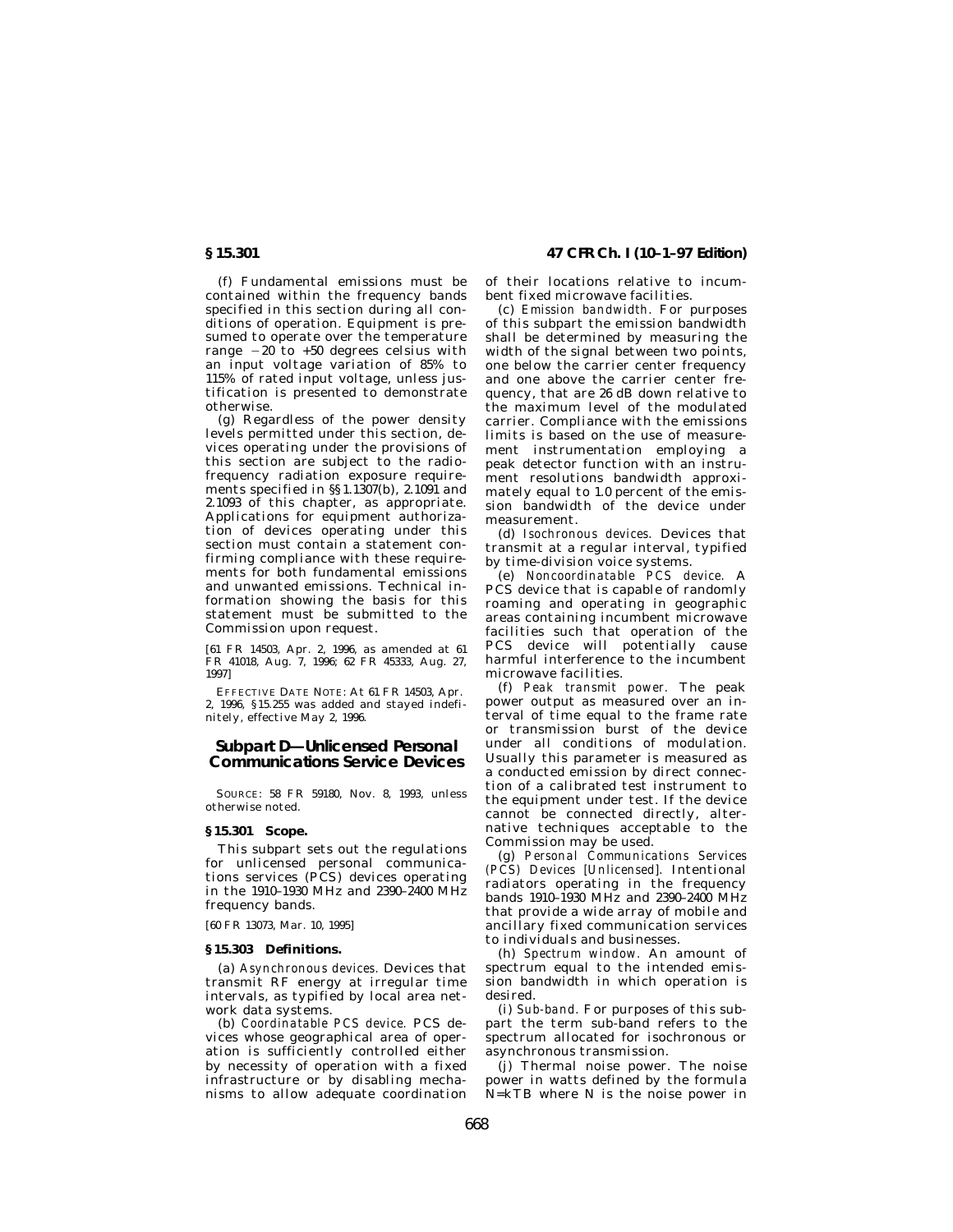watts, K is Boltzmann's constant, T is the absolute temperature in degrees Kelvin (e.g.,  $295 \text{°K}$ ) and B is the emission bandwidth of the device in hertz.

(k) *Time window.* An interval of time in which transmission is desired.

[58 FR 59180, Nov. 8, 1993, as amended at 59 FR 32852, June 24, 1994; 60 FR 13073, Mar. 10, 1995]

### **§ 15.305 Equipment authorization requirement.**

PCS devices operating under this subpart shall be certified by the Commission under the procedures in subpart J of part 2 of this chapter before marketing. The application for certification must contain sufficient information to demonstrate compliance with the requirements of this subpart.

#### **§ 15.307 Coordination with fixed microwave service.**

(a) UTAM, Inc. is designated to coordinate and manage the transition of the 1910–1930 MHz band from the Private Operational-Fixed Microwave Service (OFS) operating under part 101 of this chapter to unlicensed PCS operations,

(b) Each application for certification of equipment operating under the provisions of this subpart must be accompanied by an affidavit from UTAM, Inc. certifying that the applicant is a participating member of UTAM, Inc. In the event a grantee fails to fulfill the obligations attendant to participation in UTAM, Inc., the Commission may invoke administrative sanctions as necessary to preclude continued marketing and installation of devices covered by the grant of certification, including but not limited to revoking certification.

(c) An application for certification of a PCS device that is deemed by UTAM, Inc. to be noncoordinatable will not be accepted until the Commission announces that a need for coordination no longer exists.

(d)  $\overrightarrow{A}$  coordinatable PCS device is required to incorporate means that ensure that it cannot be activated until its location has been coordinated by UTAM, Inc. The application for certification shall contain an explanation of all measures taken to prevent unauthorized operation. This explanation

shall include all procedural safeguards, such as the mandatory use of licensed technicians to install the equipment, and a complete description of all technical features controlling activation of the device.

(e) A coordinatable PCS device shall incorporate an automatic mechanism for disabling operation in the event it is moved outside the geographic area where its operation has been coordinated by UTAM, Inc. The application for certification shall contain a full description of the safeguards against unauthorized relocation and must satisfy the Commission that the safeguards cannot be easily defeated.

(f) At such time as the Commission deems that the need for coordination between unlicensed PCS operations and existing Part 101 Private Operational-Fixed Microwave Services ceases to exist, the disabling mechanism required by paragraph (e) of this section will no longer be required.

(g) Operations under the provisions of this subpart are required to protect systems in the Private Operational-Fixed Microwave Service operating within the 1850–1990 MHz band until the dates and conditions specified in §§101.69 through 101.73 of this chapter for termination of primary status. Interference protection is not required for part 101 stations in this band licensed on a secondary basis.

(h) The operator of a PCS device that is relocated from the coordinated area specified by UTAM, Inc., must cease operating the device until coordination for the new location is verified by UTAM, Inc.

[58 FR 59180, Nov. 8, 1993, as amended at 59 FR 32852, June 24, 1994; 60 FR 27425, May 24, 1995; 61 FR 29689, June 12, 1996]

#### **§ 15.309 Cross reference.**

(a) The provisions of subpart A of this part apply to unlicensed PCS devices, except where specific provisions are contained in subpart D.

(b) The requirements of subpart D apply only to the radio transmitter contained in the PCS device. Other aspects of the operation of a PCS device may be subject to requirements contained elsewhere in this chapter. In particular, a PCS device that includes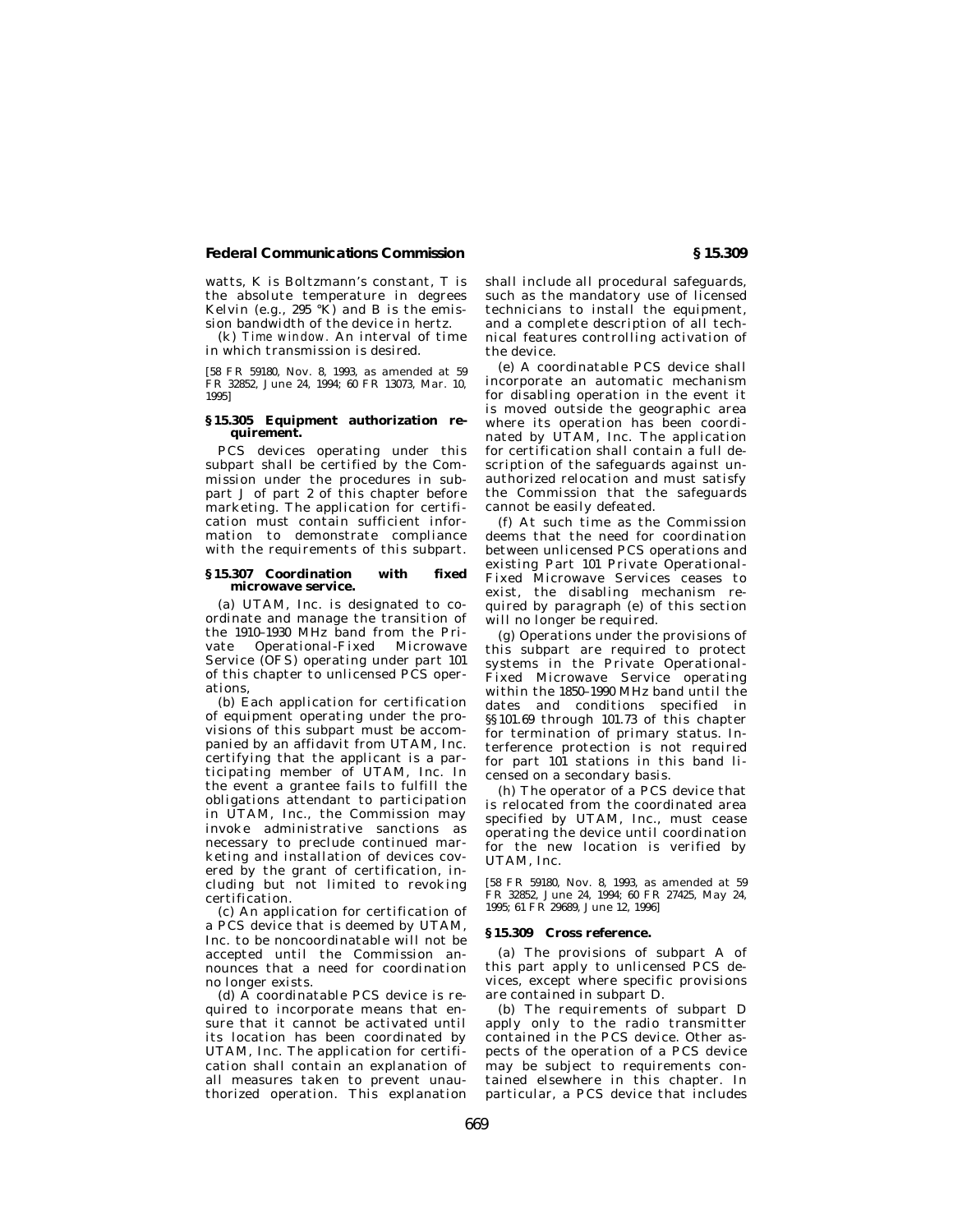digital circuitry not directly associated with the radio transmitter also is subject to the requirements for unintentional radiators in subpart B.

## **§ 15.311 Labelling requirements.**

In addition to the labelling requirements of §15.19(a)(3), all devices operating in the frequency band 1910–1930 MHz authorized under this subpart must bear a prominently located label with the following statement:

Installation of this equipment is subject to notification and coordination with UTAM, Inc. Any relocation of this equipment must be coordinated through, and approved by UTAM. UTAM may be contacted at [insert UTAM's toll-free number].

[60 FR 13073, Mar. 10, 1995]

#### **§ 15.313 Measurement procedures.**

Measurements must be made in accordance with subpart A, except where specific procedures are specified in subpart D. If no guidance is provided, the measurement procedure must be in accordance with good engineering practice.

#### **§ 15.315 Conducted limits.**

An unlicensed PCS device that is designed to be connected to the public utility (AC) power line must meet the limits specified in §15.207.

#### **§ 15.317 Antenna requirement.**

An unlicensed PCS device must meet the antenna requirement of § 15.203.

#### **§ 15.319 General technical requirements.**

(a) The 1910–1920 MHz and 2390–2400 MHz bands are limited to use by asynchronous devices under the requirements of § 15.321. The 1920–1930 MHz sub-band is limited to use by isochronous devices under the requirements of §15.323.

(b) All transmissions must use only digital modulation techniques.

(c) Peak transmit power shall not exceed 100 microwatts multiplied by the square root of the emission bandwidth in hertz. Peak transmit power must be measured over any interval of continuous transmission using instrumentation calibrated in terms of an rmsequivalent voltage. The measurement results shall be properly adjusted for any instrument limitations, such as detector response times, limited resolution bandwidth capability when compared to the emission bandwidth, sensitivity, etc., so as to obtain a true peak measurement for the emission in question over the full bandwidth of the channel.

(d) Power spectral density shall not exceed 3 milliwatts in any 3 kHz bandwidth as measured with a spectrum analyzer having a resolution bandwidth  $of 3 kHz$ 

(e) The peak transmit power shall be reduced by the amount in decibels that the maximum directional gain of the antenna exceeds 3 dBi.

(f) The device shall automatically discontinue transmission in case of either absence of information to transmit or operational failure. The provisions in this section are not intended to preclude transmission of control and signaling information or use of repetitive codes used by certain digital technologies to complete frame or burst intervals.

(g) Notwithstanding other technical requirements specified in this subpart, attenuation of emissions below the general emission limits in § 15.209 is not required.

(h) Where there is a transition between limits, the tighter limit shall apply at the transition point.

(i) Unlicensed PCS devices are subject to the radiofrequency radiation exposure requirements specified in §§ 1.1307(b), 2.1091 and 2.1093 of this chapter, as appropriate. All equipment shall be considered to operate in a ''general population/uncontrolled'' environment. Applications for equipment authorization of devices operating under this section must contain a statement confirming compliance with these requirements for both fundamental emissions and unwanted emissions. Technical information showing the basis for this statement must be submitted to the Commission upon request.

[58 FR 59180, Nov. 8, 1993, as amended at 59 FR 32852, June 24, 1994; 59 FR 40835, Aug. 10, 1994; 60 FR 13073, Mar. 10, 1995; 61 FR 41018, Aug. 7, 1996]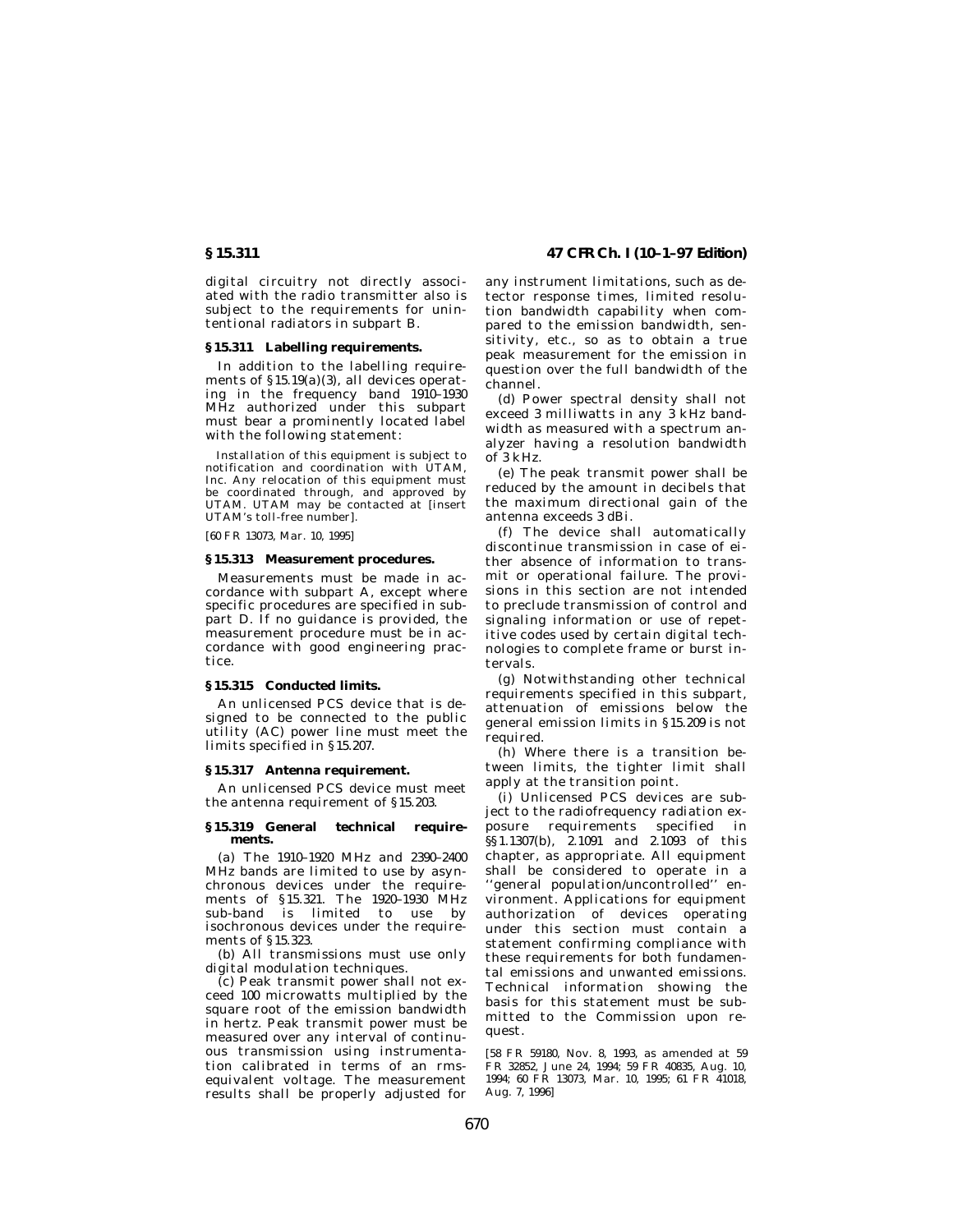#### **§ 15.321 Specific requirements for asynchronous devices operating in the 1910–1920 MHz and 2390–2400 MHz bands.**

(a) Operation shall be contained within either or both of the 1910–1920 MHz and 2390–2400 MHz bands. The emission bandwidth of any intentional radiator operating in these bands shall be no less than 500 kHz.

(b) All systems of less than 2.5 MHz emission bandwidth shall start searching for an available spectrum window within 3 MHz of the band edge at 1910, 1920, 2390, or 2400 MHz while systems of more than 2.5 MHz emission bandwidth will first occupy the center half of the band. Devices with an emission bandwidth of less than 1.0 MHz may not occupy the center half of the band if other spectrum is available.

(c) Asynchronous devices must incorporate a mechanism for monitoring the spectrum that its transmission is intended to occupy. The following criteria must be met:

(1) Immediately prior to initiating a transmission, devices must monitor the spectrum window they intend to use for at least 50 microseconds.

(2) The monitoring threshold must not be more than 32 dB above the thermal noise power for a bandwidth equivalent to the emission bandwidth of the device.

(3) If no signal above the threshold level is detected, a transmission burst may commence in the monitored spectrum window. Once a transmission burst has started, an individual device or a group of cooperative devices is not required to monitor the spectrum window provided the intraburst gap timing requirement specified below is not exceeded.

(4) After completion of a transmission, an individual device or cooperating group of devices must cease transmission and wait a deference time randomly chosen from a uniform random distribution ranging from 50 to 750 microseconds, after which time an attempt to access the band again may be initiated. For each occasion that an access attempt fails after the initial inter-burst interval, the range of the deference time chosen shall double until an upper limit of 12 milliseconds is reached. The deference time remains at the upper limit of 12 milliseconds until an access attempt is successful. The deference time is re-initialized after each successful access attempt.

(5) The monitoring system bandwidth must be equal to or greater than the emission bandwidth of the intended transmission and shall have a maximum reaction time less than 50×SQRT(1.25/emission bandwidth in MHz) microseconds for signals at the applicable threshold level but shall not be required to be less than 50 microseconds. If a signal is detected that is 6 dB or more above the threshold level, the maximum reaction time shall be 35×SQRT(1.25/emission bandwidth in MHz) microseconds but shall not be required to be less than 35 microseconds.

(6) The monitoring system shall use the same antenna used for transmission, or an antenna that yields equivalent reception at that location.

(7) Devices that have a power output lower than the maximum permitted under the rules may increase their detection threshold by one decibel for each one decibel that the transmitter power is below the maximum permitted.

(d) Emissions shall be attenuated below a reference power of 112 milliwatts as follows: 30 dB between the sub-band edges and 1.25 MHz above or below the sub-band; 50 dB between 1.25 and 2.5 MHz above or below the sub-band; and 60 dB at 2.5 MHz or greater above or below the sub-band. Compliance with the emissions limits is based on the use of measurement instrumentation employing a peak detector function with an instrument resolution bandwidth approximately equal to 1.0 percent of the emission bandwidth of the device under measurement.

(e) The frequency stability of the carrier frequency of intentional radiators operating in accordance with this section shall be ±10 ppm over 10 milliseconds or the interval between channel access monitoring, whichever is shorter. The frequency stability shall be maintained over a temperature variation of  $-20^\circ$  to  $+50$  °Celsius at normal supply voltage, and over a variation in the primary supply voltage of 85 percent to 115 percent of the rated supply voltage at a temperature of 20 degrees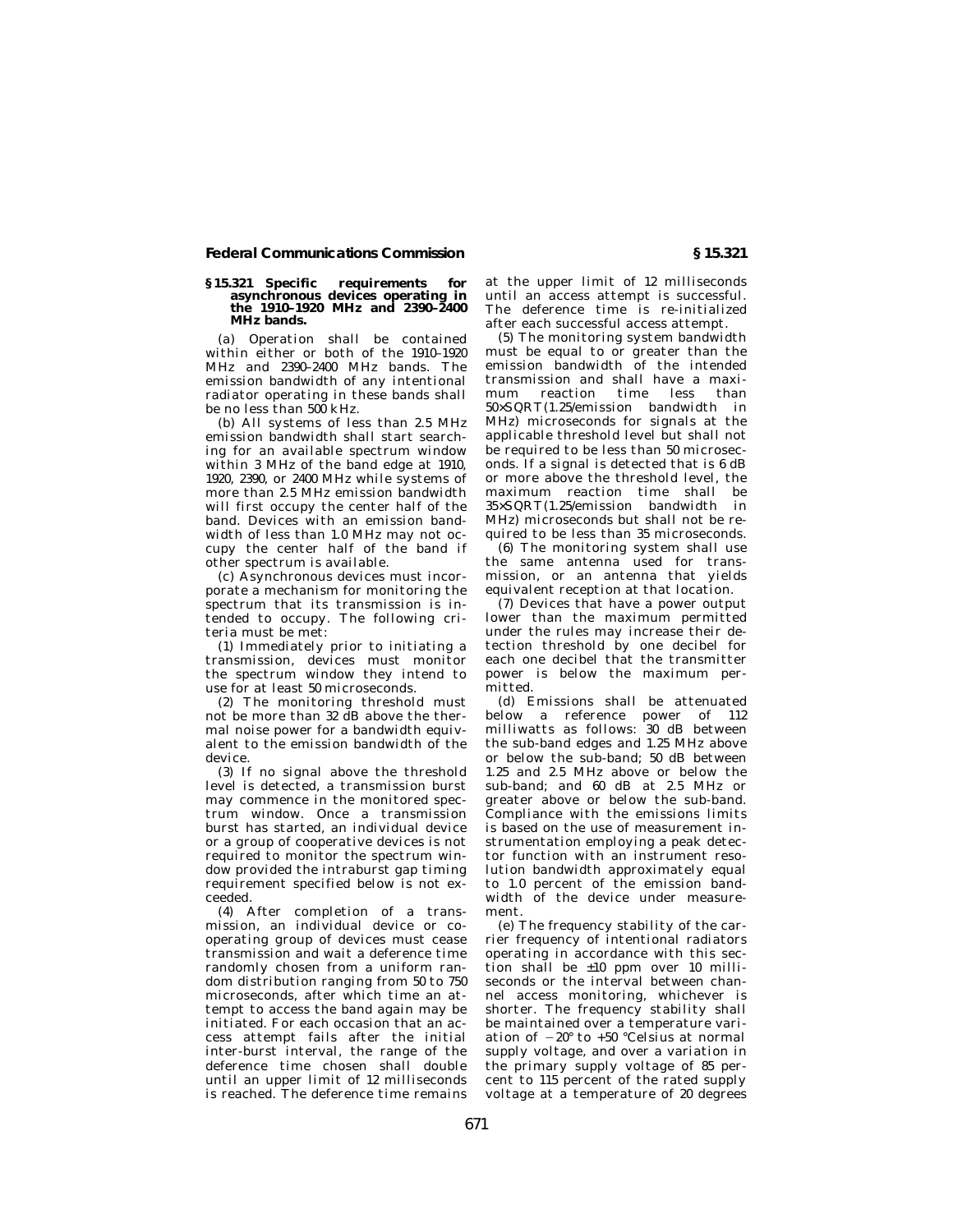Celsius. For equipment that is capable of operating only from a battery, the frequency stability tests shall be performed using a new battery without any further requirement to vary supply voltage.

(f) An asynchronous transmission burst is a series of transmissions from one or more transmitters acting cooperatively. The transmission burst duration from one device or group of devices acting cooperatively shall be no greater than 10 milliseconds. Any intraburst gap between cooperating devices shall not exceed 25 microseconds.

(g) Operation of devices in the 2390– 2400 MHz band from aircraft while airborne is prohibited, in order to protect space research operations at the National Astronomy and Ionospheric Center at Arecibo, Puerto Rico.

[58 FR 59180, Nov. 8, 1993; 59 FR 15269, Mar. 31, 1994. Redesignated at 59 FR 32852, June 24, 1994, as amended at 59 FR 32853, June 24, 1994; 59 FR 40835, Aug. 10, 1994; 60 FR 13073, Mar. 10, 1995; 61 FR 55926, Oct. 30, 1996]

#### **§ 15.323 Specific requirements for isochronous devices operating in the 1920–1930 MHz sub-band.**

(a) Operation shall be contained within one of eight 1.25 MHz channels starting with 1920–1921.25 MHz and ending with 1928.75–1930 MHz. Further subdivision of a 1.25 MHz channel is permitted with a reduced power level, as specified in § 15.319(c), but in no event shall the emission bandwidth be less than 50 kHz.

(b) Intentional radiators with an intended emission bandwidth less than 625 kHz shall start searching for an available time and spectrum window within 3 MHz of the sub-band edge at 1920 MHz and search upward from that point. Devices with an intended emission bandwidth greater than 625 kHz shall start searching for an available time and spectrum window within 3 MHz of the sub-band edge at 1930 MHz and search downward from that point.

(c) Isochronous devices must incorporate a mechanism for monitoring the time and spectrum windows that its transmission is intended to occupy. The following criteria must be met:

(1) Immediately prior to initiating transmission, devices must monitor the combined time and spectrum win-

**§ 15.323 47 CFR Ch. I (10–1–97 Edition)**

dows in which they intend to transmit for a period of at least 10 milliseconds for systems designed to use a 10 milliseconds or shorter frame period or at least 20 milliseconds for systems designed to use a 20 milliseconds frame period.

(2) The monitoring threshold must not be more than 30 dB above the thermal noise power for a bandwidth equivalent to the emission bandwidth used by the device.

(3) If no signal above the threshold level is detected, transmission may commence and continue with the same emission bandwidth in the monitored time and spectrum windows without further monitoring. However, occupation of the same combined time and spectrum windows by a device or group of cooperating devices continuously over a period of time longer than 8 hours is not permitted without repeating the access criteria.

(4) Once access to specific combined time and spectrum windows is obtained an acknowledgment from a system participant must be received by the initiating transmitter within one second or transmission must cease. Periodic acknowledgments must be received at least every 30 seconds or transmission must cease. Channels used exclusively for control and signaling information may transmit continuously for 30 seconds without receiving an acknowledgment, at which time the access criteria must be repeated.

(5) If access to spectrum is not available as determined by the above, and a minimum of 40 duplex system access channels are defined for the system, the time and spectrum windows with the lowest power level below a monitoring threshold of 50 dB above the thermal noise power determined for the emission bandwidth may be accessed. A device utilizing the provisions of this paragraph must have monitored all access channels defined for its system within the last 10 seconds and must verify, within the 20 milliseconds (40 milliseconds for devices designed to use a 20 milliseconds frame period) immediately preceding actual channel access that the detected power of the selected time and spectrum windows is no higher than the previously detected value. The power measurement resolution for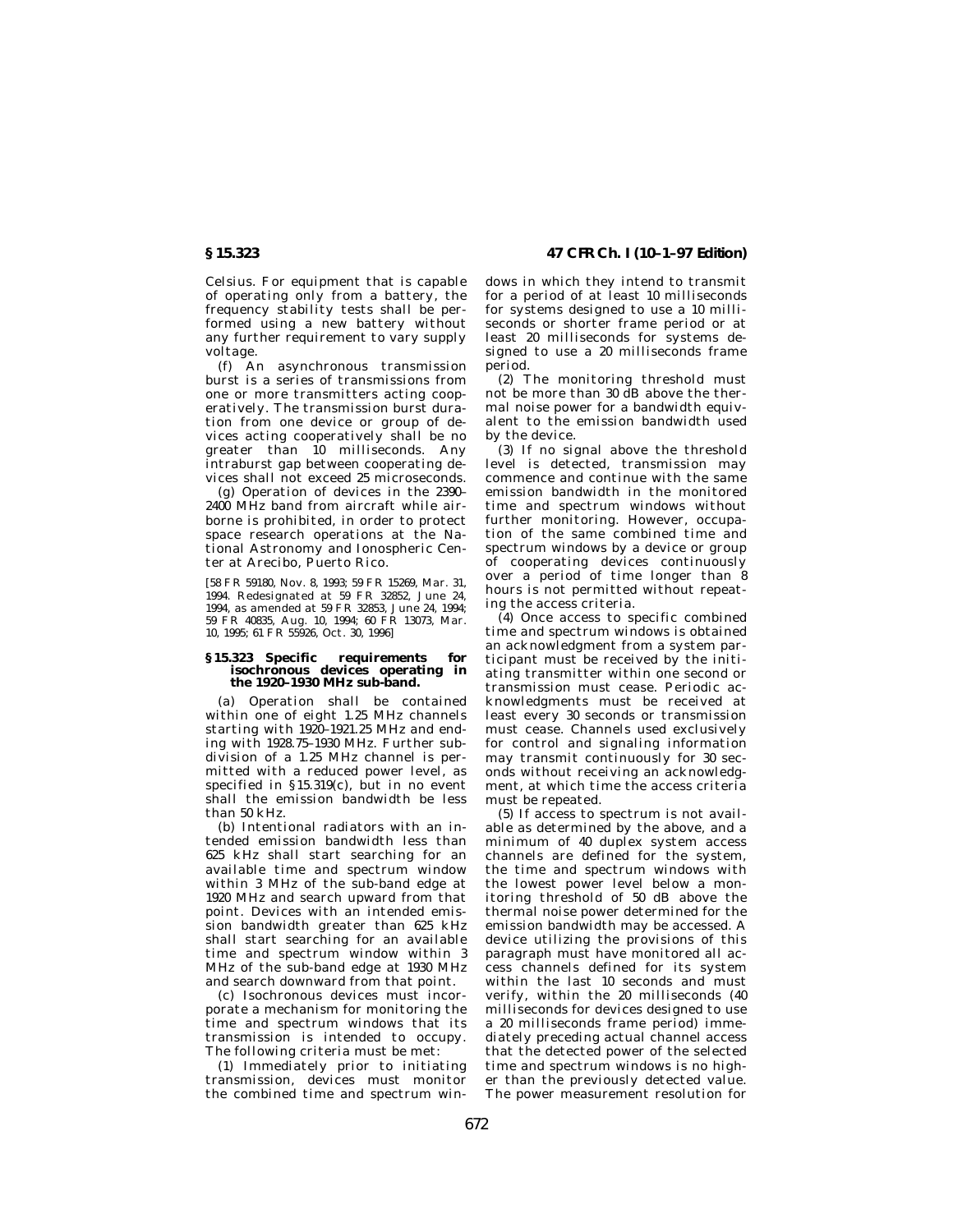this comparsion must be accurate to within 6 dB. No device or group of cooperating devices located within 1 meter of each other shall occupy more than three 1.25 MHz channels during any frame period. Devices in an operational state that are utilizing the provisions of this section are not required to use the search provisions of paragraph (b) of this section.

(6) If the selected combined time and spectrum windows are unavailable, the device may either monitor and select different windows or seek to use the same windows after waiting an amount of time, randomly chosen from a uniform random distribution between 10 and 150 milliseconds, commencing when the channel becomes available.

(7) The monitoring system bandwidth must be equal to or greater than the emission bandwidth of the intended transmission and have a maximum reaction time less than 50xSQRT (1.25/ emission bandwidth in MHz) microseconds for signals at the applicable threshold level but shall not be required to be less than 50 microseconds. If a signal is detected that is 6 dB or more above the applicable threshold level, the maximum reaction time shall be 35xSQRT (1.25/emission bandwidth in MHz) microseconds but shall not be required to be less than 35 microseconds.

(8) The monitoring system shall use the same antenna used for transmission, or an antenna that yields equivalent reception at that location.

(9) Devices that have a power output lower than the maximum permitted under this subpart may increase their monitoring detection threshold by one decibel for each one decibel that the transmitter power is below the maximum permitted.

(10) An initiating device may attempt to establish a duplex connection by monitoring both its intended transmit and receive time and spectrum windows. If both the intended transmit and receive time and spectrum windows meet the access criteria, then the initiating device can initiate a transmission in the intended transmit time and spectrum window. If the power detected by the responding device can be decoded as a duplex connection signal from the initiating device, then the responding device may immediately begin transmitting on the receive time and spectrum window monitored by the initiating device.

(11) An initiating device that is prevented from monitoring during its intended transmit window due to monitoring system blocking from the transmissions of a co-located (within one meter) transmitter of the same system, may monitor the portions of the time and spectrum windows in which they intend to receive over a period of at least 10 milliseconds. The monitored time and spectrum window must total at least 50 percent of the 10 millisecond frame interval and the monitored spectrum must be within the 1.25 MHz frequency channel(s) already occupied by that device or co-located co-operating devices. If the access criteria is met for the intended receive time and spectrum window under the above conditions, then transmission in the intended transmit window by the initiating device may commence.

(12) The provisions of  $(c)(10)$  or  $(c)(11)$ of this section shall not be used to extend the range of spectrum occupied over space or time for the purpose of denying fair access to spectrum to other devices.

(d) Emissions shall be attenuated below a reference power of 112 milliwatts as follows: 30 dB between the channel edges and 1.25 MHz above or below the channel; 50 dB between 1.25 and 2.5 MHz above or below the channel; and 60 dB at 2.5 MHz or greater above or below the channel. Systems that further sub-divide a 1.25 MHz channel into X sub-channels must comply with the following emission mask: In the bands between 1B and 2B measured from the center of the emission bandwidth the total power emitted by the device shall be at least 30 dB below the transmit power permitted for that device; in the bands between 2B and 3B measured from the center of the emission bandwidth the total power emitted by an intentional radiator shall be at least 50 dB below the transmit power permitted for that radiator; in the bands between 3B and the 1.25 MHz channel edge the total power emitted by an intentional radiator in the measurement bandwidth shall be at least 60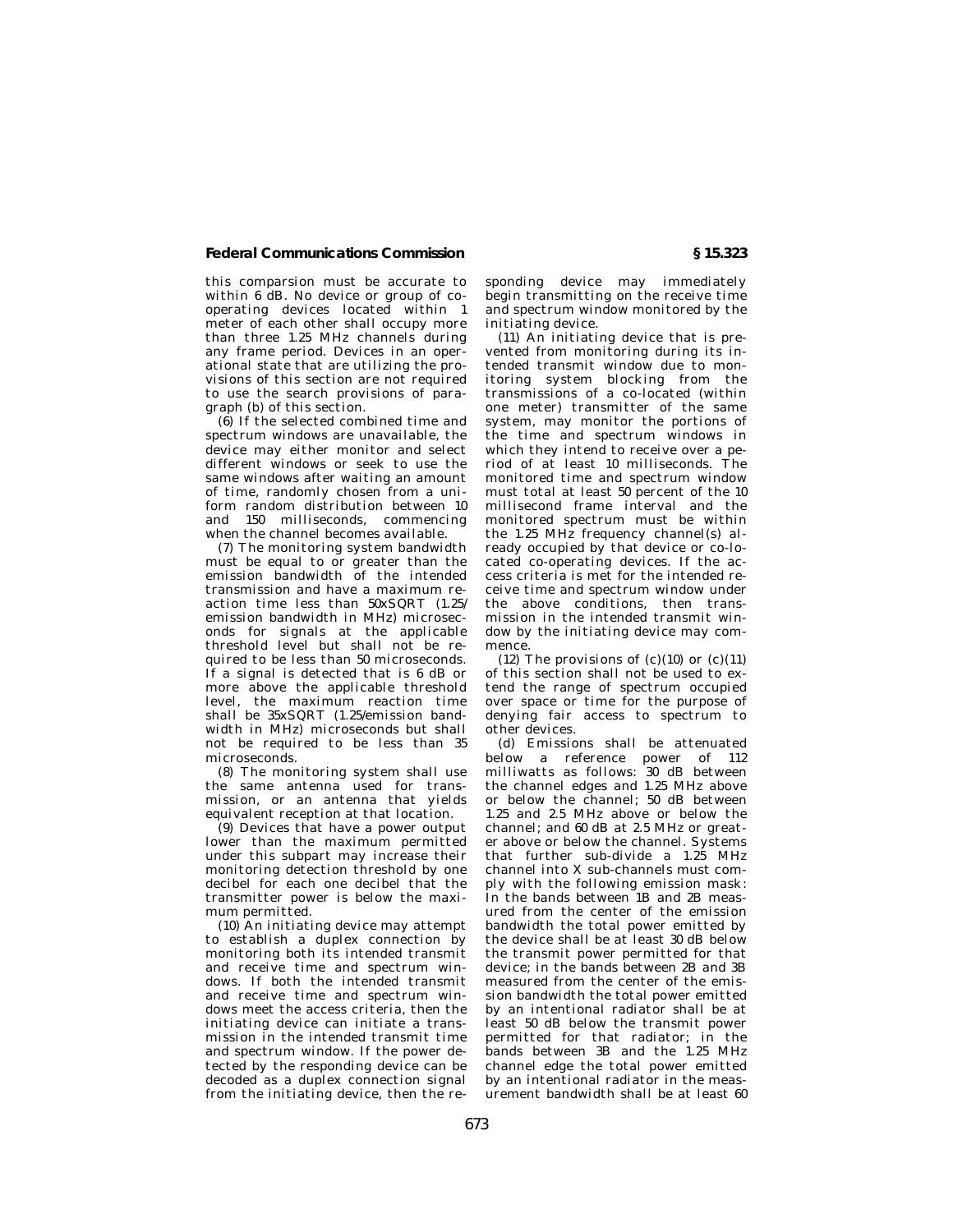dB below the transmit power permitted for that radiator. ''B'' is defined as the emission bandwidth of the device in hertz. Compliance with the emission limits is based on the use of measurement instrumentation employing a peak detector function with an instrument resolution bandwidth approximately equal to 1.0 percent of the emission bandwidth of the device under measurement.

(e) The frame period (a set of consecutive time slots in which the position of each time slot can be identified by reference to a synchronizing source) of an intentional radiator operating in these sub-bands shall be 20 milliseconds or 10 milliseconds/X where X is a positive whole number. Each device that implements time division for the purposes of maintaining a duplex connection on a given frequency carrier shall maintain a frame repetition rate with a frequency stability of at least 50 parts per million (ppm). Each device which further divides access in time in order to support multiple communication links on a given frequency carrier shall maintain a frame repetition rate with a frequency stability of at least 10 ppm. The jitter (time-related, abrupt, spurious variations in the duration of the frame interval) introduced at the two ends of such a communication link shall not exceed 25 microseconds for any two consecutive transmissions. Transmissions shall be continuous in every time and spectrum window during the frame period defined for the device.

(f) The frequency stability of the carrier frequency of the intentional radiator shall be maintained within ±10 ppm over 1 hour or the interval between channel access monitoring, whichever is shorter. The frequency stability shall be maintained over a temperature variation of  $-20^{\circ}$  to  $+50^{\circ}$ C at normal supply voltage, and over a variation in the primary supply voltage of 85 percent to 115 percent of the rated supply voltage at a temperature of 20 °C. For equipment that is capable only of operating from a battery, the frequency stability tests shall be performed using a new battery without

**§ 15.401 47 CFR Ch. I (10–1–97 Edition)**

any further requirement to vary supply voltage.

[58 FR 59180, Nov. 8, 1993; 59 FR 15269, Mar. 31, 1994. Redesignated at 59 FR 32852, June 24, 1994, as amended at 59 FR 32853, June 24, 1994; 59 FR 40835, Aug. 10, 1994; 59 FR 55373, Nov. 7, 1994; 60 FR 3303, Jan. 13, 1995]

## **Subpart E—Unlicensed National Information Infrastructure Devices**

SOURCE: 62 FR 4656, Jan. 31, 1997, unless otherwise noted.

## **§ 15.401 Scope.**

This subpart sets out the regulations for unlicensed National Information Infrastructure (U–NII) devices operating in the 5.15—5.35 GHz and 5.725—5.825 GHz bands.

## **§ 15.403 Definitions.**

(a) *U–NII devices (Unlicensed).* Intentional radiators operating in the frequency bands 5.15—5.35 GHz and 5.725— 5.825 GHz that provide a wide array of wideband, high data rate, digital, mobile and fixed communications for individuals, businesses, and institutions.

(b) *Peak transmit power.* The peak power output as measured over an interval of time equal to the frame rate or transmission burst of the device under all conditions of modulation. Usually this parameter is measured as a conducted emission by direct connection of a calibrated test instrument to the equipment under test. If the device cannot be connected directly, alternative techniques acceptable to the Commission may be used.

## **§ 15.405 Cross reference.**

(a) The provisions of subparts A, B, and C of this part apply to unlicensed U–NII devices, except where specific provisions are contained in this subpart E. Manufacturers should note that this includes the provisions of §§ 15.203 and 15.205.

(b) The requirements of this subpart E apply only to the radio transmitter contained in the U–NII device. Other aspects of the operation of a U–NII device may be subject to requirements contained elsewhere in this chapter. In particular, a U–NII device that includes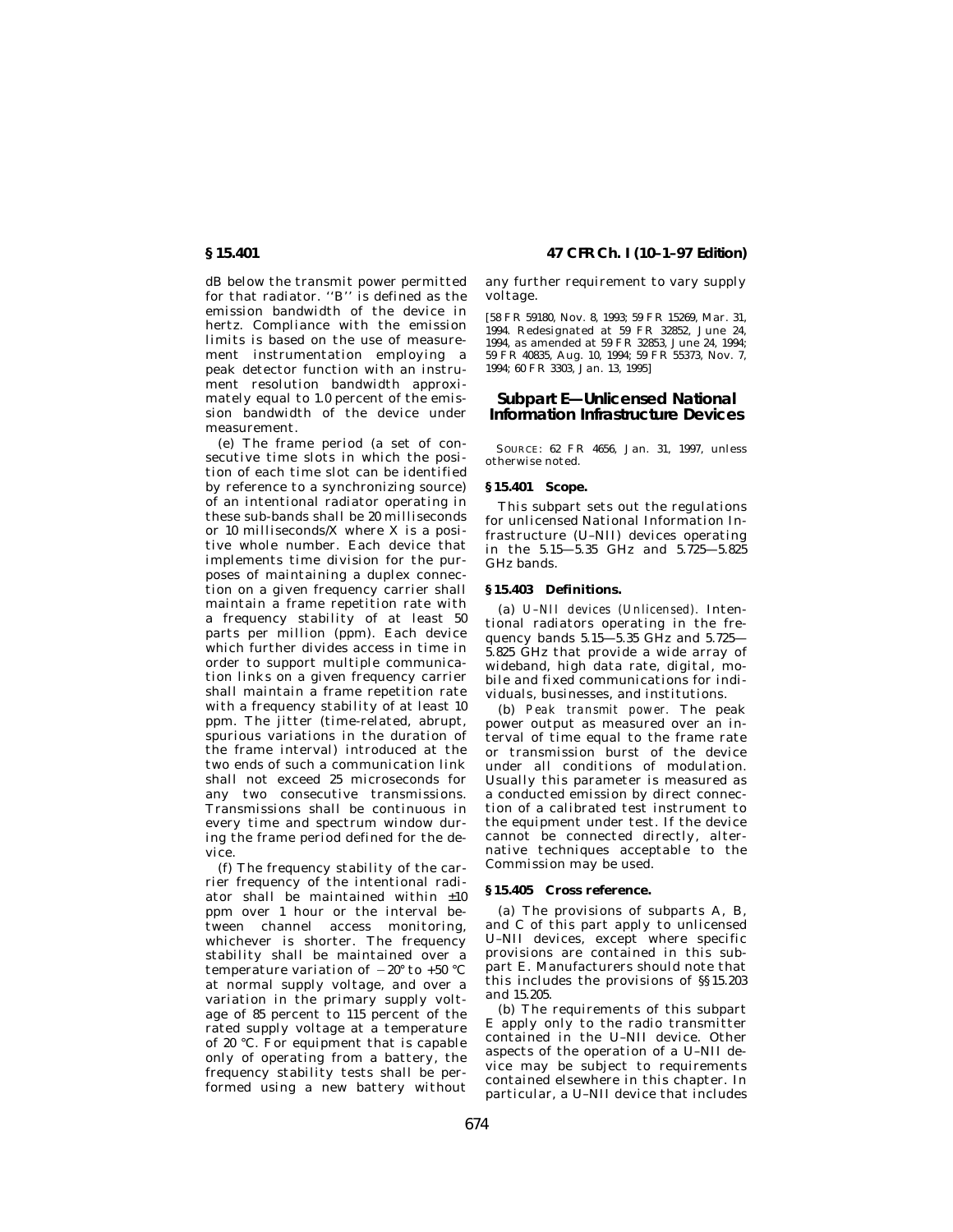digital circuitry not directly associated with the radio transmitter also is subject to the requirements for unintentional radiators in subpart B of this part.

## **§ 15.407 General technical requirements.**

(a) *Power limits:*

(1) For the band 5.15–5.25 GHz, the peak transmit power over the frequency band of operation shall not exceed 50 mW. In addition, the peak power spectral density shall not exceed 2.5 mW/MHz. If transmitting antennas of directional gain greater than 6 dBi are used, both the peak transmit power and the peak power spectral density shall be reduced by the amount in dB that the directional gain of the antenna exceeds 6 dBi.

(2) For the band 5.25–5.35 GHz, the peak transmit power over the frequency band of operation shall not exceed 250 mW. In addition, the peak power spectral density shall not exceed 12.5 mW/MHz. If transmitting antennas of directional gain greater than 6 dBi are used, both the peak transmit power and the peak power spectral density shall be reduced by the amount in dB that the directional gain of the antenna exceeds 6 dBi.

(3) For the band 5.725–5.825 GHz, the peak transmit power over the frequency band of operation shall not exceed 1 W. In addition, the peak power spectral density shall not exceed 50 mW/MHz. If transmitting antennas of directional gain greater than 6 dBi are used, both the peak transmit power and the peak power spectral density shall be reduced by the amount in dB that the directional gain of the antenna exceeds 6 dBi.

(4) The peak transmit power must be measured over any interval of continuous transmission using instrumentation calibrated in terms of an rmsequivalent voltage. The measurement results shall be properly adjusted for any instrument limitations, such as detector response times, limited resolution bandwidth capability when compared to the emission bandwidth, sensitivity, etc., so as to obtain a true peak measurement for the emission in question over the full bandwidth of the channel.

(5) The peak power spectral density is measured as a conducted emission by direct connection of a calibrated test instrument to the equipment under test. Measurements are made using a resolution bandwidth of 1 MHz. If the device can not be connected directly, alternative techniques acceptable to the Commission may be used.

(b) The peak levels of emissions outside of the frequency band of operation shall be attenuated below the maximum peak power spectral density contained within the band of operation in accordance with the following limits:

(1) For transmitters operating in the band 5.15–5.25 GHz: all emissions within the frequency range 5.14–5.15 GHz and 5.35–5.36 GHz must be attenuated by a factor of at least 27 dB; within the frequency range outside these bands by a factor of at least 37 dB.

(2) For transmitters operating in the 5.25–5.35 GHz band: all emissions within the frequency range from the band edge to 10 MHz above or below the band edge must be attenuated by a factor of at least 34 dB; for frequencies 10 MHz or greater above or below the band edge by a factor of at least 44 dB.

(3) For transmitters operating in the 5.725–5.825 GHz band: all emissions within the frequency range from the band edge to 10 MHz above or below the band edge must be attenuated by a factor of at least 40 dB; for frequencies 10 MHz or greater above or below the band edge by a factor of at least 50 dB.

(4) The above emission measurements shall be performed using a minimum resolution bandwidth of 1 MHz. A lower resolution bandwidth may be employed near the band edge, when necessary, provided the measured energy is integrated to show the total power over 1 MHz. Regardless of the attenuation levels shown above, emissions outside the frequency range of operation do not need to be attenuated below the general radiated emission limits in § 15.209.

(5) Unwanted emissions must comply with the general field strength limits set forth in § 15.209. Further, any U–NII devices using an AC power line are required to comply also with the conducted limits set forth in § 15.207.

(6) The provisions of § 15.205 of this part apply to intentional radiators operating under this section.